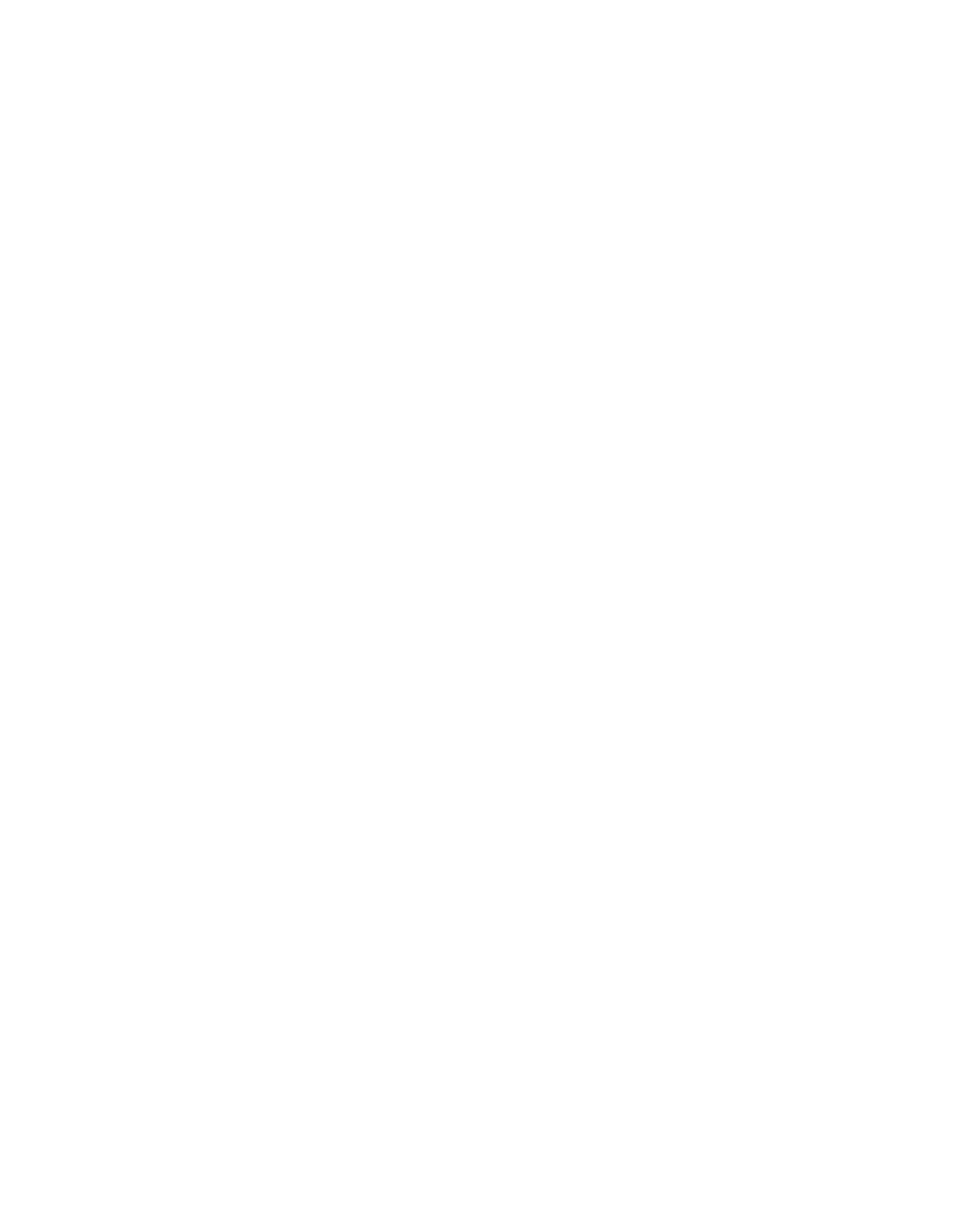# [INTRODUCTION](#page-4-0) 1

|                    | ARTICLE III - INTERPRETATION OF STANDARDS AND EXEMPTIONS AND LIMITATIONS3 |  |  |  |
|--------------------|---------------------------------------------------------------------------|--|--|--|
|                    |                                                                           |  |  |  |
|                    |                                                                           |  |  |  |
|                    |                                                                           |  |  |  |
|                    |                                                                           |  |  |  |
| <b>SECTION 701</b> |                                                                           |  |  |  |
| <b>SECTION 702</b> |                                                                           |  |  |  |
| <b>SECTION 703</b> | R-2 ONE- AND TWO-FAMILY RESIDENTIAL DISTRICT35                            |  |  |  |
| <b>SECTION 704</b> | R-3 LOW DENSITY MULTIFAMILY RESIDENTIAL DISTRICT 36                       |  |  |  |
| <b>SECTION 711</b> |                                                                           |  |  |  |
| <b>SECTION 712</b> |                                                                           |  |  |  |
| <b>SECTION 713</b> |                                                                           |  |  |  |
| <b>SECTION 721</b> |                                                                           |  |  |  |
| <b>SECTION 722</b> |                                                                           |  |  |  |
|                    |                                                                           |  |  |  |
|                    |                                                                           |  |  |  |
|                    |                                                                           |  |  |  |
|                    |                                                                           |  |  |  |
|                    |                                                                           |  |  |  |
|                    |                                                                           |  |  |  |
|                    |                                                                           |  |  |  |
|                    |                                                                           |  |  |  |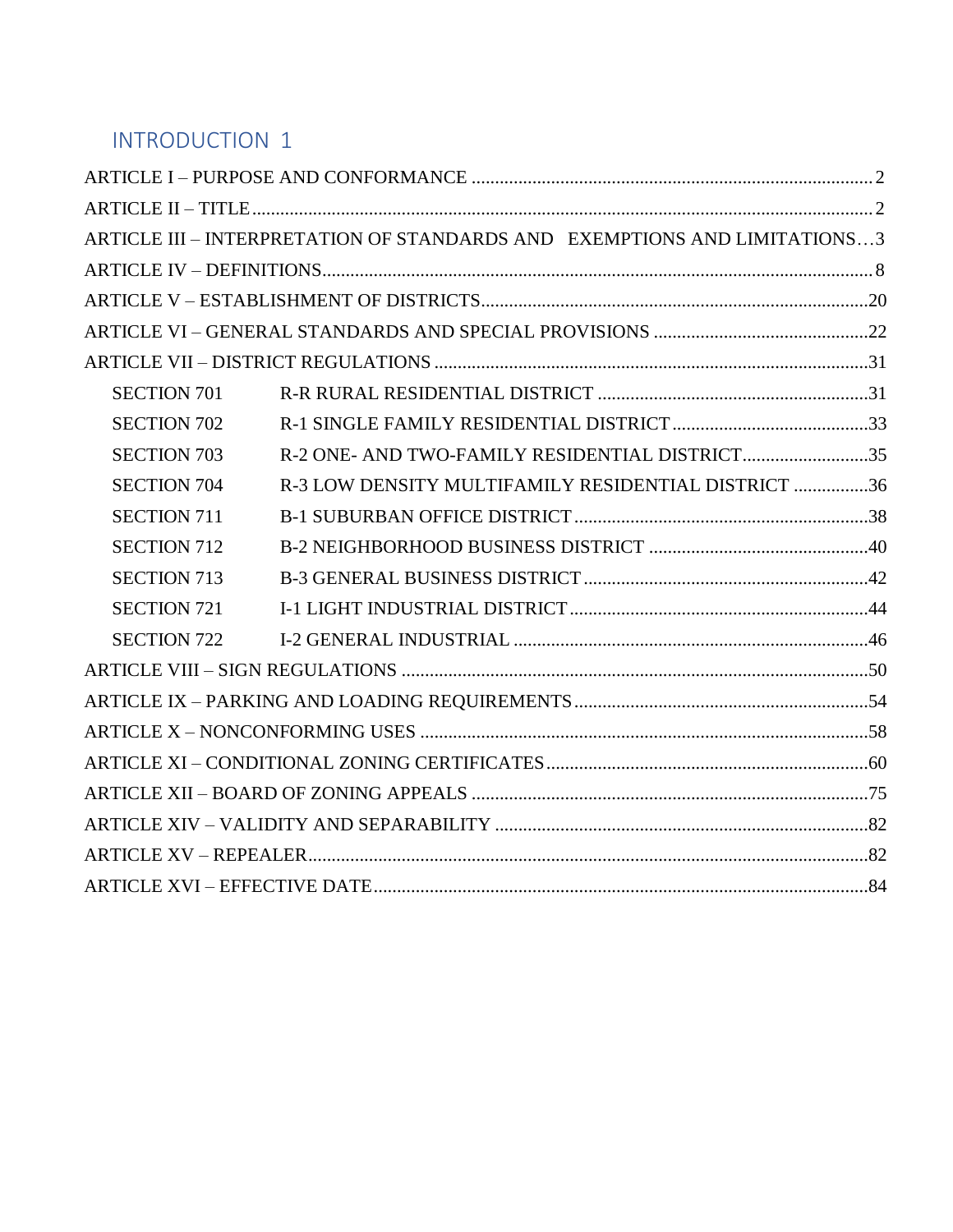**This page intentionally left blank**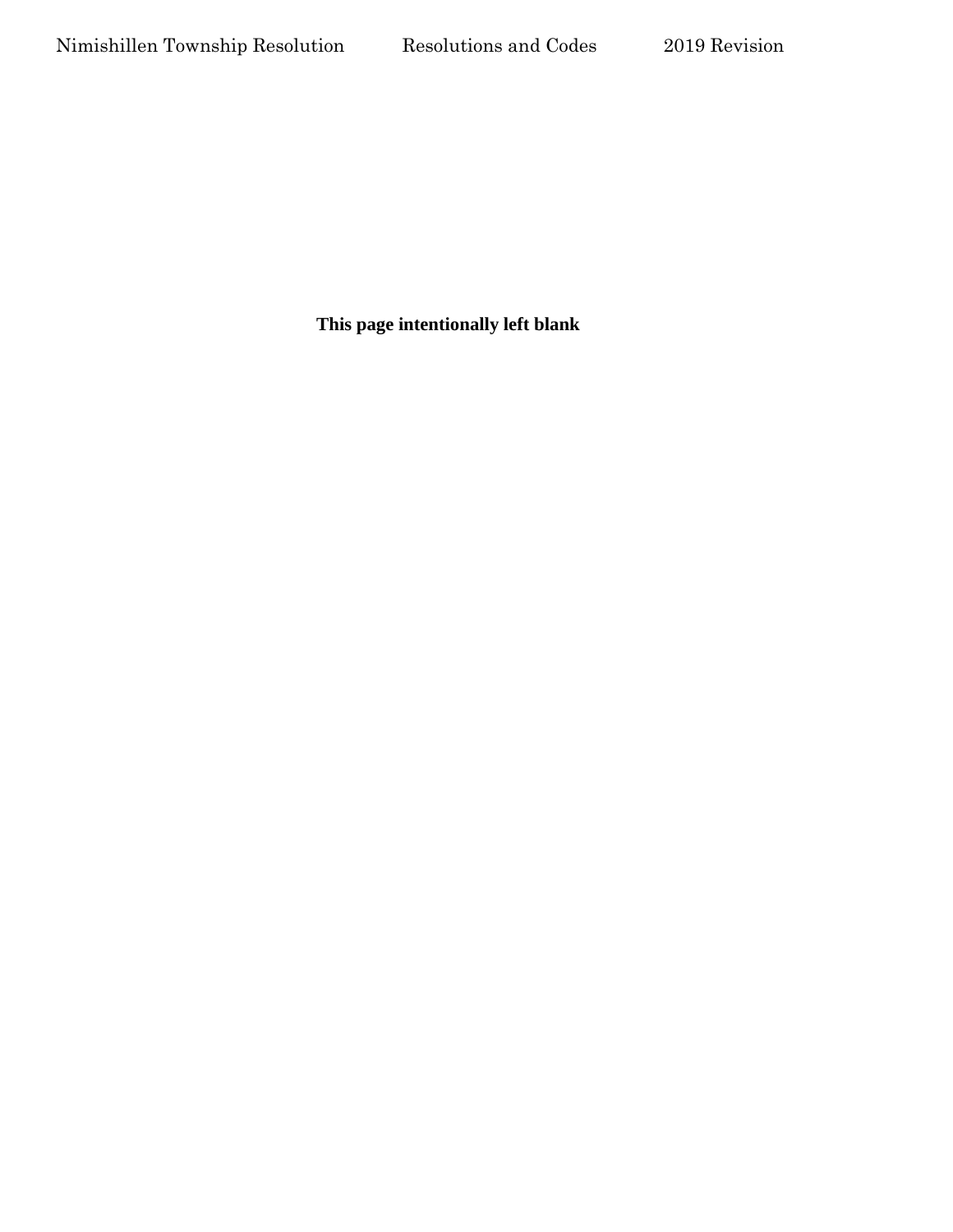# **INTRODUCTION**

## <span id="page-4-0"></span>**ZONING RESOLUTION FOR NIMISHILLEN TOWNSHIP STARK COUNTY, OHIO**

WHEREAS, the Board of Trustees of Nimishillen Township, Stark County, Ohio, has deemed it advisable to promote the public health, safety, morals, and general welfare of the residents of said township; and

WHEREAS, a zoning resolution for the building and land use within the unincorporated territory of the township was adopted in 1960, in accordance with Section 519.10 and related sections of the Ohio Revised Code; and,

WHEREAS, five (5) persons have been duly appointed by the Board of Trustees of Nimishillen Township to serve as a Zoning Commission for said Township; and,

WHEREAS, said Zoning Commission has recommended the complete revision of the Nimishillen Township Zoning Resolution and Official Zoning Map, and have submitted such amendments and map to the Board of Trustees of Nimishillen Township under the authority and in accordance with the provisions of Section 519.12 of the Ohio Revised Code on February 20, 2019;

THEREFORE, the Board of Trustees of Nimishillen Township did first adopt the amendments to the Zoning Resolution and map on March 28, 2019, under the authority and in accordance with the provisions of the Ohio Revised Code, and said amendments became effective on April 27, 2019.

LATER DATES OF REVISION TO FIRST ADOPTION OF ZONING RESOLUTIONS AND MAP,

<span id="page-4-1"></span>Year - 2007; 2013; 2019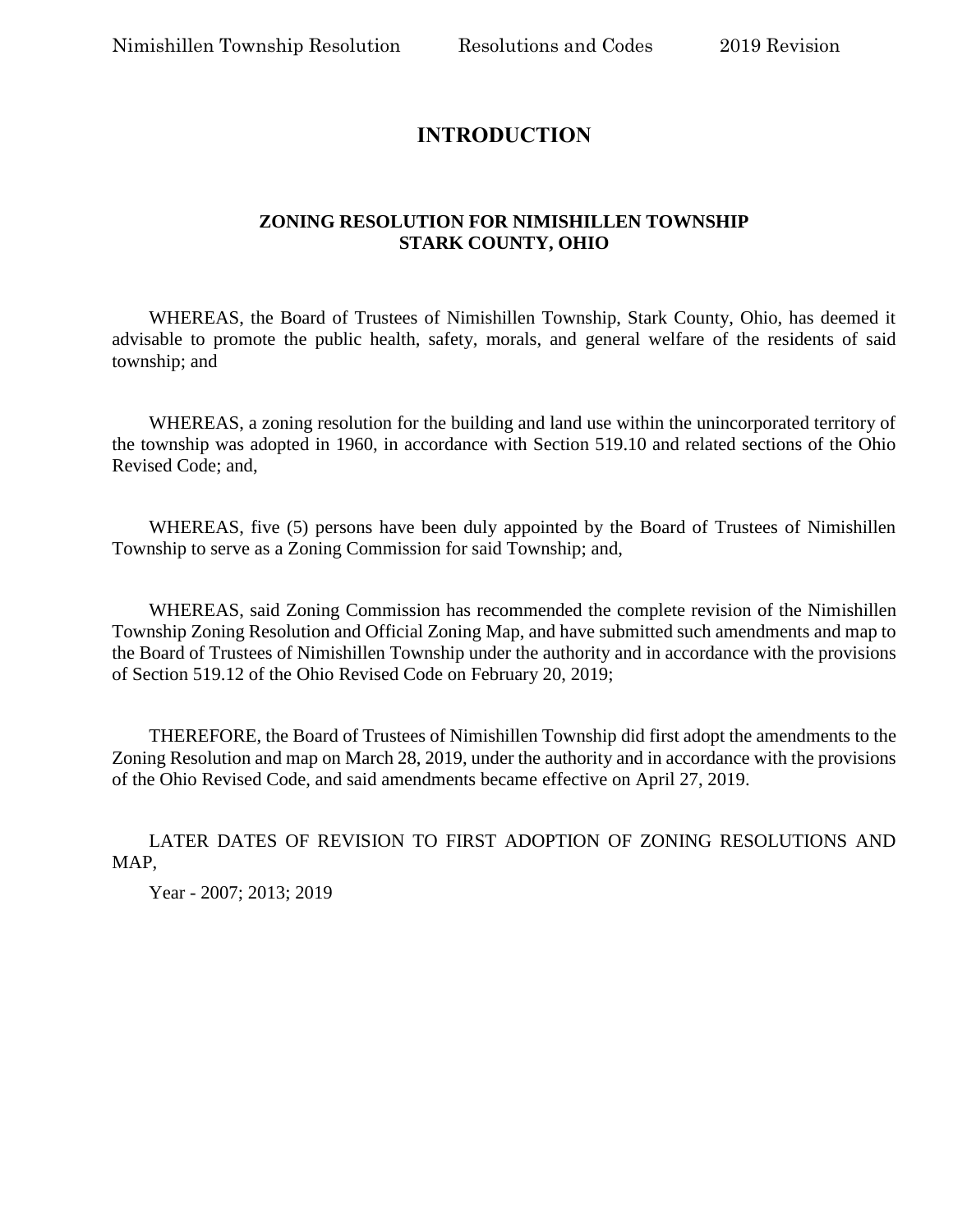# **ARTICLE I – PURPOSE AND CONFORMANCE**

#### **SECTION 100 PURPOSE**

This resolution is enacted in accordance with the Ohio Revised Code (ORC), Section 519.01, et seq.

Pertaining to - ORC 519.02

*Township Trustees may regulate building and land use in unincorporated territory for public purpose.* For the purpose of promoting the public health, safety and morals, the board of township trustees may in accordance with a comprehensive plan, regulate by resolution the location, height, bulk, number of stories, and size of buildings and other structures, including tents, cabins, trailer coaches, percentages of lot areas which may be occupied, setback building lines, sizes of yards, courts, other open spaces and the density of population; the uses of buildings and other structures including tents cabins, trailer coaches; and the uses of land for trade, industry, residence, recreation, or other purposes in the unincorporated territory of such township; and for such purposes may divide all or any part of the unincorporated territory of the township into districts or zones of such number, shape, and area as the board determines. All such regulations shall be uniform for each class or kind of building or other structure or use throughout any district or zone, but the regulations in one district or zone may differ from those in other districts or zones. *(Amended eff. 1/7/95)*

#### **SECTION 110 CONFORMANCE**

#### PROHIBITION AGAINST VIOLATING RESOLUTIONS.

Pertaining to - ORC 519.23

No building shall be located, erected, constructed, reconstructed, enlarged, changed, maintained, or used, and no land shall be used in violation of any resolution or amendment, or supplement to such resolution, adopted by any board of Township Trustees under sections 519.02 to 519.25, inclusive, of the Ohio Revised Code. Each day continuation invoking a violation of this section may be deemed a separate offense. *(Amended eff. 1/7/95)*

# **ARTICLE II – TITLE**

<span id="page-5-1"></span><span id="page-5-0"></span>This Resolution shall be known as and shall be cited and referred to as the "Nimishillen Township, Stark County, Ohio, Zoning Resolution."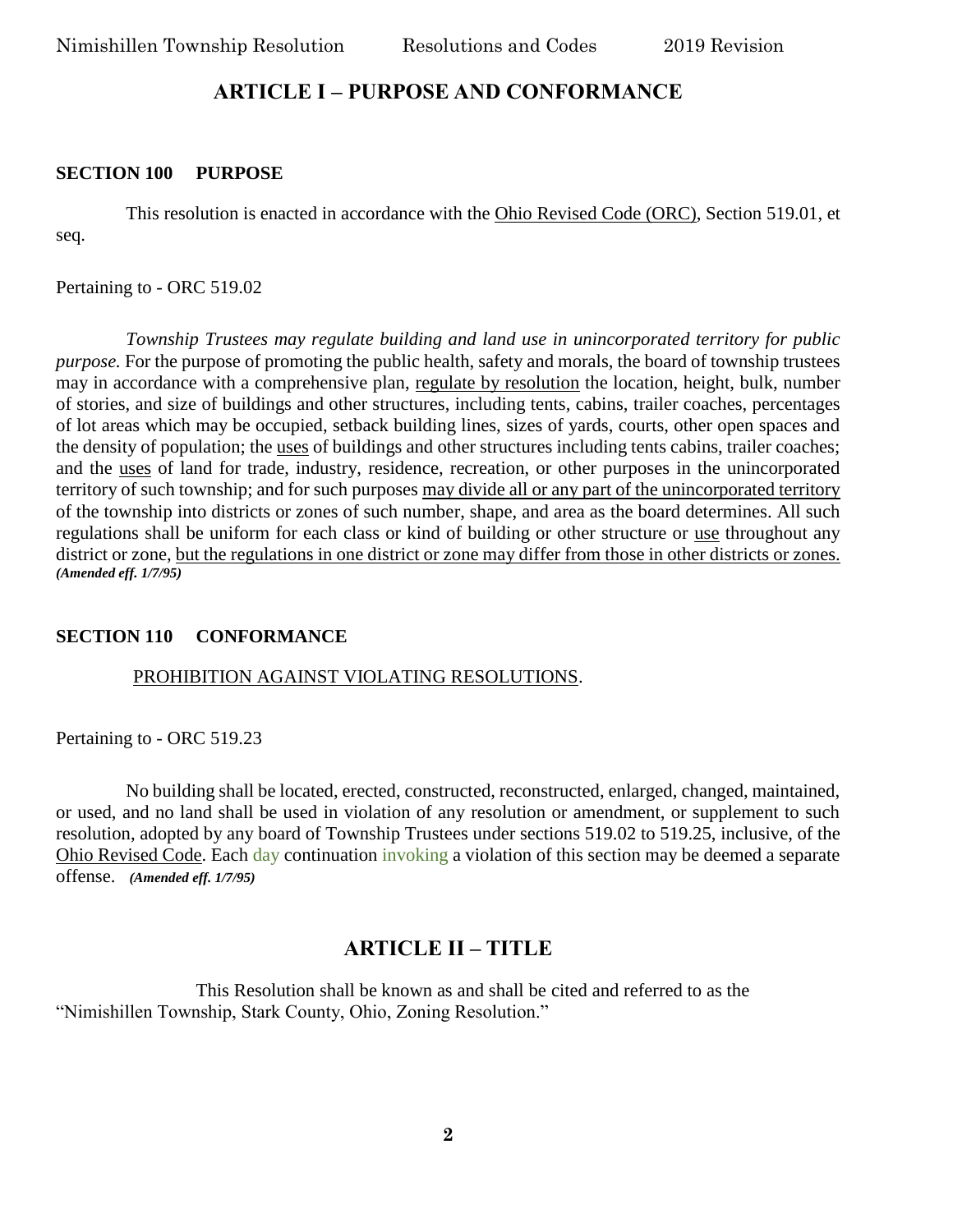This page intentionally left blank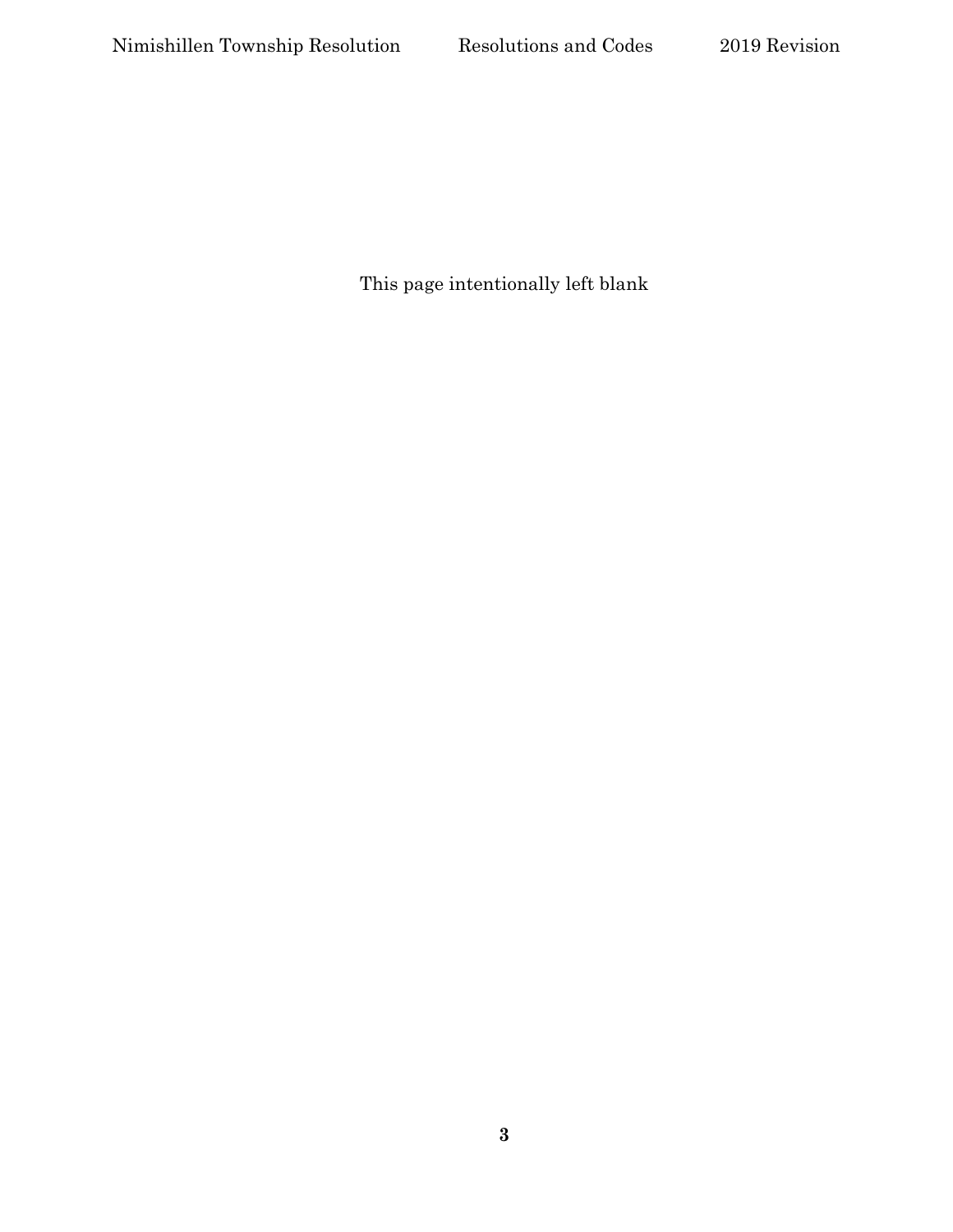# **ARTICLE III – INTERPRETATION OF STANDARDS AND EXEMPTIONS AND LIMITATIONS**

#### **SECTION 300 INTERPRETATION OF STANDARDS**

In their interpretation and application, the provisions of this Resolution shall be held to be minimum requirements. Where this Resolution imposes a greater restriction than is imposed by other provisions of law, or by other rules or regulations or resolutions, the provisions of this Resolution shall supersede.

#### **SECTION 310 USES EXEMPT OR LIMITED FROM TOWNSHIP CONTROL**

#### **SECTION 310.1** AGRICULTURE EXEMPTED

Land used for agriculture, as defined by Revised Code 519.01 and any amendment made thereto, will be exempt from the zoning only to the extent set forth under Revised Code 510.21 and any amendments made thereto. Additionally, any parcel of land subject to subdivision (B) of Revised Code 519.21 will be subject to the regulations contained herein.

#### Pertaining to - ORC 519.21 PROHIBITION OF AGRICULTURAL USES LIMITED

(A). Except as otherwise provided in division (B) of this section, Sections 519.02 to 519.25 of the Revised Code confer no power on any Township Zoning Commission, Board of Township Trustees, or Board of Zoning Appeals to prohibit the use of any land for agricultural purposes or the construction or use of buildings or structures incident to the use for agricultural purposes of the land on which such buildings or structures that are used primarily for vinting and selling wine and that are located on land any part of which is used for viticulture, and no Zoning Certificate shall be required for any such building or structure.

(B). A township zoning resolution, or an amendment to such resolution, may in any platted subdivision approved under section 711.05, 711.09, or 711.10, of the Revised Code, or in any area contiguous to one another or some of which are contiguous to one another and adjacent to one side of a dedicated public road, and the balance of which are contiguous to one another and adjacent to the opposite side of the same dedicated public road may regulate:

1) Agriculture on lots of one (1) acre or less;

2) Buildings or structures incident to the use of land for agricultural purposes on lots greater than one (1) acre but not greater than five (5) acres by: set back building lines; height; and size;

3) Dairying, animal and poultry husbandry on lots greater than one (1) acre but not greater than five (5) acres when at least thirty-five (35) percent of the lots in the subdivision are developed with at least one (1) building, structure, or improvement that is subject to real property taxation or that is subject to the tax on manufactured homes under Section 4503.06 of the Revised Code. After thirty-five (35) percent of the lots are so developed, dairying and animal and poultry husbandry shall be considered "nonconforming use" of the land and buildings or structures pursuant to Section 519.19 of the Revised Code.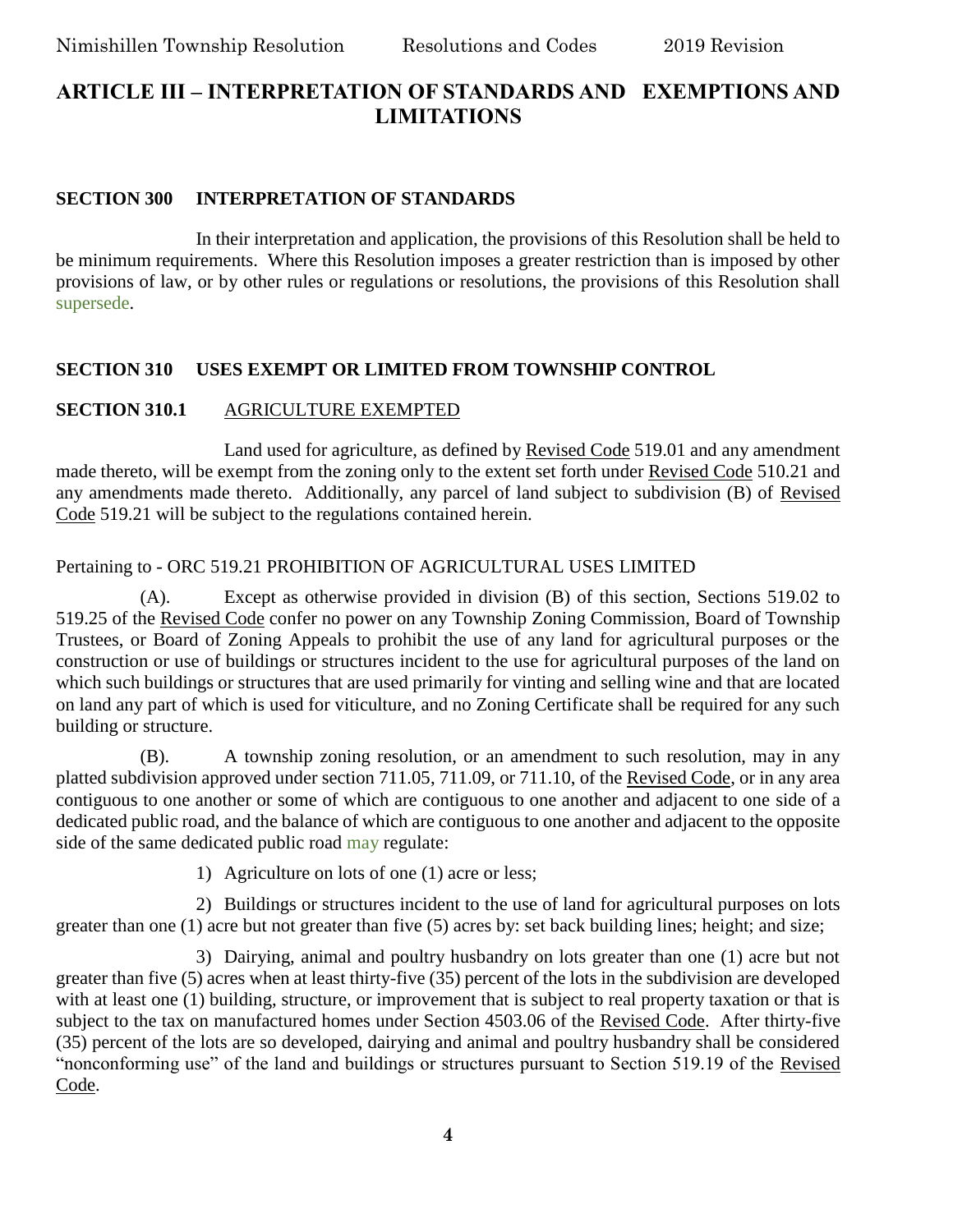Nimishillen Township Resolution Resolutions and Codes 2019 Revision

(C) Such sections confer no power on any Township Zoning Commission, Board of Township Trustees, or Board of Zoning Appeals to prohibit in a district zoned for agricultural, industrial, residential, or commercial uses, the use of any land for a farm market where fifty (50) percent or more of the gross income received from the market is derived from produce raised on farms owned or operated by the market operator in a normal crop year. However, a Board of Township Trustees, as provided in Section 519.02 of the Revised Code, may regulate such factors pertaining to farm markets as size of the structure and parking areas that may be required, set back building lines, and egress or ingress, where such regulation is necessary to protect the public health and safety. *(Amended eff. 12/13/1998)*

#### SECTION 310.2 PUBLIC UTILITIES

Pertaining to - Public utilities will be governed in accordance with Ohio Revised Code, Section 519.211 and any amendments made thereto. *(Amended eff. 12/13/1998)*

#### SECTION 310.3 RETAIL ESTABLISHMENTS AND ALCOHOLIC BEVERAGES

Such sections confer no power on any board of county commissioners, board of township trustees, or board of zoning appeals to prohibit the sale or use of alcoholic beverages in areas where the establishment and operation of any retail business, hotel, lunchroom, or restaurant is permitted. Ohio Revised Code 519.21 *(Amended eff. 1/7/95)*

#### SECTION 310.4 OIL AND GAS DRILLING

Section 1509.39 of the Ohio Revised Code, as enacted July 25, 1980, allows the adoption of health and safety standards which are not less restrictive than the provisions of the Ohio Revised Code or any rules adopted thereunder by the Division of Oil and Gas; however, this section prohibits township enforcement or requirements of permits for such oil and gas well operations except for the permit provided for in Section 4513.34 of the Ohio Revised Code, concerning overweight vehicles. Ohio Revised Code 1509.39 *(Amended eff. 1/7/1995) (Amended eff. 12/13/1998)*

#### SECTION 310.5 OUTDOOR ADVERTISING

Outdoor advertising classified as business use. For the purpose of Sections 519.02 to 519.25, inclusive, of the Ohio Revised Code, outdoor advertising shall be classified as a business use and be permitted in all districts zoned for industry, business, or trade, or lands used for agricultural purposes.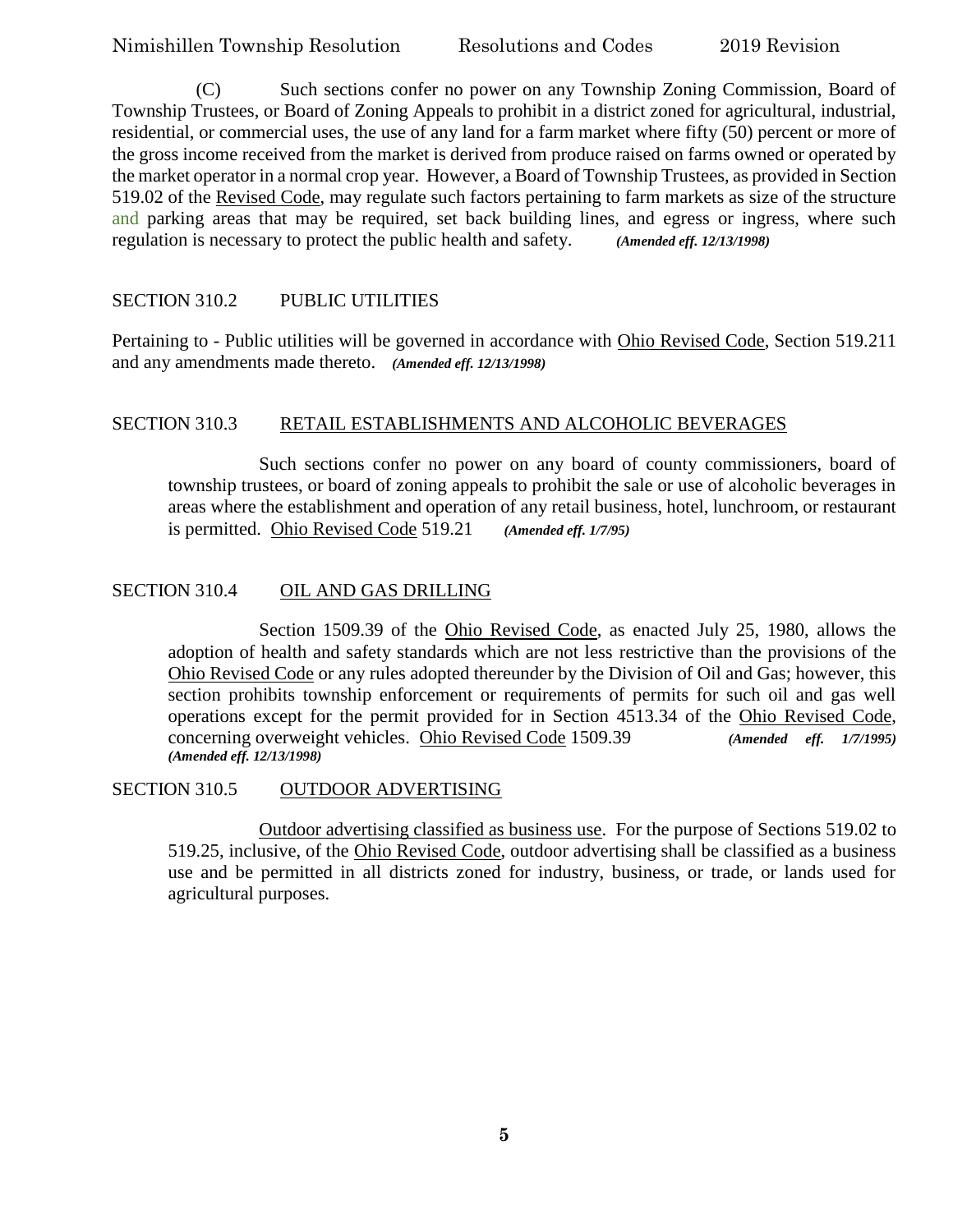#### SECTION 310.6 SUBMISSION TO THE DIRECTOR OF TRANSPORTATION

Before any zoning permit is issued affecting any land within three hundred (300) feet of the centerline of a proposed new highway or a highway for which changes are proposed as described in the certification to local officials by the Director of Transportation or any land within a radius of five hundred (500) feet from the point of intersection of said centerline with any public road or highway, the Zoning Inspector shall give notice, by registered mail, to the Director of Transportation, and he shall not issue a zoning permit for one hundred twenty (120) days from the date the notice is received by the office. If notified that the state is proceeding to acquire the land needed, then a zoning permit shall not be issued. If notified that acquisition at this time is not in the public interest or upon the expiration of the one hundred twenty (120) day period or any agreed upon extension thereof, a permit shall be granted if the application is in conformance with all provisions of this resolution. Ohio Revised Code 5511.01 *(Amended eff. 1/7/1995)*

#### SECTION 310.7 LICENSED FAMILY HOMES AND LICENSED HOMES FOR DEVELOPMENTALLY DISABLED PERSONS

Such facilities are limited from zoning control under Section 5123.19, Ohio Revised Code. However, zoning permits shall be required and such facilities will be regulated by this Resolution in addition to other laws of the State of Ohio.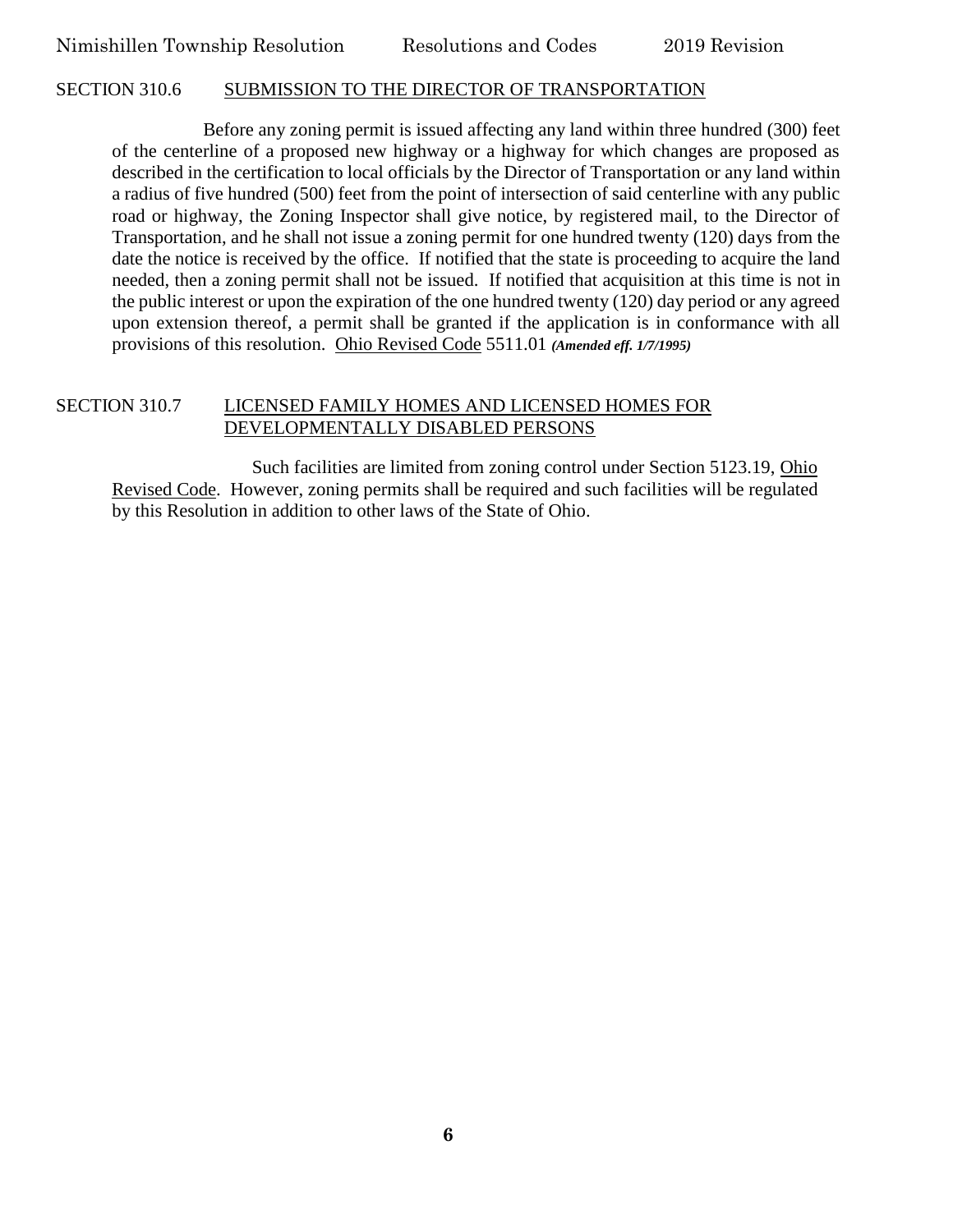This page intentionally left blank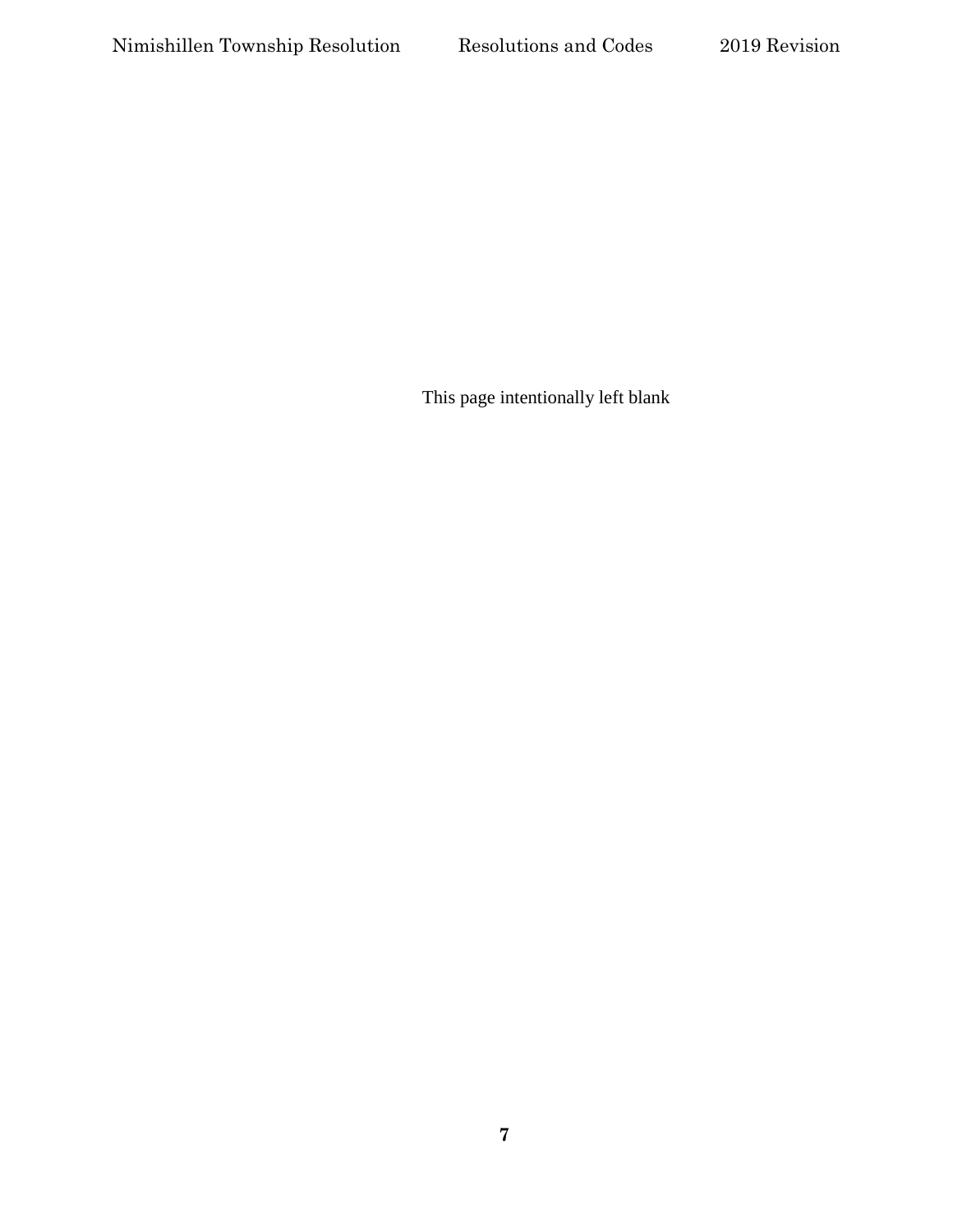# **ARTICLE IV – DEFINITIONS**

<span id="page-11-0"></span>"For the purpose of this Resolution, certain terms are herein defined. Words used in the present tense shall include the future; the singular number shall include the plural and the plural the singular; the word "shall" is mandatory and not directory; the word "building" shall include the word "structure"; the word "used" shall include the words "arranged," "designed," "constructed," "altered," "converted," or "intended to be used"; and a "person" shall mean, in addition to any individual, a firm, corporation, association, or any legal entity which may own and/or use land or buildings."

#### *\*(added eff. 5/9/99, NI #3, 1999)*

ACCESSORY USE OR STRUCTURE: A use or structure subordinate to the principal use of a building on the lot or tract and serving a purpose customarily incidental to the use of the principal building.

ADULT BOOK STORE: An establishment which utilizes ten (10) percent or more of its retail selling area for the purpose of retail sale or rental for the purposed of display or coin or slug-operated, or electronically, electrically or mechanically controlled still or motion picture machines, projectors, or other image-producing devices, books, magazines, periodicals, films, tapes and cassettes which are distinguished by their emphasis on adult materials as defined in this section and which excludes minors by reason of age. \*

ADULT ENTERTAINMENT USE: Any premises, enterprise, business or place open to some or all members of the public at or in which there is an emphasis on adult materials as defined in this section and excludes any minor by reason of age. Adult uses include but are not limited to: adult bookstores, adult motion picture theater, adult mini-motion picture theaters, adult massage parlors, adult health clubs and adult cabarets. \*

ADULT CABARET: An establishment that provides dancing or other live entertainment in which persons appear in a state of nudity to perform their duties and the establishment features entertainment or services which constitute adult material as defined in this section and excludes any minor by reason of age.  $*$ 

ADULT HEALTH CLUB: An establishment that provides equipment and facilities for exercising and improving physical fitness where employees and/or patrons appear in a state of nudity to perform their duties and excludes any minor by reason of age. \*

ADULT MASSAGE PARLOR: An establishment that administers therapeutic manipulation for payment and excludes any minor by reason of age. \*

ADULT MATERIAL: Any book, magazine, newspaper, pamphlet, poster, print, picture, slide, transparency, figure, image, description, motion picture film, phonographic record or tape, or other tangible thing, or any service, capable of arousing interest through sight, sound, or touch, and:

- a. Which material is distinguished or characterized by an emphasis on matter displaying, describing, or representing sexual activity, masturbation, sexual excitement, nudity, bestiality or human bodily functions of elimination; or
- b. Which service is distinguished or characterized by an emphasis on sexual activity, masturbation, sexual excitement, nudity, bestiality, or human bodily functions of elimination.
	- "Bottomless" means less than full opaque covering of male or female genitals, pubic area or buttocks.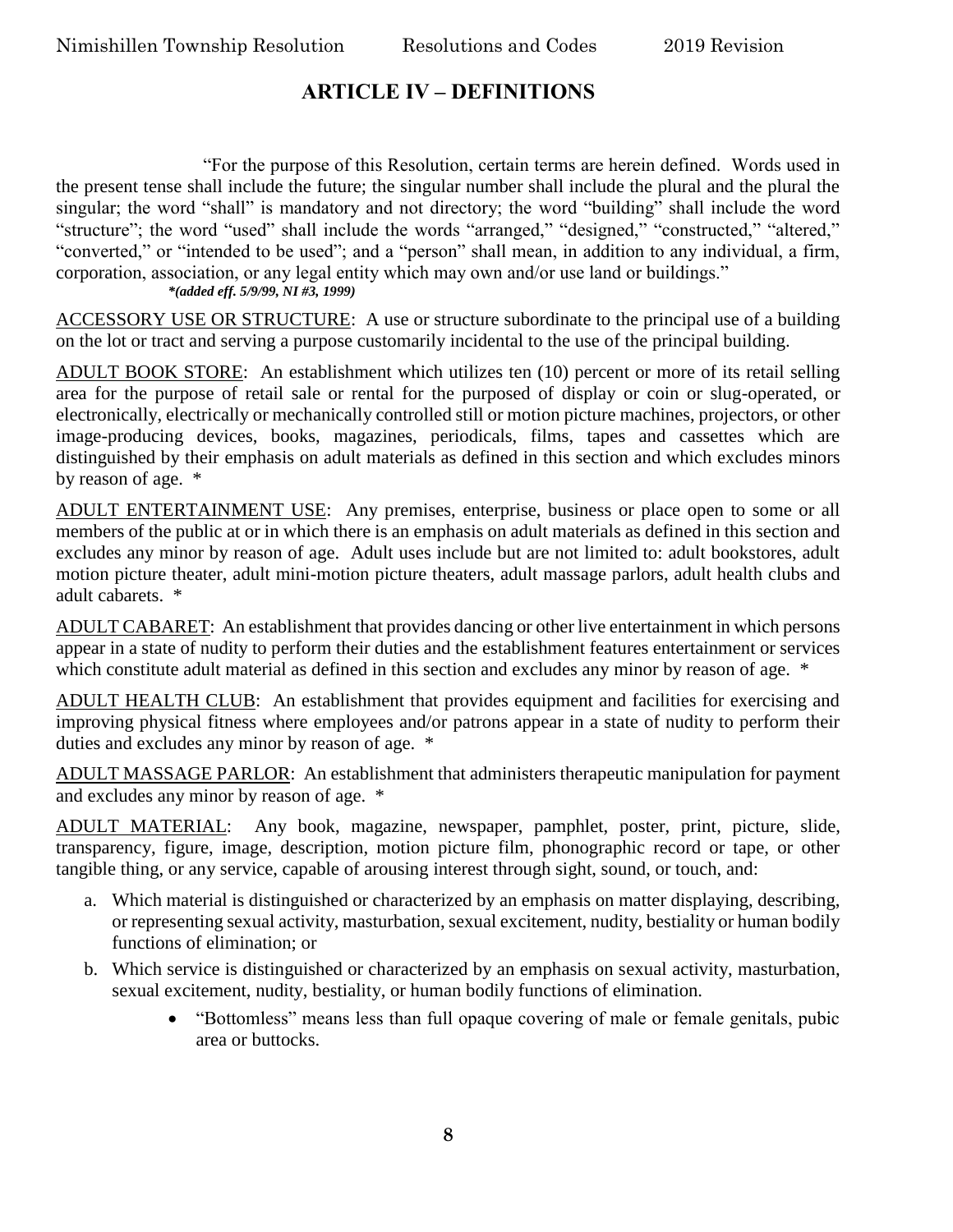Nimishillen Township Resolution Resolutions and Codes 2019 Revision

- "Nude or Nudity" means the showing, representation or depiction of human male or female genitals, public area, or buttocks with less than full, opaque covering of any portion thereof, or female breast(s) with less than a full, opaque covering of any portion thereof below the top of the nipple, or of covered male genitals in a discernibly turgid state.
- "Topless" means the showing of a female breast with less than a full opaque covering of any portion thereof below the top of the nipple.
- "Sexual Activity" means sexual conduct or sexual contact, or both.
- "Sexual Contact" means any touching of an erogenous zone of another, including without limitation the thigh, genitals, buttock, pubic region, or if the person is a female, a breast, for the purpose of sexually arousing or gratifying either person. \*
- "Sexual Excitement" means the condition of the human male or female genitals, when in a state of sexual stimulation or arousal. \*

ADULT MINI-MOTION PICTURE THEATER: An establishment with a capacity for less than fifty (50) persons which utilizes ten (10) percent or more if its total viewing time for presenting material distinguished or characterized by an emphasis on matter depicting, describing or related to adult materials as defined in this section and excludes any minor by reason of age. \*

ADULT MOTION PICTURE THEATER: An establishment with a capacity for fifty (50) or more persons which utilizes ten (10) percent or more if its total viewing time for presenting material distinguished or characterized by an emphasis on matter depicting, describing or related to adult materials as defined in this section and excludes any minor by reason of age. \*

AGRICULTURE: The use of land for agricultural purposes, including farming, dairying, pasturage, agriculture, horticulture, floriculture, viticulture, and animal husbandry, poultry husbandry, and the necessary accessory uses for packing, treating, and storing the product; provided, however, that the operation of any such accessory uses shall be secondary and incidental to the normal agricultural activities and provided that further, the above uses shall not include the commercial feeding of garbage or offal to swine.

ALLEY: A public or private right-of-way affording secondary means of access to abutting property.

APARTMENT: See "Dwelling." *(Amended eff. 1/7/95)*

AUTOMOBILE SERVICE STATION: A place where gasoline, kerosene, or any other motor vehicle fuel or lubricating oil or grease for operating motor vehicles is offered for sale to the public and deliveries are made directly into the motor vehicles, including greasing and oiling on the premises.

BASEMENT: A building story having more than one half its height below the average grade. A basement shall not be counted as a story for the purpose of height regulations.

BILLBOARD: Same as "Outdoor Advertising Sign."

BOARD: The Board of Zoning Appeals, Nimishillen Township, Stark County, Ohio.

BOARDING OR LODGING HOUSE: A building other than a hotel or motel, where for compensation by the day, week, or month, meals and/or lodging are provided for at least three (3) but not more than twenty (20) persons. *(Amended eff. 1/7/95)*

BUILDING: Any structure having a roof supported by columns or walls and intended for the shelter, housing, or enclosure of persons, animals, or chattels.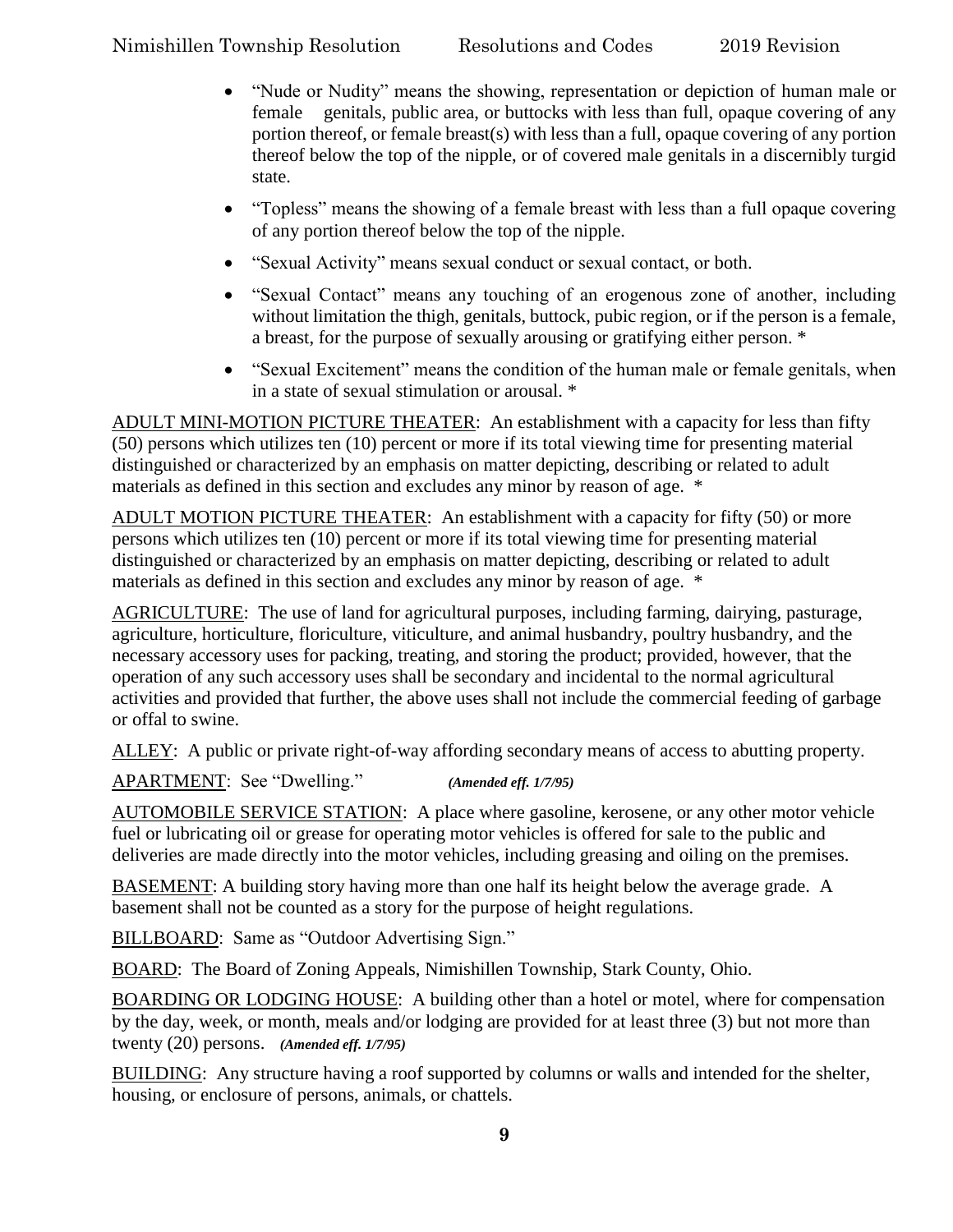BUILDING, HEIGHT OF: The vertical distance from the average established curb grade, or from the average finished grade along the front of the building if higher, measured to the highest point of the coping of a flat roof, or the deck line of a mansard roof, or the mean height between the eaves and ridge for a gable, hip, and gambrel roof.

CARPORT: A covered automobile parking space not completely enclosed by walls or doors. A carport shall be subject to all provisions in these regulations for a private garage or accessory building.

CEMETERY: Land used for or intended to be used for the burial of the human or animal dead and dedicated for cemetery purposes, including crematories, mausoleums, and mortuaries, if operated in connection with and within the boundaries of the cemetery.

CENTRAL SEWER SYSTEM: A system where individual lots are connected to a common sewerage system whether publicly or privately owned and operated.

CHILD DAY-CARE CENTER: Any place in which child day care is provided, with or without compensation, for thirteen (13) or more children at one time, or any place that is not the permanent residence of the licensee or administrator in which child day care is provided, with or without compensation, for seven (7) to twelve (12) children at one time. In counting children for the purposes of this division, any children under six (6) years of age who are related to the licensee, administrator, or employee and who are on the premises of the center shall be counted. *(Amended eff. 9/27/2009, NI #1, 2009)*

CHURCH: A church is a building used for the worship, the education or honoring of a monotheistic deity often referred to in the English language as God. The building may also be called a chapel, tabernacle, temple, synagogue, mosque, cathedral, abbey, basilica, pagoda, a house of worship, or a house of "God." *(Amended eff. 9/27/2009, NI #1, 2009)*

CLINIC: Any building or other structure devoted to the medical diagnosis and treatment and care of human outpatients.

COMMERCIAL WIND ENERGY SYSTEM: A wind energy system used to generate power for anything other than a private residence, or producing greater than sufficient kilowatts of power to sell for profit.

COMMISSION: The Zoning Commission of Nimishillen Township, Stark County, Ohio.

COMMUNICATIONS TOWERS: Any tower used for the purpose of communications, with the exception of noncommercial radio transmitting and/or receiving towers. *(Amended eff. 3/27/99, NI #1, 1999)*

CONDITIONAL USE: A use permitted within a district other than the principally permitted uses, requiring a conditional use permit and approval of the Board of Zoning Appeals. Conditional uses permitted in each district are listed.

COURT: An open, unoccupied space other than a yard, on the same lot with a building, unobstructed from the lowest level to the sky.

DENSITY: The number of families residing on, or dwelling units developed on a gross acre of land.

DEVELOPMENT AREA: Any contiguous or abutting areas owned by one party, partnership, or corporation or operated as one development unit and used or being developed for non-farm, commercial, industrial, residential, or other non-farm purposes upon which earth disturbing activities are planned or underway.

DEVELOPMENTAL DISABILITY: A disability that originated before the attainment of eighteen years of age and can be expected to continue indefinitely, constitutes a substantial handicap to the person's ability to function normally in society and is attributable to mental retardation, cerebral palsy, epilepsy, autism, or any other condition found to be closely related to mental retardation because such condition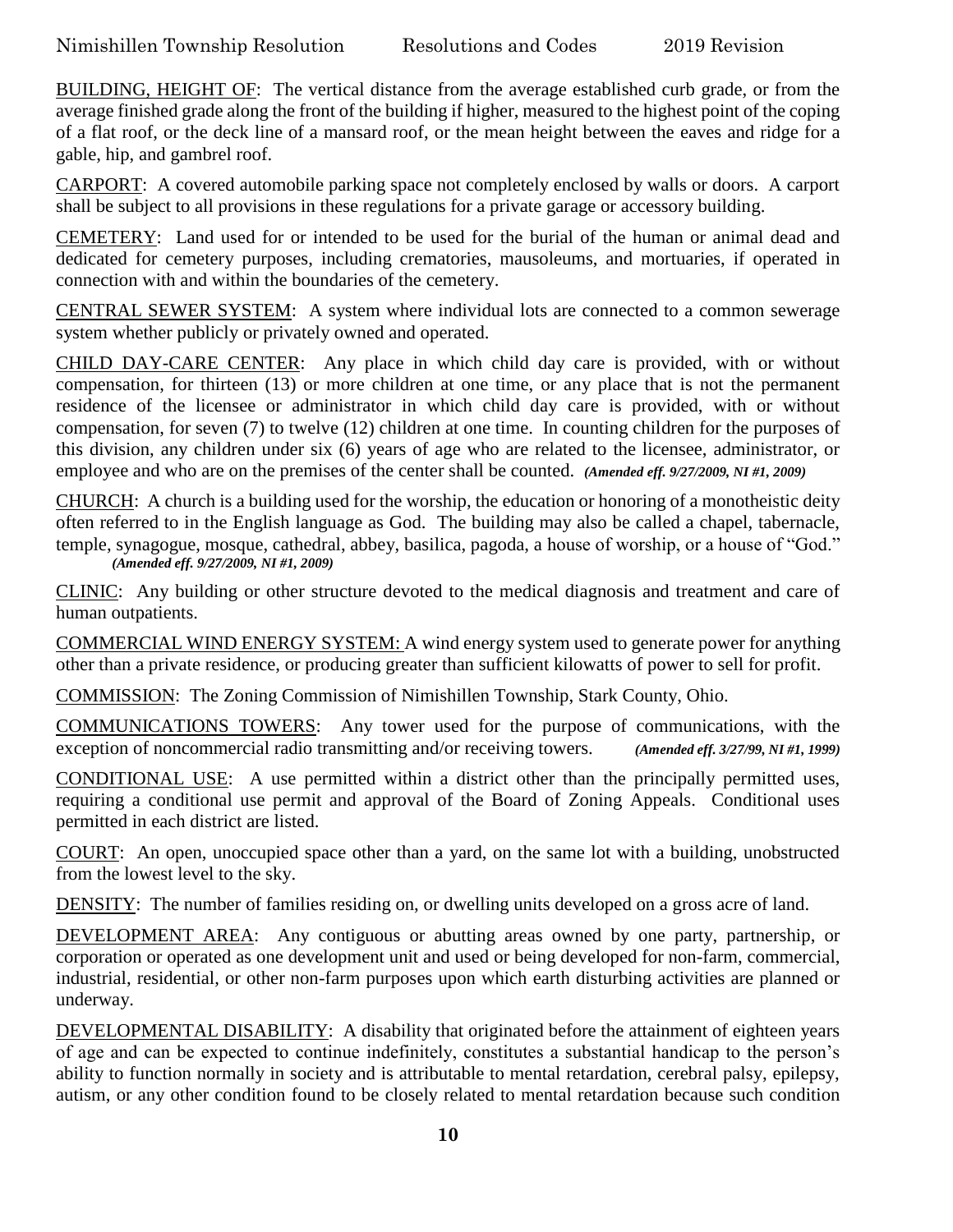results in similar impairment of general intellectual functioning or adaptive behavior or requires similar treatment and services.

DISCARDED MOTOR VEHICLE: Any motor propelled vehicle, motor home, trailer, or accessory use to the same, which is being or is in the process of being wrecked, dismantled, or stored and which does not have a valid license plate on it and is being left outside for more than ninety (90) days. *(Amended eff. 1/7/95)*

DISTRICT: A section or sections of the unincorporated territory of Nimishillen Township for which the regulations governing the use of buildings and premises or the height and area of buildings are uniform.

DRIVE-THRU FACILITY (DRIVE-IN/DRIVE-UP): Any facility providing sales or service to customers in or on vehicles or for patrons who remain in or on their motor vehicles. *(Amended eff. 1/7/95)*

DWELLING: Any building which contains one or two "Dwelling Units" used, intended, or designed to be built, used, rented, leased, let or hired out to be occupied, or which are occupied for living purposes. *(Amended eff. 1/7/95)*

DWELLING, SINGLE FAMILY: A building containing one dwelling unit with not more than five lodgers or boarders. *(Amended eff. 1/7/95)*

DWELLING, TWO FAMILY: A building containing two dwelling units, each with not more than five lodgers or boarders. *(Amended eff. 1/7/95)*

DWELLING, MULTI-FAMILY: A building or structure containing more than three dwelling units where the units have conforming fire separations and private means of egress. *(Amended eff. 1/7/95)*

DWELLINGS, GROUP: More than one (1) dwelling, whether single-family, two-family, or multi-family or a combination, located on one lot and around a common court or courts. *(Amended eff. 1/7/95)*

DWELLING UNIT: One or more rooms providing complete living facilities for one family, including equipment for cooking or provisions for the same and including room or rooms for living, sleeping, and eating.

ESSENTIAL SERVICES: The erection, construction, alteration, or maintenance by municipal or other governmental agencies of underground or overhead gas, electrical, steam, or water transmission or distribution systems, collection, communications, supply or disposal systems or sites, including poles, wires, mains, drains, sewers, pipes, conduits, cables, fire alarm boxes, police call boxes, traffic signals, hydrants, and other similar equipment and accessories in connection therewith, but not including buildings, reasonably necessary for the furnishing of adequate service by such agencies for the public health, safety, or general welfare. *(Amended eff. 12/13/98, NI #2, 1998)*

FAMILY: An individual, two or more persons related by bloodline, marriage or law, or a group of not more than any five persons living together in a dwelling unit. Servants having common housekeeping facilities with a family consisting of an individual, or two or more persons related by bloodline, marriage or law, are a part of the family for this code. *(Amended eff. 1/7/95)*

FAMILY HOME: A residential facility that provides room and board, personal care, habilitation services, and supervision in a family setting for not more than eight persons with developmental disabilities.

FENCE: A constructed structure, barrier, or boundary usually made of post, wire, boards, rails, vinyl, metal, composite materials, or bricks used to enclose or screen areas of land to prevent entrance.

FLOOR AREA: The sum of the gross horizontal areas of the one or several floors of a building, measured from the exterior faces (length\*width) of the exterior walls or from the centerline on common walls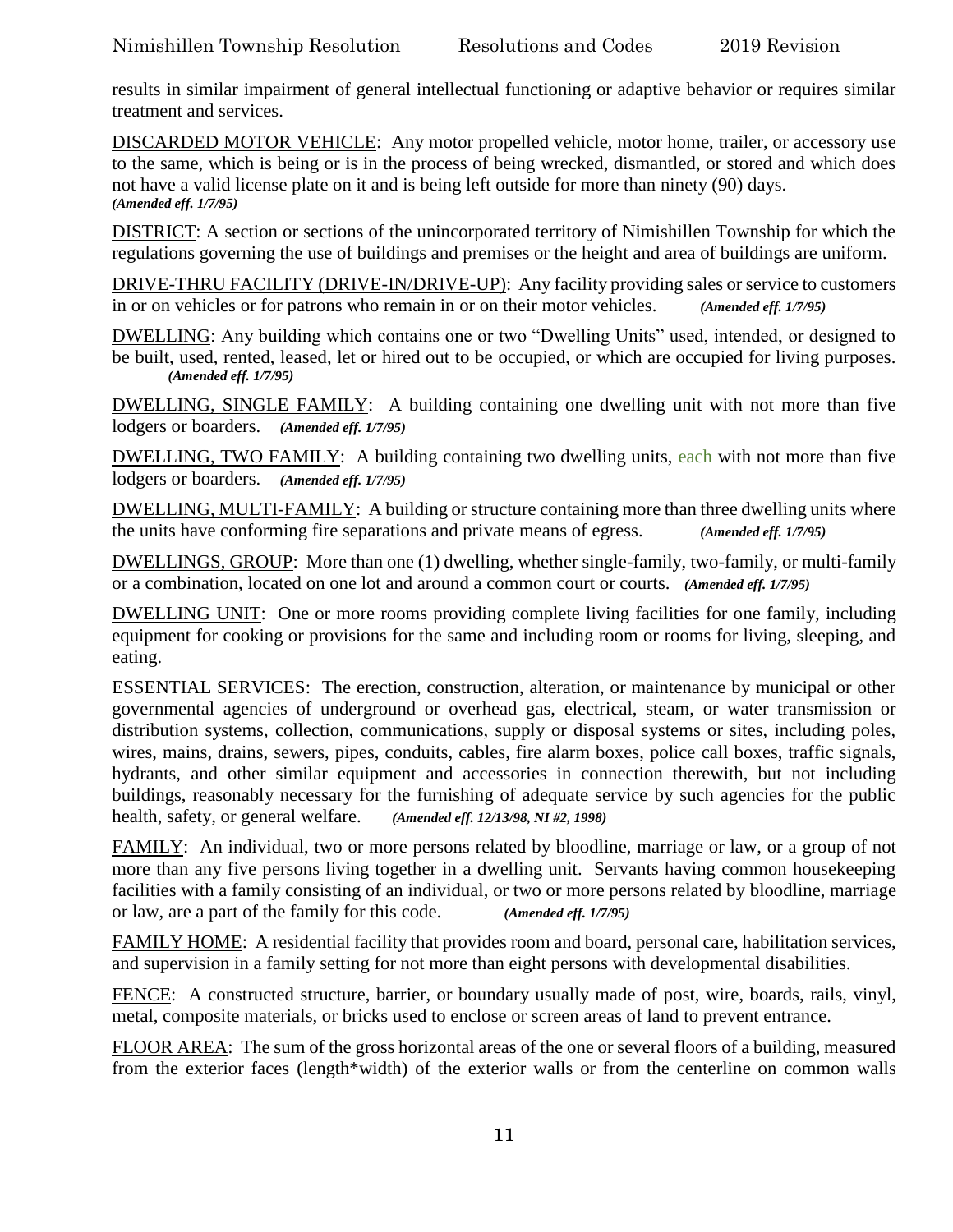separating two buildings. Floor area for the purpose of these regulations **will not** include basement, elevator and stair bulkheads, attic space, terraces, breezeways, open porches, and uncovered steps.

FRONTAGE: The address side of a building and/or the portion of a lot nearest the street. For the purposes of these regulations, corner lots and double frontage lots, all sides of a lot adjacent to streets shall be considered frontage for the determining of yard requirements only.

GARAGE, PRIVATE: An accessory building or an accessory portion of the main building enclosed on all sides and designed or used for the shelter or storage of passenger vehicles and located on the same lot as the dwelling for which it is accessory.

GARAGE, PUBLIC: A building or portion of a building in which more than four (4) motor vehicles are or are intended to be housed under arrangements made with patrons for renting or leasing such space and accommodation in which no repair work is carried on.

GARAGE, AUTO SERVICE SHOP: A building or portion of a building in which commercial repairs are made to motor vehicles.

GRADE: The ground elevation established for the purpose of regulating the number of stories and the height of buildings. The building grade shall be the level of the ground adjacent to the walls of the building if the finished grade is level. If the ground is not entirely level, the grade shall be determined by averaging the elevation of the ground for each face of the building.

GROUP HOME: A residential facility that provides room and board, personal care, habilitation services, and supervision in a family setting for at least nine but not more than sixteen persons with developmental disabilities.

HOME OCCUPATION: Any use conducted entirely within a dwelling and carried on only by the inhabitants thereof, which use is clearly incidental to and secondary to the use of the dwelling for dwelling purposes and does not change the character thereof.

HOSPITAL: A building devoted to the medical diagnosis, treatment, and care of human patients, and including facilities for overnight or longer periods of care.

HOTEL: A building where lodging is provided and offered to the public for compensation and which is designed primarily for use by transient guests, as distinguished from a boarding house or lodging house.

JUNKYARD: The use of more than twenty-five (25) square feet of any land, building, or structure, whether private or commercial, where waste, discarded or salvaged materials such as scrap metals, used building materials, used lumber, used glass, discarded motor vehicles or parts of motor vehicles, plastic, iron, paper, rags, rubber, cordage, barrels, or other similar materials, are sold, stored, bought, exchanged, baled, packed, sorted disassembled or handled for more than fifteen (15) days.

LANDSCAPE: Sodded, seeded, and/or shrubbed materials or areas on a lot or tract of land.

LOADING SPACE: An off-street space or berth on the same lot with a building or contiguous to a group of buildings, for the temporary parking of a commercial vehicle while loading or unloading merchandise or materials, and which abuts upon a street, alley, or other appropriate means of access.

LOT: A piece, parcel, or plot of land occupied or intended to be occupied by a principal building or a group of such buildings and accessory uses, including such open space and frontage on a public street as required by these regulations.

LOT AREA: The computed area contained within the lot lines. *Where the lot has been conveyed to the center of the street, the area of the lot lying within the established right-of-way shall not be included as part of the lot area for the purpose of these regulations.*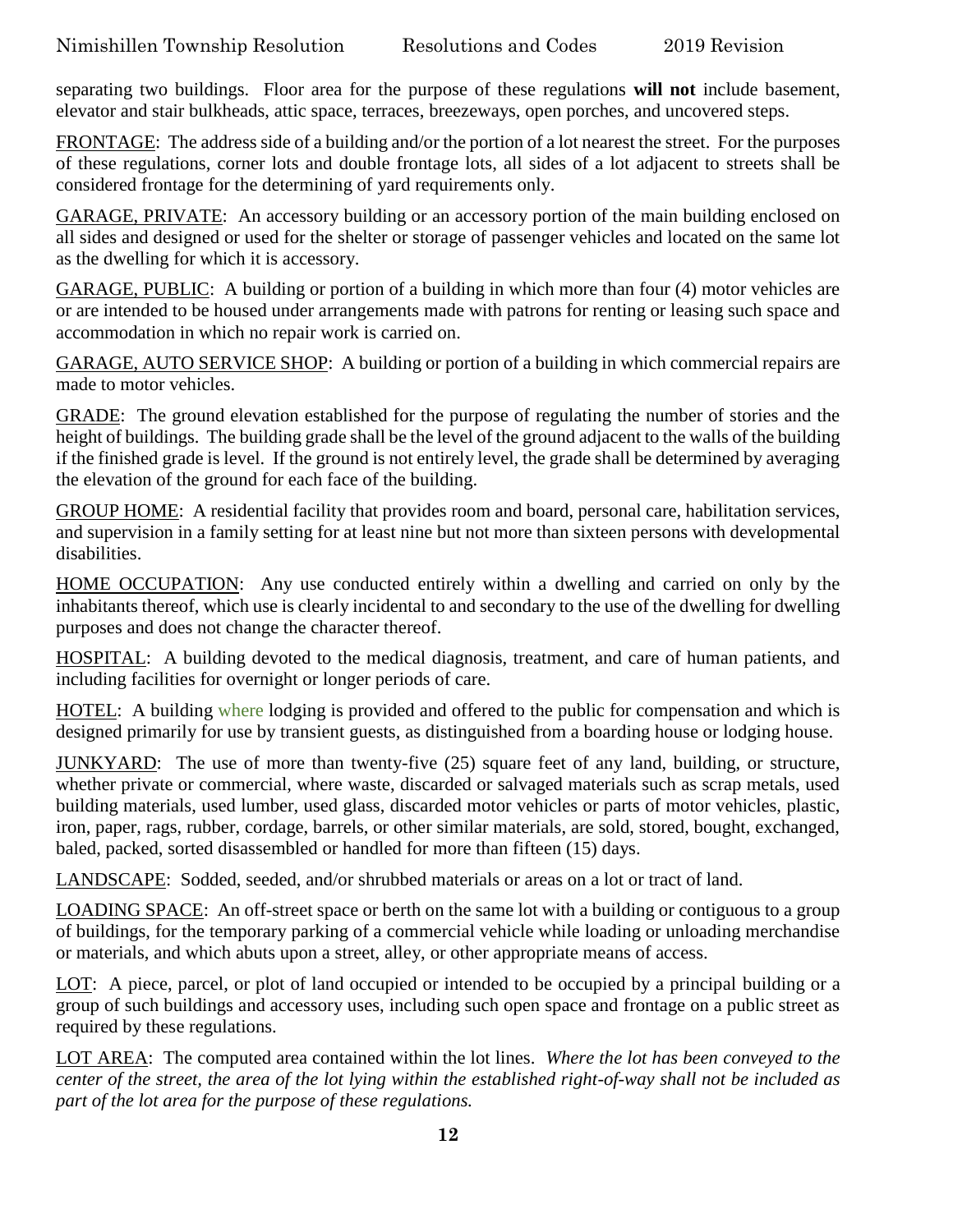LOT, CORNER: A lot at the junction of and abutting upon two (2) intersecting streets.

LOT COVERAGE: The portion of the lot area that is covered by any buildings.

LOT DEPTH: The mean horizontal distance between the right-of-way line of the street and the rear lot line.

LOT, DOUBLE FRONTAGE: A lot having frontage on two (2) nonintersecting streets.

LOT FRONTAGE: The width of the lot shall never be less than the required road frontage, to the building line. *(Amended eff. 5/22/93)*

LOT, INTERIOR: A lot other than a corner lot.

LOT LINES: The property lines defining the limits of a lot.

LOT LINE, FRONT: The line separating a lot from the street on which it fronts and/or tow which it is addressed.

LOT LINE, REAR: The line opposite and most distant from the front lot line.

LOT LINE, SIDE: Any lot line other than the front or rear lot line; a side lot line separating a lot from the street is called a side street lot line; a side lot line separating a lot from another lot or lots is called an interior side lot line.

LOT OF RECORD: A lot which is part of a subdivision, the map of which has been recorded in the office of the Stark County Recorder; or a parcel of land the deed to which has been on record on or prior to the effective date of these regulations.

MANUFACTURE: The process of making something from raw or semi-finished materials whether by hand or by mechanized process. Making in these regulations also includes producing, assembling, fabricating, alloying metal and chrome plating.

MANUFACTURED HOME: A structure, transportable in one or more sections, which in the traveling mode is 8 body feet or more in width or 40 body feet or more in length, or, when erected on site, is 320 or more square feet, and which is built on a permanent chassis and designed to be used as dwelling with or without a permanent foundation when connected to the required utilities, and includes the plumbing, heating, air conditioning, and electrical systems contained therein; except that such term shall include any structure which meets all the requirements of this paragraph except the size requirements and with respect to which the manufacturer voluntarily files a certification required by the secretary (HUD) and complies with the standards established under this title. For mobile homes built prior to June 15, 1976, a label certifying compliance to the Standard for Mobile Homes, NFiPA 501, ANSI 119.1, in effect at the time of manufacture is required. For the purpose of these provisions, a mobile home shall be considered a manufactured home. *(Amended eff. 1/7/95)*

MANUFACTURED HOME PARK: Any tract of land upon which three or more manufactured homes used for habitation are parked, either free of charge or for revenue purposes, and includes any roadway, building, structure, vehicle or enclosure used or intended for use as a part of the facilities of such a park. A tract of land which is subdivided and the individual lots are not for rent or rented, but are for sale or sold for the purpose of installation of manufactured homes on the lots **is not** a manufactured home park, even though three or more manufactured homes are parked thereon if the roadways are dedicated to the local government authority.

Microbrewery, Brew-Pub, Craft Brewery: An independently owned facility that produces and sells beer or distilled spirits in conjunction with a bar or restaurant located on the same premises and is typically smaller than a large corporate brewery.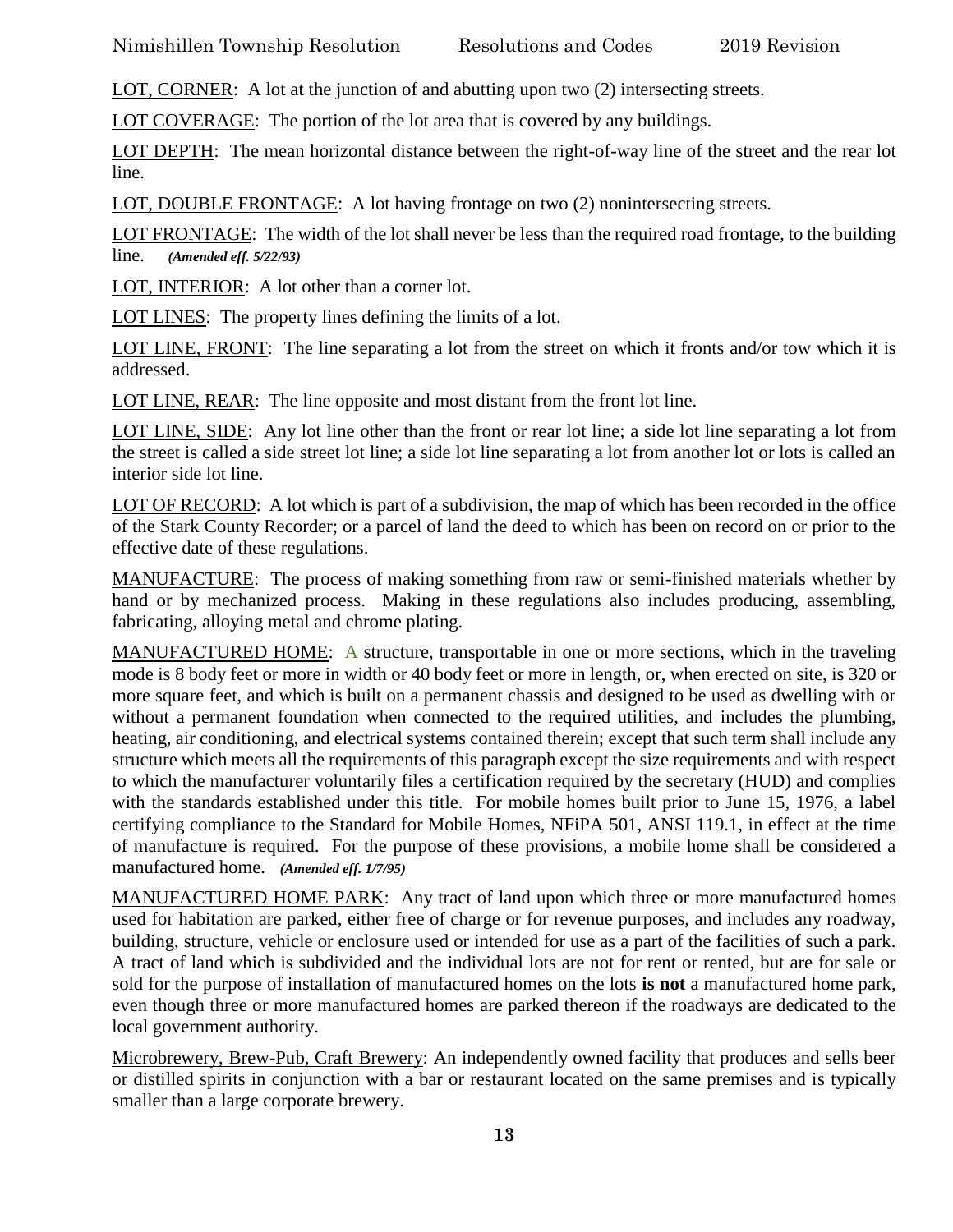MINERALS: Sand, gravel, clay, shale, gypsum halite, limestone, dolomite, sandstone, other stone, metalliferous, or non-metalliferous ore, other material or substance of commercial value excavated in a solid state from natural deposits on or in the earth, **but does not include coal, peat, or top soil**.

MINI-WAREHOUSE OR STORAGE FACILITY: A building or group of buildings in a controlled access and/or fenced compound containing individual storage compartments, stalls, or lockers for the dead storage of customers' goods or wares.

MINIMUM BUILDING SETBACK LINE: A line parallel to the street right-of-way line and at a distance therefrom equal to the required depth of the front yard, and extending across the full width of the lot.

MOBILE HOME: An industrialized building unit constructed on a chassis for towing to the point of use, designed to be used with or without a permanent foundation and intended to be occupied as a dwelling. *(Amended eff. 1/7/95)* Tiny homes are defined as mobile homes constructed between eighty (80) and threehundred and twenty (320) square feet.

MOTEL: Any building or group of buildings containing sleeping rooms, with or without cooking facilities, designed primarily as overnight sleeping quarters for tourists or transients, with garage attached or parking space conveniently located to each unit, including auto courts, motor lodges, and tourist courts. *(Amended eff. 1/7/95)*

MULCH PROCESSING OPERATION: The processing, storage and sale to the public of organic materials which may be used for landscaping purposes. *(Amended eff. 9/27/2009, NI #1, 2009)*

NONCONFORMING USE: Any building or land lawfully occupied by a use on the effective date of these regulations or any amendment or supplement thereto, which does not conform to the Use Regulations of the district in which it is situated.

OPEN SPACE: The required portion of a lot which is unoccupied by principal or accessory buildings and available to all occupants of the building for use for recreation and other leisure activities normally carried on outdoors. This space shall not be devoted to service driveways or off-street parking or loading spaces, and shall be twenty (20) feet in the least dimension on the ground. Balconies projecting at least four feet six inches (4' 6"), roof areas which are improved may also be counted as open space.

OUTDOOR ADVERTISING SIGN (BILLBOARD): A fixed or portable appliance, structure, or surface, including the supporting structure made necessary thereby, which is, or is to be erected upon the ground, wall, or above the roof of a building, and which is used, erected, intended and/or designed to be used for the public display of posters, painted displays, pictures, or other pictorial or reading matter for the benefit of a person, organization, business, or cause not residing or located on the lot or in the building or on a lot adjoining the lot or building where said appliance, structure, or surface is, or is to be located. An outdoor advertising sign shall include: any card, cloth, paper, metal, painted glass, wood plaster, stone, or other sign of any kind or character whatsoever, placed for outdoor advertising purposes on the ground or on any tree, wall, bush, rock, post, fence, building, structure, or thing whatsoever. The term placed shall include as used in this definition, erecting, constructing, posting, painting, fixing, tacking, nailing, gluing, sticking, carving, or otherwise fastening, affixing, or making visible in any manner whatsoever.

OUTDOOR WOOD-BURNING FURNACE: Any equipment, device or apparatus which is installed, affixed or situated outdoors for the primary purpose of combustion of fuel to produce heat or energy used as a component of a heating system providing heat to a principal residential structure or any other site structure on the residential premises. *(Amended eff. 10/28/06, NI #2, 2006)*

OVERBURDEN: All of the earth and other materials which cover a natural deposit of minerals, coal and peat. Also means such earth and other materials after removal from their natural state in the process of surface and strip mining.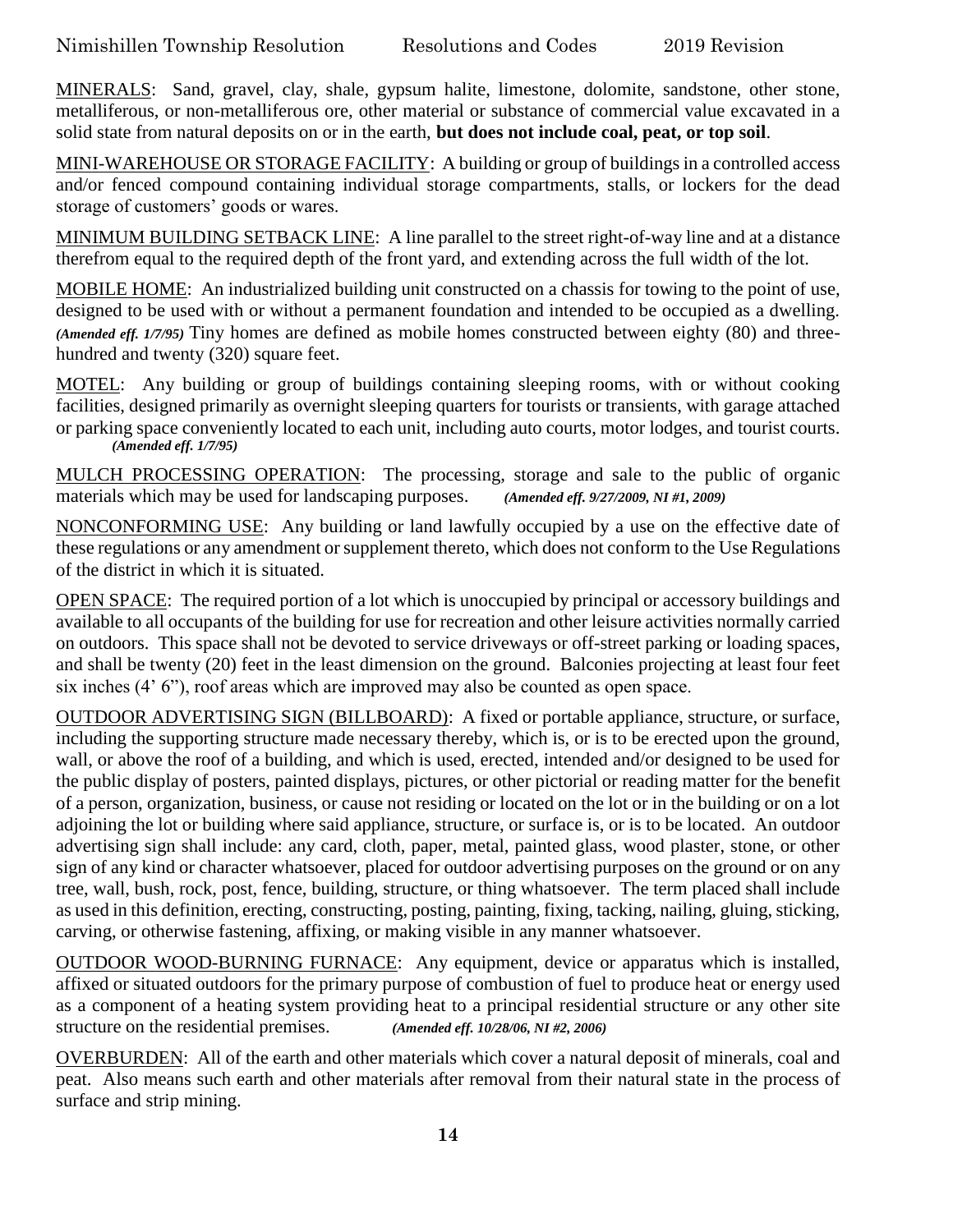PARKING LOT: An off-street parking area where the principal use of the tract or lot is for vehicular parking.

PEAT: Partially carbonized vegetable matter formed by partial decomposition of various plant life in water in a natural habitat.

PERSONAL SERVICES: Any enterprise conducted for gain in which services are offered to the general public, such as shoe repair, watch repair, barber and beauty shops, and similar activities.

PRINCIPAL BUILDING: The building on a lot used to accommodate the primary use to which the premises are devoted.

PUBLIC BUILDINGS: Any structure owned and operated by a governmental agency or public school or school which is certified and/or licensed by the State of Ohio for primary or secondary education.

PUBLIC UTILITY: Any entity deemed a "public utility" for purpose of Ohio Revised Code, Section 519.211. *(Amended eff. 1/7/95, NI #1, 1994)*

RECYCLING TRANSFER STATION: A facility for the collection and transfer of recyclable materials such as paper, glass, metals, and plastic. *(Amended eff. 1/7/95, NI #1, 1994)*

RESIDENTIAL FACILITY: A home or facility in which a person with a developmental disability resides, except a home subject to Chapter 3721 of the Ohio Revised Code or the home of a relative or legal guardian in which a person with a developmental disability resides.

RESTAURANT: An establishment which is located in a building that is primarily engaged in the preparation and serving food and beverages which are consumed on its premises by customers seated at tables and/or counters either inside or outside the establishment and/or in providing customers with takeout service of food and beverages for off-site consumption. This definition shall include taverns, lounges, bars, clubs and lodges.

ROADSIDE STAND (FARM MARKET): A temporary vehicle or temporary stand without foundation used for the sale of agricultural produce where fifty (50) percent or more of the gross income received from the market is derived from produce raised on farms owned or operated by the market operator in a normal crop year, in accordance with Ohio Revised Code Section 519.21, as amended June 29, 1982.

SATELLITE DISHES: Any antenna or "earth station" designed, constructed or modified to bring in or receive satellite television signals.

SIGN: Any structure, whether fixed or portable, or natural object, such as a tree, rock, bush, and the ground itself, or part thereof, or device attached thereto or painted or represented thereon, which shall be used to attract attention to any object, product, place, activity, person, institution, organization, or business or which shall display or include any letter, word, banner, flag, pennant, insignia, device, or representation used as, or which is in the nature of an announcement, direction or advertisement. For the purpose of these regulations, the word sign does not include the flag, pennant, badge, or insignia of any governmental agency or charitable, religious, educational, or similar organization.

SMALL WIND ENERGY SYSTEM: A wind energy conversion system consisting of a wind turbine, a tower, and associated control or conversion electronics, which has a rated capacity of not more than 100 kW and which is intended to reduce on-site consumption of utility power. *(Amended eff. 6/8/08, NI #1, 2008)*

- NACELLE: The enclosure located at the top of a wind turbine tower that houses the gearbox, generator and other equipment.
- POWER CENTER: Serves as the central connection point for the electrical components in the system and provides a number of necessary control functions.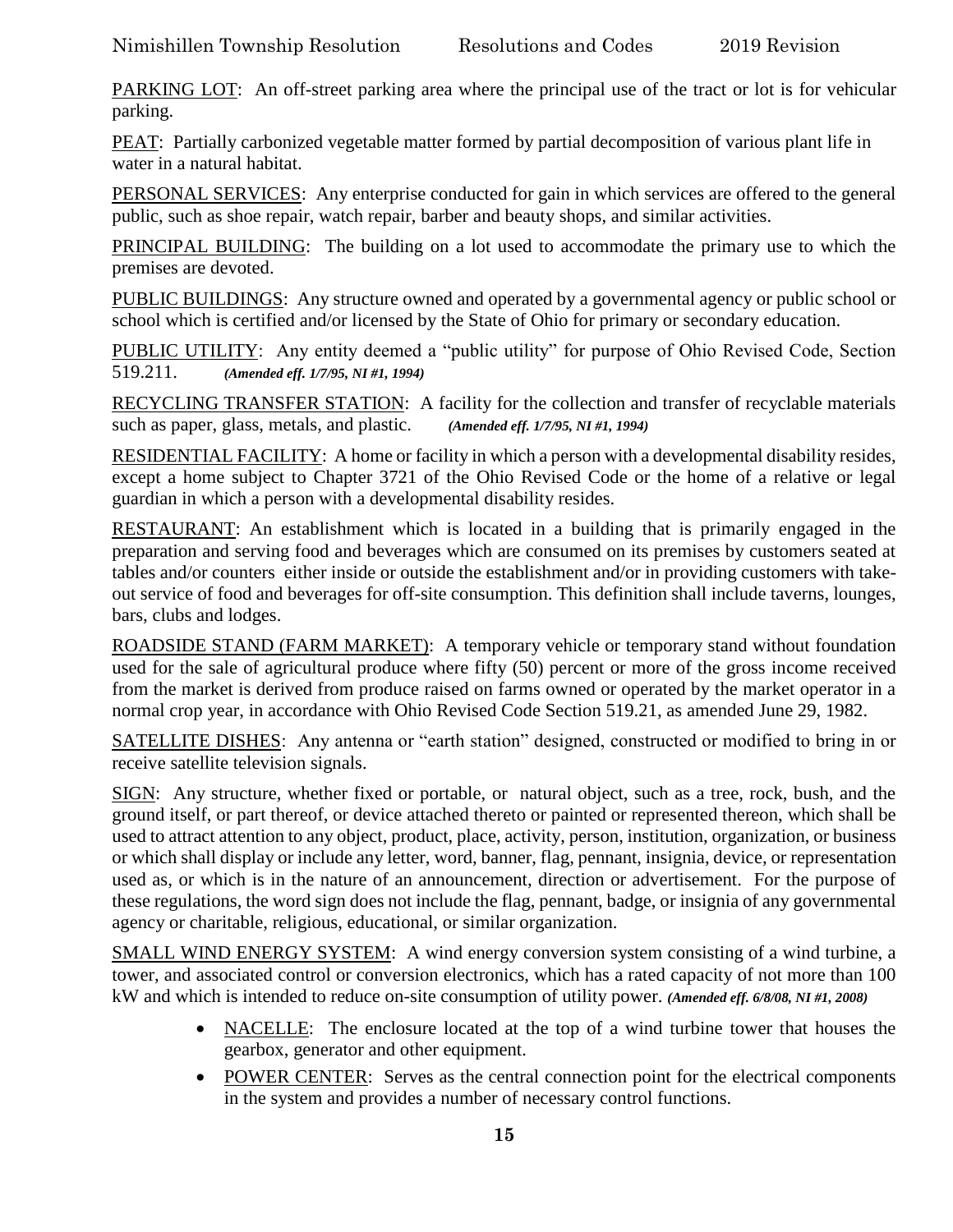- ROTOR: The rotating part of a turbine, including the blades.
- TOWER: The support structure, including guyed, monopole and lattice types, upon which a wind turbine or other mechanical device is mounted.
- TOWER HEIGHT: The height of the tower, measured from the natural grade surrounding the support pad to the tip of the blade in a vertical position along the vertical axis of the tower.
- WIND TURBINE: A device that converts kinetic wind energy into rotational energy that drives an electrical generator. A wind turbine typically consists of a tower, nacelle body, power center and a rotor with two or more blades.

SPOIL BANK: A deposit of removed overburden (A or B soils, or placed surface).

STORAGE: The safekeeping of goods in a depository (personal or business-related property, chattel, feedstocks through business services, collecting, purchasing, bartering) with plans for future use or income.

STORY: That portion of a building included between the surface of any floor and the surface of the next floor above it, or if there is no floor above it, then the space between the floor and the ceiling next above it.

STORY, HALF: A space under a sloping roof which has the line of intersection of roof decking and wall face not more than three (3) feet above the top floor level, and in which space not more than two thirds (2/3) of the floor area is finished off for use.

STREET, COLLECTOR: A street providing traffic movement between the major arterials and local streets, and direct access to abutting property. This facility provides for the internal traffic movement within an area of the county.

STREET, MAJOR OR ARTERIAL: A general term denoting a highway primarily of through traffic usually on a continuous route. This facility provides for through traffic movement between areas, across the county, and to and from expressways. An arterial also provides access to abutting property, but parking and loading may be restricted to improve the capacity of moving traffic.

STREET, PRIVATE: A thoroughfare which affords principal means of access to abutting property, but which has not been dedicated to the public, or subject to public easements thereof.

STREET, PUBLIC: A public or private dedicated thoroughfare or thoroughfare subject to public easements thereof, and which affords the principal means of access to abutting property.

STREET RIGHT-OF-WAY LINES: A dividing line between a lot, tract, or parcel of land and a contiguous street. Where the lot, tract, or parcel of land has been conveyed to the center of the street, the street right-of-way line then becomes the inside line of land reserved for street purposes, or if no right-ofway line is established, the right-of-way shall be assumed to be sixty (60) feet. In Nimishillen Township, the following streets shall be assumed to have eighty (80) foot right-of-way: Ravenna Avenue (S.R. 44) and Louisville Street (S.R. 153).

STRIP MINING: All or any part of the process followed in the production of coal from a natural deposit whereby the coal may be extracted after removing its overburden.

STRUCTURE: Anything constructed or erected, the use of which requires a permanent location on the ground or attached to something having a permanent location on the ground, including advertising signs, billboards, farmers' roadside stands.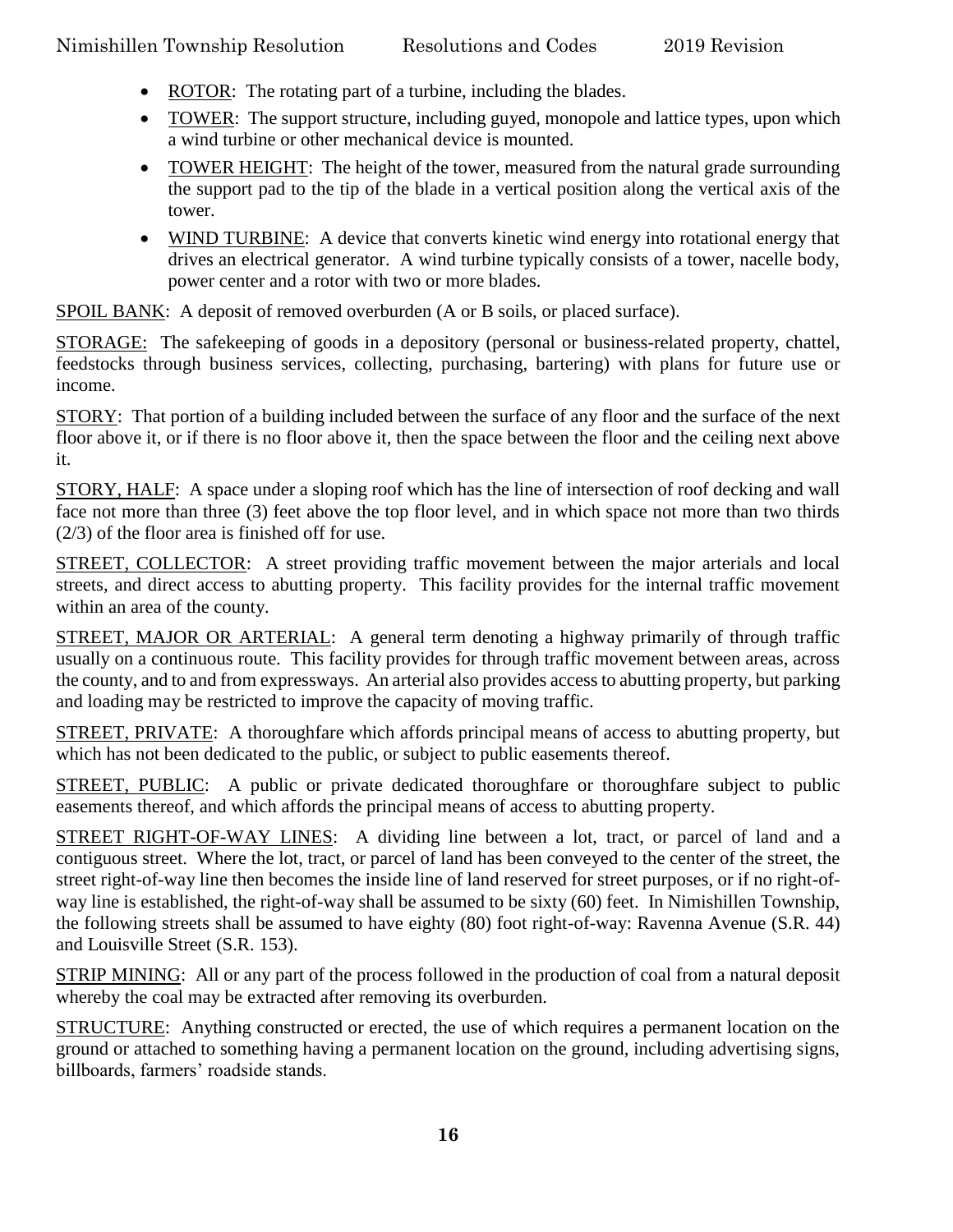STRUCTURAL ALTERATIONS: Any change in the supporting members of a building, such as bearing walls or partitions, columns, beams or girders, or any increase in the area or cubical contents of a building.

SURFACE MINING: All or any part of a process followed in the production of minerals or peat from the earth or from the surface of the land by surface excavation methods such as open pit mining, dredging, placering, or quarrying.

SWIMMING POOL, FAMILY: A swimming pool used or intended to be used solely by the owner or lessee thereof and his family, and by friends invited to use it without payment of any fee.

SWIMMING POOL, COMMERCIAL: A body of water in an artificial or natural receptacle or other container, whether located indoors or outdoors, used or intended to be used for public, semi-public, or private swimming by adults and/or children, whether or not any charge or fee is imposed, operated by an owner, lessee, operator, licensee or concessionaire, exclusive of a family pool as defined herein, and shall include all structures, appurtenances, equipment, appliances, and other facilities appurtenant to and intended for the operation and maintenance of a swimming pool, and also all swimming pools operated and maintained in conjunction with or by clubs, motels, hotels, and community associations.

THOROUGHFARE: Street or alley.

TOP SOIL: Superficial soil capable of sustaining plant life indigenous to this area, ordinarily rich in organic matter or humus debris.

TOP SOIL REMOVAL: Removal of top soil from the premises.

TOURIST DWELLING: A dwelling where overnight accommodations are provided for tourists.

TRACTOR-TRAILER (SEMI): A trucking rig made up of a truck with a short chassis and no bed and a semi-trailer used for hauling of freight.

TRAILER: Any vehicle or structure constructed in such a manner as to permit occupancy thereof as a sleeping quarters or the conducting of any business, trade, occupation; or use as a selling or advertising device; or use storage or conveyance for tools, equipment, or machinery, and so designed that it is or may be mounted on wheels and used as a conveyance on highways and streets, propelled or drawn by its own or other motor power

TRUSTEES: The Board of Trustees of Nimishillen Township, Stark County, Ohio.

TYPE "A" FAMILY DAY-CARE HOME: A permanent residence of the administrator in which child care or publicly funded child care is provided for seven (7) to twelve (12) children at one time, or a permanent residence of the administrator in which child care is provided for four (4) to twelve (12) children at one time if four (4) or more children at one time are under two (2) years of age. In counting children for the purposes of this division, any children under the age of six (6) years of age who are related to a licensee, administrator, or employee, and who are on the premises of the Type "A" home, shall be counted. "Type A family day-care home" and "Type A home" do not include any child day camp. *(Amended eff. 9/27/2009, NI #1, 2009)*

TYPE "B" FAMILY DAY-CARE HOME: A permanent residence of the provider in which child care is provided for one (1) to six (6) children at one time, and in which no more than three (3) children are under two (2) years of age at one time. In counting children for the purposes of this division, any children under six (6) years of age, and who are related to the provider, and who are on the premises of the Type "B" home shall be counted. "Type B family day-care home" and "Type B home" does not include any child day camp. *(Amended eff. 9/27/2009, NI #1, 2009)*

USE: The purpose for which a building or premises is or may be occupied. In the classification of uses, a "use" may be a use as commonly understood or the name of an occupation, business, activity, or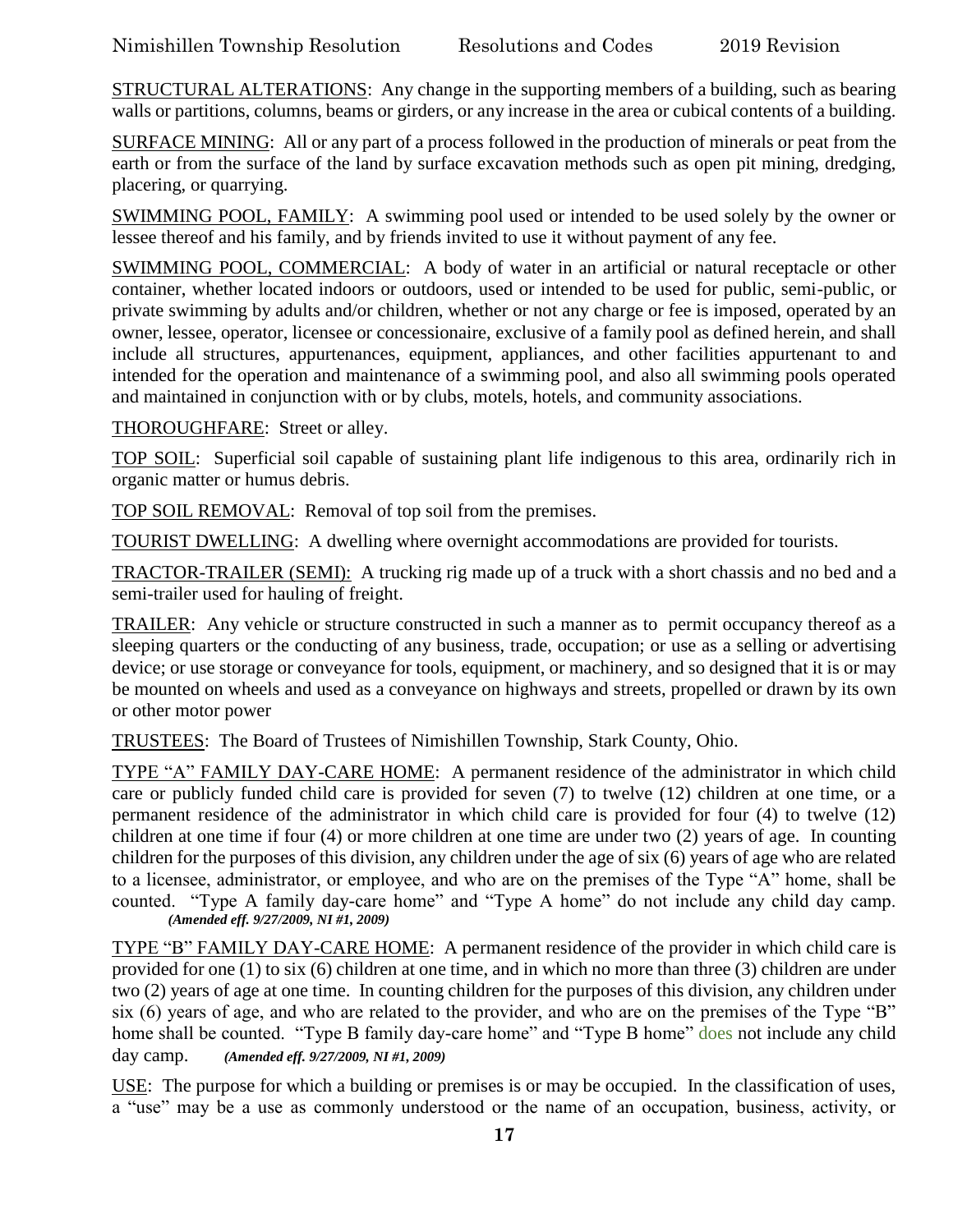operation carried on, or intended to be carried on, in a building or on premises, or the name of a building, place, or thing which name indicates the use or intended use.

VARIANCE: A modification of the strict terms of the Resolution, where such modification will not be contrary to the public interest, and owing to conditions of the property, and not the result of actions by the owner, a strict enforcement of the regulations would result in an unnecessary and undue hardship.

VETERINARY HOSPITAL: A place used for care, grooming, diagnosis, and treatment of sick, ailing, or injured animals, including overnight accommodations and boarding, if incidental to the primary activity.

YARD: An open space on the same lot with a building, unoccupied and unobstructed by any portion of a structure from the ground upward, except as otherwise provided herein.

YARD, FRONT: A yard extending across the full width of a lot and being the perpendicular distance between the right-of-way line and the nearest portion of any building or structure existing or proposed for construction on said lot.

YARD, REAR: A yard extending across the full width of a lot between the side lot lines and being the perpendicular distance between the rear lot line and the nearest portion of any building or structure existing or proposed to be constructed on said lot. On corner lots the rear yard shall be considered as parallel to the street upon which the lot has its least dimension. In both corner lots and interior lots, the rear yard shall be in all cases at the opposite end of the lot from the front yard.

YARD, SIDE: A yard between the nearest portion of any building or structure existing or proposed to be constructed on said lot and the side lines of the lot and extending from the front yard to the rear yard.

ZONING MAP: The "Zoning Districts" map of Nimishillen Township, Stark County, Ohio.

ZONING CERTIFICATE: Document issued by the Township Zoning Inspector authorizing the use of lots or structures in accordance with the Nimishillen Township Zoning Resolution.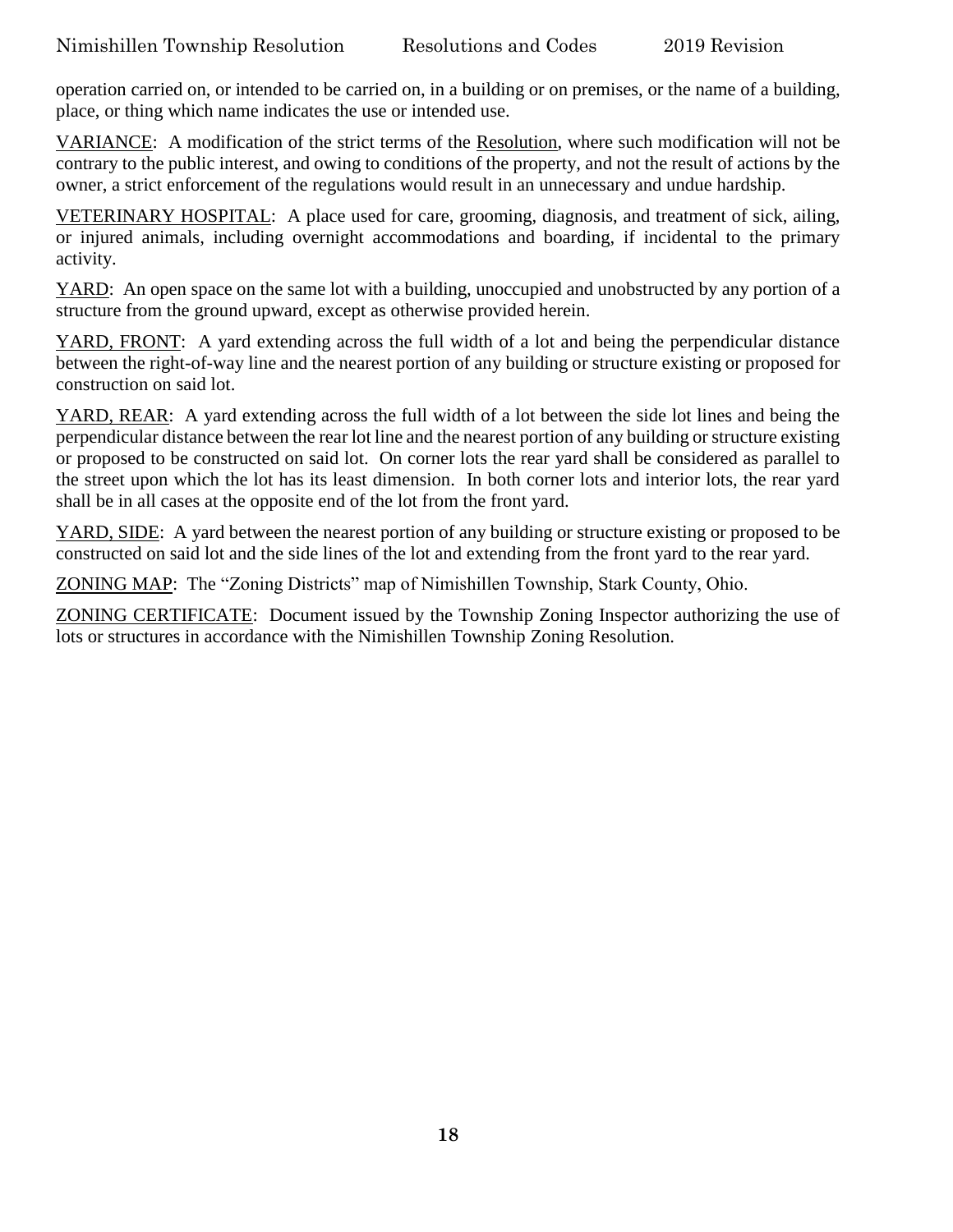This page intentionally left blank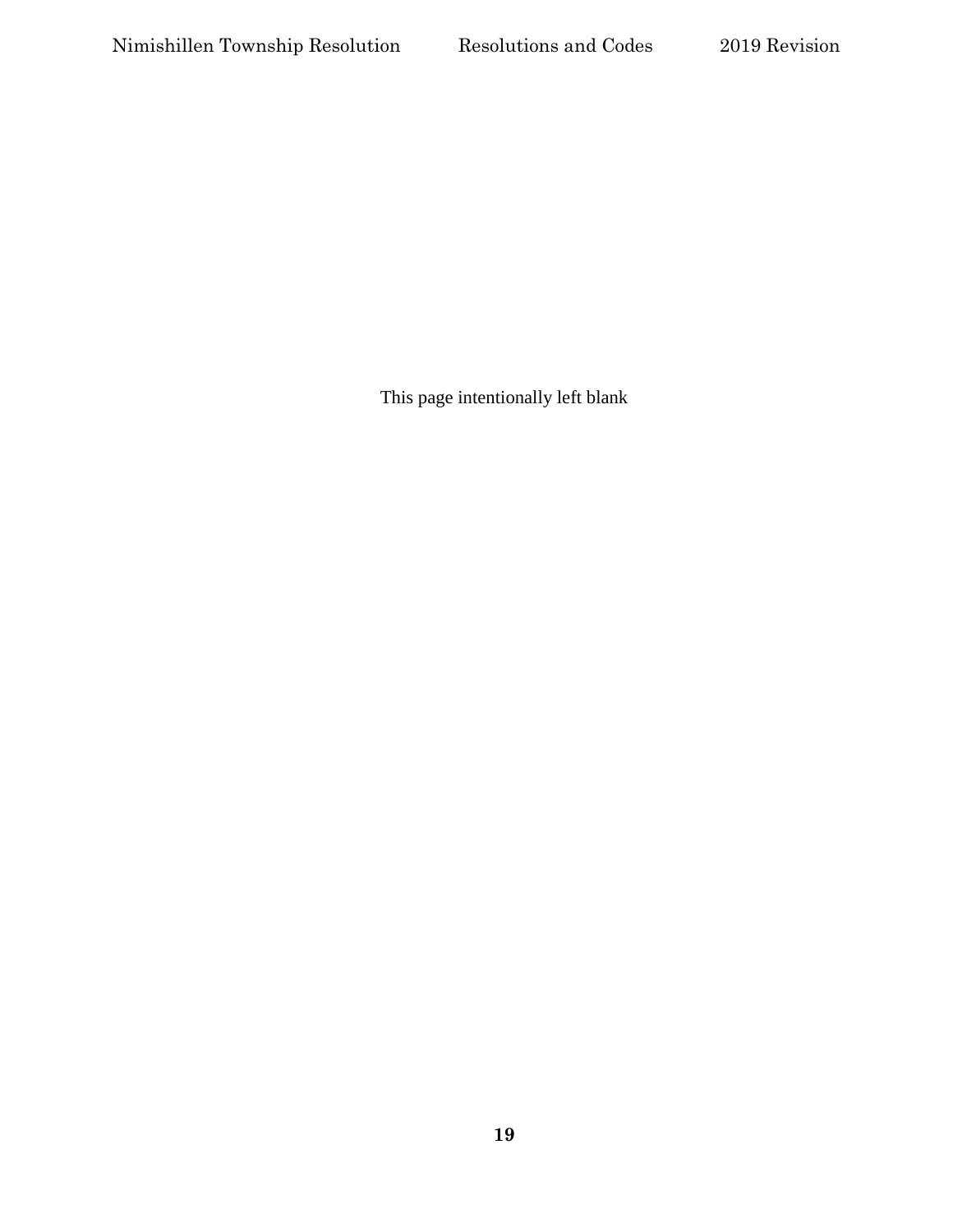# **ARTICLE V – ESTABLISHMENT OF DISTRICTS**

## <span id="page-23-0"></span>**SECTION 501 ESTABLISHMENT OF DISTRICTS**

The unincorporated territory of Nimishillen Township, Stark County, Ohio, is hereby divided into Zone Districts. All such regulations are uniform for each building, structure, or use within each zone district.

## SECTION 501.1 DISTRICTS

- R-R Rural Residential District
- R-1 Single Family Residential District
- R-2 One- and Two-Family Residential District
- R-3 Low Density Multifamily Residential District
- B-1 Suburban Office District
- B-2 Neighborhood Business District
- B-3 General Business District
- I-1 Light Industrial District
- I-2 General Industrial District

## SECTION 501.2 ZONING DISTRICT MAP

The boundaries of these districts are hereby established as shown on the Zoning Maps of the unincorporated area of Nimishillen Township, Stark County, Ohio, which maps are hereby made a part of this Resolution. The said "Zoning Maps" and all notations and reference and other matters shown thereon, shall be and are hereby made part of this Resolution. Said "Zoning Maps," properly attested, shall be and remain on file in the office of the Township Zoning Inspector and the office of the Nimishillen Township Trustees.

#### SECTION 501.3 INTERPRETATION OF DISTRICT BOUNDARIES

Where uncertainty exists with respect to the boundaries of any of the aforesaid districts as shown on the zoning map, the following rules shall apply:

a. Where the Boundaries Approximately Follow Streets, Alleys, or Highways

Where district boundaries are indicated as approximately following the centerline or right-of-way line of streets, the centerline or ally line of alleys, or the centerline or right-of-way lines of highways, such lines shall be construed to be such district boundaries.

b. Where Boundaries Parallel Street Right-of-Way Lines, Alley Lines, or Highway Right-of-Way Lines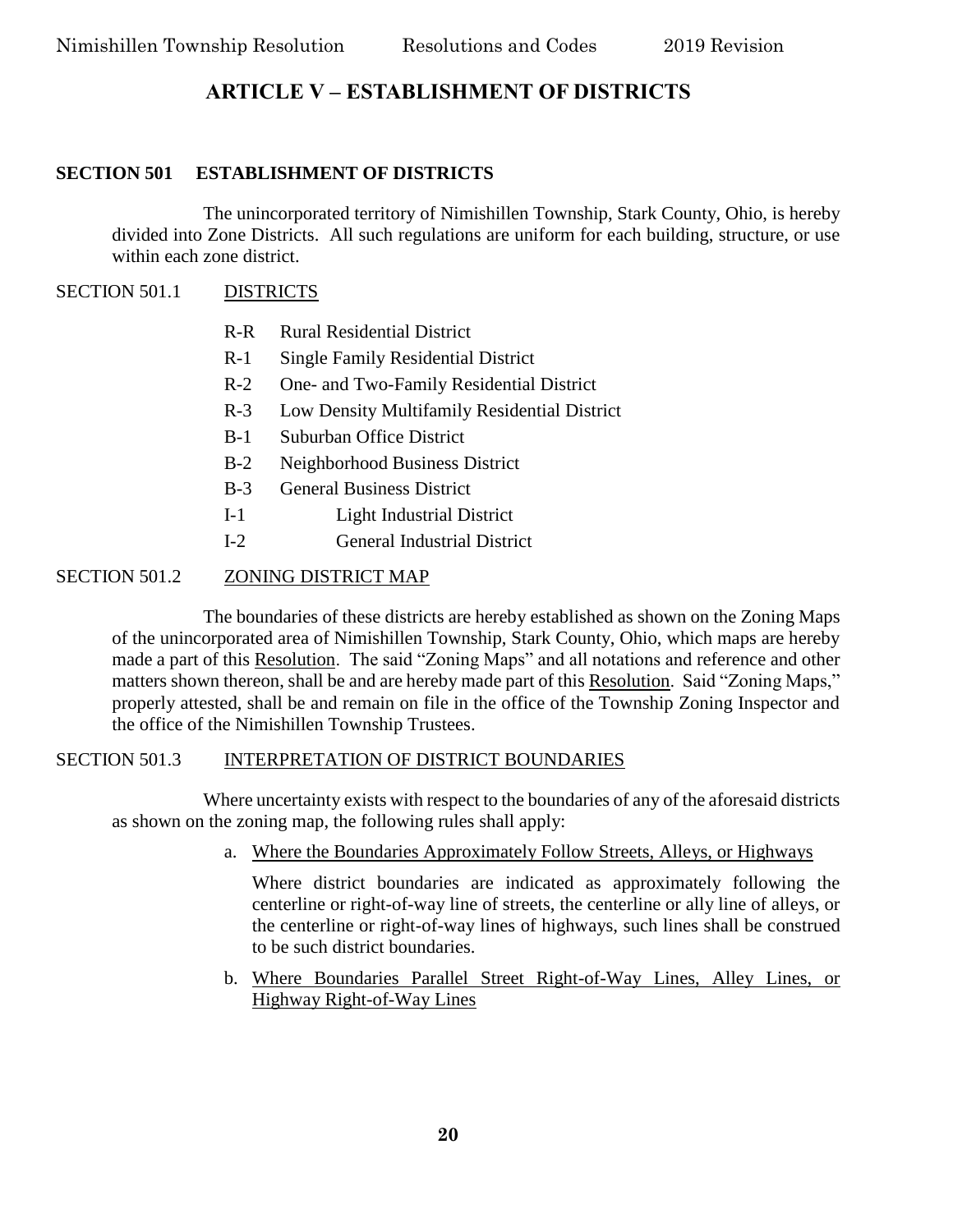Where district boundaries are so indicated that they are approximately parallel to the centerlines or right-of-way lines of streets, the centerlines or alley lines of alleys, or the centerlines or right-of-way lines of highways, such district boundaries shall be construed as being parallel thereto and at such distance therefrom as indicated on the map. If no distance is given, such dimensions shall be determined by the use of the scale shown on said zoning map.

c. Vacation of Public Ways

Whenever any street or public way is vacated in the manner authorized by law the Zoning Districts adjoining each side of the street or public way shall be automatically extended to the center of such vacations, and all area included in the vacation shall thereafter be subject to all regulations of the extended Districts.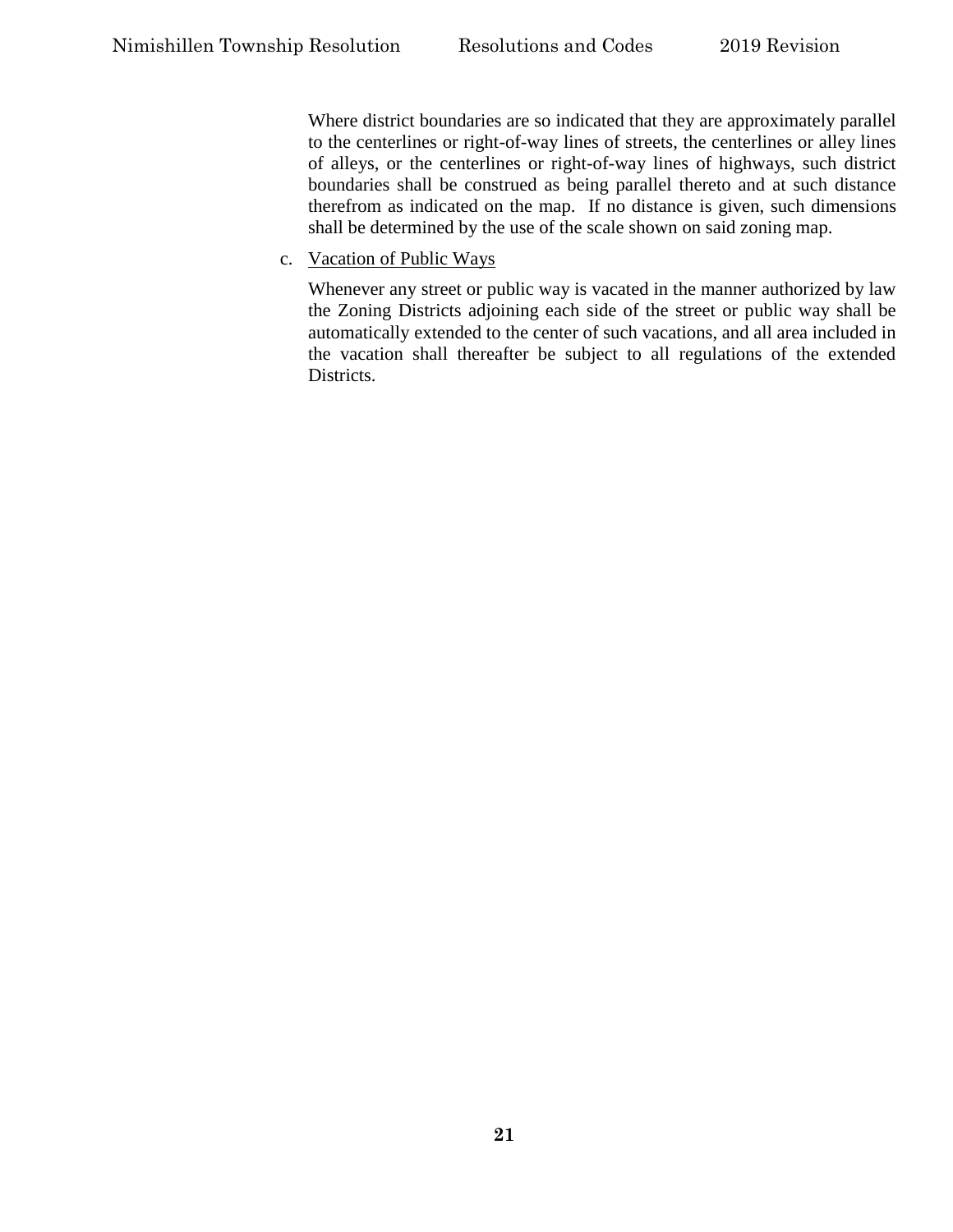# <span id="page-25-0"></span>**ARTICLE VI – GENERAL STANDARDS AND SPECIAL PROVISIONS**

## **SECTION 601 CONFORMANCE REQUIRED**

# SECTION 601.01 PERMITTED USE

No building shall be erected, converted, enlarged, reconstructed, or structurally altered, nor shall any building or land be used in a manner which does not comply with all of the district provisions established by these regulations for the districts in which the building or land is located. Uses which are omitted from these regulations, not being specifically permitted, shall be considered prohibited until by amendment, such uses are written into these regulations.

#### SECTION 601.2 COMPLIANCE WITH HEALTH, SAFETY, AND BUILDING AND SUBDIVISION REGULATIONS

A. Sewage Disposal

No zoning certificate shall be issued without evidence that the responsible health authority and environmental agency has approved the proposed sanitary sewage disposal facilities for the use for which the permit has been requested. *(Amended eff. 1/7/95)*

B. Highway Access

No zoning certificate shall be granted for any structure which has ingress or egress to a state highway until the owner of such property has secured a permit from the Ohio Department of Transportation, in accordance with regulations adopted by that department.

C. Building and Subdivision Regulations

All structures shall comply with the standards and requirements of the building regulations, adopted and administered by the Stark County Building Department or other certified authority having jurisdiction; and where applicable, the Subdivision Regulations, as adopted and administered by the Stark County Regional Planning Commission and the Stark County Commissioners.

#### **SECTION 602 EXCEPTIONS AND MODIFICATIONS TO THESE REGULATIONS**

## SECTION 602.1 SUBSTANDARD LOTS

Any lot not meeting minimum area requirements and being a lot of record or lot for which a land contract has been issued before the effective date of these regulations shall not be issued a permit except upon approval of the Board of Zoning Appeals. Approval for such substandard lot shall be subject to the Stark County Board of Health approval.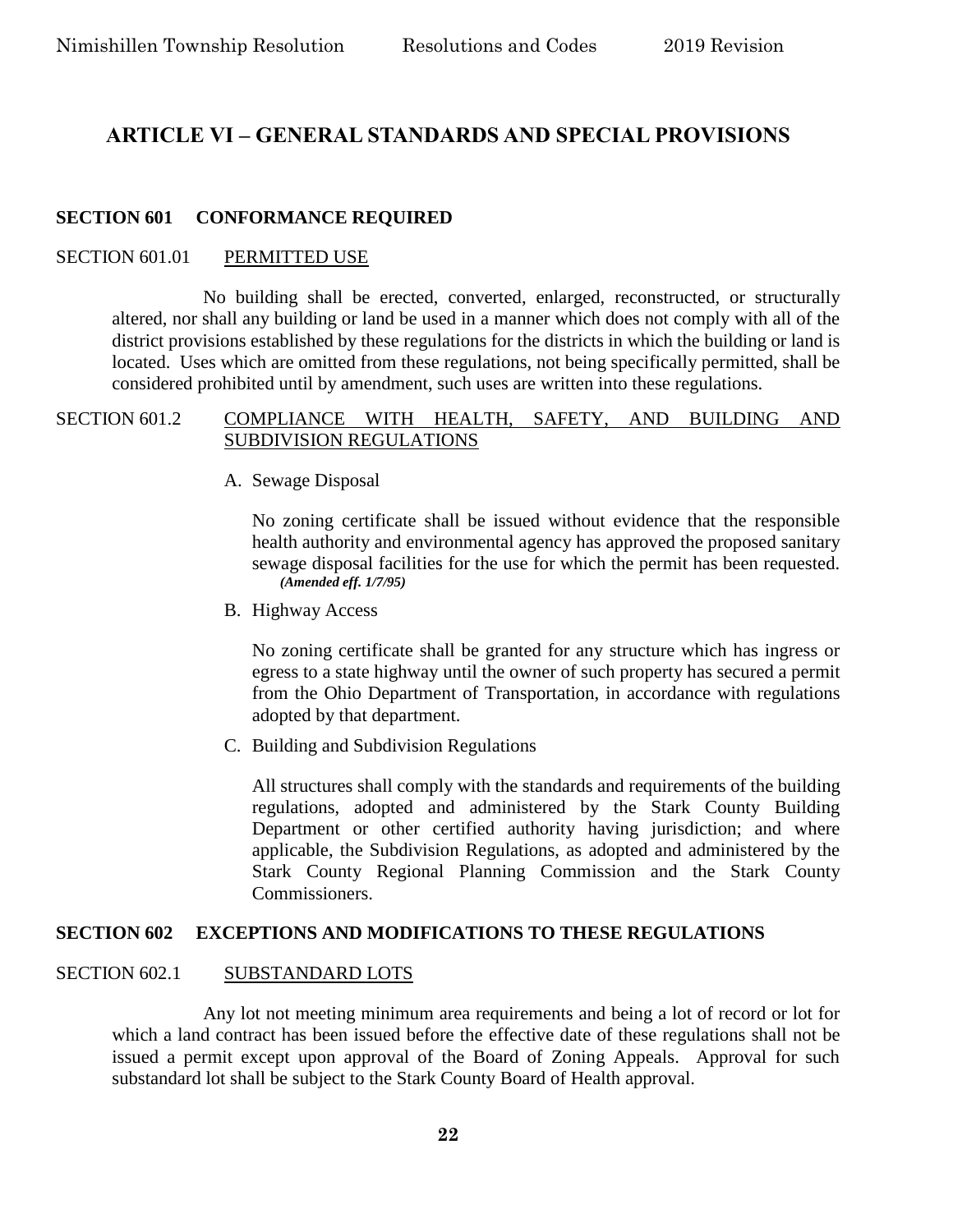#### SECTION 602.2 PERMITTED HEIGHT EXCEPTIONS

No structure shall exceed height limitations as specified in each district with the exception of the following accessory and incidental parts of such structure, which may be erected no more than fifteen (15) feet above the height limits of a district:

- structures for housing of elevators, stairways, tanks, ventilating fans, or similar equipment for operating and maintaining the building
- fire or parapet walls
- skylights, towers, steeples
- stage lofts and screens
- flagpoles, chimneys, smokestacks
- radio and television aerials, wireless masts
- water tanks or similar structures
- small wind energy systems
- solar power generating systems

#### SECTION 602.3 PROJECTIONS INTO YARD AREA

Every part of a required yard shall be free from structures except for accessory buildings in a rear yard, as permitted in accordance with Section 602.4 and except for the ordinary projections of skylights, sills, cornices, and ornamental features projecting not to exceed twelve (12) inches. This requirement shall not prevent the construction of fences not exceeding six (6) feet in height except on that portion of lots within thirty (30) feet of the intersection of two (2) or more streets. The ordinary projections of chimneys or flues are permitted into the required side, rear, and front yards.

A paved terrace or patio may project into the front yard for a distance not to exceed ten (10) feet; however, shall remain open and unenclosed.

#### SECTION 602.4 ACCESSORY BUILDINGS, STRUCTURES AND USES

An accessory building attached to the principal building on a lot and structurally a part thereof with a side line setback of (10) ten feet, shall comply in all respects with other regulations.

Accessory buildings, structures and uses which are not a part of the main building shall not be located closer than fifteen (15) feet from the main building, may be built within eight (8) feet of the rear lot and side lines, and must conform to the front yard building setback line. An accessory building(s) shall not be constructed closer to any street than regulations permit the construction of a principal building.*)* Accessory buildings which is not a part of the principle main building shall not occupy more than thirty (30) percent of the required rear yard, not to exceed; 1,280 square feet for property up to 20,000 square feet; 1,400 square feet for property between 20,000 square feet to 43,000 square feet; 1,860 square feet for property over 43,000 square feet. Accessory buildings in residence districts shall be limited to seventeen (17) feet in height. *(Amended eff. 9/26/99, NI #6, 1999 ) (Amended eff. 3/89, NI #1, 1989); (Amended eff. 2/14/99, NI #1, 1999); (Update needed if not denied)*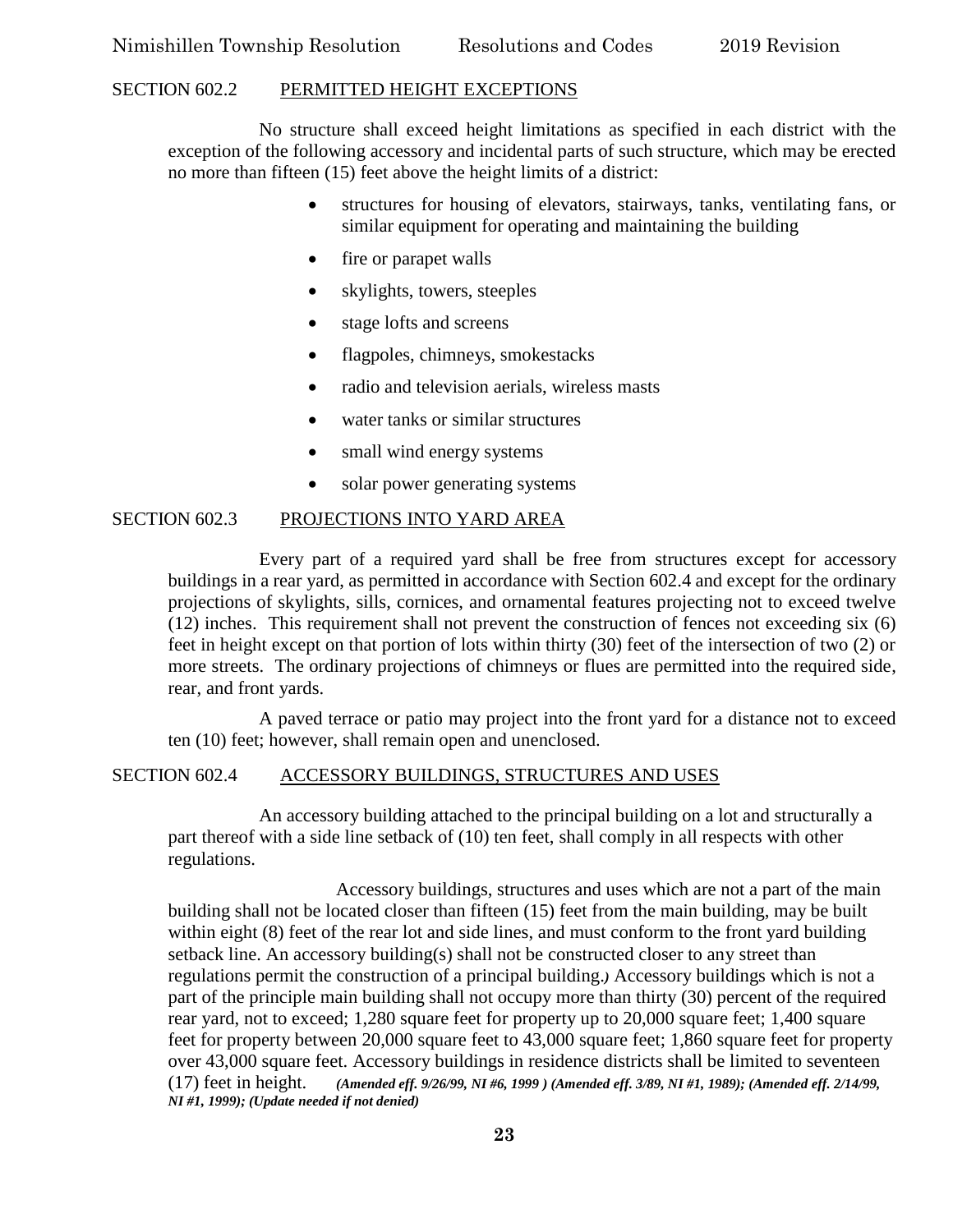#### SECTION 602.5 FRONT YARD DEPTHS OR SETBACKS

Where front yard depths or setbacks have been established at less than forty (40) feet by permanent structures on adjoining properties, or on properties on the opposite side of the street, road, or highway, and where compliance with a forty (40) foot setback would cause a definite appearance or functional hardship, a front yard depth or setback may be permitted lowered to a minimum of twenty-five (25) feet.

#### SECTION 602.6 CORNER LOTS

Corner lots shall be required to meet minimum setback as indicated in each district on both sides of adjacent roads.

#### SECTION 602.7 CONSTRUCTION OF USE WHEN PERMIT ISSUED PREVIOUSLY

Nothing contained in these regulations shall hinder the construction of a building or prohibit its use where a permit was previously issued and construction has started before the permit's expiration date, and provided further that such building shall be completed within one (1) year from the date of passage of these regulations.

#### SECTION 602.8 TEMPORARY BUILDINGS

Temporary buildings, including construction trailers, for uses incidental to construction work may be erected in any of the zone districts herein established; however, such temporary building or trailer shall be removed upon the completion or abandonment of the construction work.

#### SECTION 602.9 FENCES, WALLS, AND HEDGES

Fences, walls, and hedges are permitted in any required yard, or along the edge of any, provided that no fence, wall, or hedge along the sides or front edge of any front yard shall be over two and one-half (2-1/2) feet in height and/or no closer than ten (10) feet from the property line adjacent to the roadway. Zoning permits will not be required for fences; however, the maximum height for side and rear yard fences shall be six (6) feet. *(Amended eff. 3/89, NI #1, 1989)*

No manufactured or re-purposed material; used for construction safety purposes or as other temporary fencing (snow); shall be used as permanent barriers or fencing.

Pins must be located, or a survey required when on a shared property line, or boundary fence. Existing fences on a property line and any additional fences must maintain a two and onehalf (2-1/2) foot separation. Stockade fences or any framed fences must be constructed so that the framing side faces the fence owner.

#### SECTION 602.10 SEWAGE FACILITIES

Where central sanitary sewage facilities are not available, the minimum lot size shall be twenty thousand (20,000) square feet for a single-family dwelling, unless a larger area is required by these regulations and/or the responsible Health Authority and/or environmental agency. *(Amended eff. 1/7/95)*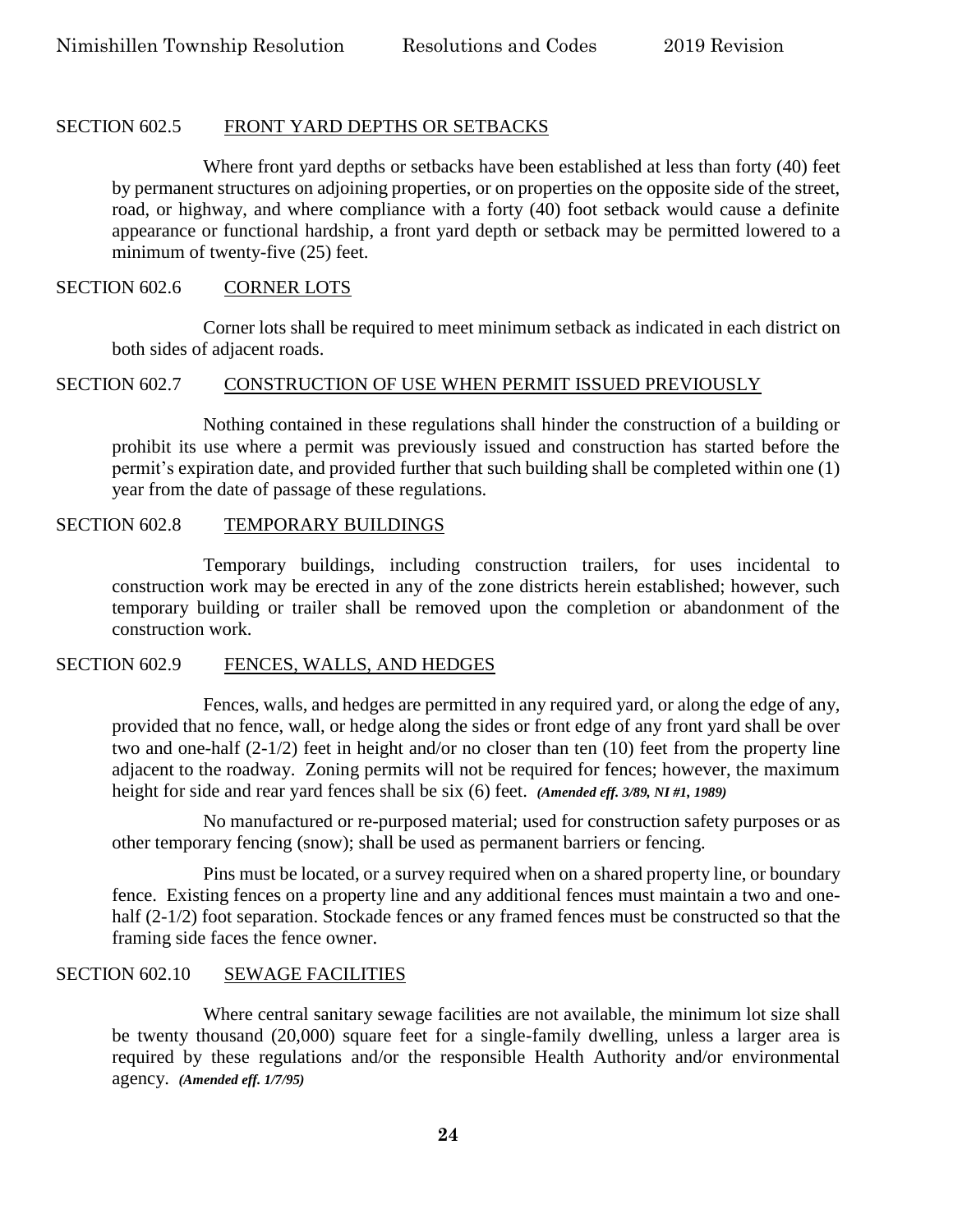#### SECTION 602.11 ESSENTIAL SERVICES

Essential services as defined by these regulations shall be permitted as authorized under any franchise or that may be regulated by any law of the State of Ohio; it being the intention hereof to exempt such essential services from the application of these regulations.

#### **SECTION 603 SUPPLEMENTAL REGULATIONS**

#### SECTION 603.1 PRINCIPAL BUILDING

No more than one (1) principal building shall be permitted on any lot in any district unless otherwise specifically stated in these regulations, or as permitted in district regulations.

#### SECTION 603.2 REDUCTION OF LOT REQUIREMENTS

No space which, for the purpose of a building or land use, has been counted or calculated as part of a side yard, rear yard, front yard, or other open space required by these regulations may, by reason of change in ownership or otherwise, shall be counted or calculated to satisfy the yard or other are requirements for any other use or structure.

#### SECTION 603.3 VISIBILITY AT CORNER LOTS

No obstruction to view in excess of two (2) feet in height shall be placed on any corner lot within a triangular area formed by the street right-of-way lines and a line connecting them at points thirty (30) feet from the intersection of the street lines, except that street trees are permitted which are pruned at least eight (8) feet above the established grade of the roadway so as not to obstruct clear view by motor vehicle drivers.

#### SECTION 603.4 INCONSISTENCIES

In the event any of the requirements or regulatory provisions of these regulations are found to be inconsistent one with another, the more restrictive or greater requirements shall be deemed in each case to be applicable.

SECTION 603.5 SWIMMING POOLS *(Amended eff. 6/27/2004, NI #1, 2004)*

Public or private in-ground or above-ground swimming, wading, or other pools containing over two (2) feet of water depth shall be considered as structures for the purpose of permits and shall conform to all required yard setback lines, the construction, plumbing, and electrical requirements, inspection, and other safety facilities shall be regulated by the county or state codes.

CLASSIFICATION: Swimming pools are classified as commercial (public) or family (private). Commercial pools are intended for use by the public. Family pools are intended to be used solely by the property owner, family and friends.

**PERMITS:** In-ground and above-ground swimming pools, as well as, wading pools containing over two (2) feet of water require a zoning permit and must conform to all required setback depths for an accessory structure in the Zoning Resolution for Nimishillen Township in which it is proposed. (Ref. Section  $602.3 \& 602.4$ ) cont.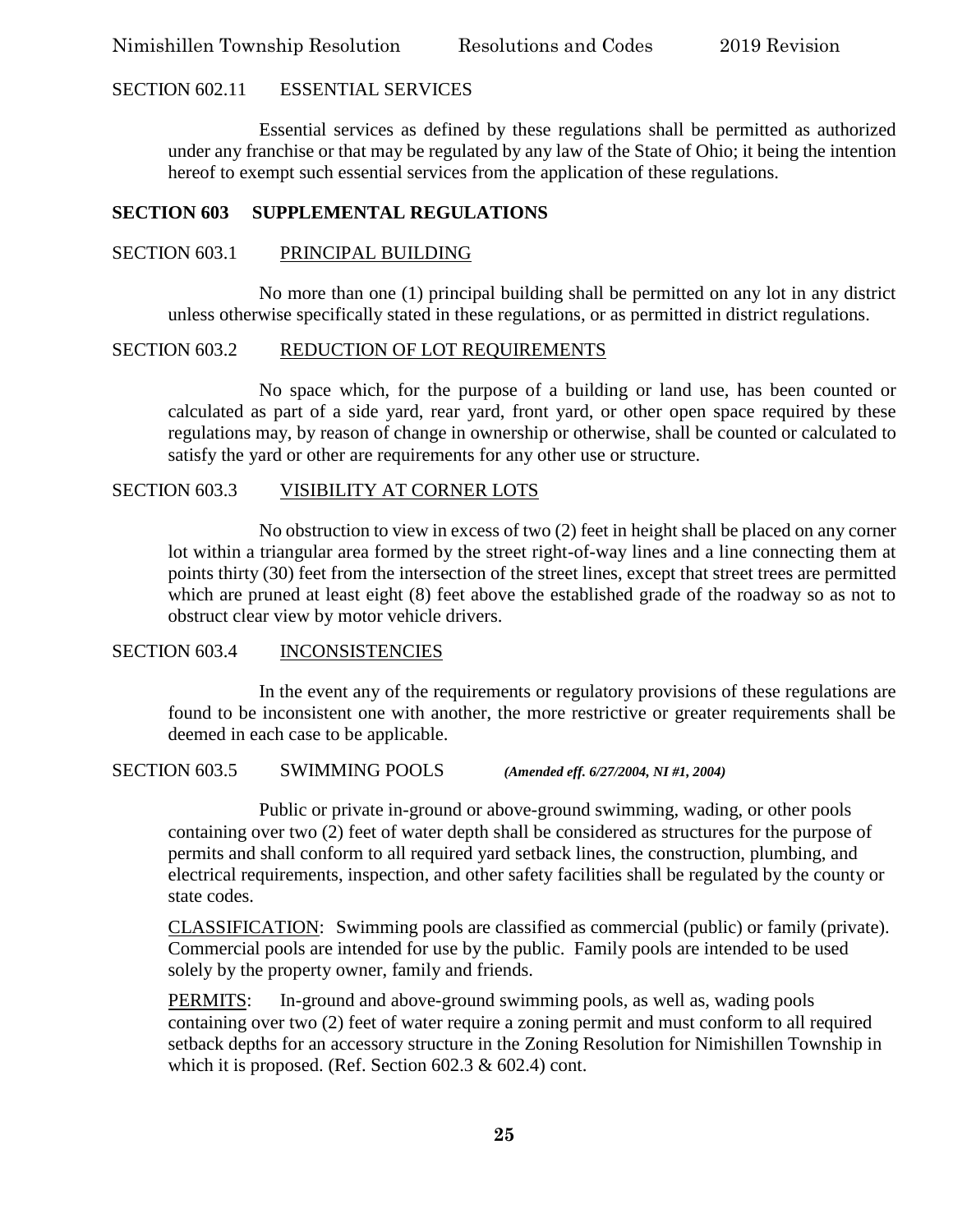In addition, all construction, plumbing and electrical work shall comply with the standards and requirements of the building regulations adopted and administered by the Stark County Building Department.

#### POOL SAFETY:

Safety is the responsibility of the property owner(s). Sufficient measures must be taken to help prevent uncontrolled access from the street or adjacent properties.

For an in-ground pool, the pool and the SIDE OR REAR YARD on which it is located shall be enclosed with a wall or a fence not less than four (4) feet in height. The wall or fence must be maintained in good condition and fitted with a lockable gate(s).

For an above-ground pool, the owner may choose to enclose the entire SIDE OR REAR yard as described above or (1) utilize steps that swing-up and lock in place off the ground when the pool is unattended by an adult(s); or (2) constructed with a platform or deck around the rim of the pool with steps that have a lockable gate that shall be closed and locked when the pool is unattended by an adult.

Either the entire rim of a deck-less pool WILL HAVE A 2' FENCE or the outer edge of a deck built around or partially around the pool shall be fitted with a 36-inch-tall fence containing a lockable gate plus either (1) or (2) above requirements to comply with the four (4) foot fence requirement.

Pools built attached to a deck extending from the home shall have access to the deck other than from inside the home controlled by a lockable gate.

#### POOL INSPECTION:

BEFORE THE POOL IS USED, the Township Zoning Inspector must perform a final inspection to ensure that the property owner(s) have provided adequate means of preventing uncontrolled access to the pool structure and/or its contents.

#### SECTION 603.6 BUSINESS DISPLAYS

In all Business Districts, displays of merchandise shall be conducted within a completely enclosed building except as otherwise provided in this Resolution.

#### SECTION 603.7 RESTRICTIONS ON THE PARKING AND STORAGE OF VEHICLES (*Amended eff. 10/29/00, NI #4, 2000)*

Parking or storage of any motor vehicle, trailer, recreational vehicle, boat or boat trailer, in a wrecked, inoperable, dismantled or abandoned condition or without current, legally displayed license plates upon any property within the township is prohibited unless it is parked or stored completely within an enclosed building or otherwise expressly permitted by these regulations. Parking of operable vehicles without legally displayed license plates is also prohibited.

Parking or storage of recreational vehicles, boats, or trailers not specifically prohibited by the above paragraph shall be permitted only in the side or rear yard of a lot in any residential district.

Parking or storage of tractor-trailers, truck tractors or truck trailers greater than fifty-three (53) feet in length shall be prohibited in all residential districts.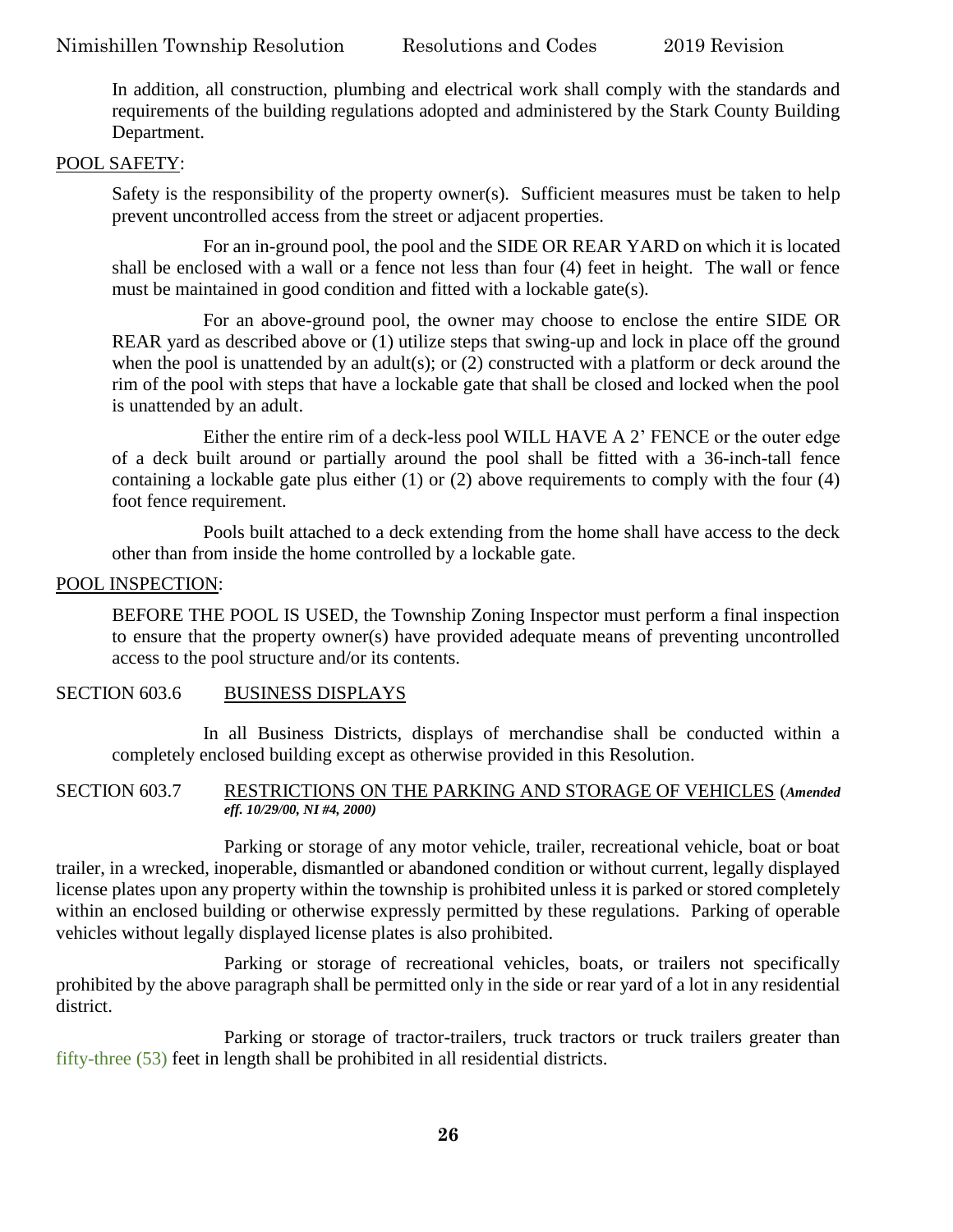The parking, only, of other types of commercial vehicle shall be permitted if it is currently used by the occupant of the dwelling as transportation to or from work.

In any residential district, the parking or storage of vehicles over two and one half (2  $\frac{1}{2}$  tons axle capacity rating shall be prohibited.

No more than two (2) recreational vehicles, such as a trailer home, motor home or boat may be stored on residential lots, provided they have current licenses.

SECTION 603.8 WOOD-BURNING FURNACES *(Amended eff. 10/28/06, NI #2, 2006)*

An outdoor wood-burning furnace may be permitted in an R-R Rural Residential District on a minimum lot size of two (2) acres. All furnaces, shall meet the following requirements:

- located in rear yard only
- fifty (50) foot minimum setback from all property lines
- no outdoor wood-burning furnace shall be utilized as a waste incinerator
- must separately comply with Stark County Building Department regulations (building, mechanical, electrical, heating)

No person shall cause, allow or maintain the use of an outdoor wood-burning furnace without first having obtained a zoning permit from the zoning inspector. Applications for a permit shall be made to the zoning inspector on forms provided. Fees collected with regard to this permit shall be set by resolution of the Board of Trustees.

#### SECTION 603.9 ADULT ENTERTAINMENT USES

All "adult entertainment uses" as defined by this Resolution may only be located within an I-1 Light Industrial or I-2 General Industrial District as a conditional use, subject to conditions as noted in Sections 721.2(B) and 722.2(B), when approved by the Board of Appeals under the provisions of Article XI, Conditional Zoning Certificates.

SECTION 603.10 SMALL WIND ENERGY SYSTEMS *(Amended eff. \_\_\_\_\_\_\_\_\_\_\_\_\_\_\_)*

It is the purpose of this regulation to promote the safe, effective and efficient use of small wind energy systems installed to reduce the on-site consumption of utility supplied electricity. A small wind energy system (SWES) may be permitted in any zoning district as a conditionally permitted use.

A. In order to promote public safety, a structure-mounted SWES shall be an accessory or principal use in any district provided:

- 1. the generated power shall not exceed 100 Kilowatts and should not produce vibrations perceptible to a person beyond any property line surrounding the SWES.
- 2. the guide (guy) wires or similar apparatus shall not be allowed as part of the installation.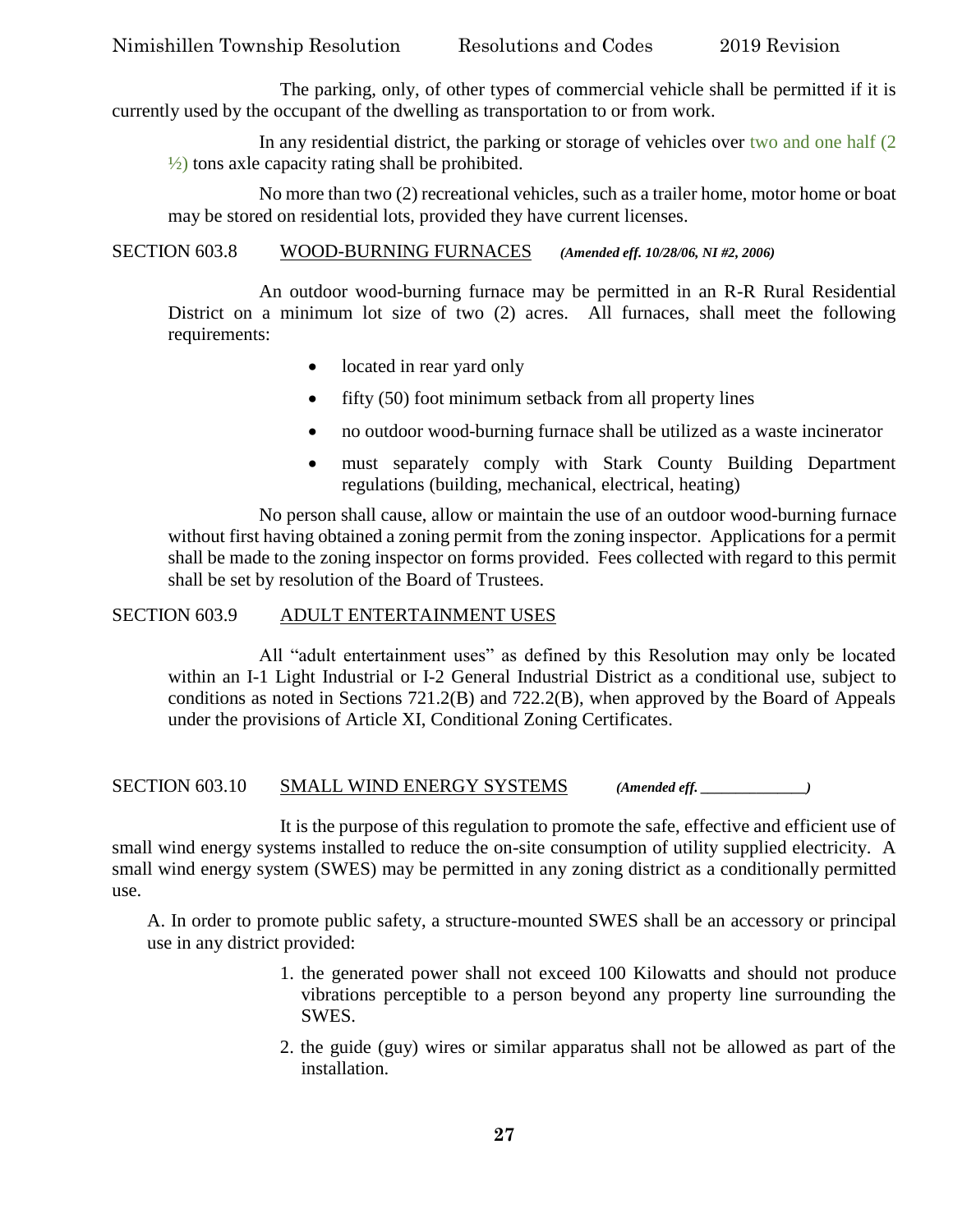- 3. the lowest extension of any rotor blade or other exposed moving part shall be at least fifteen (15) feet above the ground as measured from the highest point of grade within twenty-five (25) feet of the base. In addition, the lowest extension of any rotor blade or other exposed moving part shall be at least fifteen (15) feet above any outdoor areas intended for human use such as; balconies, roof gardens, decks or porches.
- 4. the structure-mounted SWES shall not exceed the Section 602.2 Permitted Height Exception; and shall have a minimum setback of fifteen (15) feet from the property line, public right-of-way, easement or overhead utility line.
- 5. Structure-mounted SWES shall be installed, operated and maintained in accordance with the manufacturer's instructions, and shall be in compliance with Ohio EPA regulations regarding storage and disposal of batteries and other products.
- 6. Structure-mounted SWES shall comply with the Stark County Building Department's regulations.
- 7. Structure- mounted SWES shall be decommissioned within twelve (12) months from the end of the system's useful life or non-use and shall be removed from the property. The term "useful" is defined as zero (0) electricity generation for a period of twelve (12) consecutive months.

B. "Stand-Alone SWES shall be considered a conditional use, as listed in each district, and shall be regulated in compliance with Article XI, Conditional Zoning Certificate and these regulations.

#### 603.10 Commercial Wind Energy Systems:

Commercial Wind Energy Systems (CWES) typically consist of a commercial wind turbine and associated electrical power generation equipment that can generate more than 100 Kilowatts (Kw) of power.

No person shall cause, allow or maintain the use of a commercial wind energy system without first having obtained a zoning permit from the Zoning Inspector.

A CWES may only be permitted in Business (B3) or Industrial (I-1 and I-2) zoning districts and Agricultural Use.

The owner /operator of a CWES shall provide a \$25,000 bond issued in the name of Nimishillen Township Board of Trustees for each facility. Said bond shall be renewed on an annual basis and evidences of renewal shall be forwarded to Nimishillen Township. The renewal information shall indicate the applicable Zoning Permit number for the facility. Said bond shall remain in effect at all times for a facility until such facility has been completely removed by the owner/operator/landowner. If said bond is too be canceled, notification or cancellation shall be forwarded to Nimishillen Township sixty (60) days prior to the cancellation date. A replacement bond shall be in place thirty (30) days prior to the cancellation date of the bond to be cancelled.

#### Section 603.11 ACCESSORY SOLAR ENERGY SYSTEMS

Solar Energy System (SES) shall be considered a *permitted accessory use* in any district provided: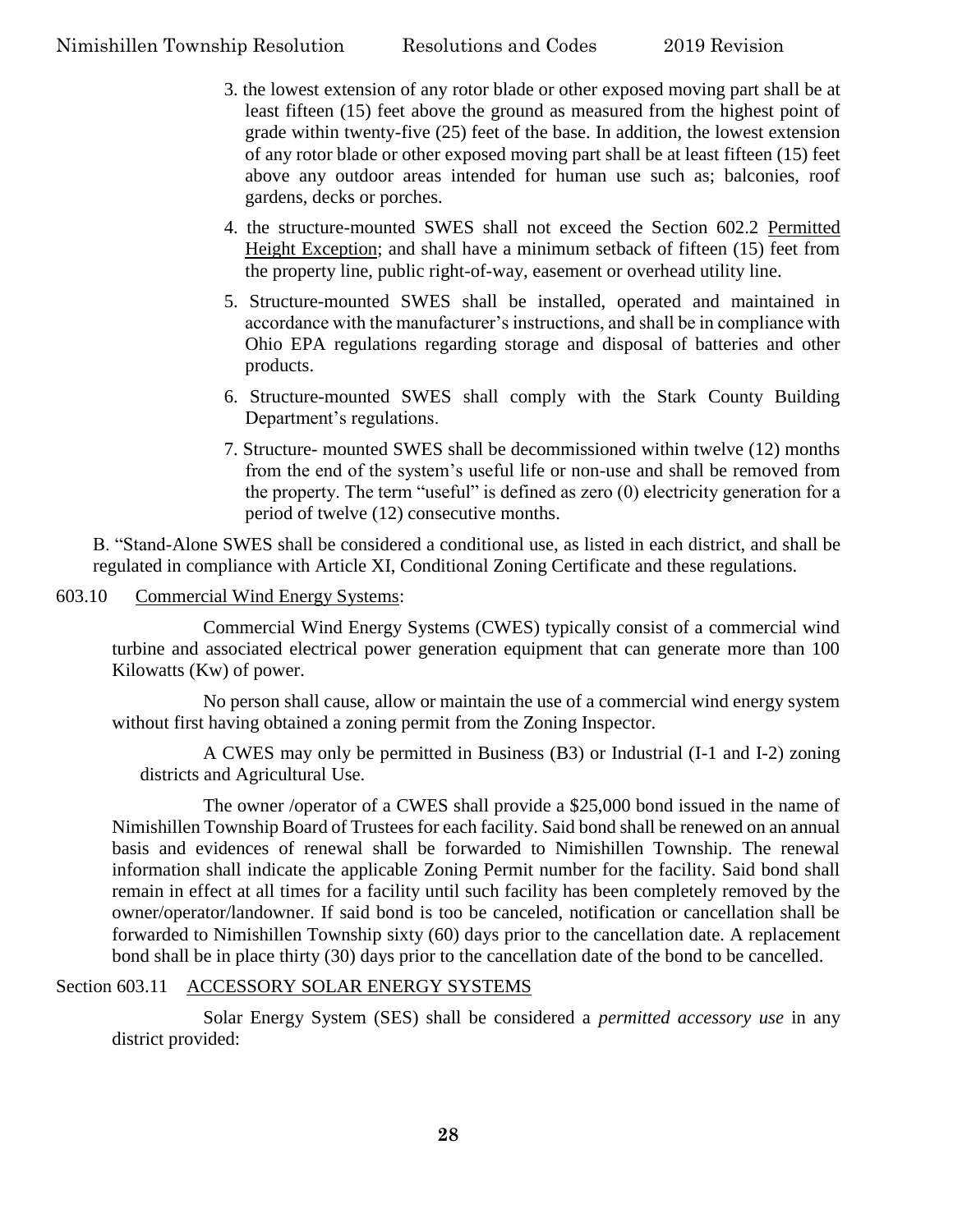1. the roof-mounted SES; mounted to a principal or accessory structure; is flush mounted or the panel structure matches the slope of the roof, and may be elevated on one side to a distance that produces best power output: however, the panels shall not exceed the maximum accessory building height (17 feet) requirements of the district in which it is located.

2. the ground-mounted SES is located in a side or rear yard, and shall be set back from any adjacent property line at least one hundred ten percent (110%) of the SES; and not exceed the accessory building maximum height of seventeen (17) feet.

3. all installations have State and County permits and regulations are met.

4. SES is installed so glare is minimized onto adjacent properties or streets and does not create a nuisance.

5. the SES and all belonging equipment no longer functioning is completely removed by previous owner within twelve (12) months from the date it ceased to function properly or is damaged, or obsolete.

#### Section 603.12 PRINCIPAL SOLAR ENERGY PRODUCTION FACILITIES

All principal solar energy production facilities shall meet the following requirements and regulations:

- 1. A principal solar energy production facility shall be considered a permitted use in B-3 General Business District and the I-1,2 Industrial Districts and Agriculture Use.
- 2. No person shall cause, allow or maintain the use of a principal solar energy production facility without first having obtained a Nimishillen Township "area and use" required zoning permits.
- 3. The proposed solar energy facility must be located on at least five (5) acres of land.
- 4. For purposes of determining lot coverage, the total surface of all ground mounted and freestanding solar collectors including cells, panels, and water collector devices shall be considered impervious. Panels mounted on the roof of any building shall be subject to the maximum height regulations as specified with the underlying zoning districts (B-3; I1,2).
- 5. All on-site utility and transmission lines shall, to the extent feasible, be placed underground.
- 6. All solar energy systems shall be designed and located in order to prevent reflective glare towards any inhabited building in adjacent properties as well as adjacent street right of ways.
- 7. A clearly visible warning sign concerning voltage must be placed at the base of all padmounted transformers and substations.
- 8. The proposed solar energy project is not located adjacent to, or within, the control zone of any airport.
- 9. All mechanical equipment of solar energy systems including any structure of batteries or storage cells, shall be completely enclosed by a minimum eight (8) feet high fence with a self-locking gate and provide screening in accordance with landscaping property maintenance regulations.
- 10. Setback requirements from property lines and adjacent zoning districts shall be the same as set forth in the zoning district in which the solar energy project is located.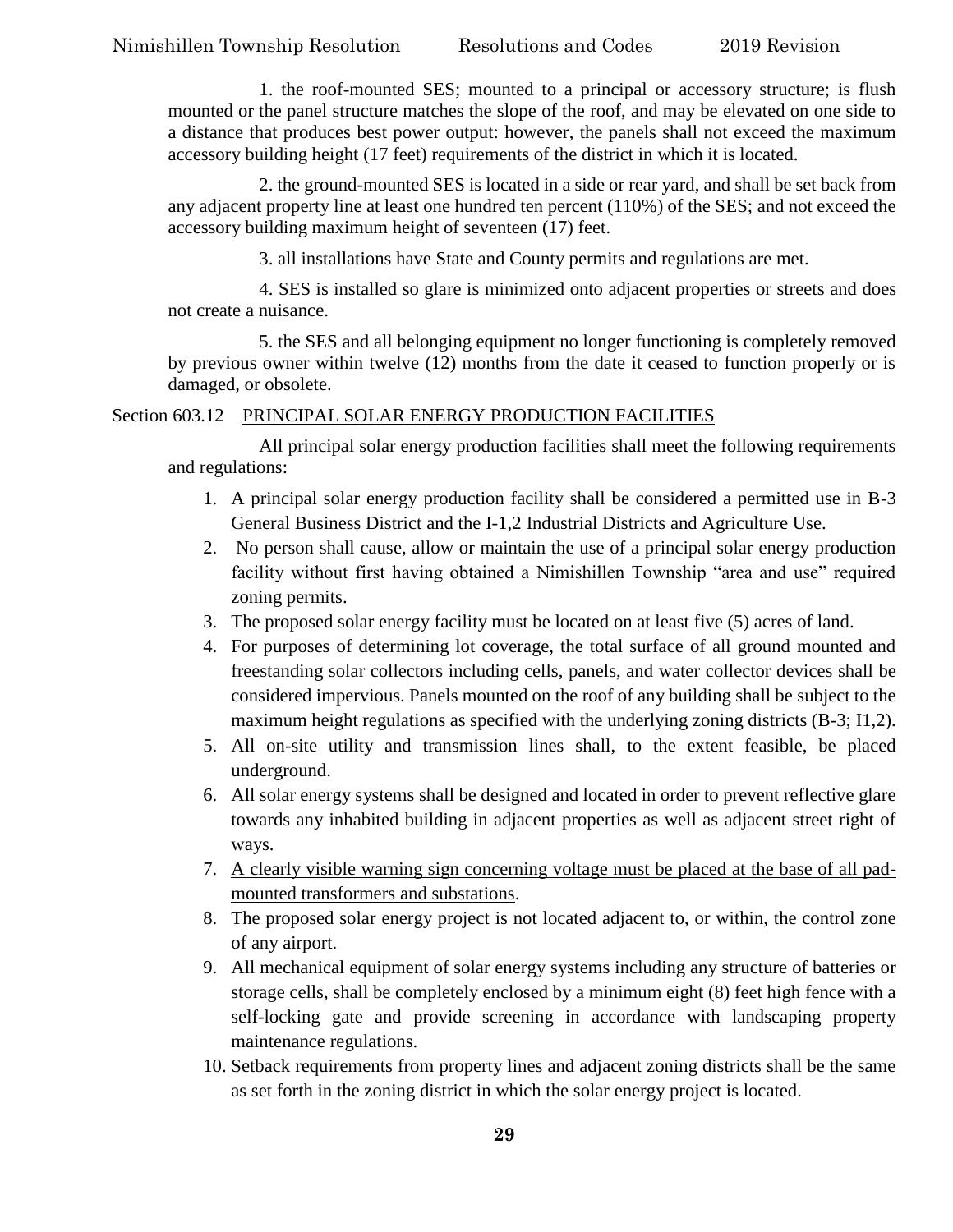- 11. Solar energy systems and all solar equipment the SES and all belonging equipment no longer functioning is completely removed by previous owner within twelve (12) months from the date it ceased to function properly or is damaged, or obsolete. Any earth disturbance as a result of the removal of the ground-mounted solar energy system shall be graded and reseeded within thirty (30) days.
- 12. A Site Plan shall be submitted with a Zoning Application and shall include:
	- a. Property lines and surveyed dimensions of the site.
	- b. Location of solar energy system(s) and all related equipment, setbacks from property lines and any structures on the property.
	- c. Letter from the Stark County Department or Stark County Sanitary Engineers office stating location will not interfere with the septic or sewer system, whichever is applicable on the property.
	- d. Location of any required signage.
	- e. Elevation of proposed solar energy system(s) at its maximum tilt.
	- f. Manufacturer's specifications, including make, model and picture.
	- g. Scaled drawing no smaller than  $1" =100'$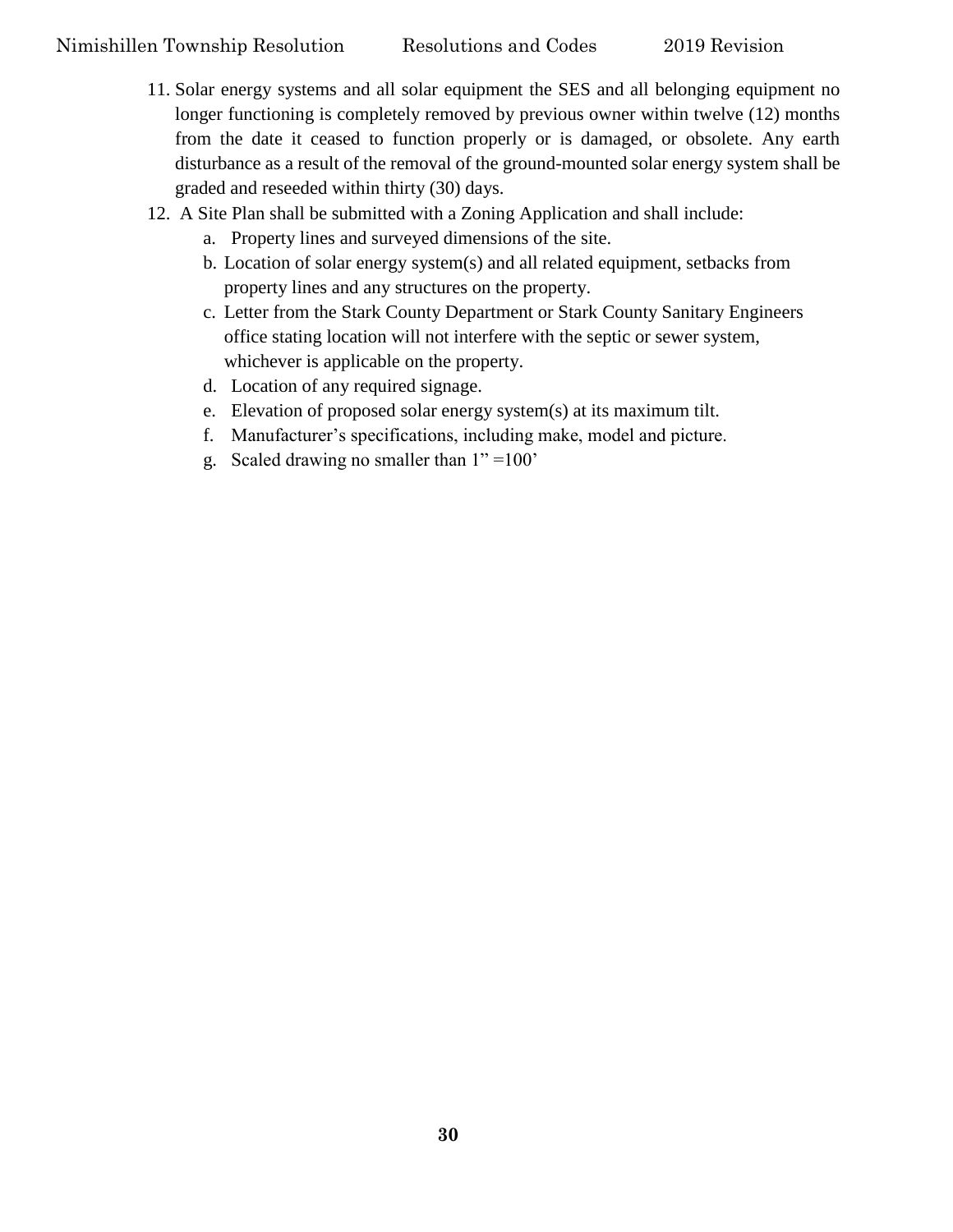# **ARTICLE VII – DISTRICT REGULATIONS**

# <span id="page-34-1"></span><span id="page-34-0"></span>**SECTION 701 R-R RURAL RESIDENTIAL DISTRICT**

#### SECTION 701.1 PURPOSE

The purpose of this district is to provide for residential development at a lower density in areas of the township not serviced by central sewer facilities.

#### SECTION 701.2 USES

Within an R-R Rural Residential District no building, structure, or premises shall be used, arranged to be used, or designed to be used except for one or more of the following uses:

- A. Permitted Uses
	- 1. Agriculture and the usual buildings and structures related to the same.
	- 2. Single-family dwelling.
	- 3. Public Buildings.
	- 4. Type "B" Family Day-Care Home *(Amended eff. 9/27/2009, NI #1, 2009)*
	- 5. Roadside stands (farm markets).
	- 6. Accessory buildings incidental to the principal use which do not include any activity conducted as a business.
	- 7. Signs as permitted and regulated by Article VIII.
	- 8. Off-street parking as permitted and regulated in Article IX.
	- 9. Licensed family home (for the developmentally disabled).
	- 10. Outdoor wood-burning furnaces as permitted and regulated in Section 603.8. *(Amended eff. 10/28/06, NI #2, 2006)*
- B. Conditionally Permitted Uses

The Board of Zoning Appeals may issue Conditional Zoning Certificates for uses listed herein subject to the general requirements of Article XI and to the specific requirements of Article XI referred to below:

- 1. Surface mining or strip mining, subject to subsections 105, 110, 111, 112, 113, 114, 125.
- 2. Private or governmentally owned and/or operated picnic areas, playgrounds, private parks, swimming facilities, golf courses, tennis clubs, country clubs, riding academies, and other similar outdoor recreational facilities and/or uses, but excluding such commercial recreational uses as drive-in theaters, miniature golf, and golf driving ranges, subject to subsections 101, 102, 103, 104, 105, 114, 121, 122, 125, 126.
- 3. Parking lots, accessory to use permitted in an adjacent zoning district, subject to subsections 103, 105, 132.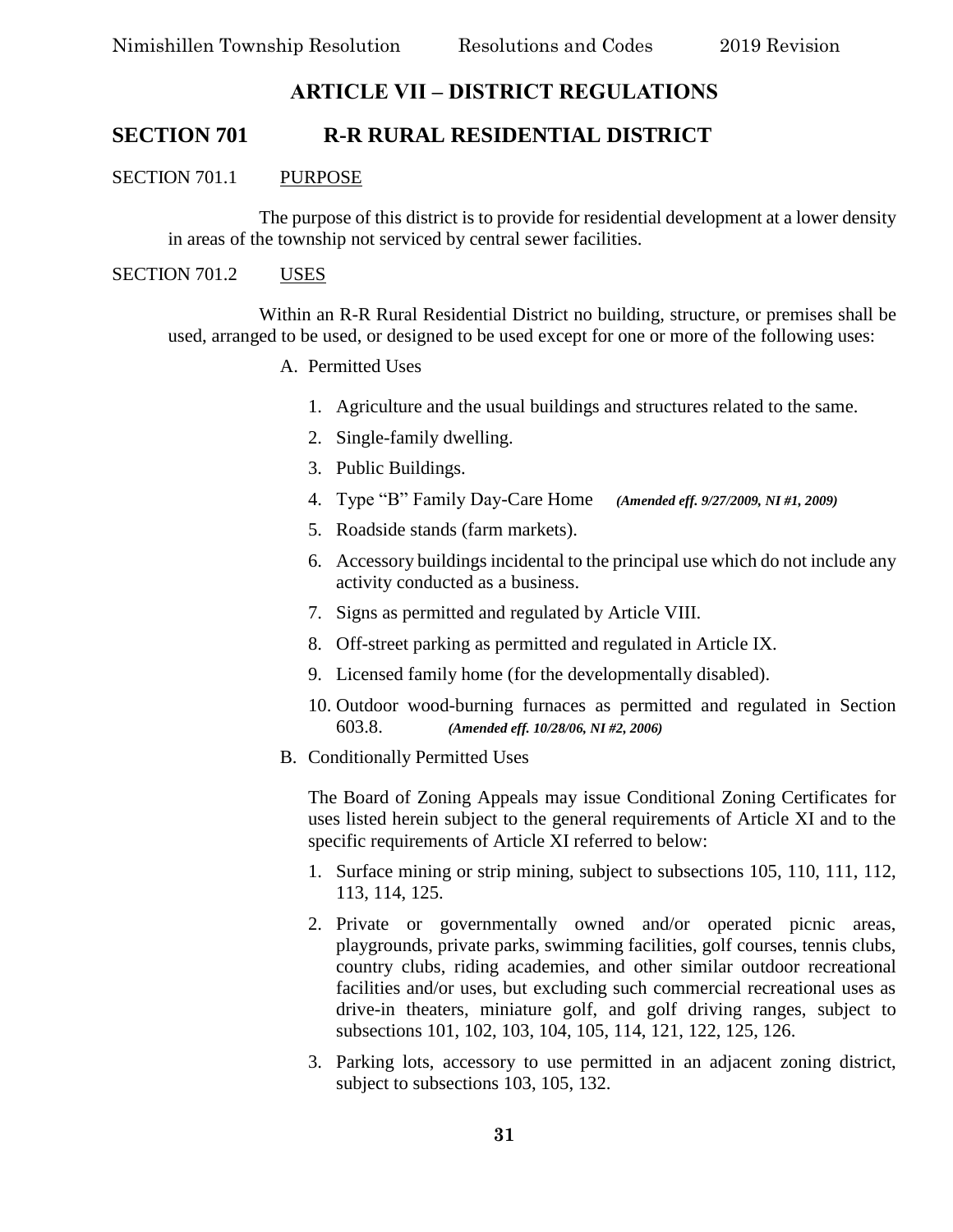- 4. Governmentally or privately owned and/or operated parks, recreational areas, and campgrounds where camping in tents, trailers, and other vehicles, cabins, or lodges is permitted by fee, membership or otherwise, and for overnight or longer periods of time; and day camps, summer camps, health camps, and other types of outdoor and/or recreationally oriented uses which involve facilities for group activities and accommodations. Uses permitted under this category shall be subject to subsections 101, 102, 103, 104, 105, 108, 114, 122, 123, 124, 125, 126, 129.
- 5. Cemetery, subject to subsections 103, 106, 119, 125.
- 6. Airports, airfields, and landing strips subject to subsections 101, 104, 105, 118, 125.
- 7. Home occupations, subject to subsection 115.
- 8. Mobile home, subject to subsection 131.
- 9. Private fire stations, subject to subsections 114, 125 and 129.
- 10. Communication towers, subject to subsection 146. *(Amended eff. 5/88, NI #1, 1988)*
- 11. Institutions for human medical care hospitals, clinics, sanitariums, convalescent homes, nursing homes, homes for the aged, and philanthropic institutions subject to subsections 101, 102, 103, 105, 106, 107, 109, 114, 125, 129.
- 12. Noncommercial radio transmitting and/or receiving towers in excess of fifty (50) feet, subject to subsection 147. *(Amended eff. 3/27/99, NI #1, 1999)*
- 13. Small wind energy systems, subject to subsections 114, 149. *(Amended eff. 6/7/08, NI #1, 2008)*
- 14. Churches and other buildings for the purpose of religious worship, subject to subsections 101, 102, 104, 105, 126 and 151. *(Amended eff. 9/27/2009, NI #1, 2009)*

#### SECTION 701.3 MINIMUM LOT AND YARD REQUIREMENTS

|                      | (Amended eff. 11/91, NI #5, 1999) |                                                         |                            |                    |                    |  |  |
|----------------------|-----------------------------------|---------------------------------------------------------|----------------------------|--------------------|--------------------|--|--|
| Lot Area             | Lot Frontage                      | Lot Width at<br><b>Building Line</b>                    | <b>Front Yard</b><br>Depth | Rear Yard<br>Depth | Side Yard<br>Width |  |  |
| $(1)$ one acre       | 50 feet                           | $100$ feet                                              | 60 feet                    | 50 feet            | 25 feet            |  |  |
| <b>SECTION 701.4</b> |                                   | <b>MAXIMUM BUILDING HEIGHT</b><br>Thirty-five (35) feet |                            |                    |                    |  |  |
| <b>SECTION 701.5</b> | $1,100$ square feet               | MINIMUM FLOOR AREA FOR SINGLE FAMILY DWELLING           | (Amended eff. 1/7/95)      |                    |                    |  |  |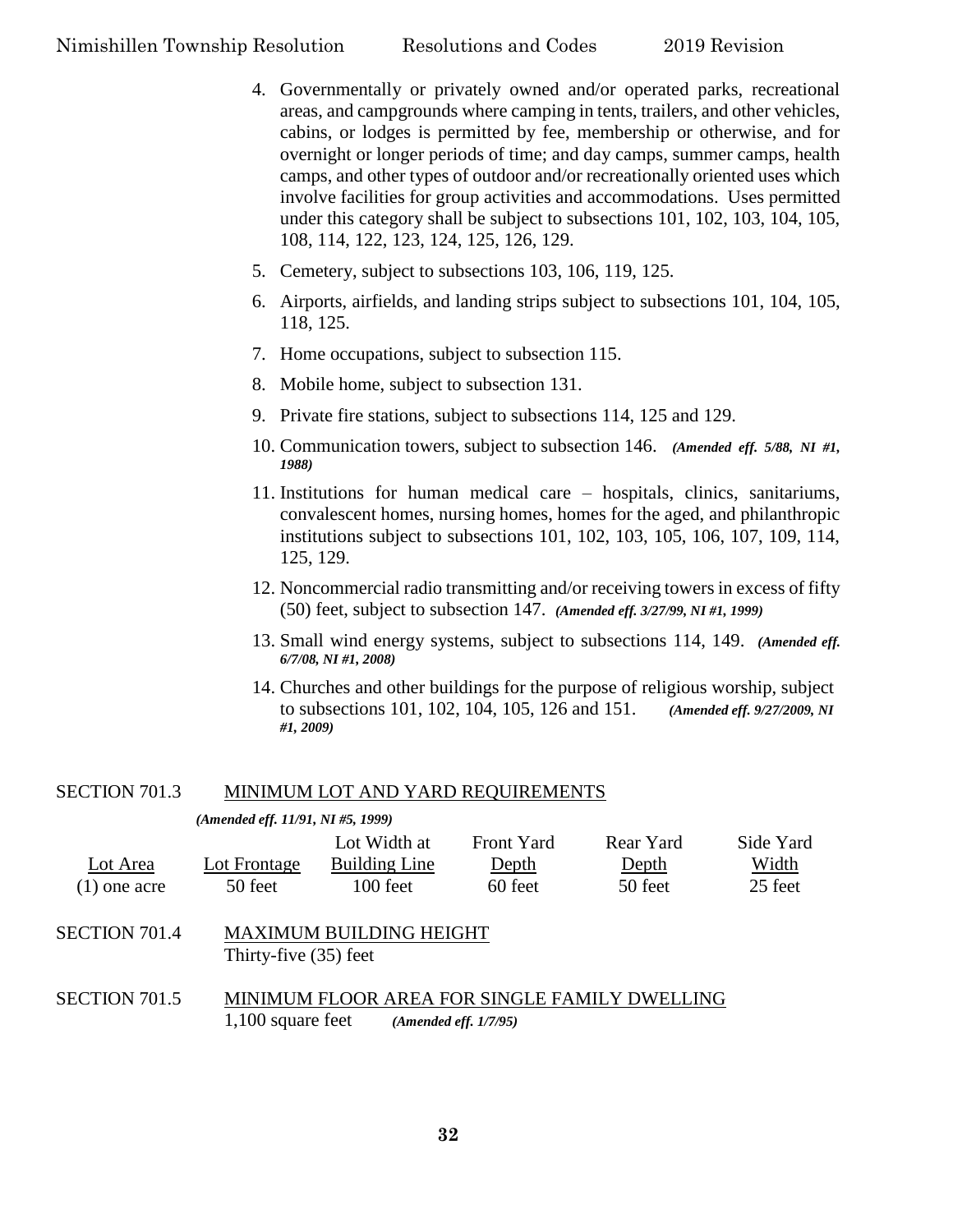# **SECTION 702 R-1 SINGLE FAMILY RESIDENTIAL DISTRICT**

### SECTION 702.1 PURPOSE

This district is established to accommodate single-family residential dwellings in areas expected to be served with central sewer and/or water facilities.

### SECTION 702.2 USES

Within an R-1 Single Family Residential District no building, structure, or premises shall be used, arranged to be used, or designed to be used except for one or more of the following uses:

- A. Permitted Uses
	- 1. Single-family dwelling.
	- 2. Public buildings.
	- 3. Type "B" Family Day-Care Home. *(Amended eff. 9/27/09, NI #1, 2009)*
	- 4. Roadside stands (farm markets).
	- 5. Accessory uses or structures incidental to the principal use which do not include any activity conducted as a business.
	- 6. Signs as permitted and regulated by Article VIII.
	- 7. Off-street parking as permitted and regulated in Article IX.
	- 8. Licensed family home (for the developmentally disabled).
- B. Conditionally Permitted Uses

The Board of Zoning Appeals may issue Conditional Zoning Certificates for uses listed herein subject to the general requirements of Article XI and to the specific requirements of Article XI, referred to below: *(Amended eff. 11/9/08, NI #2, 2008)*

- 1. Parking lots, accessory to a use permitted in an adjacent zoning district, subject to subsections 103, 105, 132.
- 2. Cemetery, subject to subsections 103, 106, 119, 125.
- 3. Home occupations, subject to subsection 115.
- 4. Institutions for education, subject to subsections 101, 102, 103, 104, 105, 106, 109, 125, 129.
- 5. Private or governmentally owned and/or operated picnic areas, playgrounds, private parks, swimming facilities, golf courses, tennis clubs, country clubs, riding academies, and other similar outdoor recreational facilities and/or uses, but excluding such commercial recreational uses as drive-in theaters, miniature golf, and golf driving ranges, subject to subsections 101, 102, 103, 104, 105, 108, 114, 121, 122, 125, 126, 150. *(Amended eff. 9/27/2009, NI #1, 2009)*
- 6. Mobile home, subject to subsection 131.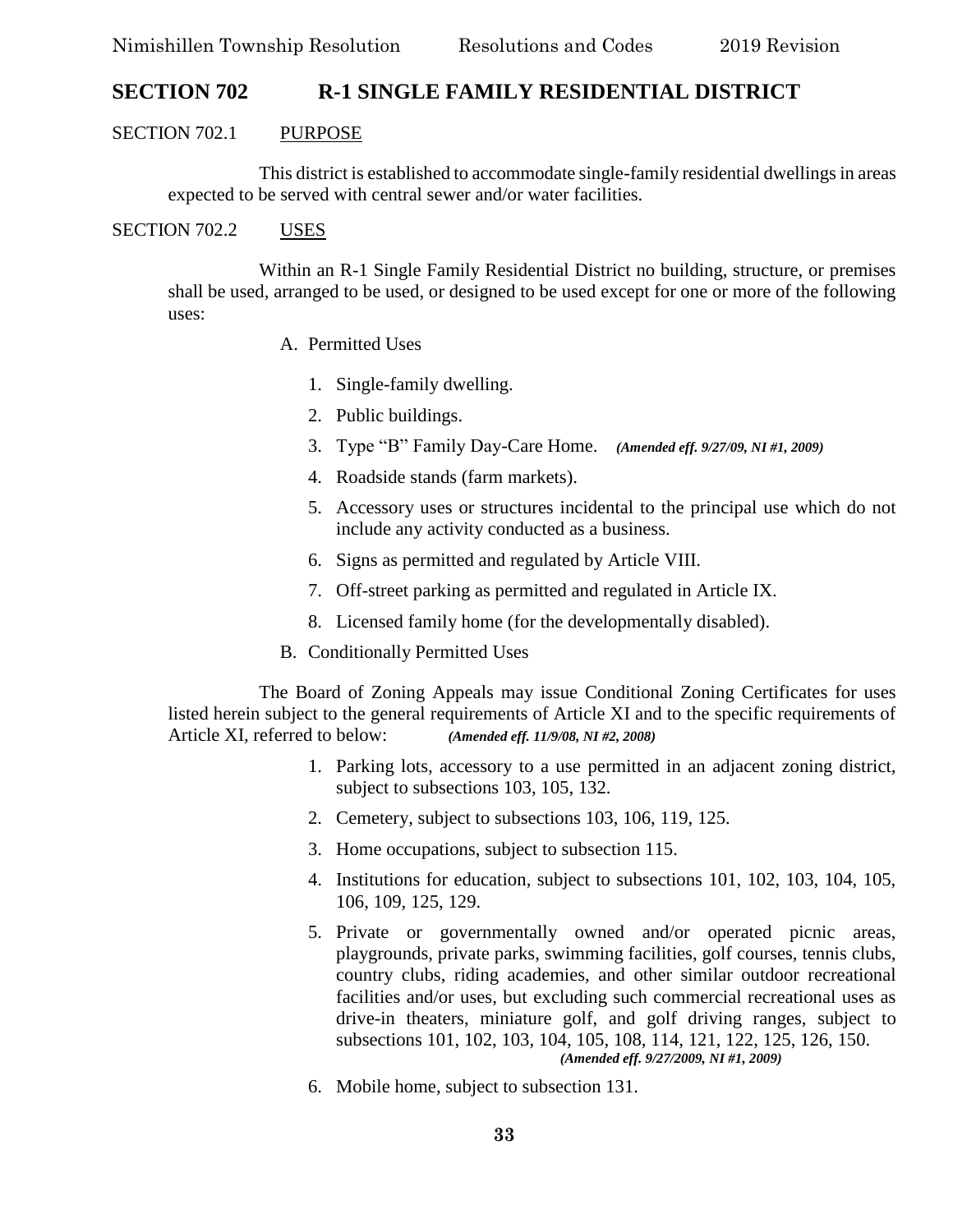- 7. Private fire stations, subject to subsections 114, 125 and 129.
- 8. Communication towers, subject to subsection 146. *(Amended eff. 5/88, NI #1, 1988)*
- 9. Institutions for human medical care hospitals, clinics, sanitariums, convalescent homes, nursing homes, homes for the aged, and philanthropic institutions subject to subsections 101, 102, 103, 105, 106, 107, 109, 114, 125, 129. *(Amended eff. 3/89, NI #1, 1989)*
- 10. Airports, airfields, and landing strips subject to subsections 101, 104, 105, 118, 125, and subject to any applicable regulations of the Federal Aviation Administration and/or the Ohio Department of Transportation, Aviation Division. *(Amended eff. 3/90, NI #1, 1990)*
- 11. Noncommercial radio transmitting and/or receiving towers in excess of fifty (50) feet, subject to subsection 147. *(Amended eff. 3/27/99, NI #1, 1999)*
- 12. Small wind energy systems, subject to subsections 114, 149. *(Amended eff. 6/7/08, NI #1, 2008)*
- 13. Churches and other buildings for the purpose of religious worship, subject to subsections 101, 102, 104, 105, 126 and 151. *(Amended eff. 9/27/2009, NI #1, 2009)*
- 14. Type "A" Family Day-Care Home, subject to subsections 102, 103, 104, 109, 114, 122, 125, 126, 133, and 134. *(Amended eff. 9/27/2009, NI #1, 2009)*

#### SECTION 702.3 MINIMUM LOT AND YARD REQUIREMENTS

| Lot Area                                                | Lot Frontage | Lot Width at<br><b>Building Line</b> | <b>Front Yard</b><br>Depth | Rear Yard<br>Depth | Side Yard<br>Width |
|---------------------------------------------------------|--------------|--------------------------------------|----------------------------|--------------------|--------------------|
| <b>Without Central Sewer System</b><br>$20,000$ sq. ft. | 50 feet      | 100 feet                             | 40 feet $*$                | 30 feet            | 10 feet            |
| With Central Sewer System<br>$12,000$ sq. ft.           | 50 feet      | 80 feet                              | 40 feet $*$                | 30 feet            | 10 feet            |

Minimum Side Yard Width on Corner Lot Next to Street – Thirty (30) feet.

\* or established front yard depth by existing principle building (house) or conditional permitting

# SECTION 702.4 MAXIMUM BUILDING HEIGHT – Thirty-five (35) feet.

SECTION 702.5 MINIMUM FLOOR AREA FOR SINGLE FAMILY DWELLING – 1,100 square feet *(Amended eff. 5/22/93)*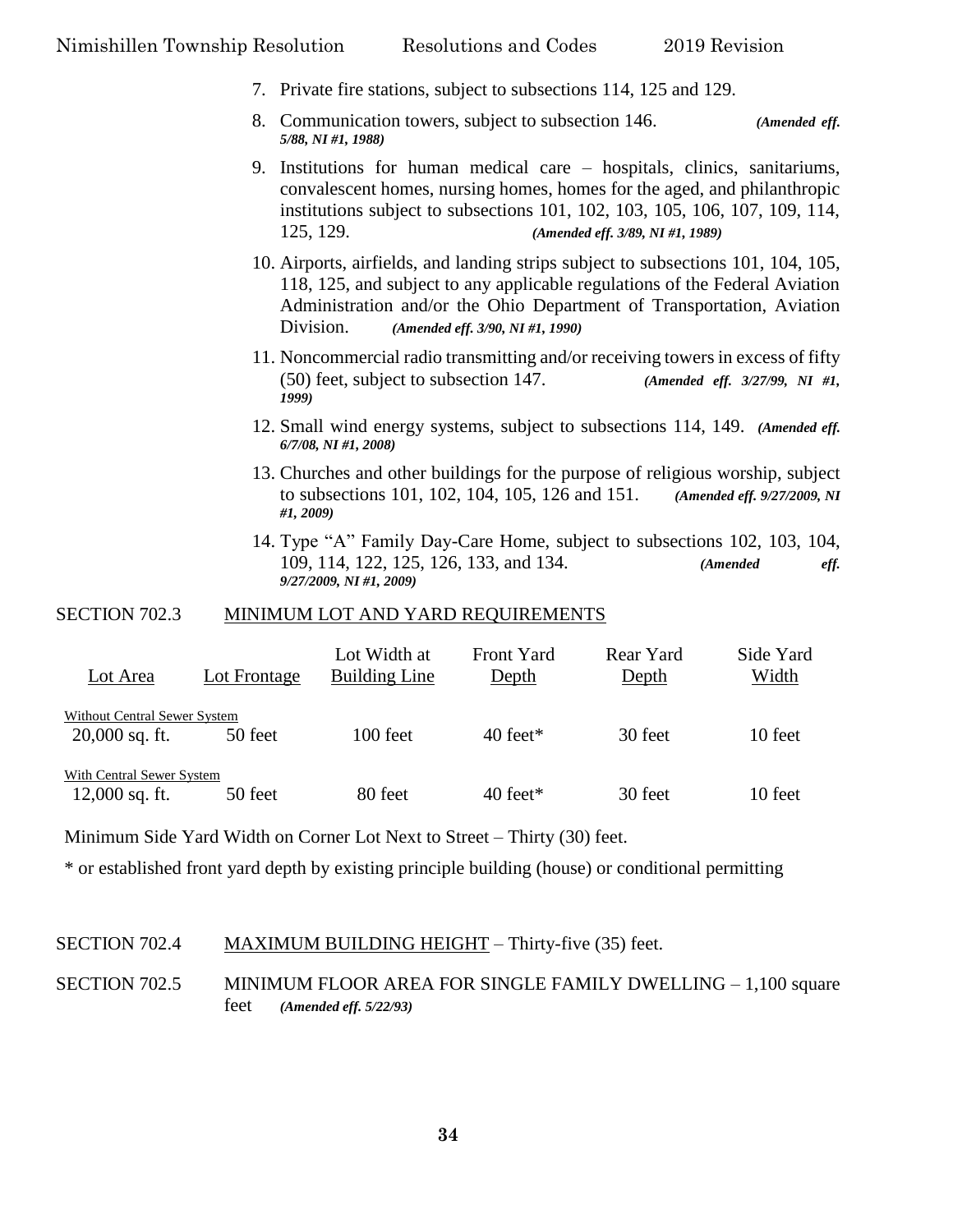# **SECTION 703 R-2 ONE- AND TWO-FAMILY RESIDENTIAL DISTRICT**

SECTION 703.1 PURPOSE

The purpose of this district is to permit single- and two-family dwellings at a medium density in areas generally adjacent to the built-up sections of the community or in areas of existing development of such density, and thereby providing a more orderly and efficient extension of public facilities.

SECTION 703.2 USES

Within an R-2 One and Two Family Residential District no building, structure, or premises shall be used, arranged to be used, or designed to be used except for one or more of the following uses:

- A. Permitted Uses
	- 1. Single-family dwelling.
	- 2. Two-family dwelling.
	- 3. Public buildings.
	- 4. Type "B" Family Day-Care Home. *(Amended eff. 9/27/09, NI #1, 2009)*
	- 5. Accessory uses or structures incidental to the principal use which do not include any activity conducted as a business.
	- 6. Signs as permitted and regulated by Article VIII.
	- 7. Off-street parking as permitted and regulated in Article IX.
	- 8. Roadside stands (farm markets).
	- 9. Licensed family home (for the developmentally disabled).
- B. Conditionally Permitted Uses

The Board of Zoning Appeals may issue Conditional Zoning Certificates for uses as listed in Section 702.2, B, subject to the general requirements of Article XI and to the specific requirements of Article XI, referred to in Section 702.2, B.

### SECTION 703.3 MINIMUM LOT AND YARD REQUIREMENTS (with centralized sewer)

|                             | Lot Width at | Front Yard           | Rear Yard | Side Yard<br>Width |  |  |  |
|-----------------------------|--------------|----------------------|-----------|--------------------|--|--|--|
|                             |              |                      |           |                    |  |  |  |
| Single Family Dwelling:     |              |                      |           |                    |  |  |  |
| 50 feet                     | 70 feet      | 40 feet              | 30 feet   | 10 feet            |  |  |  |
| Two Family Dwelling:        |              |                      |           |                    |  |  |  |
| 50 feet                     | 90 feet      | 40 feet              | 30 feet   | 10 feet            |  |  |  |
| <b>Other Permitted Uses</b> |              |                      |           |                    |  |  |  |
| 50 feet                     | 90 feet      | 40 feet              | 30 feet   | 10 feet            |  |  |  |
|                             | Lot Frontage | <b>Building Line</b> | Depth     | Depth              |  |  |  |

Minimum Side Yard Width on Corner Lot – Twenty-five (25) feet.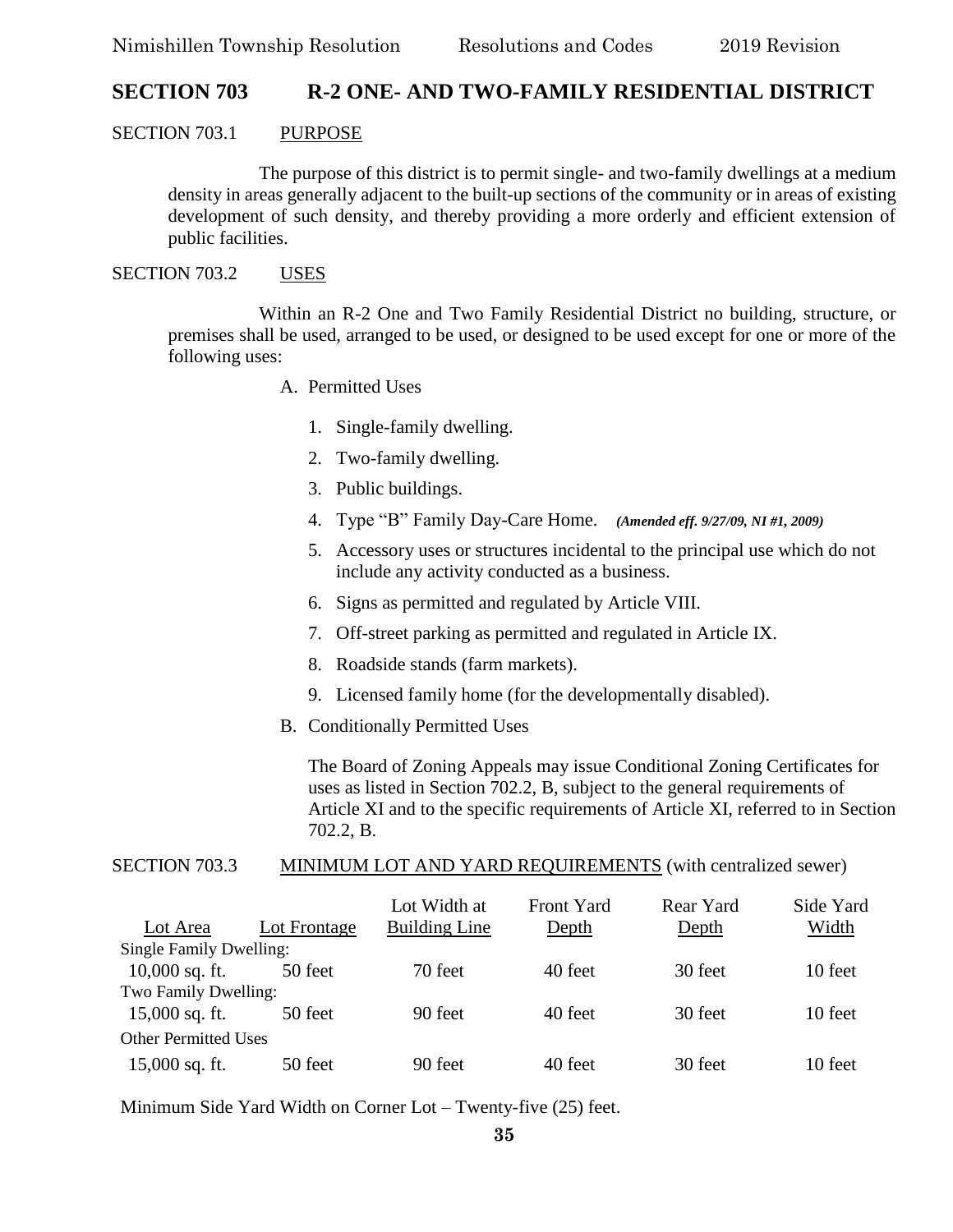Nimishillen Township Resolution Resolutions and Codes 2019 Revision

- SECTION 703.4 MAXIMUM BUILDING HEIGHT Thirty-five (35) feet.
- SECTION 703.5 MINIMUM FLOOR AREA 1,100 square feet per dwelling unit. *(Amended eff. 5/22/93)*

# **SECTION 704 R-3 LOW DENSITY MULTIFAMILY RESIDENTIAL DISTRICT**

### SECTION 704.1 PURPOSE

The purpose of this district is to permit apartment development at densities up to twelve dwelling units per net acre. Development is to consist primarily of townhouses and garden apartments and in groupings which will provide for the efficient development and utilization of community facilities such as water and sewers, streets, and schools.

# SECTION 704.2 USES

Within an R-3 Low Density Multifamily Residential District no building, structure, or premises shall be used, arranged to be used, or designed to be used except for one or more of the following uses.

- A. Permitted Uses
	- 1. Single-family dwelling.
	- 2. Two-family dwelling.
	- 3. Multifamily dwelling, subject to the site plan requirements of 704.5.
	- 4. Lodging or boarding houses.
	- 5. Public buildings.
	- 6. Type "B" Family Day-Care Homes. *(Amended eff. 9/27/09, NI #1, 2009)*
	- 7. Accessory uses or structures incidental to the principal use which do not include any activity conducted as a business.
	- 8. Signs as permitted and regulated by Article VIII.
	- 9. Off-street parking as permitted and regulated in Article IX.
	- 10. Roadside stands (farm markets).
	- 11. Licensed family home (for the developmentally disabled).
- B. Conditionally Permitted Uses

The Board of Zoning Appeals may issue Conditional Zoning Certificates for uses listed herein subject to the general requirements of Article XI and to the specific requirements of Article XI, referred to below:

1. All listed conditionally permitted uses in Section 702.2, B, and subject to subsections as referred to in that section.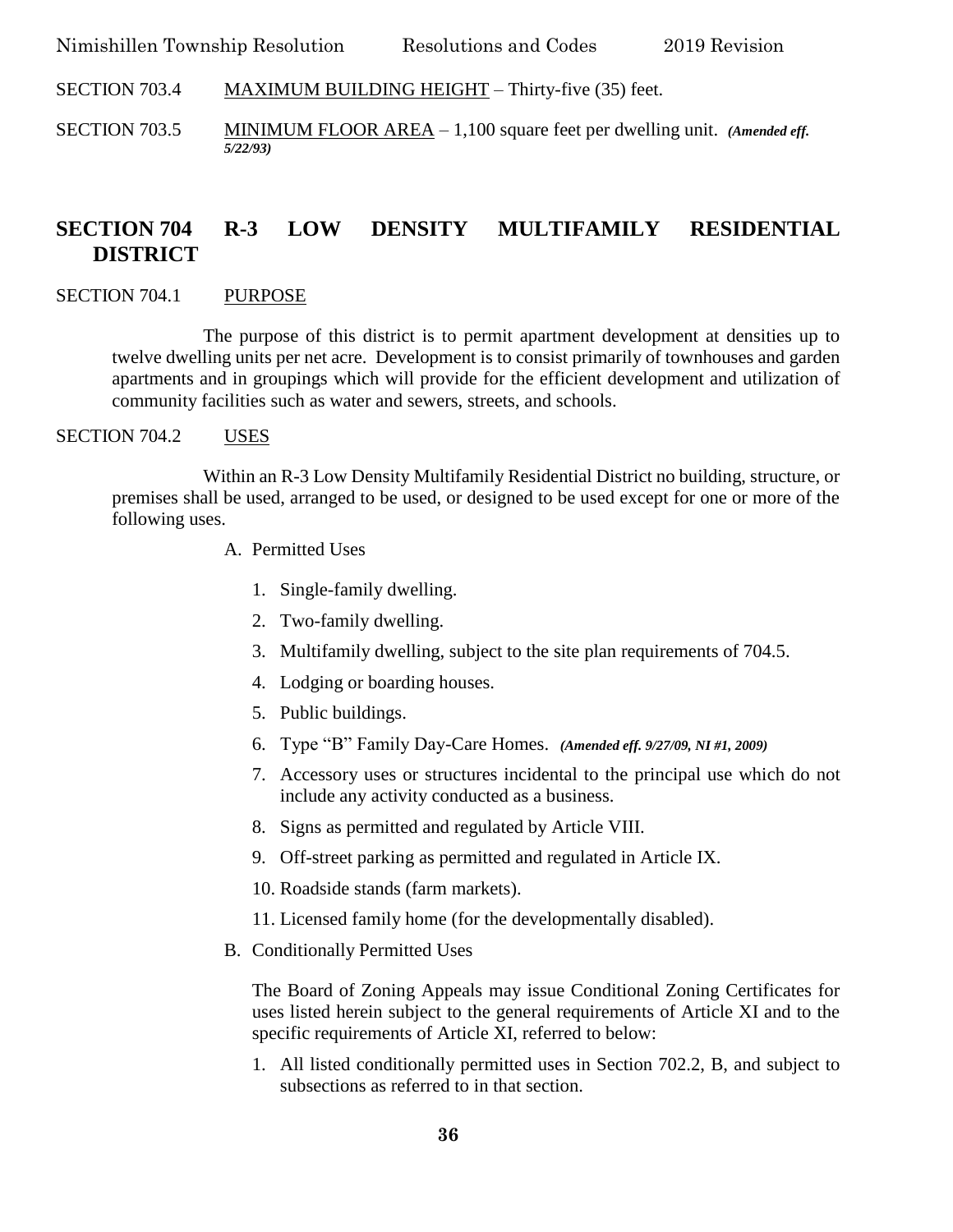- 2. Group dwellings, subject to subsections 105, 107, 109, 116, 127, 128, 129.
- 3. Licensed group home (for the developmentally disabled), subject to Sections 107, 109, 125, 126, 129, 134, 142, 143, 144, 145.
- 4. Institutions for human medical care hospitals, clinics, sanitariums, convalescent homes, nursing homes, homes for the aged, and philanthropic institutions subject to subsections 101, 102, 103, 105, 106, 107, 109, 114, 125, 129. *(Amended eff. 3/89, NI #1, 1989)*
- 5. Small wind energy systems, subject to subsections 114, 149. *(Amended eff. 6/7/08, NI #1, 2008)*

#### SECTION 704.3 MINIMUM LOT AND YARD REQUIREMENTS *(Amended eff. 1/7/95)*

| Lot Area                                                                               | Lot<br>Frontage | Lot Width at<br><b>Building Line</b> | <b>Front Yard</b><br>Depth | Rear Yard<br>Depth | Side Yard<br>Width |
|----------------------------------------------------------------------------------------|-----------------|--------------------------------------|----------------------------|--------------------|--------------------|
| Single Family Dwelling:                                                                |                 |                                      |                            |                    |                    |
| $8,000$ sq. ft.                                                                        | 50 feet         | 60 feet                              | 35 feet                    | 25 feet            | 10 feet            |
| Two Family Dwelling:                                                                   |                 |                                      |                            |                    |                    |
| $10,000$ sq. ft.                                                                       | 50 feet         | 85 feet                              | 35 feet                    | 25 feet            | 10 feet            |
| Multi Family Dwelling:                                                                 |                 |                                      |                            |                    |                    |
| $12,000$ sq. ft. plus<br>$3,500$ sq. ft. for each<br>dwelling unit over<br>three $(3)$ | 50 feet         | $100$ feet                           | 35 feet                    | 25 feet            | 15 feet            |
| <b>Other Permitted Uses</b><br>$15,000$ sq. ft.                                        | 50 feet         | $100$ feet                           | 40 feet                    | 30 feet            | 25 feet            |

Minimum Side Yard Width on Corner Lot – Twenty (20) feet.

SECTION 704.4 MAXIMUM BUILDING HEIGHT – Forty (40) feet.

SECTION 704.5 SITE PLAN REQUIREMENTS

All multifamily uses under Section 704.2 shall be permitted only after the review and approval of the site plans by the Zoning Inspector and upon finding that:

- 1. All the development features, including the principal buildings, open spaces, service roads, driveways, and parking areas, are so located and related as to minimize the possibility of any adverse effects upon adjacent development.
- 2. Grading and surface drainage provisions are reviewed and approved by Stark County's Subdivision Engineer, or a total site plan has been prepared by a registered engineer.
- 3. The site plan is so designed to permit adequate access by fire and police and ambulance vehicles.
- 4. Parking, service and active recreation areas shall be screened from surrounding properties by landscaping and/or ornamental walls of fences.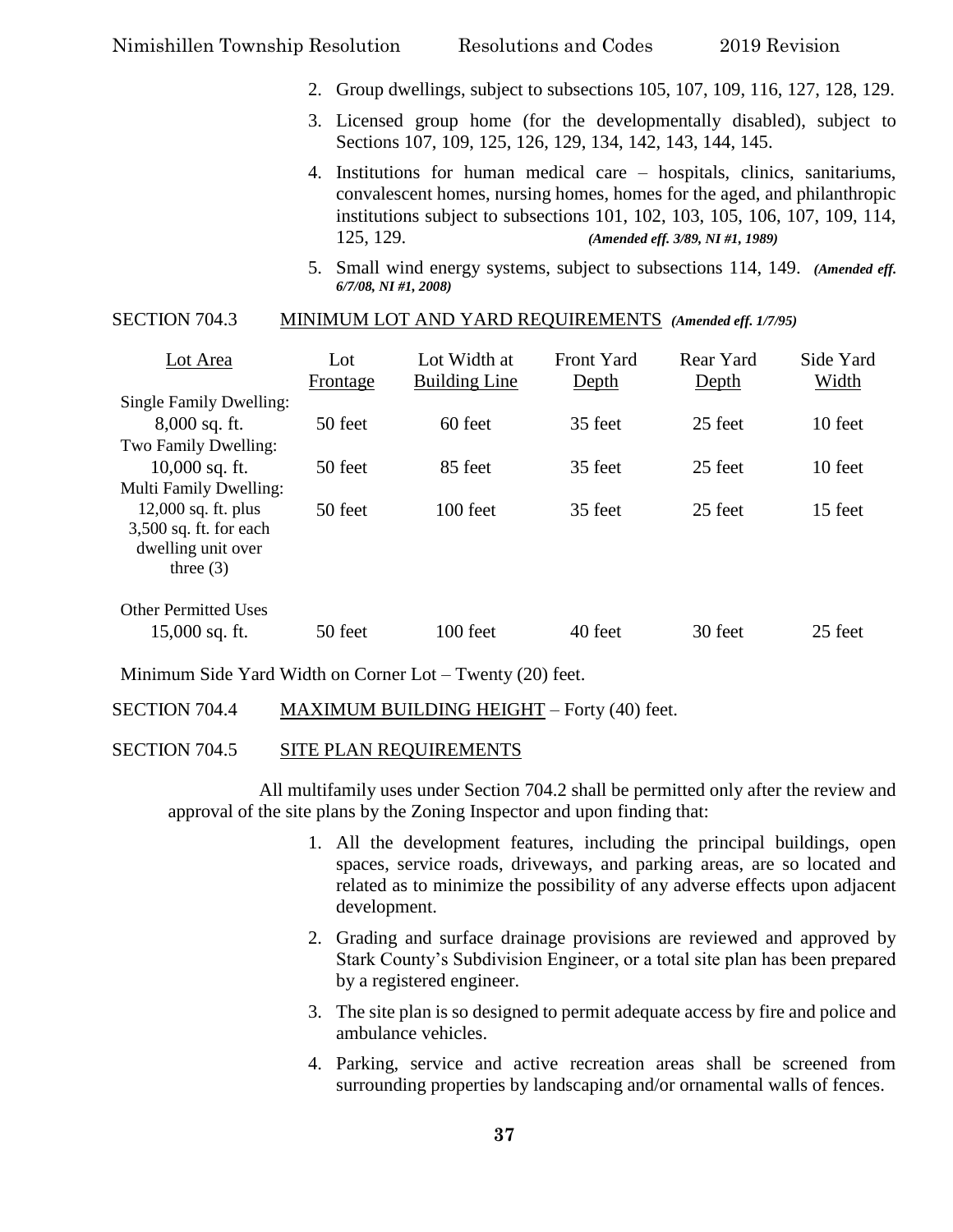- 5. The use, placement, and dimensions of all buildings, driveways, sidewalks, parking areas, curb cuts, and recreation areas, and the installation of landscaping, fences, and wall shall conform to the approved site plan.
- 6. A copy of the site plan will be filed with the permit and kept as a matter of public record.

# SECTION 704.6 MINIMUM FLOOR AREA

Minimum floor area per dwelling unit for multifamily dwellings – 575 square feet for one-bedroom unit, 720 square feet for two bedroom unit, and 850 for a three bedroom unit or more.

# SECTION 704.7 OPEN SPACE

For multifamily dwellings, at least 25% of the lot area shall be devoted to open

space.

# **SECTION 711 B-1 SUBURBAN OFFICE DISTRICT**

# SECTION 711.1 PURPOSE

This district is established to create an environment conducive to well-located and designed office building sites to accommodate professional offices, nonprofit organizations, and limited business service activities.

### SECTION 711.2 USES

Within a B-1 Suburban Office District no building, structure, or premises shall be used, arranged to be use, or designed to be used, except for one or more of the following uses:0

### A. Permitted Uses

- 1. Single-family, two-family, and multifamily dwellings, subject to the lot and yard requirements of section 704 – R-3 Multifamily Residential District.
- 2. Public buildings.
- 3. Type "A" and Type "B" Family Day-Care Home. *(Amended eff. 9/27/09, NI #1, 2009)*
- 4. Administrative or executive offices.
- 5. Professional offices.
- 6. Financial institutions, not including drive-in facilities.
- 7. Radio and television broadcasting station, not including transmission towers.
- 8. Accessory uses clearly incidental to the uses permitted on the same premises.
- 9. Signs as permitted and regulated by Article VIII.
- 10. Roadside stands (farm markets).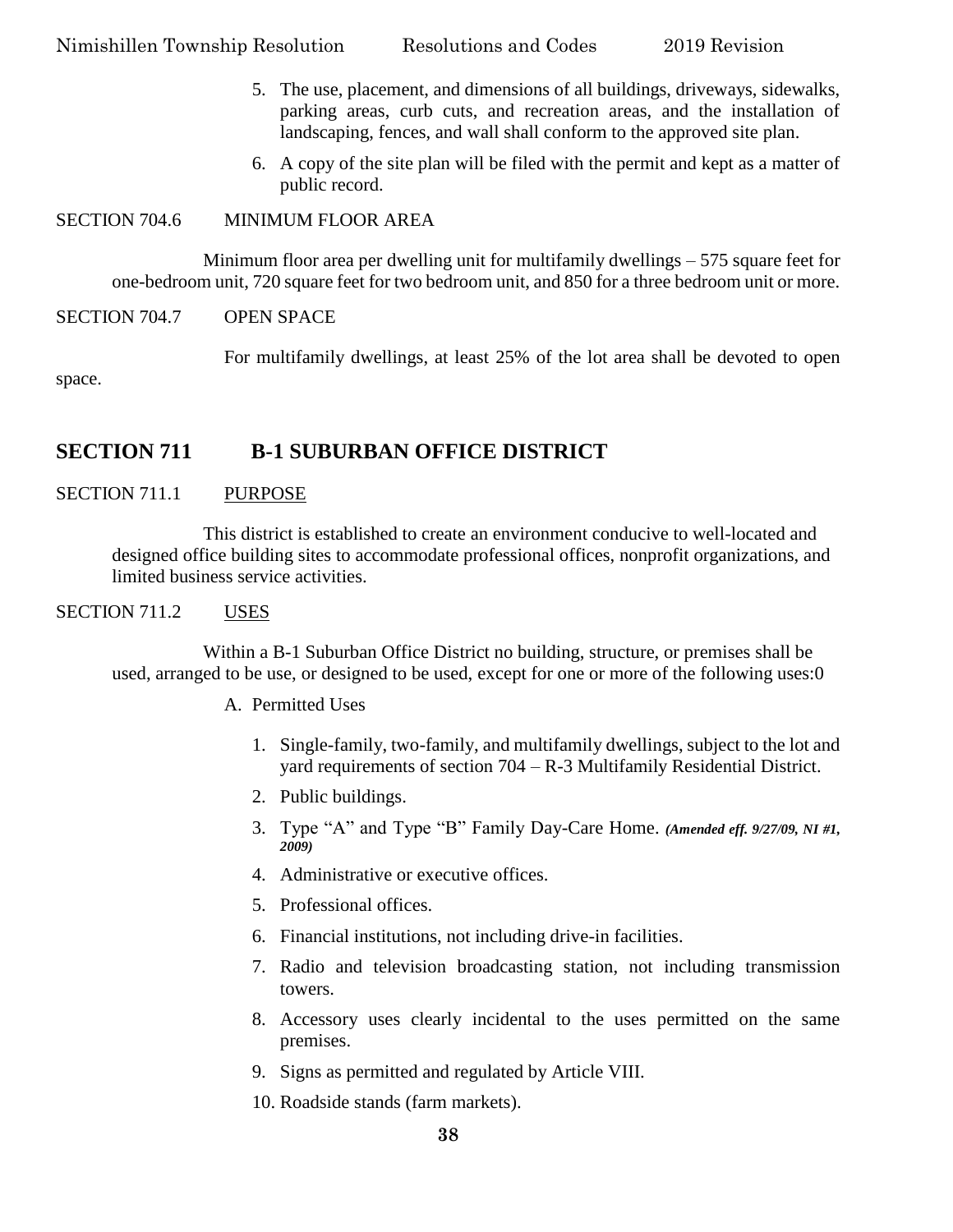B. Conditionally Permitted Uses

The Board of Zoning Appeals may issue Conditional Zoning Certificates for uses listed herein subject to the general requirements of Article XI and to the specific requirements of Article XI referred to below:

- 1. Parking lots, accessory to uses permitted in an adjacent zoning district, subject to subsections 103, 105, 132.
- 2. Cemetery, subject to subsections 103, 106, 119, 125.
- 3. Institutions for human medical care hospitals, clinics, sanitariums, convalescent homes, nursing homes, homes for the aged, and philanthropic institutions subject to subsections 101, 102, 103, 105, 106, 107, 109, 114, 125, 129. *(Amended eff. 3/89, NI #1, 1989)*
- 4. Institutions for education, subject to subsections 101, 102, 103, 104, 105, 106, 109, 125, 129.
- 5. Quasi-public, institutionally or organizationally owned and/or operated recreational, instructional, and meeting facilities, such as those developed and used by the Y.M.C.A., Y.W.C.A., Boy Scouts or various fraternal or community service groups, subject to subsections 107, 109, 114, 126 of Section 1102, Article XI.
- 6. Planned office complex for two or more uses as permitted in this district, subject to subsections 103 and 120.
- 7. Child day care center, subject to subsections 102, 103, 104, 109, 114, 122, 125, 126, 133, 134.
- 8. Drive-in banking facilities, subject to subsections 103, 117, 129.
- 9. Group dwellings, subject to subsections 105, 107, 109, 116, 127, 128, 129.
- 10. Private fire stations, subject to subsections 114, 125 and 129.
- 11. Mini-storage or mini-warehouse facilities, subject to subsections 105, 106, 108, 109, 113, 114, 118, 122, 129, 135, 137, 138, and 139.
- 12. Communication towers, subject to subsection 146. *(Amended eff. 5/88, NI #1, 1988)*
- 13. Airports, airfields, and landing strips subject to subsections 101, 104, 105, 118, 125, and subject to any applicable regulations of the Federal Aviation Administration and/or the Ohio Department of Transportation, Aviation Division. *(Amended eff. 3/90, NI #1, 1990)*
- 14. Noncommercial radio transmitting and/or receiving towers in excess of fifty (50) feet, subject to subsection 147. *(Amended eff. 3/27/99, NI #1, 1999)*
- 15. Small wind energy systems, subject to subsections 114, 149. *(Amended eff. 6/7/08, NI #1, 2008)*
- 16. Churches and other buildings for the purpose of religious worship, subject to subsections 101, 102, 104, 105, 126 and 151. *(Amended eff. 9/27/2009, NI #1, 2009)*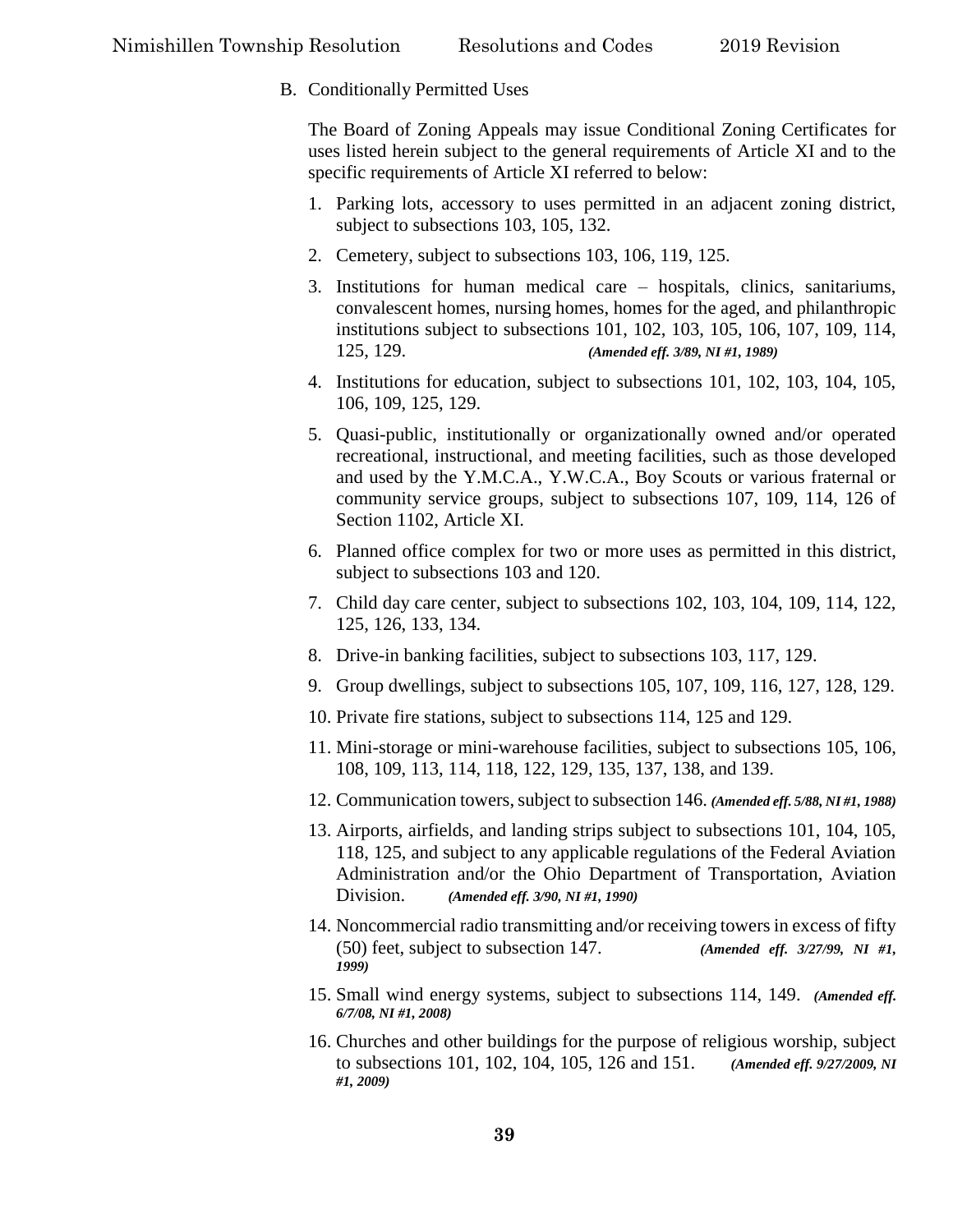# SECTION 711.3 LOT REQUIREMENTS

- A. Minimum Front Yard Depth forty-five (45) feet.
- B. Minimum Side Yard Width fifty (50) feet when adjacent to a residential district and on the side adjacent to a residential district only, otherwise the minimum side yard width shall be twenty-five (25) feet.
- C. Minimum Rear Yard Depth fifty (50) feet adjacent to a residential district, otherwise minimum of twenty-five (25) feet.
- D. Minimum of ten (10) feet of all yards adjacent to a residential district to be landscaped.

# SECTION 711.5 MAXIMUM BUILDING HEIGHT – Thirty-five (35) feet

SECTION 711.6 PARKING AND LOADING REQUIREMENTS – As regulated by Article IX.

# **SECTION 712 B-2 NEIGHBORHOOD BUSINESS DISTRICT**

### SECTION 712.1 PURPOSE

This district is established to provide for uses principally to accommodate the sale of convenience retail goods and personal services purchased frequently for daily or weekly needs. It is intended that the design of this district will encourage groupings of establishments located on a unified site providing adequate off-street parking facilities as well as an efficient and safe method of handling vehicles and pedestrian traffic.

### SECTION 712.2 USES

Within a B-2 Neighborhood Business District no building, structure, or premises shall be used, arranged to be used, or designed to be used except for one or more of the following uses:

- A. Permitted Uses
	- 1. All uses permitted in the B-1 Suburban Office District.
	- 2. Convenience retail uses and personal services stores, being defined as food sales, microbreweries, drug stores, barber and beauty shops, shoe repair shops, and other similar uses, provided the floor area devoted to such use or store is no greater than five thousand (5,000) square feet.
	- 3. Restaurants, not including drive-thru facilities and carry-out services.
- B. Conditionally Permitted Uses *(Amended eff. 9/27/2009, NI #1, 2009)*

The Board of Zoning Appeals may issue Conditional Zoning Certificates for uses listed herein subject to the general requirements of Article XI and to the specific requirements of Article XI referred to below:

1. All uses conditionally permitted in the B-1 Suburban Office District.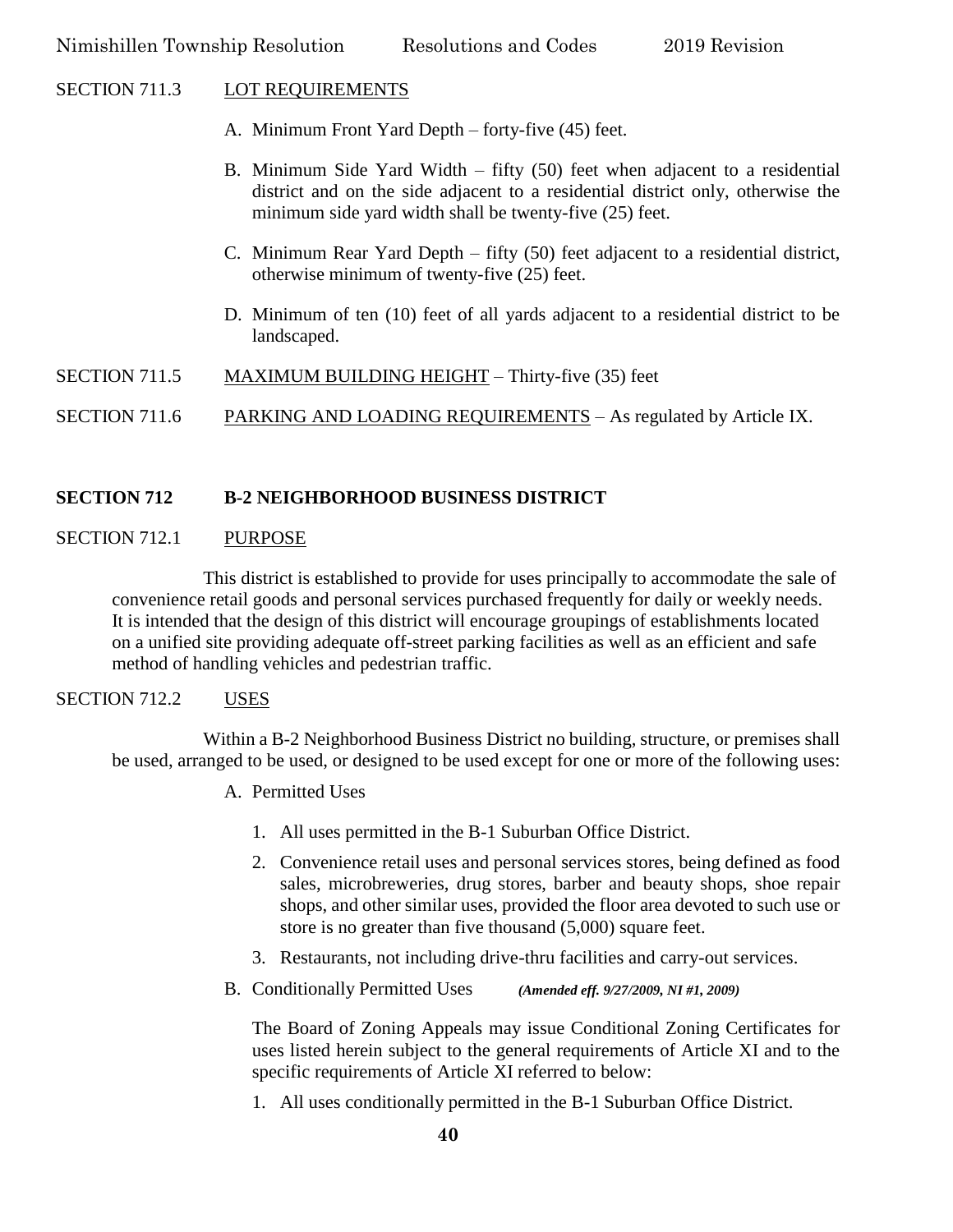Nimishillen Township Resolution Resolutions and Codes 2019 Revision

### SECTION 712.3 LOT REQUIREMENTS

- A. Minimum Lot Area fifteen thousand (15,000) square feet
- B. Minimum Lot Width at Building Line seventy-five (75) feet
- C. Minimum Lot Frontage fifty (50) feet

### SECTION 712.4 YARD REQUIREMENTS

- A. Minimum Front Yard Depth forty (40) feet
- B. Minimum Side Yard Width fifty (50) feet if adjacent to residential district; twenty-five (25) feet otherwise
- C. Minimum Rear Yard Depth fifty (50) feet adjacent to residential district; twenty-five (25) feet otherwise
- SECTION 712.5 MAXIMUM BUILDING HEIGHT No building or structure shall exceed thirtyfive (35) feet in height
- SECTION 712.6 PARKING AND LOADING REQUIREMENTS As regulated by Article IX hereof.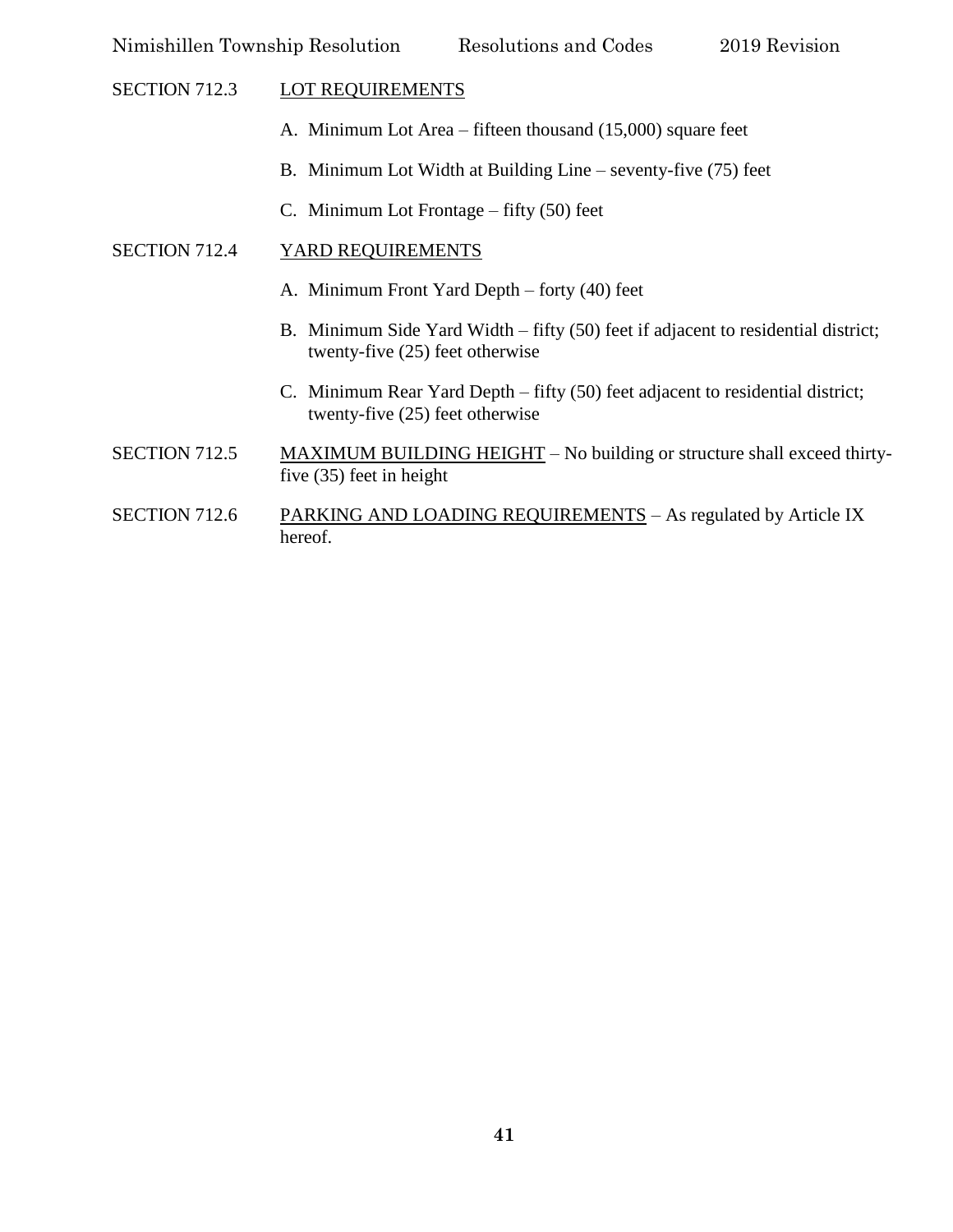# **SECTION 713 B-3 GENERAL BUSINESS DISTRICT**

# SECTION 713.1 PURPOSE

The purpose of this district is to provide for a variety of retail, service, and administrative establishments which are required to serve a large trading area population. This district is also intended to accommodate retail trade establishments in the community which cannot be practically provided for in a neighborhood business district development, and are best located on major thoroughfares and outlying areas of the community.

### SECTION 713.2 USES

Within a B-3 General Business District no building, structure, or premises shall be used, arranged to be used, or designed to be used except for one or more of the following uses:

- A. Permitted Uses
	- 1. All permitted uses in the B-1 Suburban Office District, and B-2 Neighborhood Business District, except residential uses.
	- 2. Retail stores, including, but not limited to clothing, stationery, home furnishings.
	- 3. Indoor and outdoor recreational facilities, including, but not limited to theaters, tennis and racquet clubs, health spas, physical exercise facilities.
	- 4. Drive-thru establishments for food sales and banking facilities.
	- 5. Off-street parking lot.
	- 6. Hospitals, clinics, and veterinary hospitals.
	- 7. Automobile service stations and service shops, including motor tuneups, muffler shops, body work, and tire repairing.
	- 8. Car wash.
	- 9. Commercial greenhouse and garden supply sales.
	- 10. Hotels and motels.
	- 11. Public and/or private transportation agencies and terminals.
	- 12. Automobile, truck, trailer, and farm implement sales, service, and storage.
	- 13. Funeral homes and mortuaries.
	- 14. Private Fire Station.
	- 15. Commercial wind energy system
- B. Conditionally Permitted Uses

The Board of Zoning Appeals may issue Conditional Zoning Certificates for uses listed herein subject to the general requirements of Article XI and to the specific requirements of Article XI referred to below: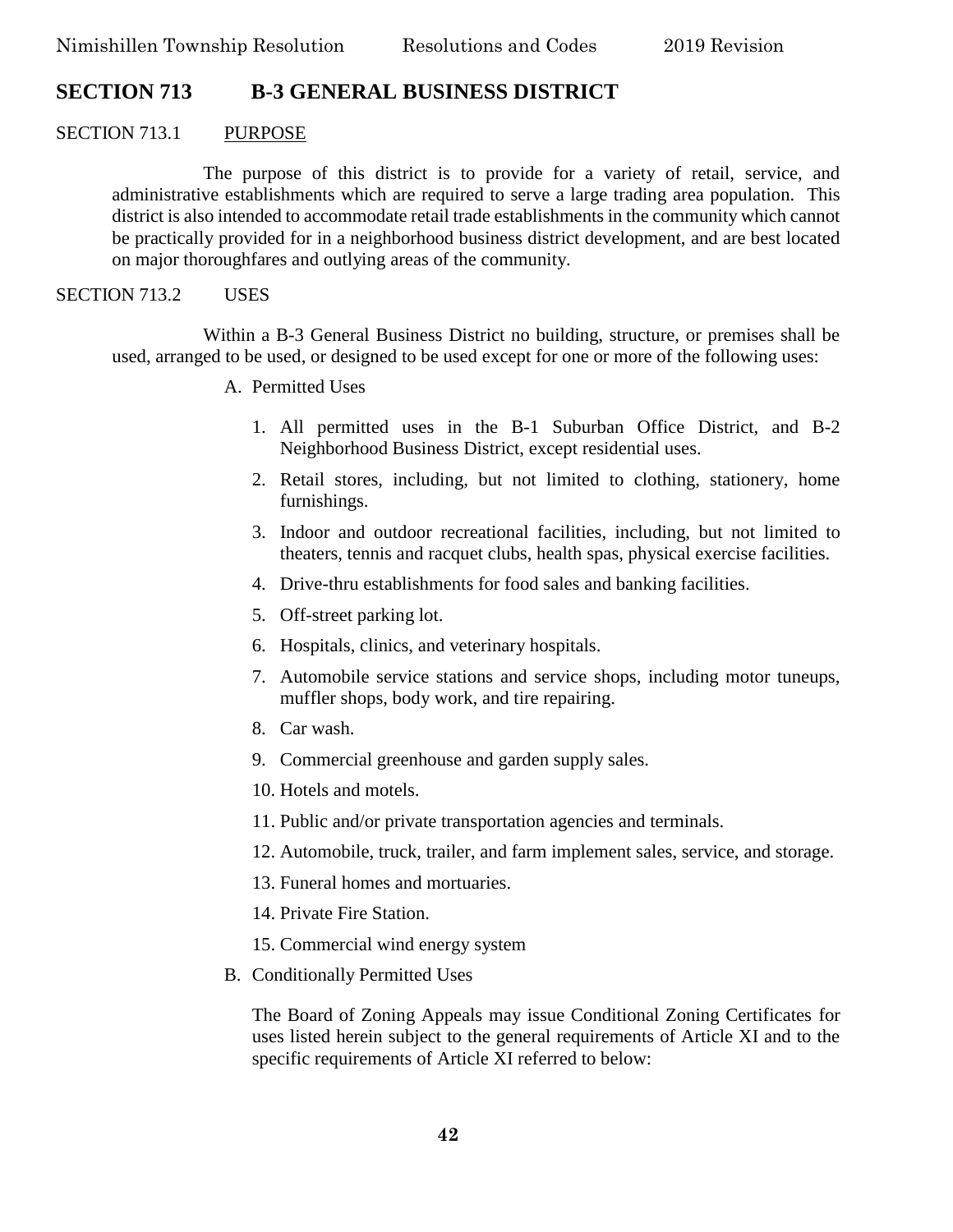- 1. Planned Commercial Complex for two or more uses as permitted in this district, subject to subsections 103 and 120.
- 2. Mini-storage or mini-warehouse facilities, subject to subsections 105, 106, 108, 109, 113, 114, 118, 122, 129, 135, 137, 138, and 139.
- 3. Drive-in theaters, subject to subsections 105, 140.
- 4. Recycling transfer station, subject to subsections 114, 122, 125, 129, 134. *(Amended eff. 1/7/95)*
- 5. Child day care center, subject to subsections 102, 103, 104, 109, 114, 122, 125, 126, 133, 134.
- 6. Planned office complex for two or more uses as permitted in this district, subject to subsections 103 and 120.
- 7. Communication towers, subject to subsection 146. *(Amended eff. 5/88, NI #1, 1988)*
- 8. Airports, airfields, and landing strips subject to subsections 101, 104, 105, 118, 125, and subject to any applicable regulations of the Federal Aviation Administration and/or the Ohio Department of Transportation, Aviation Division. *(Amended eff. 3/90, NI #1, 1990)*
- 9. Noncommercial radio transmitting and/or receiving towers in excess of fifty (50) feet, subject to subsection 147. *(Amended eff. 3/27/99, NI #1, 1999)*
- 10. Mulch Processing Operation, subject to subsections 101, 108, 112 (a, b, and c), 113, 114, 118, 128, 136. *(Amended eff. 9/27/2009, NI #1, 2009)*
- 11. Small wind energy systems, subject to subsections 114, 149. *(Amended eff. 6/7/08, NI #1, 2008)*
- SECTION 713.3 LOT REQUIREMENTS
	- A. Minimum Lot Area twenty thousand (20,000) square feet
	- B. Minimum Lot Width at Building Line one hundred (100) feet
	- C. Minimum Lot Frontage fifty (50) feet
- SECTION 713.4 YARD REQUIREMENTS
	- A. Minimum Front Yard Depth forty (40) feet
	- B. Minimum Rear Yard Depth fifty (50) feet adjacent to residential district; twenty-five (25) feet otherwise
	- C. Minimum Side Yard Depth fifty (50) feet adjacent to residential district; twenty-five (25) feet otherwise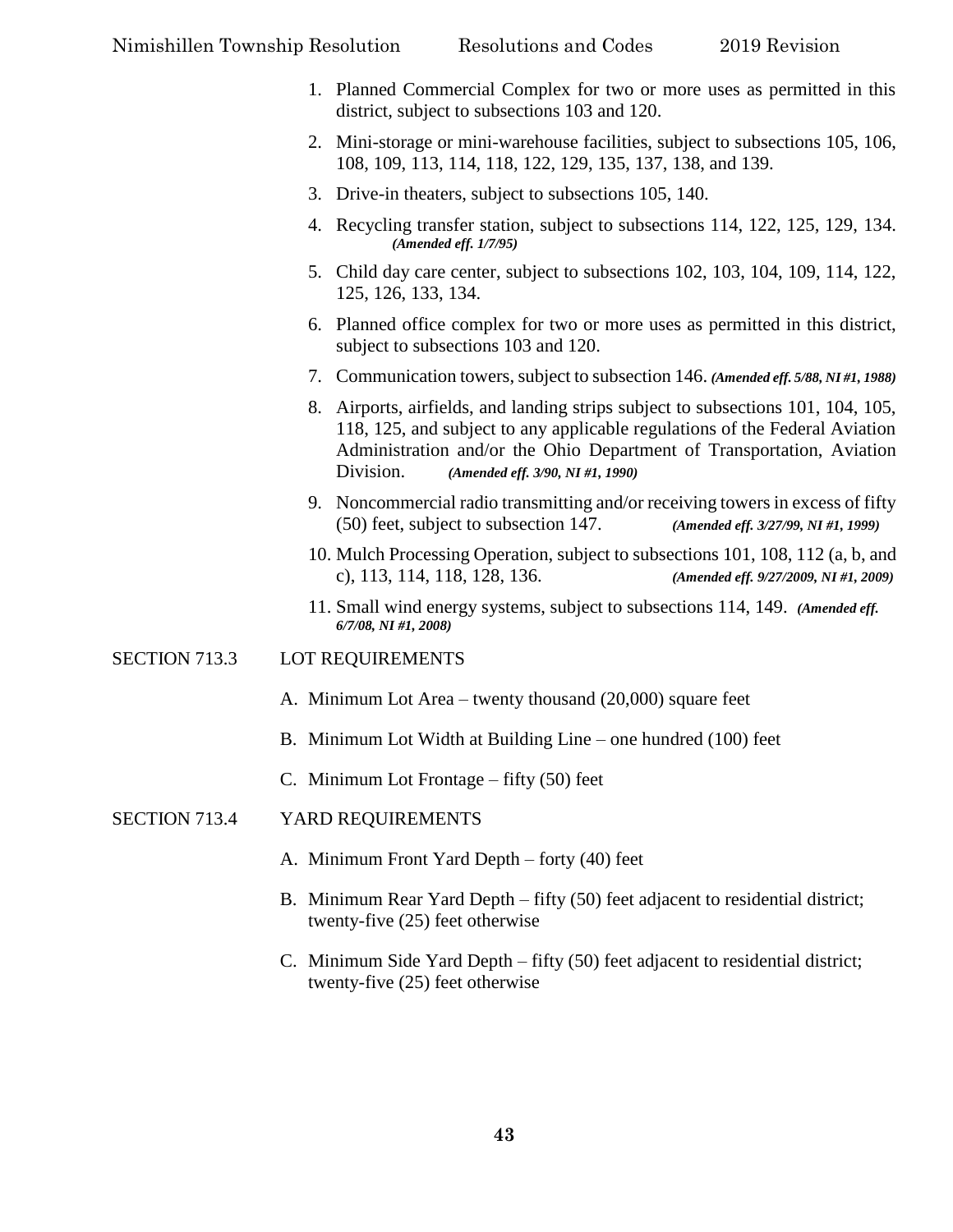Nimishillen Township Resolution Resolutions and Codes 2019 Revision

SECTION 713.5 MAXIMUM BUILDING HEIGHT – Sixty (60) feet

SECTION 713.6 PARKING AND LOADING REQUIREMENTS – As required by Article IX hereof.

SECTION 713.7 OUTDOOR DISPLAY AREAS

Merchandise to be sold at retail on the B-3 General Business District premises may be displayed out of doors except that no such display area shall be within fifty (50) feet of any residential district. Display areas shall be screened from abutting residential areas by landscaping sufficient to minimize undesirable visual effects of such display area; such landscaped buffer shall be maintained in a neat and orderly fashion.

# **SECTION 721 I-1 LIGHT INDUSTRIAL DISTRICT**

### SECTION 721.1 PURPOSE

The purpose of this district is to provide an environment exclusively for and conducive to the development and protection of administrative and research facilities and to provide for wholesale outlets and limited types of warehouse and manufacturing concerns.

## SECTION 721.2 USES

Within an I-1 Light Industrial District no building, structure, or premises shall be used, arranged to be used, or designed to be used except for one or more of the following uses:

- A. Permitted Uses
	- 1. All permitted uses in the B-1, B-2, and B-3 Districts, except residential uses.
	- 2. Creamery, bottling, ice manufacturing, and cold storage plants.
	- 3. The manufacturing, compounding, processing, packaging, and treatment of the following products:
		- a) Baking and dairy goods, candy, and other food products except fish and meat processing plants or processes which manufacture sauerkraut, vinegar, yeast, and the rendering or refining of fats and oils.
		- b) Electrical and electric appliances, instruments, and devices, television sets, radios, phonographs, and household appliances.
		- c) Musical instruments, novelties, and other similar small, rubber, plastic, or metal products.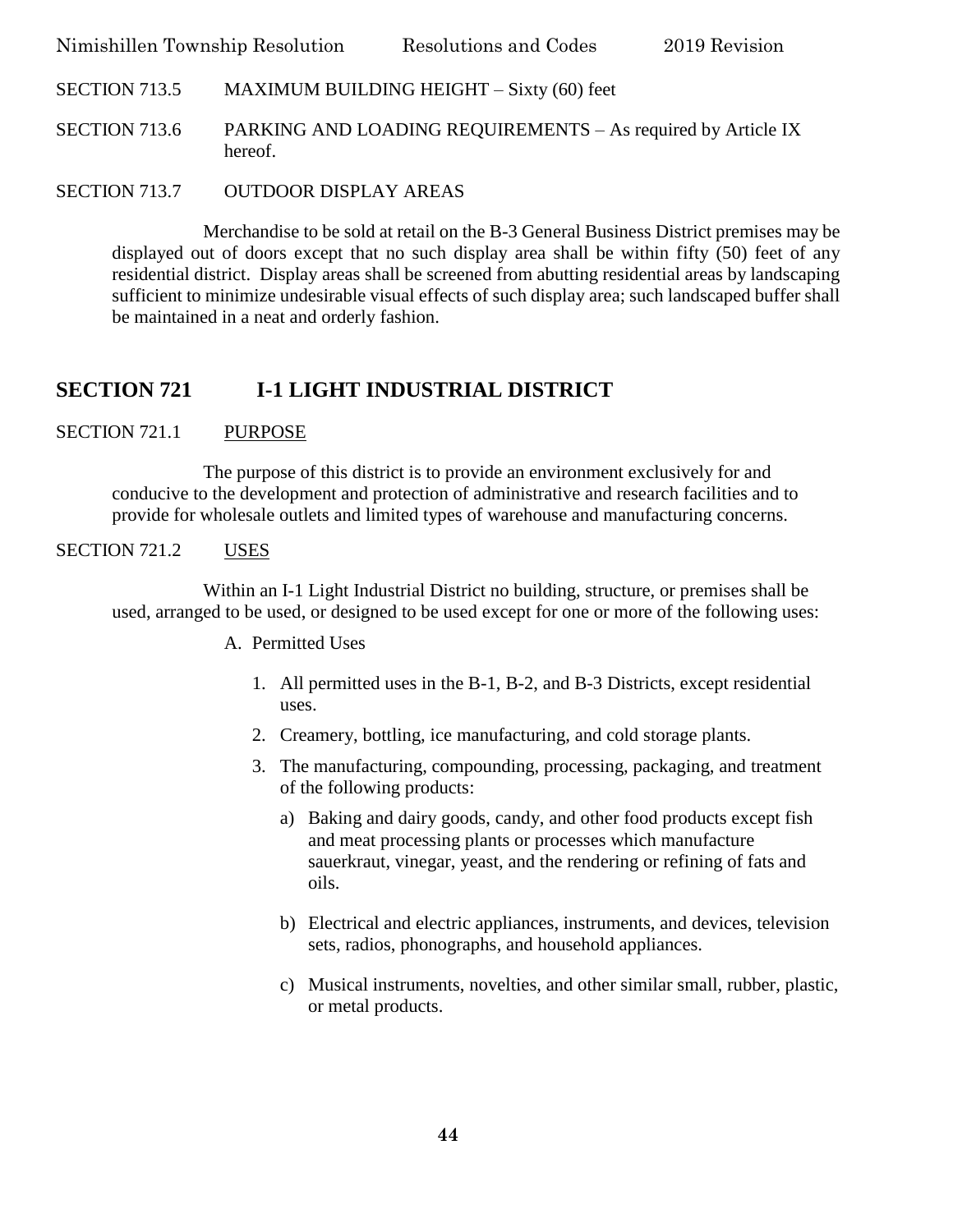- d) Products from previously and elsewhere prepared materials, such as cardboard, cellophane, clay, cloth, fibers, glass, leather, metals, paper, plastics, precious or semi-precious metals and/or stones, rubber, wax, textiles, yards, fur, tobacco, or wood, provided that all equipment and operation is located within a completely enclosed building, and no operation shall create a nuisance beyond the confines of the building. Presses used in such manufacturing and processing shall not exceed twenty (20) tons rated capacity.
- e) Professional and scientific instruments, clerical, and office equipment.
- 4. Experimental testing and research facilities, provided no testing or experimentation creates a hazard beyond the confines of the building.
- 5. Motor freight garage, truck or transfer terminal, including office, warehouse, and storage.
- 6. Distributors warehouse and wholesale outlet, including such break-bulk operations as bottling and/or packaging.
- 7. Printing and publishing operations.
- 8. Mini storage and warehouse facilities.
- 9. Accessory buildings and uses incidental to the principal use which does not include any activity conducted as a separate business.
- 10. Signs as permitted and regulated in Article VIII.
- 11. Airports, airfields, and landing strips subject to subsections 101, 104, 105, 118, 125, and subject to any applicable regulations of the Federal Aviation Administration and/or the Ohio Department of Transportation, Aviation Division. *(Amended eff. 3/90, NI #1, 1990)*
- 12. Microbreweries, Brew Pubs, Craft Breweries, etc., greater than five thousand (5000) square feet.
- 13. Commercial wind energy system
- B. Conditionally Permitted Uses

The Board of Zoning Appeals may issue Conditional Zoning Certificates for uses listed herein subject to the general requirements of Article XI and to the specific requirements of Article XI referred to below:

- 1. Surface mining and strip mining, subject to subsections 105, 110, 111, 112, 113, 114, 125.
- 2. Sanitary Landfill sites, subject to subsections 101, 103, 104, 108, 113, 122. *(Amended eff. 1/7/95, NI #1, 1994)*
- 3. Communication towers, subject to subsection 146. *(Amended eff. 5/88, NI #1, 1988)*
- 4. Noncommercial radio transmitting and/or receiving towers in excess of fifty (50) feet, subject to subsection 147. *(Amended eff. 3/27/99, NI #1, 1999)*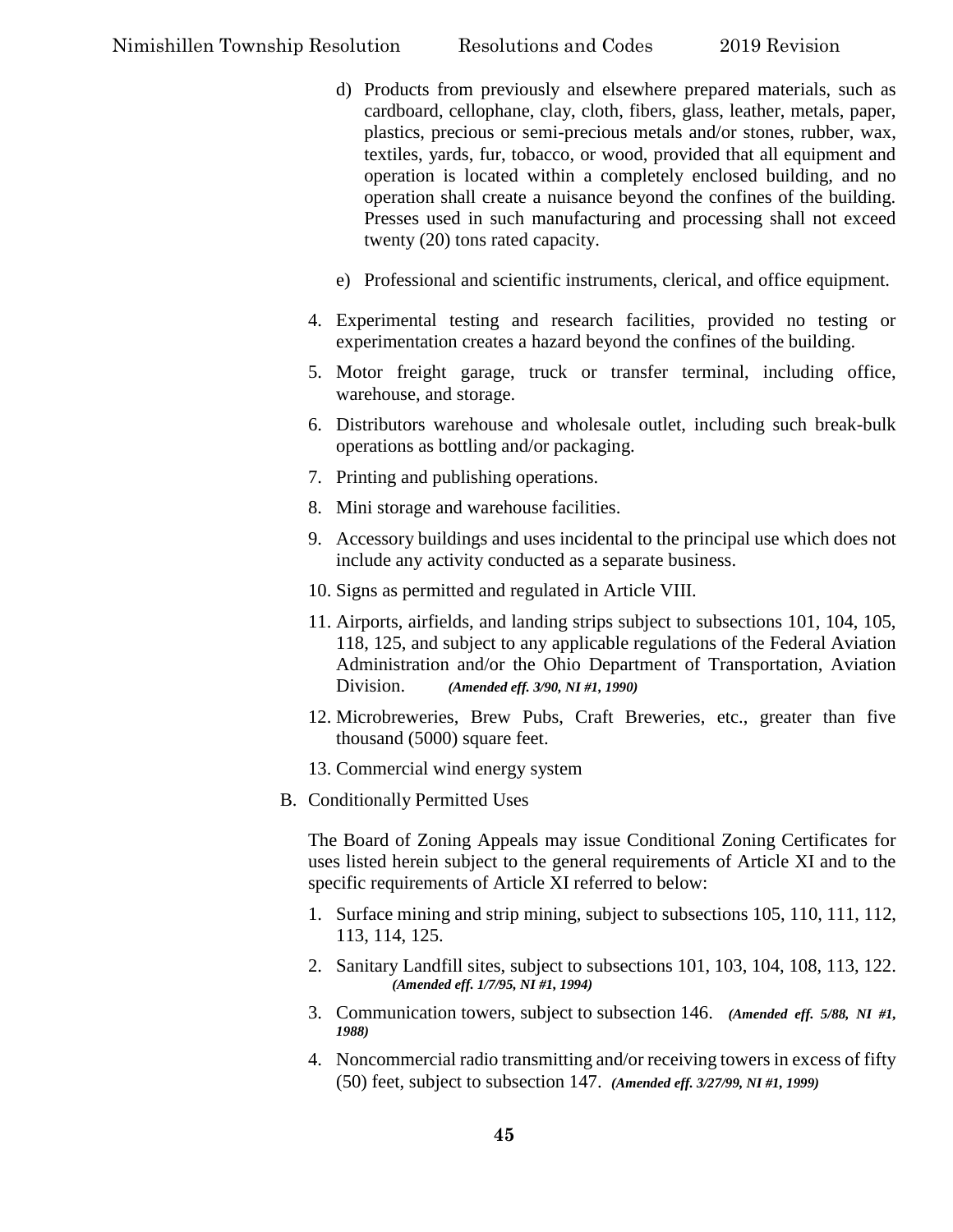- 5. Adult Entertainment uses, subject to subsections 101, 102, 103, 104, 122, 125, 126 and 148. *(Amended eff. 5/9/99, NI #3, 1999)*
- 6. Small wind energy systems, subject to subsections 114, 149. *(Amended eff. 6/7/08, NI #1, 2008)*
- 7. Mulch Processing Operation, subject to subsections 101, 108, 112 (a, b, and c), 113, 114, 118, 128, 136. *(Amended eff. 9/27/2009, NI #1, 2009)*

# SECTION 721.3 LOT REQUIREMENTS

- A. Minimum lot area twenty thousand (20,000) square feet
- B. Minimum lot width eighty (80) feet
- C. Minimum lot frontage fifty (50) feet

# SECTION 721.4 YARD REQUIREMENTS

- A. Minimum front yard depth forty-five (45) feet except as otherwise noted in Section 721.4.D.
- B. Minimum rear yard depth twenty-five (25) feet except as otherwise noted in Section 721.4.D.
- C. Minimum side yard width twenty-five (25) feet except as otherwise noted in Section 721.4.D.
- D. Yards adjoining a Residential District

When the boundary of any Industrial District adjoins the boundary of any Residential District, the minimum front, side, and rear yard depths as the case may be shall be one hundred (100) feet. Of this one hundred (100) feet, the fifty (50) feet abutting the Residential District shall be landscaped to minimize the industrial effect on the residential lot, with the remaining fifty (50) feet to be used as parking spaces or open space.

- SECTION 721.5 MAXIMUM BUILDING HEIGHT Eighty (80) feet
- SECTION 721.6 PARKING AND LOADING REQUIREMENTS The parking and loading requirements for this district shall be regulated by Article IX hereof.

### **SECTION 722 I-2 GENERAL INDUSTRIAL**

### SECTION 722.1 PURPOSE

The purpose of this district is to create areas where heavy industry can operate and still ensure the protection of the neighboring environment.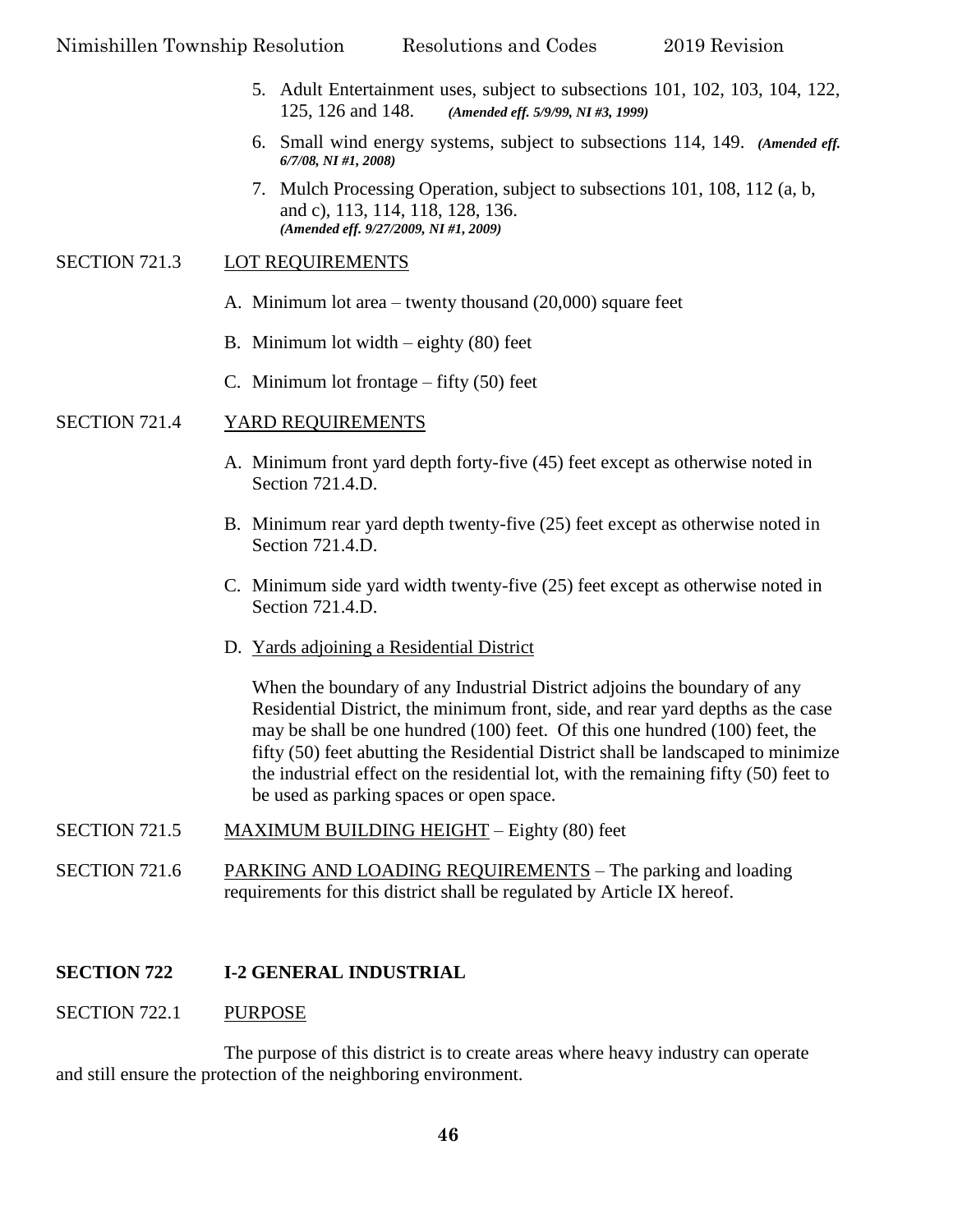# SECTION 722.2 USES

Within an I-2 General Industrial District no building, structure, or premises shall be used, arranged to be used, or designed to be used except for one or more of the following uses:

## A. Permitted Uses

- 1. All uses specifically permitted in an I-1 Light Industrial District.
- 2. Automobile assembly and major repair.
- 3. The following types of manufacturing, processing, cleaning, servicing, testing, or repair activities:
	- a) Pottery and figurines or similar ceramic products using previously pulverized clay and kilns fired only with gas or electricity.
	- b) Electric and neon signs, billboards, and other such structures.
	- c) Laboratories and processing, experimental, film, or testing.
	- d) Light sheet metal products, including heating and ventilating equipment.
	- e) Blacksmith, welding, or other similar type of metal shop, including machine shop operations of the tool, die, and gauge type.
	- f) Bag, carpet, and rug cleaning, provided necessary equipment is installed and operated for the effective recovery of dust.
- 4. The following uses, provided storage is within an enclosed building or an area enclosed on all sides by a solid masonry wall or a minimum six-foot (6') solid painted fence with opening no greater than fifteen (15) percent.
	- a) Building materials and lumber yard, including mill work when within a completely enclosed building.
	- b) Contractors' equipment storage yard or plant, or storage and rental of equipment commonly used by contractors.
	- c) Fuel, food and goods distribution station, warehouse and storage, but excluding coal and coke. Inflammable liquids, underground storage only if located more than three hundred (300) feet from any residential district.
	- d) Public storage garage and yards.
- 5. Warehouses and wholesale business establishments.
- 6. Carpenter, cabinet, upholstering, sheet metal, plumbing, heating, roofing, air conditioning, sign painting, and other similar establishments.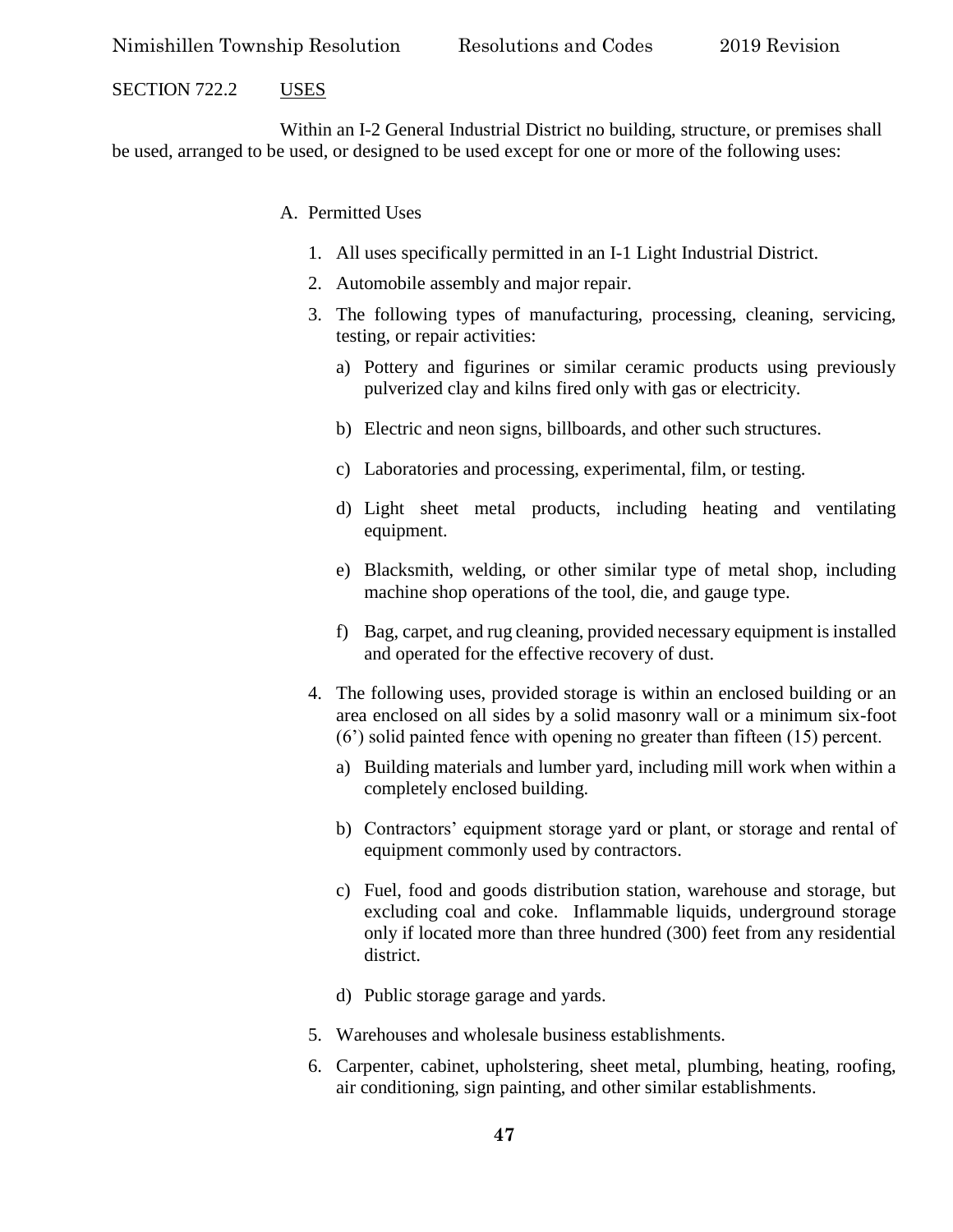- 7. Foundry, casting lightweight nonferrous metals, not causing noxious fumes or odors. 8. Laundry, cleaning, and dyeing plant. 9. Repair services for machinery and equipment, including repair garages and specialty establishments such as motor, body and fender, radiator, and tire services involving retreading and vulcanizing. 10. Stone or monument works if, employing power tools, within a completely enclosed building. 11. Accessory uses incidental to the uses permitted on the same premises. 12. Signs, as permitted and regulated by Article VIII hereof. 13. Commercial wind energy system
	- B. Conditionally Permitted Uses *(Amended eff. 9/29/09, NI #1, 2009)*

The Board of Zoning Appeals may issue Conditional Zoning Certificates for uses listed herein subject to the general requirements of Article XI and to the specific requirements of Article XI referred to below:

- 1. All uses as conditionally permitted in an I-1 Light Industrial district and subject to the same conditions.
- 2. Junkyard, subject to subsection 141.

# SECTION 722.3 LOT REQUIREMENTS

- A. Minimum Lot Area twenty thousand (20,000) square feet
- B. Minimum Lot Width eighty (80) feet
- C. Minimum Lot Frontage fifty (50) feet

# SECTION 722.4 YARD REQUIREMENTS

- A. Minimum front yard depth forty-five (45) feet, except as otherwise noted in Section 722.4.
- B. Minimum rear yard depth twenty-five (25) feet, except as otherwise noted in Section 722.4.
- C. Minimum side yard width twenty-five (25) feet, except as otherwise noted in Section 722.4.
- D. Yards Adjoining Any Residential District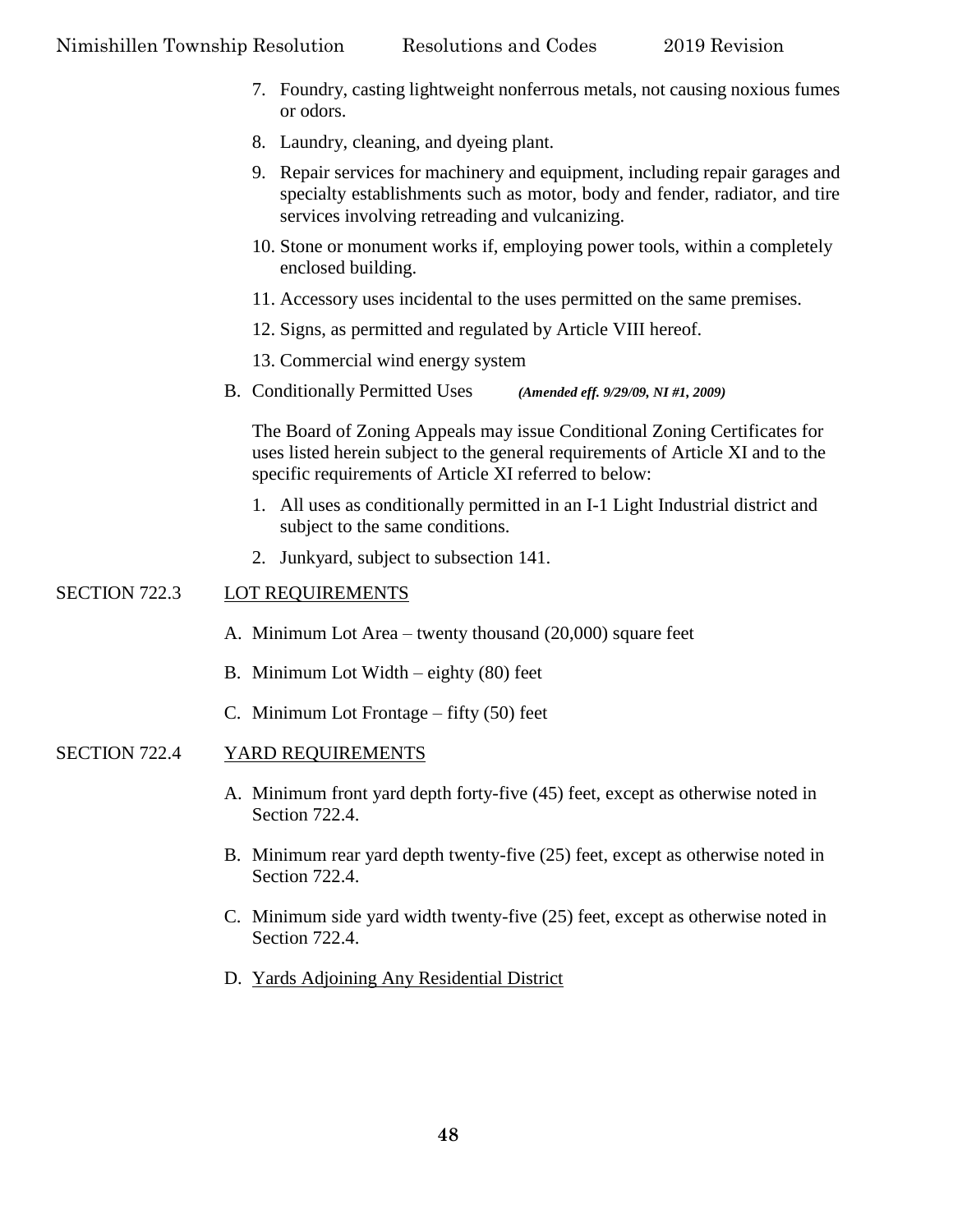Nimishillen Township Resolution Resolutions and Codes 2019 Revision

When the boundary of any Industrial District adjoins the boundary of any Residential District, the minimum front, rear, or side yard depths as the case may be shall be one hundred (100) feet. The area abutting the residential boundary, to a depth of fifty (50) feet, shall be landscaped and maintained so as to minimize any undesirable visual effects of any industry on adjacent residential uses; the balance of the yard area shall be used for open space or vehicular parking.

# SECTION 722.5 MAXIMUM BUILDING HEIGHT – Eighty (80) feet

SECTION 722.6 PARKING AND LOADING REQUIREMENTS - The parking and loading requirements for this district shall be regulated by Article IX hereof.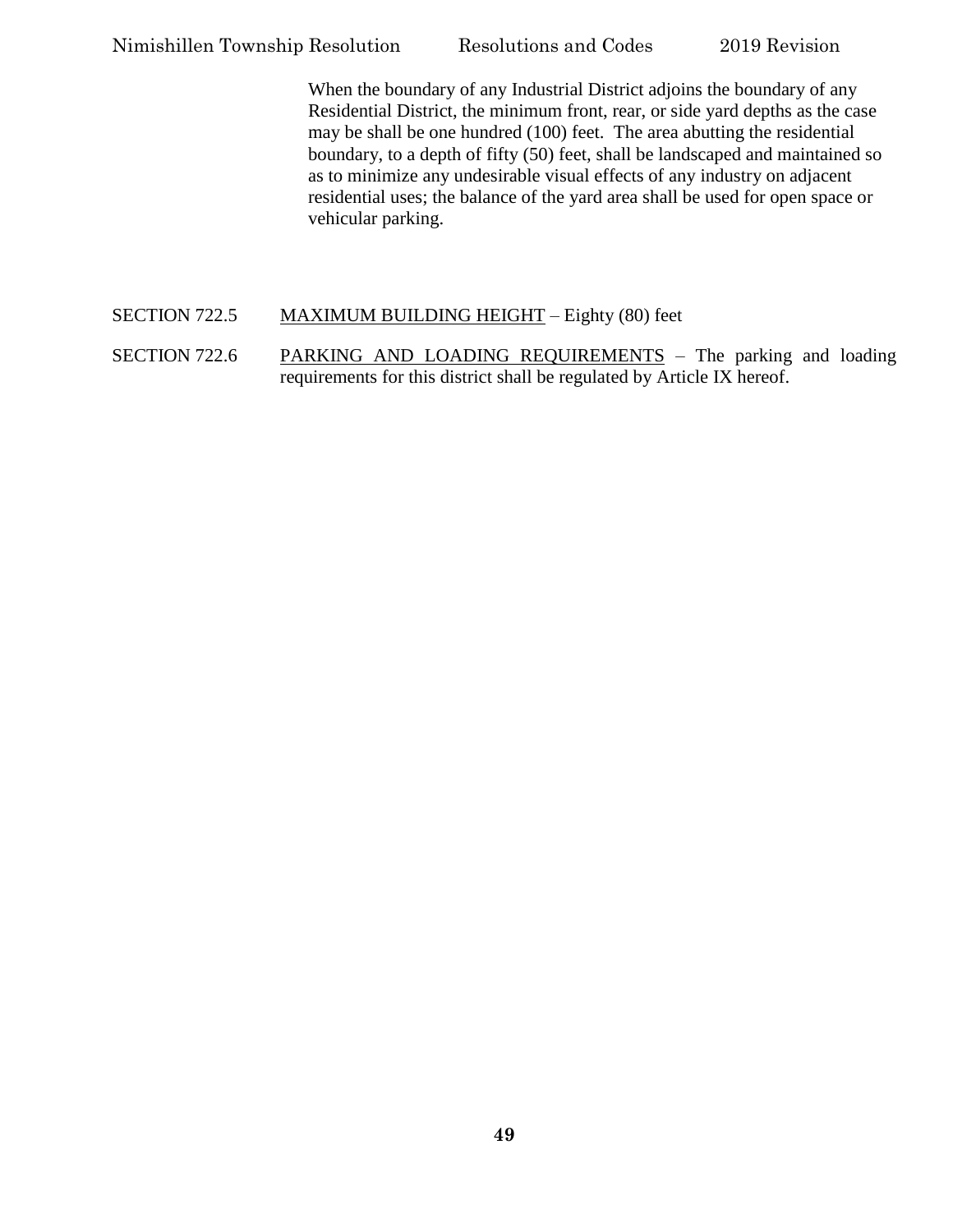# **ARTICLE VIII – SIGN REGULATIONS**

### **SECTION 801 SIGNS**

### SECTION 801.1 PURPOSE

The purpose of the following regulations is to protect property values, create a more attractive economic and business climate, enhance and protect physical appearance of the community, and promote the safety of travelers on roadways by regulating the use, location, and size of outdoor advertising and signs of all types.

### SECTION 801.2 LIMITATION ON THIS SECTION

The township's authority and regulation of the following signs is limited, in accordance with the Ohio Revised Code:

- 1. Signs erected and maintained pursuant to and in discharge of any governmental function, or required by any law, ordinance, or governmental regulation are exempt from these regulations.
- 2. Signs along interstate and primary highways shall conform to the requirements of the Ohio Revised Code, Chapter 5516, and regulations adopted thereto, in addition to the Nimishillen Township Zoning Regulations.
- 3. Outdoor advertising (off-premises) signs shall be classified as a business use and be permitted in all districts zoned for manufacturing or business, or lands used for agricultural purposes; however, permits must be obtained and other requirements met, as listed in this section (Sec. 519.02 – 519.05).

# SECTION 801.3 SIGNS PERMITTED IN ANY DISTRICT NOT REQUIRING A ZONING **CERTIFICATE**

The following signs are permitted in any district of Nimishillen Township and will not require a permit to be issued:

- 1. One unlighted real estate sign not exceeding sixteen (16) square feet in area pertaining only to the sale, lease, or rent of the particular building, property, or premises upon which displayed, which shall not be located closer to the street right-of-way line than ten (10) feet. Such signs shall be removed immediately after the sale or rent of the property in question.
- 2. Signs denoting the architect, engineer, or contractor, placed on premises where construction, repair, or renovation is in progress, which signs shall not exceed sixteen (16) square feet in area and which shall not be located closer than ten (10) feet from any street right-of-way line. Such signs shall be removed upon completion of work.
- 3. Signs directing and guiding traffic shall be permitted on private property; however, such sign shall not contain any advertising material.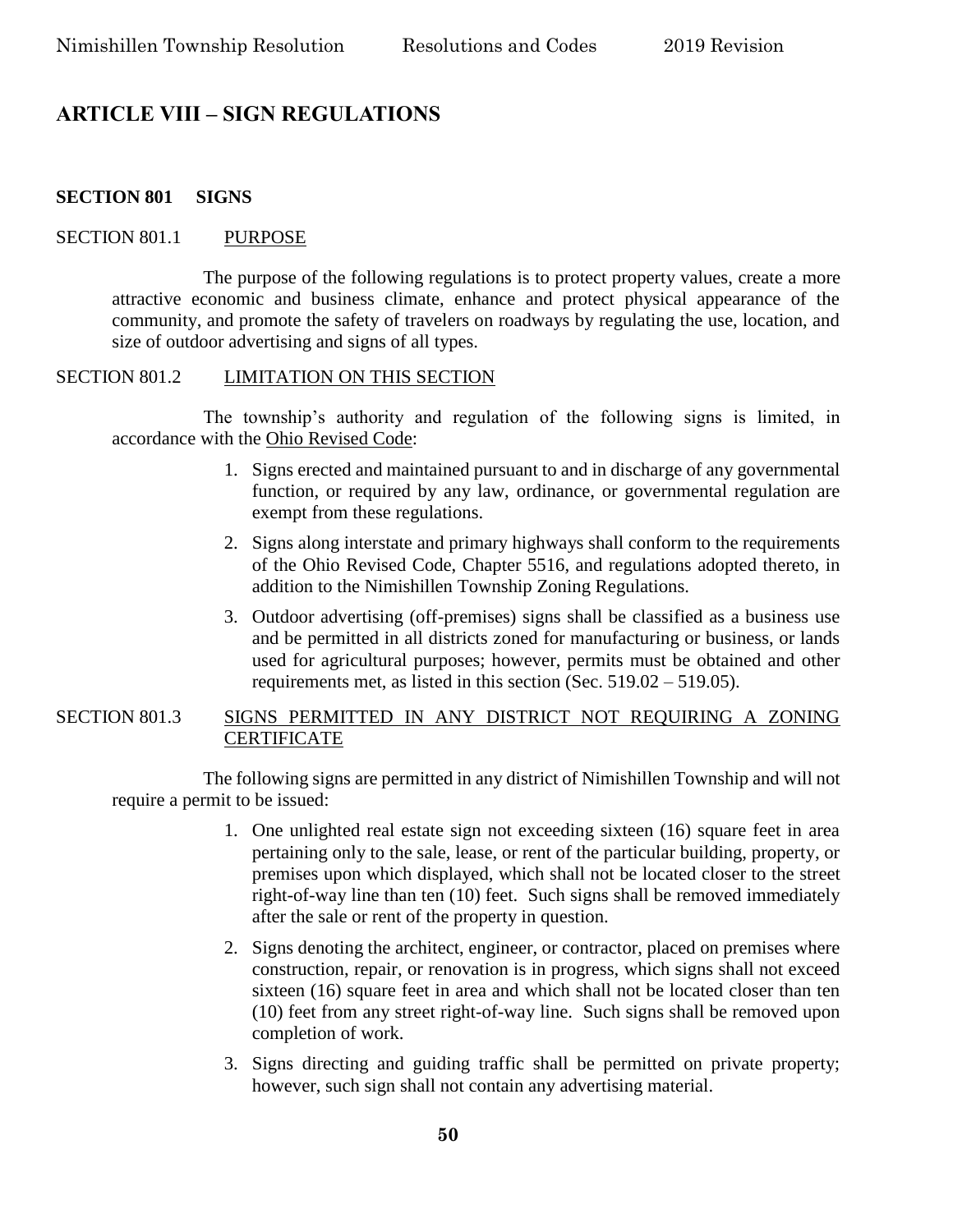### SECTION 801.4 GENERAL REQUIREMENTS FOR ALL SIGNS IN ANY DISTRICT

The following regulations shall apply to all signs in all use districts:

- 1. Any illuminated sign or lighting device shall employ only one exterior emitting lamp per side of constant intensity, and no sign shall be illuminated by or contain exterior flashing, intermittent, rotating, or moving lamps, with the exception of a message center (consisting of time, temperature, and public information).
- 2. All illuminated signs or lighting devices shall have the exterior lamps properly shielded with rays directed toward the sign.
- 3. No sign shall be erected or maintained which projects from the front or face of a building a distance of more than two (2) feet, including those projecting from the face of any theater, hotel or motel marquee.
- 4. No sign shall be placed on any structure's roof except those signs whose supporting structure is screened so the sign appears to be a continuation of the face of the building.
- 5. No portable or temporary sign shall be placed on the front or face of a building or on any premises except as provided in these regulations.
- 6. All signs hung and erected shall be plainly marked with the name of the responsible firm or corporation for maintenance. Upon receipt of a written notice from the Zoning Inspector, the sign shall be put in a safe and secure condition or removed.
- 7. Signs shall not be constructed so as to obstruct traffic sight lines, control lights, traffic control devices, or railroad signal devices. Signs shall not in any way resemble traffic or directional signals or devices.
- 8. No sign shall be located within any public right-of-way except as indicated in Section 801.2 (1) above. Signs directing and guiding traffic shall be permitted on private property provided such signs do not contain any advertising material.
- 9. No sign shall be located closer than ten (10) feet to any front, side, or rear property line.
- 10. Directional signs shall not exceed thirty-six (36) inches in height and five (5) feet in width.

### SECTION 801.5 MEASUREMENT OF SIGN AREA

The surface area of a sign shall be computed as including the entire area within a regular geometric form comprising all of the display area of one side of the sign and including all elements of the matter displayed. Frames and structural members not being advertising matter shall not be included in computation of surface area.

Where a sign consists of individual letters affixed to the wall of a structure, the surface area of such sign shall be the sum of the surface areas of the rectangles formed by each individual letter and shall include the wall space between the individual letters.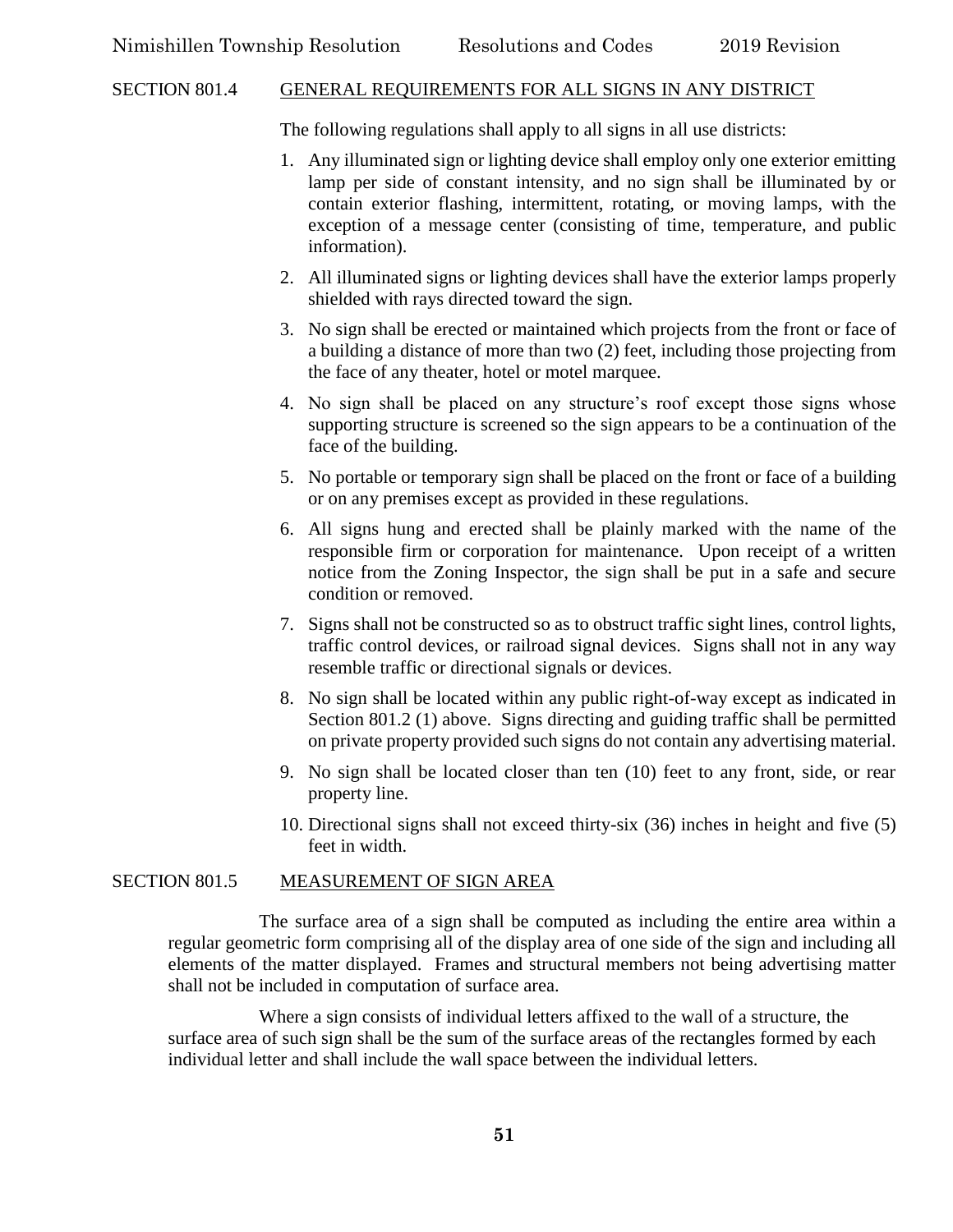Nimishillen Township Resolution Resolutions and Codes 2019 Revision

# SECTION 801.6 PERMITTED SIGNS IN ANY USE DISTRICT UPON APPLICATION AND ISSUANCE OF A ZONING CERTIFICATE

The following signs are permitted in any district of Nimishillen Township but require a zoning certificate and are subject to the following requirements:

- 1. One announcement sign or bulletin board of not more than twenty (20) square feet in area shall be permitted for any church, school, community center, or other public or institutional building. Such signs shall be located on the premises of such institution and shall not be located closer than ten (10) feet from any street right-of-way line, or property line.
- 2. One unlighted name plate not more than three (3) square feet in area announcing the name and occupation shall be permitted for a "Home Occupation." Such sign shall not be located closer than ten (10) feet from any property or street right-of-way line.
- 3. One unlighted sign not more than twenty (20) square feet in area in conjunction with a roadside stand (farm market), which shall be used to advertise seasonal agricultural sales.
- 4. Two signs shall be permitted for any real estate development or subdivision. Each sign shall not exceed one hundred (100) square feet in area and shall be located within such development and shall not be located closer than ten (10) feet from any street right-of-way line.
- 5. One unlighted name plate not more than three (3) square feet in area shall be permitted for a licensed group home for the developmentally disabled.

# SECTION 801.7 SIGNS PERMITTED ONLY IN BUSINESS AND INDUSTRIAL DISTRICTS UPON APPLICATION AND ISSUANCE OF A ZONING CERTIFICATE

- 1. Exterior business signs may be erected which advertise a business or service conducted upon the premises and/or advertises products, merchandise, or commodities stocked and sold on the premises. Such signs may be affixed flat against the wall of the building or may project therefrom not more than two (2) feet. The bottom of a projecting sign shall be at least ten (10) feet above the ground or pavement level adjoining the building. The area of all permanent on-premises signs for any single business enterprise may have an area equivalent to two (2) square feet of sign area for each lineal foot of building width, or part of a building occupied by such enterprise but shall not exceed a maximum area of six hundred seventy five (675) square feet.
- 2. One pole-type business sign which advertises a business or service conducted upon the premises and/or advertises products, merchandise, or commodities stocked and sold on the premises may be permitted, provided such sign shall not exceed a total sign area of one hundred (100) square feet. Such sign shall be located not closer than ten (10) feet from all street right-of-way lines, and no sign shall be closer than ten (10) feet from the ground.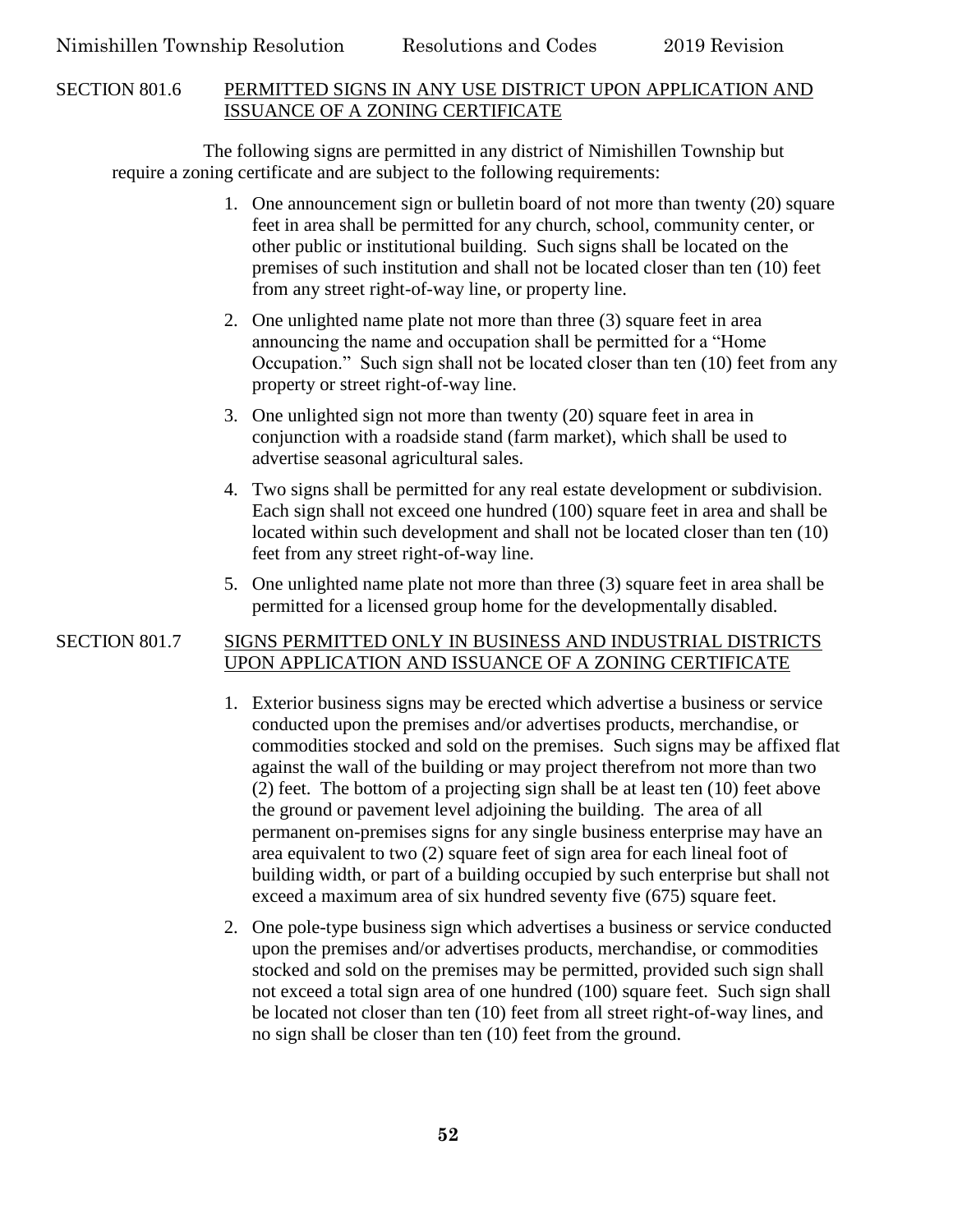3. Billboards and outdoor advertising signs shall be located so as to maintain the minimum front, side, and rear yards as required for buildings located in the same district. However, no such signs shall be located closer than fifty (50) feet from any building located upon the same lot or adjacent premises. Such sign shall not exceed a gross area of six hundred seventy-five (675) square feet. No billboard or outdoor advertising sign shall be permitted within three hundred (300) feet of any entrance to a public park, public or parochial school, library, church, or similar institution.

# SECTION 801.8 TEMPORARY AND PORTABLE SIGNS

All signs of temporary nature, such as posters, banners, promotional devices, signs on a portable transporting frame, and of similar nature may be granted a temporary permit for a period not to exceed sixty (60) days subject to the following regulations:

- 1. Such signs shall not be attached to fences, trees, utility poles, or the like and shall not be placed in a position that will obstruct or impair vision or traffic or in any manner create a hazard or disturbance to the health and welfare of the general public.
- 2. No temporary sign shall be illuminated if located at the minimum set back.
- 3. No more than two (2) temporary sign permits shall be issued for any one property within six months.
- 4. Temporary signs shall not be more than thirty-two (32) square feet in area and shall not be placed closer than ten (10) feet, fifteen (15) feet if illuminated, to any street right-of-way line or property line, whichever is not located nearest to the center of the roadway.
- SECTION 801.9 FEES FOR SIGNS As regulated by Article XIII hereof.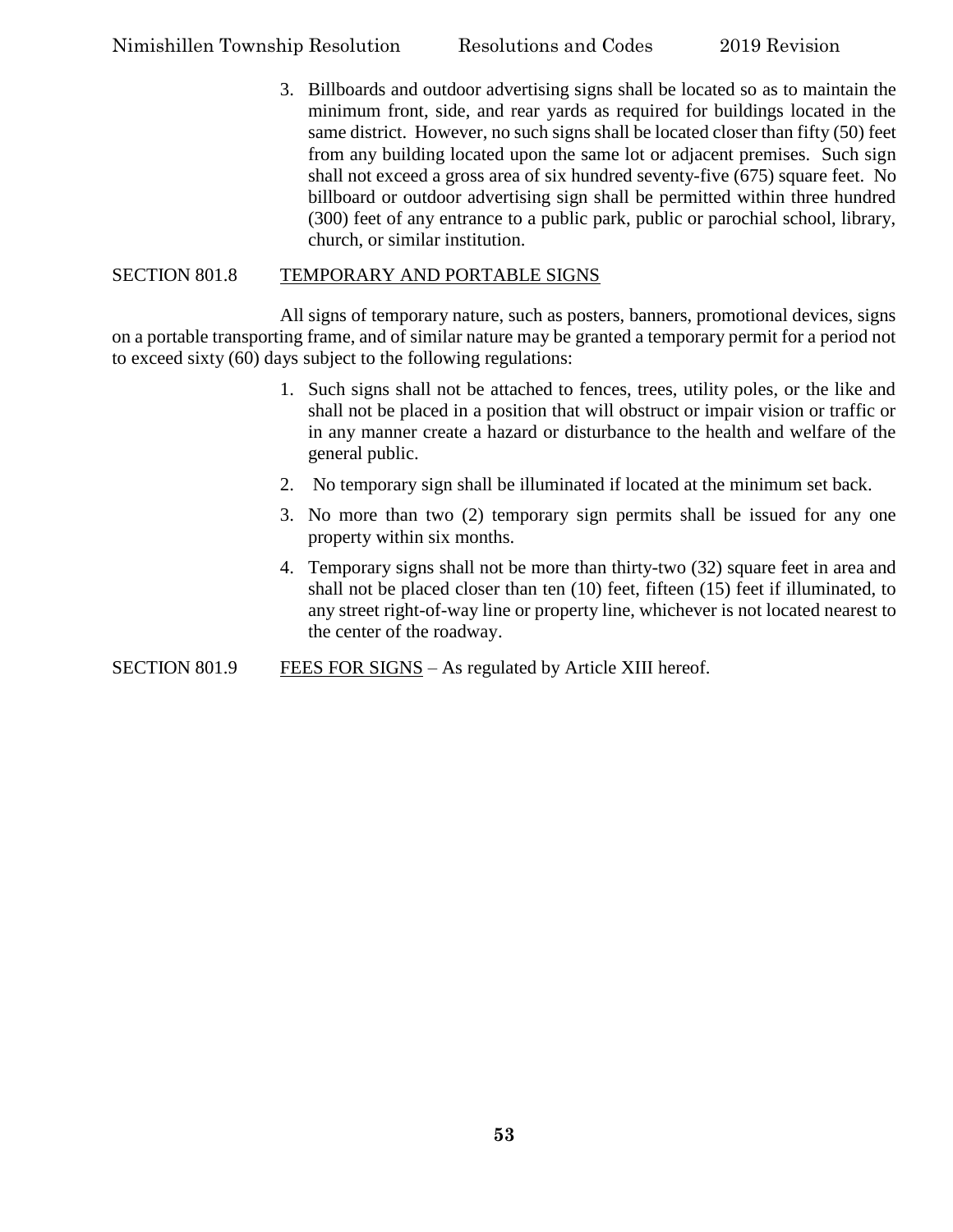# **ARTICLE IX – PARKING AND LOADING REQUIREMENTS**

### **SECTION 901 OFF-STREET PARKING**

In all districts, in connection with every building or part thereof hereafter created, sufficient parking facilities shall be provided off street to meet all the parking needs.

### SECTION 901.1 MINIMUM NUMBER OF OFF-STREET PARKING SPACES REQUIRED

(A parking space shall be nine [9] feet by eighteen [18] feet.)

- A. Auditorium, Stadium, and Similar Uses One (1) for each four (4) seats based on maximum seating capacity.
- B. Business and Professional Offices, Banks, and Studios One (1) for each two hundred (200) square feet, or fraction thereof, of floor area, excluding closets, hallways, and rest rooms.
- C. Churches and School Auditoriums One (1) for each three (3) seats in principal auditorium, based on maximum seating capacity.
- D. Clubs and Lodges One (1) per one hundred fifty (150) square feet, or fraction thereof, of floor area or one (1) for each three (3) seating spaces in the assembly room.
- E. Dwelling Two (2) for each dwelling unit plus two (2) additional for each five dwelling units in multifamily dwellings or developments.
	- a. Licensed family home  $-$  two  $(2)$  parking spaces. Licensed group home – five (5) parking spaces.
- F. Hospitals One (1) parking space for each two (2) beds, plus one (1) space for each two (2) employees.
- G. Hotels, Motels, and Tourist Homes One (1) parking space for each one (1) sleeping room.
- H. Medical and Dental Offices and Veterinary Clinics Six (6) for each physician or dentist.
- I. Restaurants One (1) for each two hundred (200) square feet of floor area.
- J. Retail Stores and Personal Service Shops One (1) for each one hundred (100) square feet, or fraction thereof, of floor area.
- K. Indoor Theaters One (1) for each three seats.
- L. Lodging Houses, Boarding Houses One (1) for each guest room.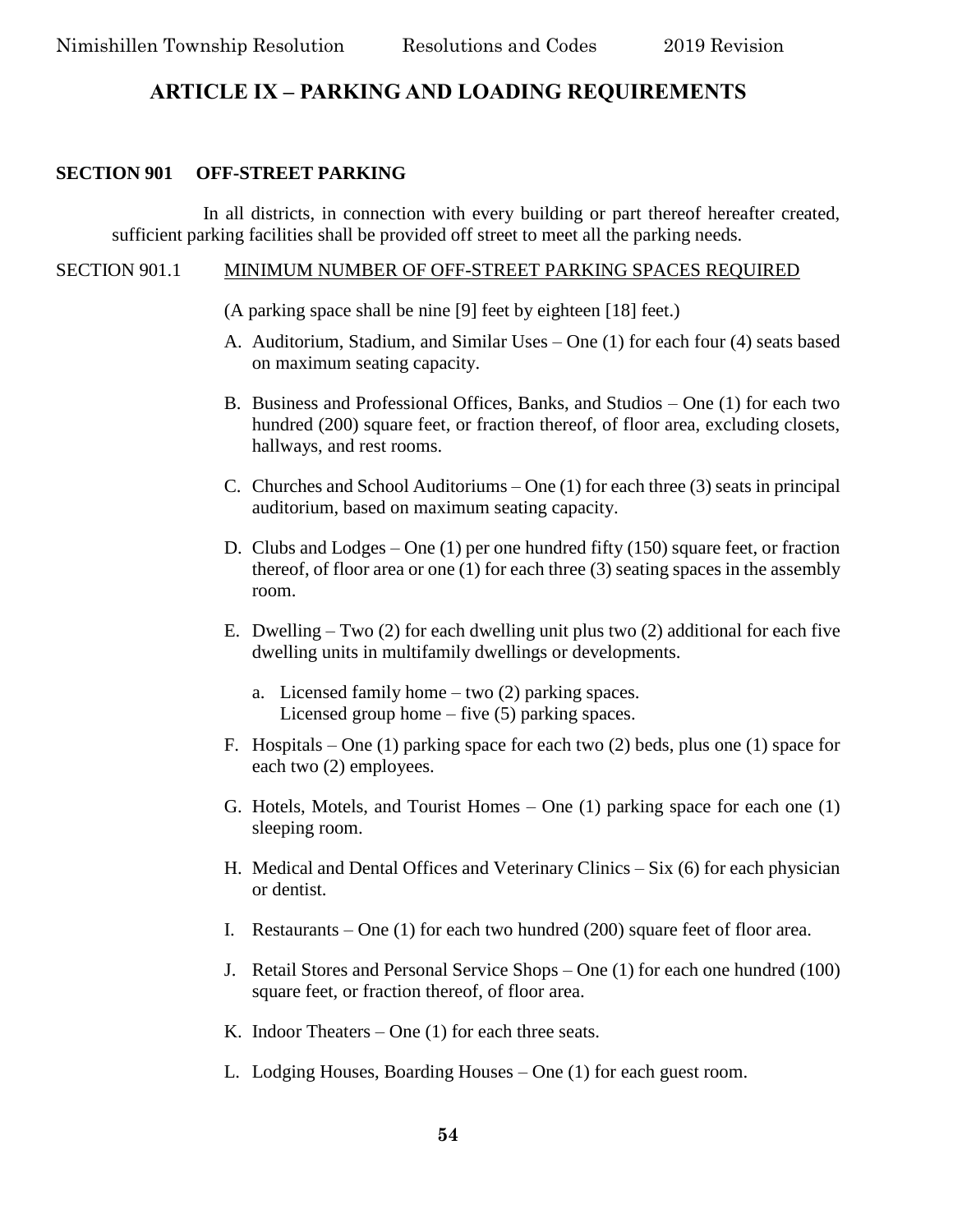- M. Libraries and Museums One  $(1)$  for each two hundred fifty  $(250)$  square feet of floor space plus three (3) spaces.
- N. Industrial and Manufacturing Facilities One (1) for each five hundred (500) square feet, or fraction thereof, of floor area.
- O. Health and Recreational Facilities, and Automobile Garages One (1) for each two hundred (200) square feet, or fraction thereof, of floor area.
- P. Food Locker One (1) for each three hundred (300) square feet or fraction thereof, of floor area.
- Q. Roadside Stand (Farm Market) Four (4) parking spaces.
- R. Mini Storage Facilities One (1) for each twenty (20) storage units plus two (2) located by office facilities.
- S. Car Washes
	- 1. Automatic and Semi-Automatic Car Wash

Car washes in which vehicles are mechanically and/or self propelled through the production line shall have and maintain ten (10) paved off-street parking spaces on the premises for each twenty (20) lineal feet of production line within the confines of the building. In addition, there shall be provided at the exit at least two and one-half (2-1/2) off-street parking spaces per exit lane; said parking spaces shall be available at all times during the operation of the washing facility for vehicular storage of vehicles exiting the washing facility.

2. Manual Car Wash

Car washes in which vehicles are manually washed and provide their own power through the stall shall have and maintain on the premises at least five (5) paved off-street parking spaces for each parking stall. In addition, said parking spaces shall be available at all times during the operation of the washing facility for the vehicular storage of vehicles entering or exiting the washing facility.

T. Warehouse – One (1) for each two thousand (2000) square feet or fraction thereof, of floor space.

### SECTION 901.2 GENERAL REGULATIONS

A. Floor Area – For the purposes of this section, "floor area" in offices, merchandising, and service types of uses shall mean the area used for service to the public and exclude areas used principally for nonpublic purposes, such as storage, incidental repair, processing, show windows, rest rooms, and dressing rooms. In measurement for parking space, a fraction thereof shall require one (1) parking space.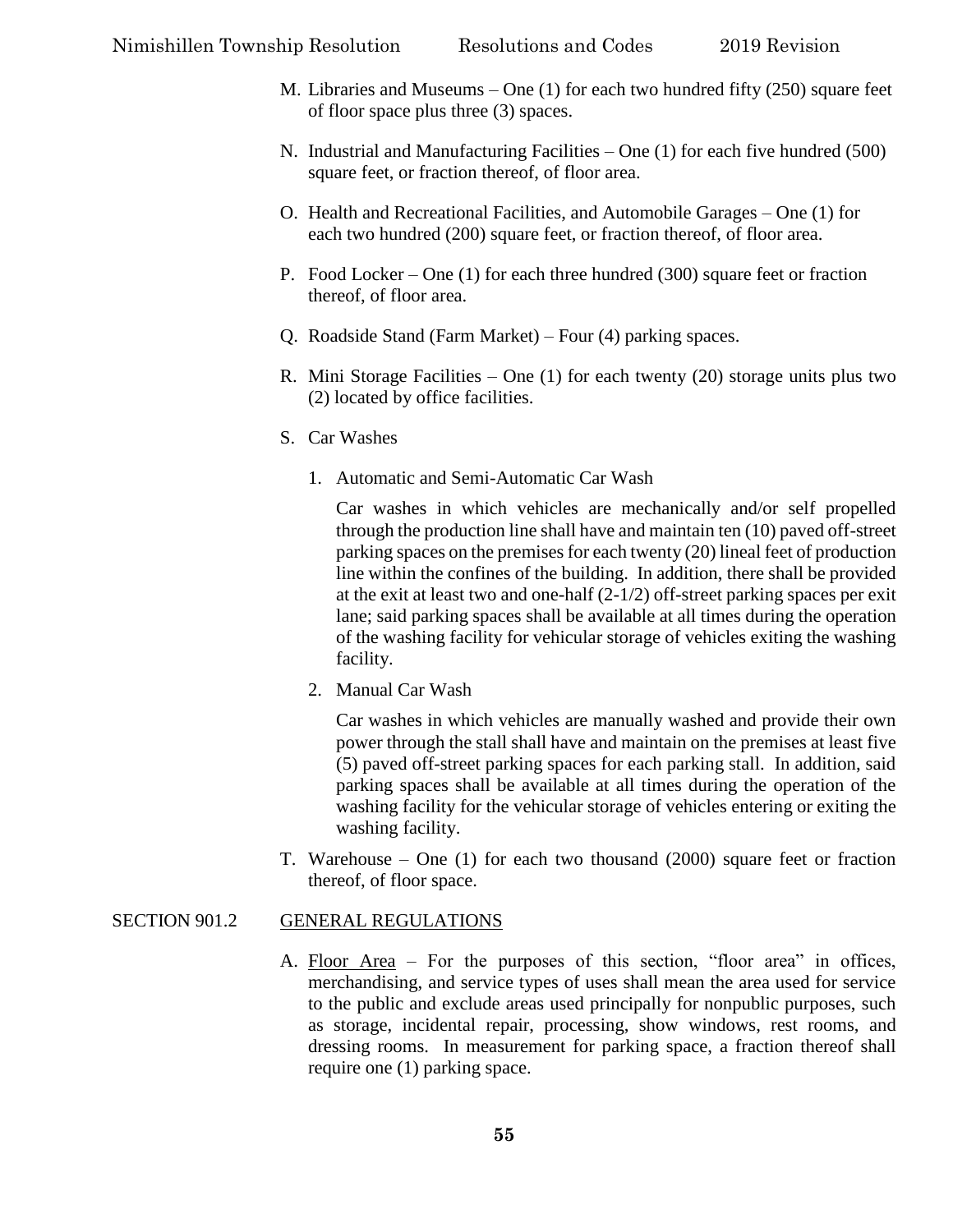Nimishillen Township Resolution Resolutions and Codes 2019 Revision

- B. Parking Space Off-street accessory parking areas shall provide parking spaces, each of which shall not be less than one hundred sixty-two (162) square feet, measuring nine (9) feet wide by eighteen (18) feet long in area, exclusive of access drives or aisles.
- C. Parking Area Lighting All lighting used to illuminate such parking areas shall be so arranged as to direct the light away from adjoining premises or streets, and no open light sources, such as the stringing of light bulbs, shall be permitted.
- D. Entrances and Exits Entrances and exits shall be located to minimize traffic congestion and avoid undue interference with pedestrian access at street intersection corners. There shall be no more than two (2) accessways abutting on any one (1) street. Accessways for other than single family dwellings shall be not less than twenty (20) feet in width at the sidewalk line nor more than thirty (30) feet at the curb cut line of street.
- E. Yard Restrictions In all Zoning Districts, open off-street parking facilities may be located in the required front yard provided that at least a ten (10) foot wide landscaped strip is located between the parking area and the street rightof-way line. Open off-street parking facilities may occupy the required rear or side yard provided that all parking shall be located a distance of five (5) feet from such lot line. These yard restrictions are intended to prevent all bumper overhang into driveway and street areas.
- F. Location All required parking spaces shall be located on the lot.
- G. Setbacks on driveways: There shall be a minimum set back of two (2) feet from the adjacent property lines in all residential districts.

# **SECTION 902 LOADING AND UNLOADING SPACE REQUIREMENTS**

# SECTION 902.1 MINIMUM SPACES REQUIRED

Every building used for nonresidential purposes which customarily receives or distributes goods by motor vehicle shall provide sufficient space on the premises for all loading, unloading, and service purposes on the basis of the following minimum regulations:

- 1. Every building having over five thousand (5,000) square feet of gross floor area shall be provided with at least one (1) truck loading and unloading space not less than twelve (12) feet in width, forty (40) feet in length, and fourteen (14) feet clearance. An additional truck space of these dimensions shall be provided for every additional twenty thousand (20,000) square feet or fraction thereof of gross floor area in the building.
- 2. Access to truck loading and unloading space shall be provided directly from a public street or alley or from any public or private right-of-way that will not interfere with public convenience and that will permit the orderly and safe movement of such trucks and other vehicles.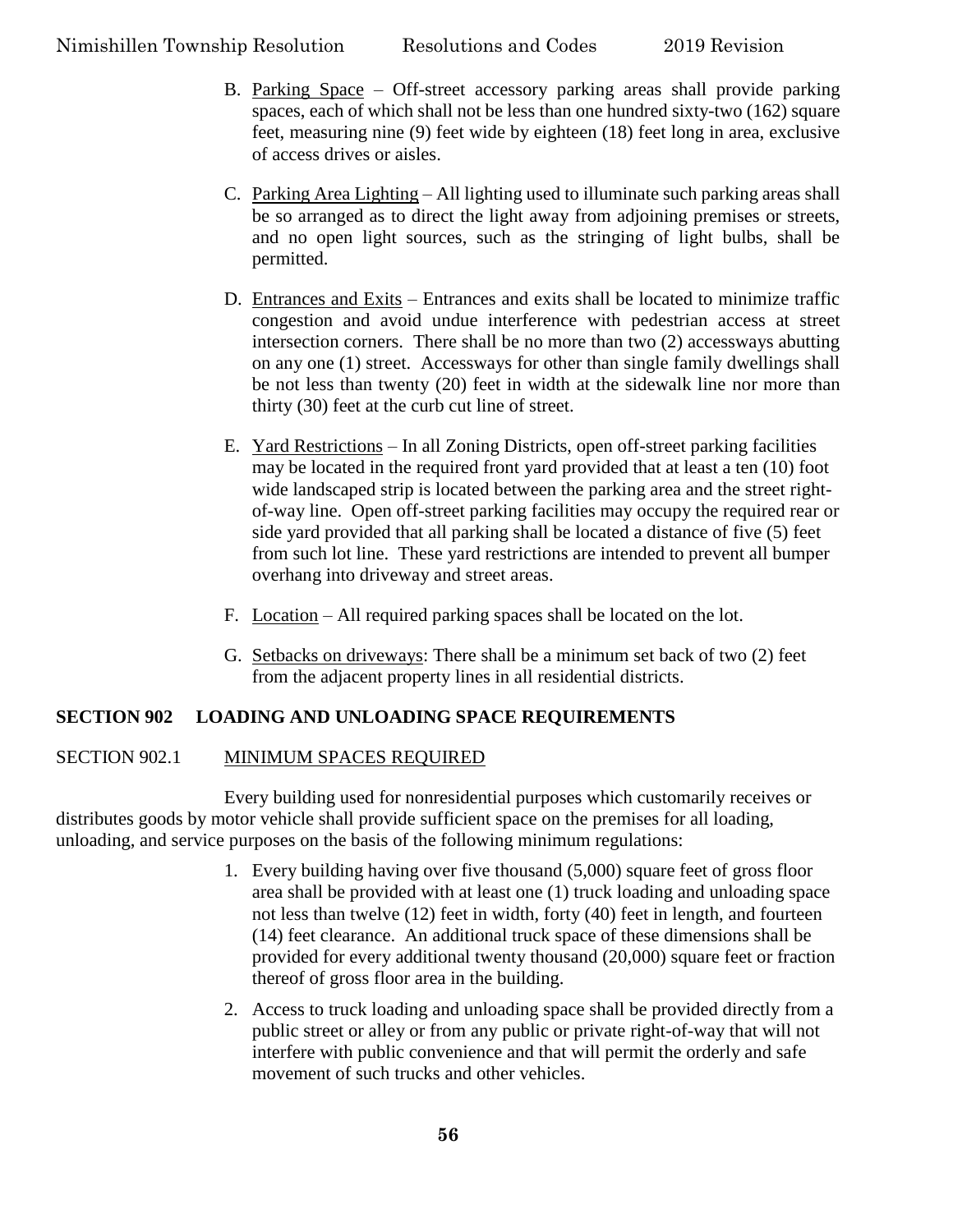3. Loading space as required under this section shall be provided as area additional to off-street parking spaces as required under Section 901 and shall not be considered as supplying off-street parking space.

# **SECTION 903 PARKING AND LOADING REQUIREMENTS FOR USES NOT SPECIFIED**

Where the off-street parking and loading requirements for a use are not specifically defined herein, the parking and loading facilities for such use shall be developed so as to be sufficient to meet all the parking and loading needs of the proposed use; no parking, loading, or servicing shall be on the right-of-way of any publicly dedicated thoroughfare.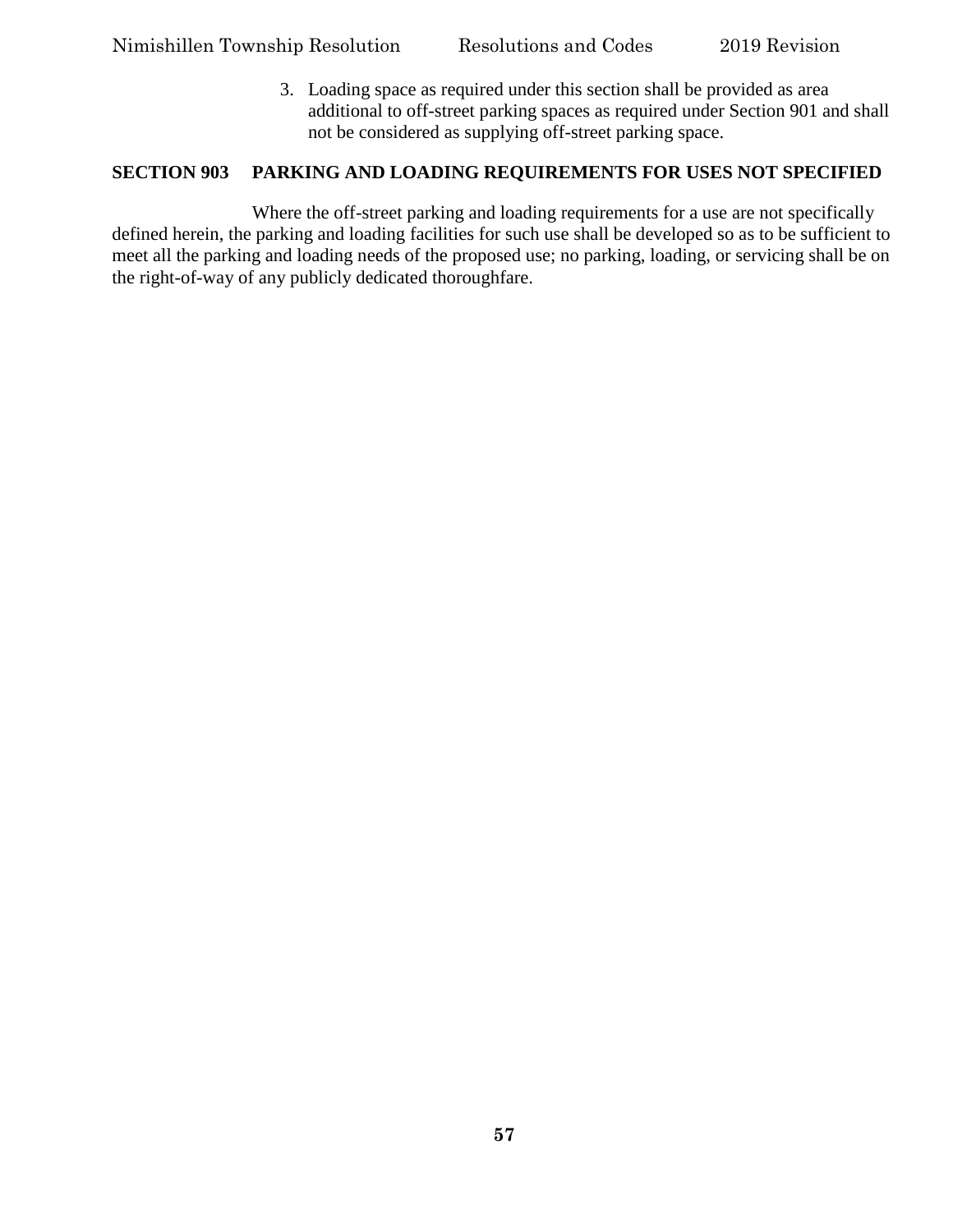# **ARTICLE X – NONCONFORMING USES**

## **SECTION 1001 PURPOSE**

The purpose of this section is to provide for the continuation of uses that do not conform to the existing zoning, but which were in operation prior to the enactment of this Resolution or amendments thereto.

### SECTION 1001.1 REGULATIONS

The lawful use of any building or land existing at the effective date of this resolution or amendments thereto may be continued, although such use does not conform with the provisions of this resolution.

### A. Alterations and Enlargement

A nonconforming building, structure, or use existing at the time this resolution takes effect may be altered or enlarged as to extend such use or structure not to exceed an additional twenty-five  $(25)$  percent in square foot area, as determined by the Board of Zoning Appeals.

B. Nonconforming to Nonconforming Use

A nonconforming use may be changed to another nonconforming use provided that the changed nonconforming use is identical or in less conflict with character and use of the district than the existing nonconforming use, as determined by the Board of Zoning Appeals.

### C. Reconstruction

Nothing in this resolution shall prevent the reconstruction, repairing, rebuilding, and continued use of any nonconforming building or structure damaged by fire, collapse, explosion, or acts of God, subsequent to the date of this resolution and if started within one (1) year of the aforementioned acts, and provided such replacement or repair does not extend the nonconforming use in square foot area.

### D. Construction Approved Prior to Resolution

Nothing in this resolution shall prohibit the completion of construction and use of a nonconforming building for which a zoning certificate has been issued prior to the effective date of this resolution, or any amendment thereto, provided that construction is commenced within ninety (90) days after the issuance of such certificate, that construction is carried on diligently and without interruption for a continuous period in excess of thirty (30) days, and that the entire building shall have been completed within one (1) year after the issuance of said zoning certificate.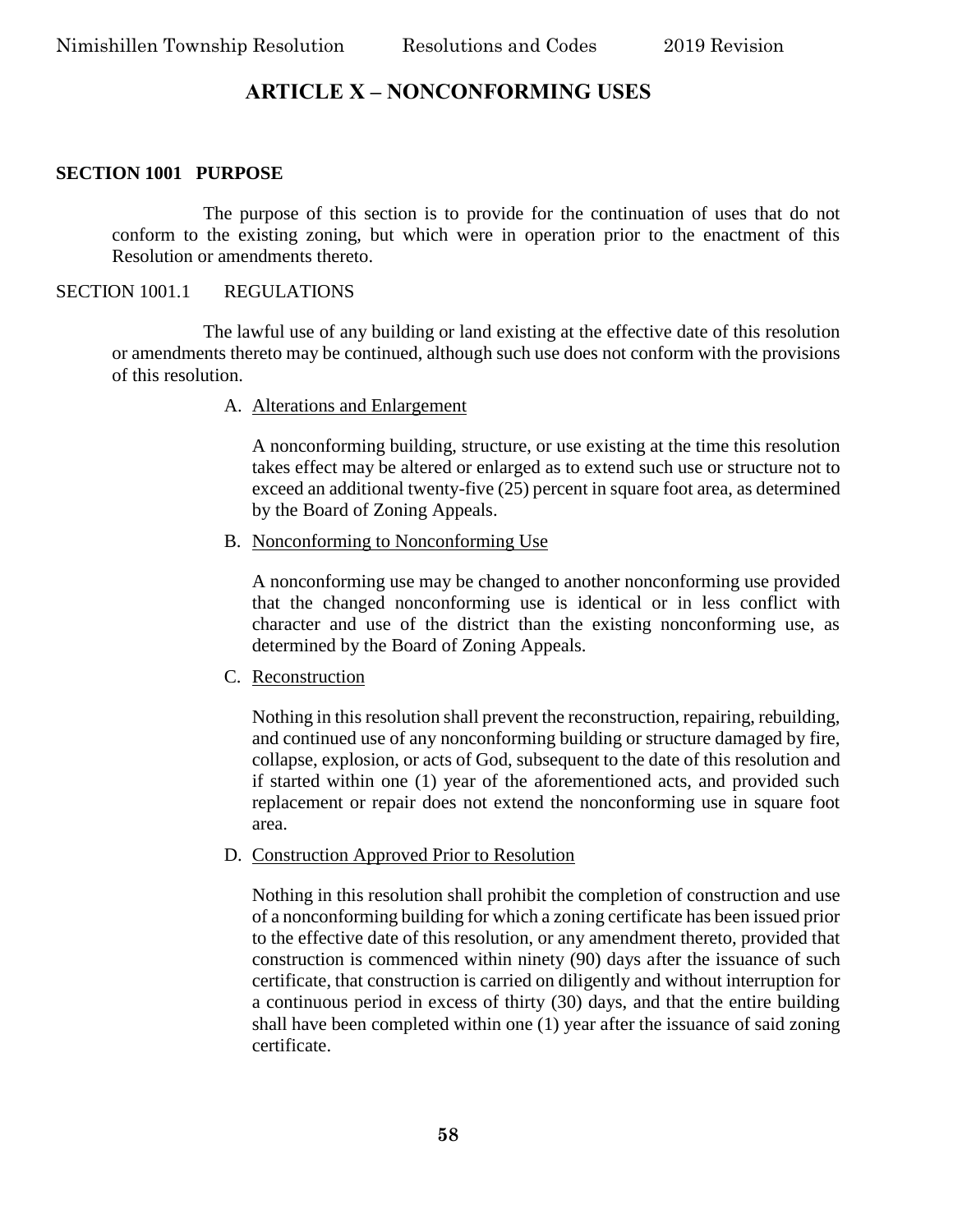# E. Discontinuance or Abandonment

Whenever a nonconforming use has been discontinued for a period of two (2) years or more, any further use shall be in conformity with the provisions of this resolution.

F. Unsafe Structures

Nothing in this resolution shall prevent the strengthening or restoring to a safe condition of any portion of a building or structure declared unsafe by a proper authority.

G. Certificate of Nonconforming Use

Within one (1) year of the effective date of this resolution the Zoning Inspector shall issue a "Certificate of Nonconforming Use" to all known owners of legal nonconforming use property.

- 1. In accordance with the provisions of this section, no use of land, buildings, or structures shall be made other than that specified on the "Certificate of Nonconforming Use" unless said use shall be in conformance with the provisions of the use zone in which the property is located.
- 2. A copy of each "Certificate of Nonconforming Use" shall be filed in the office of the Zoning Inspector.
- H. District Changes

Whenever the boundaries of a district shall be changed so as to transfer an area from one district to another of a different classification, the foregoing provisions shall also apply to any nonconforming use existing therein.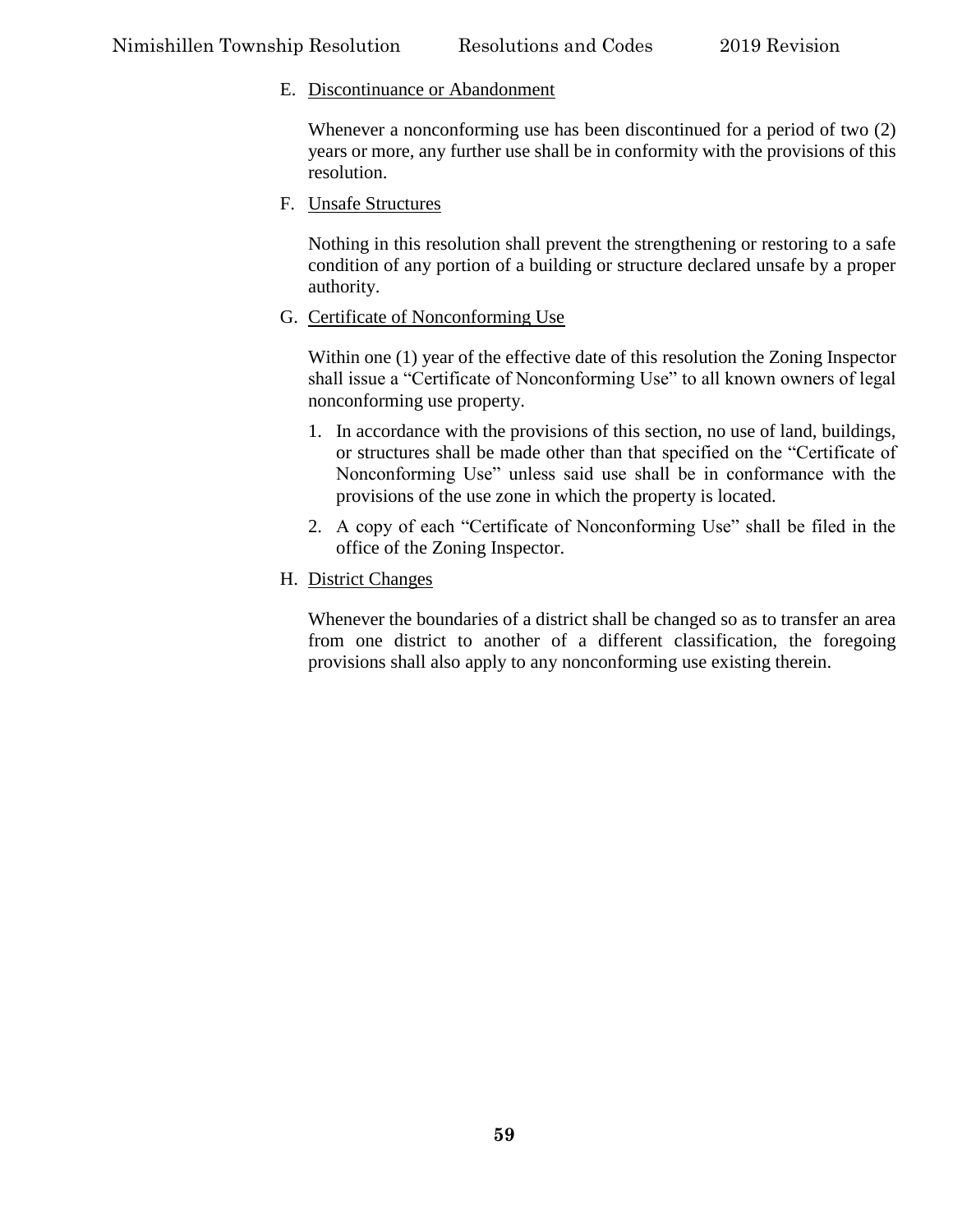# **ARTICLE XI – CONDITIONAL ZONING CERTIFICATES**

# **SECTION 1101 PURPOSE**

The purpose of this section is to provide for issuance of conditional zoning certificates where conditionally permitted uses are provided for in this resolution.

## SECTION 1101.1 PROCEDURES FOR MAKING APPLICATION

Any application for a Conditional Zoning Certificate for any land, structure, or use permitted under this resolution shall be submitted in accordance with the following procedures:

A. Application Submitted to the Zoning Inspector

Application for a conditional Zoning Certificate shall be made to the Zoning Inspector and submitted to the Board of Zoning Appeals on a special form for that purpose. Each application shall be accompanied with payment set by resolution by the Board of Trustees, which may be modified from time to time. In addition, the Board, where appropriate, may refer an application to qualified consultants for a report if it deems the proposed use may cause the emission of dangerous or objectionable elements or require special study. The cost of such report shall be at the expense of the applicant. *(Amended eff. 3/03, NI # 2,2002)*

- B. Data Required with Application
	- 1. Form supplied by Board of Zoning Appeals completed by applicant.
	- 2. Site plan, plot plan, or development plan of the entire property being considered, drawn to a reasonable scale and showing the location of all abutting streets, the location of all existing adjacent and proposed structures, the types of buildings, their use, and the acreage or area involved, including that for parking.
	- 3. Sufficient plans and specifications for all proposed development and construction, and where appropriate, reclamation.
- C. Review by the Board of Zoning Appeals

The Board of Zoning Appeals shall review the proposed development as presented on the submitted plans and specifications in terms of the standards established in this resolution. Such review and determination shall be completed within forty-five (45) days of the date of submission, and shall be made at a public meeting.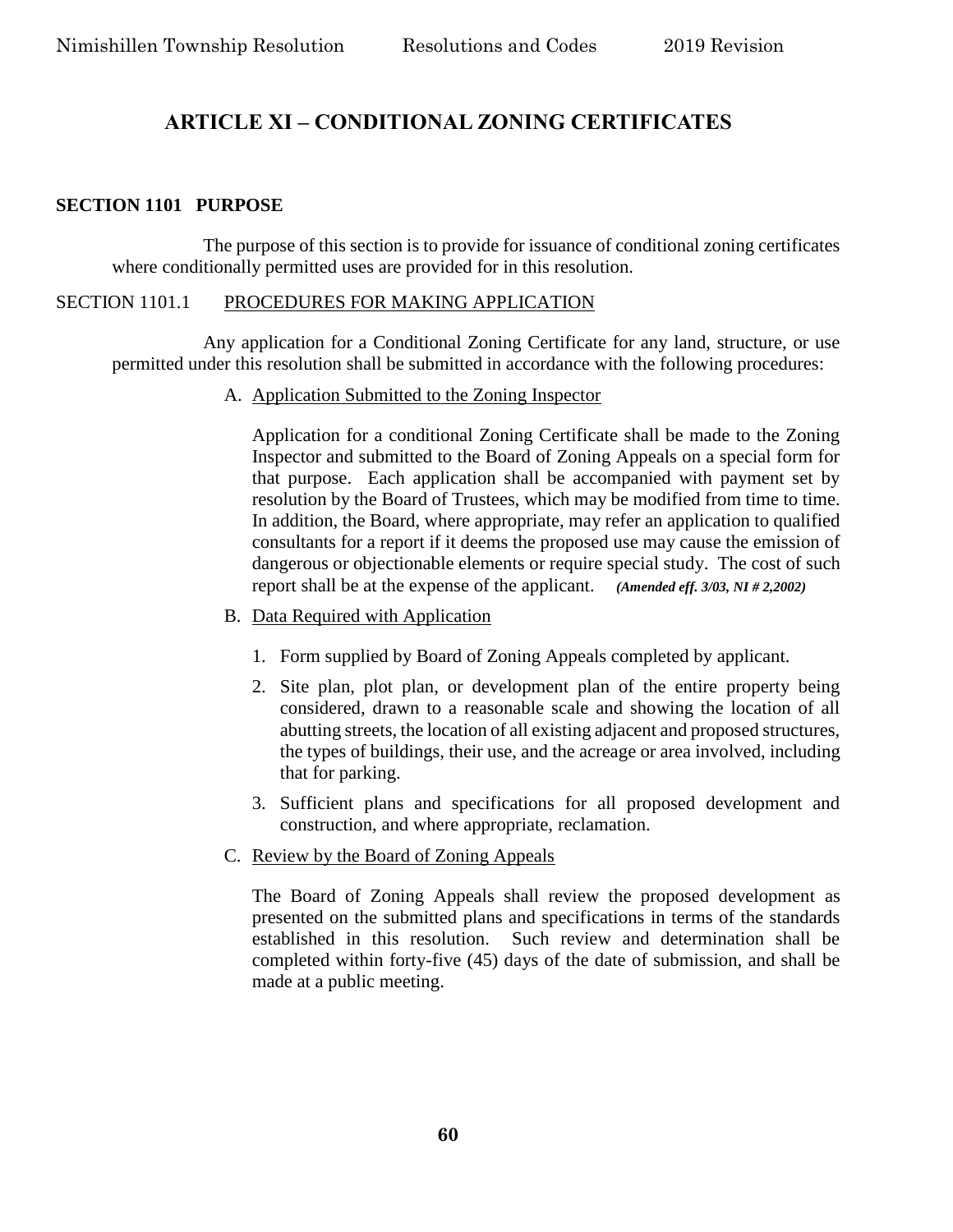# D. Hearing

After adequate review and study of any application, the Board shall hold a public hearing or hearings upon every application after at least one (1) publication in a newspaper of general circulation in the Township at least ten (10) days prior to the date of the hearing. Such notice shall indicate the place, time, and subject of the hearing.

E. Issuance and Revocation of Conditional Zoning Certificates – Violation and Penalty

Only upon conclusion of hearing procedures relative to a particular application and adequate review and study may the Board issue a Conditional Zoning Certificate. The breach of any condition, safeguard, or requirement shall automatically invalidate the certificate granted, and shall constitute a violation of this Resolution. This authority shall be in addition to the authority contained in Section 519.14 (d) of the Ohio Revised Code for the revocation of a conditional zoning certificate.

F. Resubmission of Application for Conditional Use Permit

No application for a Conditional Zoning Certificate which has been denied wholly or in part by the Board should be resubmitted except on grounds of newly discovered evidence or proof of changed conditions which would be sufficient to justify reconsideration. Any new application for a Conditional Zoning Certificate shall be accompanied with payment, set by resolution by the Board of Trustees, which may be modified from time to time. *(Amended eff. 3/03, NI #2, 2002)*

G. Termination

The Conditional Zoning Certificate shall become void at the expiration of one (1) year after date of issuance unless the structure, alteration, or land use has begun.

H. Continuation of Existing Uses Conditionally Permissible

All known uses existing at the time of passage of this Resolution and conditionally permissible in their respective districts under this Resolution shall be issued Conditional Zoning Certificates by the Zoning Inspector within one (1) year after the passage of this Resolution.

# SECTION 1101.2 BASIS OF DETERMINATION

The Board shall determine beyond reasonable doubt that the general standards and the specific standards pertinent to each use indicated herein shall be satisfied by the completion and operation of the proposed development. The Board may also impose such additional conditions and safe guards deemed necessary for the general welfare and protection of individual property rights, and for ensuring that the intent and objectives of this Resolution will be observed.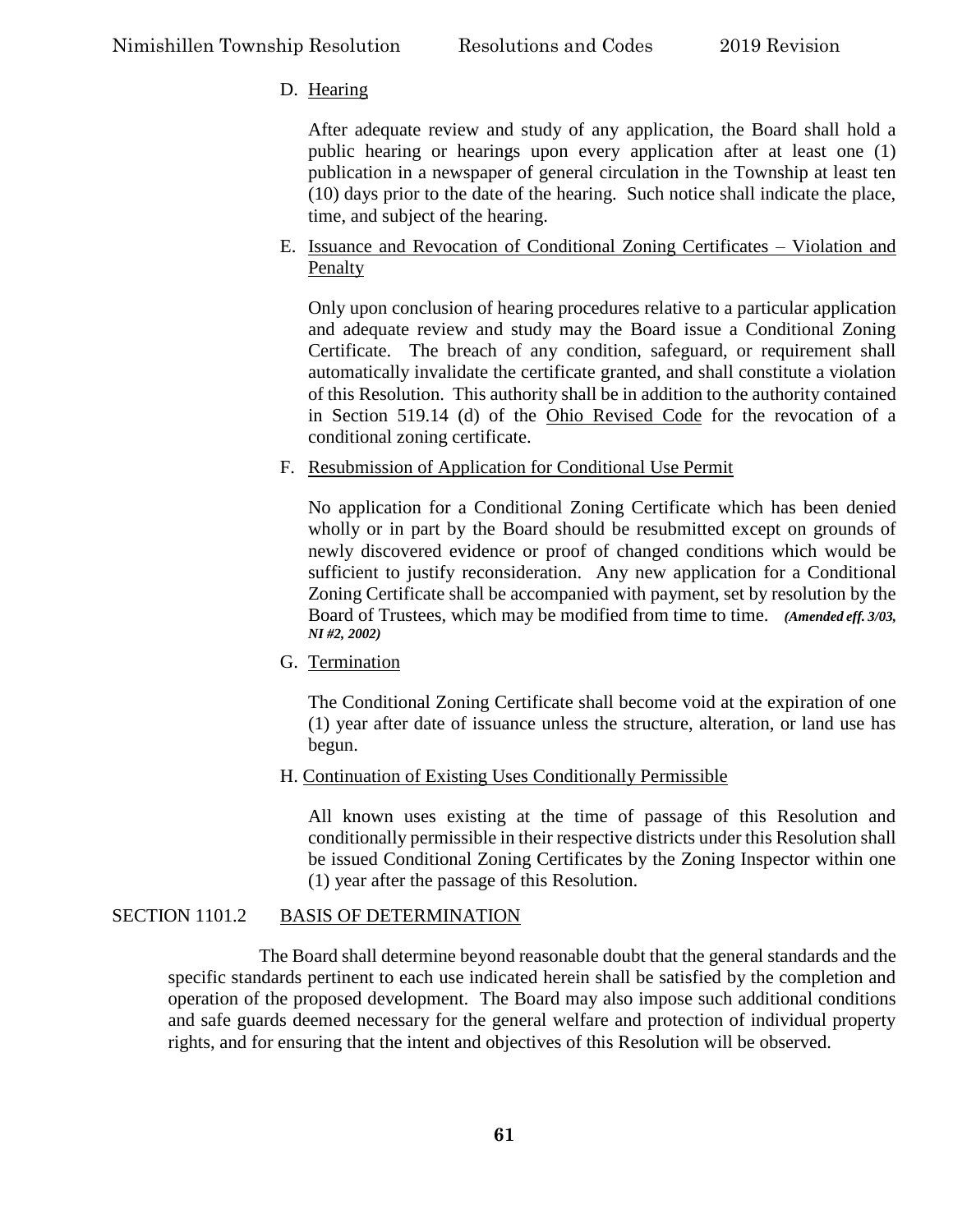# A. General Standards

The Board shall review the particular facts and circumstances of each proposed use in terms of the following standards and shall find adequate evidence showing that such use on the proposed location:

- 1. will be designed, constructed, operated, and maintained so as to be harmonious and appropriate in appearance with the existing or intended character of the general vicinity;
- 2. will not be hazardous or disturbing to existing or future neighboring uses;
- 3. will not be detrimental to property in the immediate vicinity or to the community as a whole;
- 4. will be served adequately by essential public facilities and services, such as highways, streets, police and fire protection, drainage structures, refuse disposal, and schools; or that the persons or agencies responsible for the establishment of the proposed use shall be able to provide adequately any such service;
- 5. will be in compliance with state, county, and township regulations;
- 6. will have vehicular approaches to the property which shall be so designed as not to create an interference with traffic on surrounding public streets or roads.

# **SECTION 1102 REGULATIONS PERTAINING TO CONDITIONALLY PERMISSIBLE USES AS LISTED IN SECTIONS (701.2B, 702.2B, 703.2B, 704.2B, 704.2B, 705.2B, 706.2B, 711.2B, 712.2B, 713.2B, 721.2B AND 722.2B)**

- 101 All structures and activity areas shall be located at least one hundred (100) feet from all property lines.
- 102 Loud speakers which cause a hazard or annoyance shall not be permitted.
- 103 All points of vehicular entrance or exit shall be located no closer than two hundred (200) feet from the intersection of two (2) major thoroughfares, or not closer than one hundred (100) feet from the intersection of a major thoroughfare and a local or collector thoroughfare.
- 104 There shall be no more than one (1) advertisement located on each abutting road identifying the activity.
- 105 No lighting shall constitute a nuisance and shall in no way impair safe movement of traffic on any street or highway; no lighting shall shine directly on adjacent properties.
- 106 Such development shall be located on major thoroughfares or at intersections of major and/or collector thoroughfares.
- 107 Such uses shall not require uneconomical extensions of utility services at the expense of the township.
- 108 Site locations shall be preferred that offer natural or man-made barriers that would lessen the effect of intrusion into a residential area.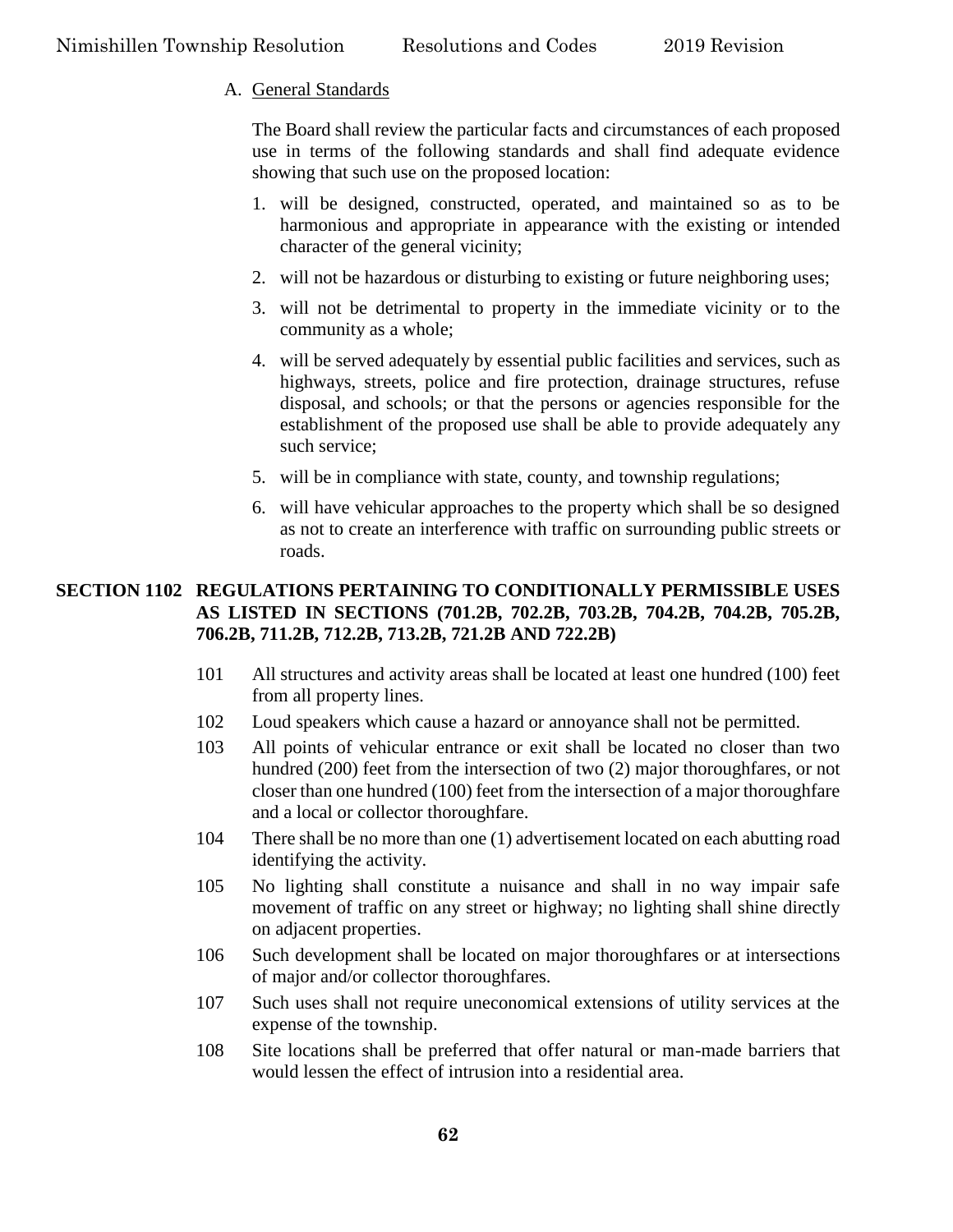- 109 Such uses shall be properly landscaped to be harmonious with surrounding residential uses.
- 110 No sand or gravel shall be removed or stored or overburden stored within five hundred (500) feet of any lot line not owned or controlled by the developer or operator of said business or his agent nor shall such mineral extraction business be conducted closer to any lot line or street so that areas contiguous and adjacent thereto do not have adequate lateral support.

All work conducted in connection with such operations shall be done between the hours of 7:30 a.m. and 5:00 p.m., Monday through Friday. No work shall be performed on legal holidays recognized by the State of Ohio.

- 111 Supplement to State Reclamation Requirements:
	- a. Reclamation is required within one year from expiration date of a Conditional Use Certificate or the abandonment of the operation.
	- b. All other reclamation requirements for surface mining or strip mining shall be approved by the Division of Reclamation.
	- c. A copy of the State application, as approved by the Division of Reclamation, and any revisions to the application over the life of the permit, shall be submitted to the Board of Zoning Appeals.
	- d. Applications or revisions submitted to the Division of Reclamation subsequent to the issuance of a Nimishillen Township Surface Mining or Strip-mining Certificate shall be presented to the Board of Zoning Appeals within ten (10) days of approval by the Division of Reclamation.

### 112 Requirements

- a. Processing equipment to be located at the site in such a way that will minimize adverse noise impact upon surrounding dwellings.
- b. Existing natural and man-made barriers at the site shall be provided as protection and screening against noise, dust and visual protection for all operations.
- c. Haul roads shall be positioned to provide for safe access to State, County and Township roads. These roads shall be hard surfaced for dust control.
- d. Stakes of one color shall be set and maintained along the perimeter of the area designated for top soil or mineral removal at 100' intervals or less.
- e. The storage of minerals, peat or coal from other surface mined or stripmined operations shall be permitted only on sites in Industrial Districts.
- 113 Truck routes shall be established for movement in and out of the development in such a way that it will minimize the wear on public streets and prevent hazards and damage to other properties in the community.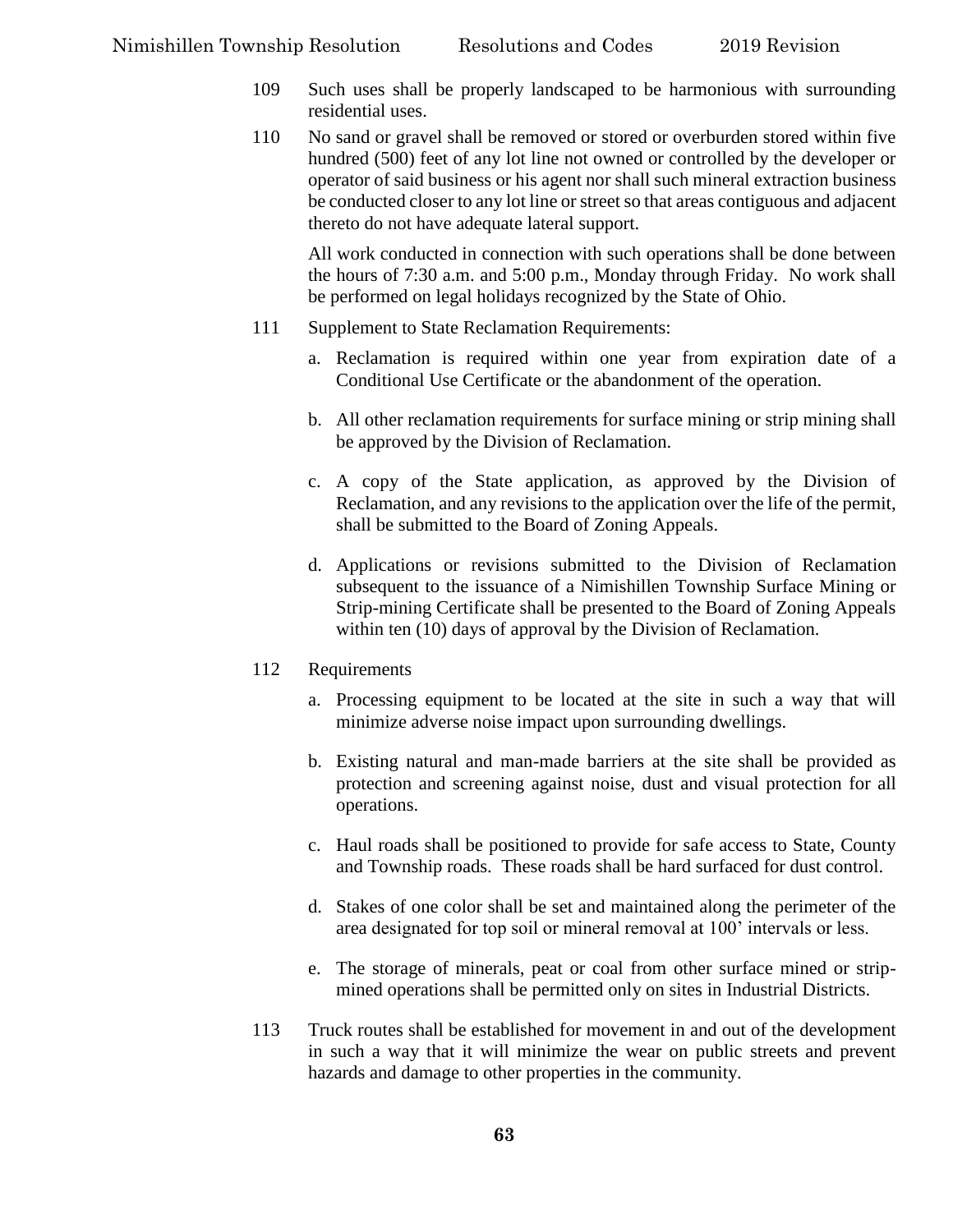- 114 All permitted installations shall be maintained in a neat, orderly condition so as to prevent injury to any single property, any individual, or to the community in general; a bond may be required to ensure that this provision will be met.
- 115 Such uses shall be permitted subject to the following conditions:
	- a. Such use shall be conducted entirely within the dwelling unit, and no use of any accessory building or yard space shall be permitted.
	- b. Such use shall be clearly incidental and secondary to the use of the dwelling for dwelling purposes.
	- c. Such use shall be conducted only by persons residing in the dwelling unit.
	- d. There shall be no display nor stock in trade nor commodities sold except those which are produced on the premises.
	- e. One (1) unlighted name plate not more than three (3) square feet in area announcing the name and home occupation shall be permitted.
	- f. Such uses shall not create a nuisance by reason of noise, odor, dust, vibration, fumes smoke, electrical interference, or other causes.
	- g. Adequate parking spaces shall be provided off-street for any traffic generated by such use.
- 116 Special provisions for group dwellings:
	- a. Group dwellings shall be considered as one (1) building for the purpose of determining front, side, and rear yard requirements; the entire group as a unit requiring one (1) front, one (1) rear, and two (2) side yards a specified for dwellings in the appropriate district.
	- b. Each two  $(2)$  or two and one-half  $(2-1/2)$  story group dwelling development shall have a minimum court of forty (40) feet in width and forty (40) feet in length, in addition to its required yards, and each one (1) story group dwelling development shall have a minimum court of thirty (30) feet in width and thirty (30) feet in length, in addition to its required yards.
	- c. In a group dwelling development, no two (2) separate dwelling structures shall be closer to each other along the sides or end of a court than twenty (20) feet.
	- d. The court shall be unoccupied by any vehicles, buildings, or other structures, except utilities.
- 117 Such uses shall be permitted under the following conditions:
	- a. Provided that such facilities be located at the extremity of the business districts so as not to interfere with the pedestrian interchange between stores in the district and provided further that it would not limit expansion of the pedestrian-oriented facilities.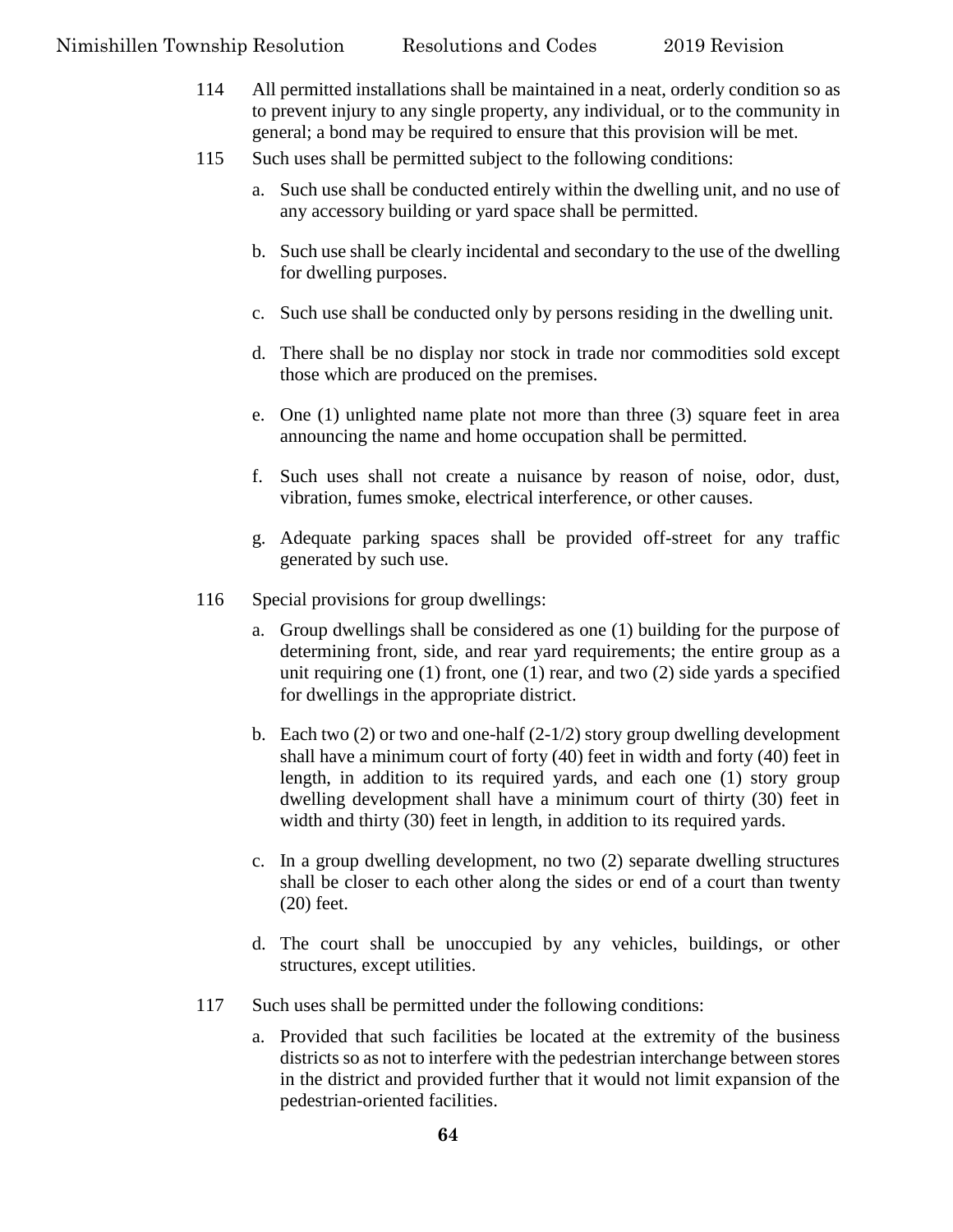- b. No more than two (2) driveway approaches shall be permitted directly from any thoroughfare and shall not exceed thirty (30) feet in width at the property line.
- c. If the property fronts on two (2) or more streets, the driveways shall be located as far from the street intersections as is practical.
- d. At least a six (6) inch high pedestrian safety curb shall be installed along all street right-of-way lines except at driveway approaches.
- 118 Such uses should be located on a major thoroughfare, adjacent to nonresidential uses, such as commerce, industry, or recreation, or adjacent to sparsely settled residential uses.
- 119 The area proposed for a cemetery shall be used for cemetery purposes only, and shall meet the following requirements:
	- a. Except for office uses incidental to cemetery operations, no business or commercial uses of any kind shall be permitted on the cemetery site.
	- b. Minimum area required for a cemetery site shall be ten (10) acres.
	- c. Pavement width of driveways shall be at least twenty (20) feet.
	- d. Sufficient parking space shall be provided as to not deter traffic flow within the cemetery.
	- e. Area drainage and/or sanitary facilities are subject to approval by the County Board of Health, the County Sanitary Engineer, and County Engineer prior to the issuance of a conditional use permit.
	- f. Only signs designating entrances, exits, traffic direction and titles shall be permitted and must be approved by the Board.
	- g. Adequate screening with shrubs, trees, or hedge shall be provided parallel to property lines adjacent to or abutting residential dwellings.
	- h. Cemetery buildings and structures shall be located at least one hundred (100) feet from adjacent property lines.
	- i. Location of grave sites from streets and adjacent properties shall comply with requirements of the Ohio Revised Code Sec. 1721.03.
- 120 An integrated planned commercial development, which is a grouping of two (2) or more commercial establishments which have common vehicular parking facilities, controlled access to abutting streets, and are developed under a unified site plan, shall be permitted provided the following conditions are met:
	- a. Only those types of business uses permitted for conventional development in the district shall be permitted in integrated planned business developments.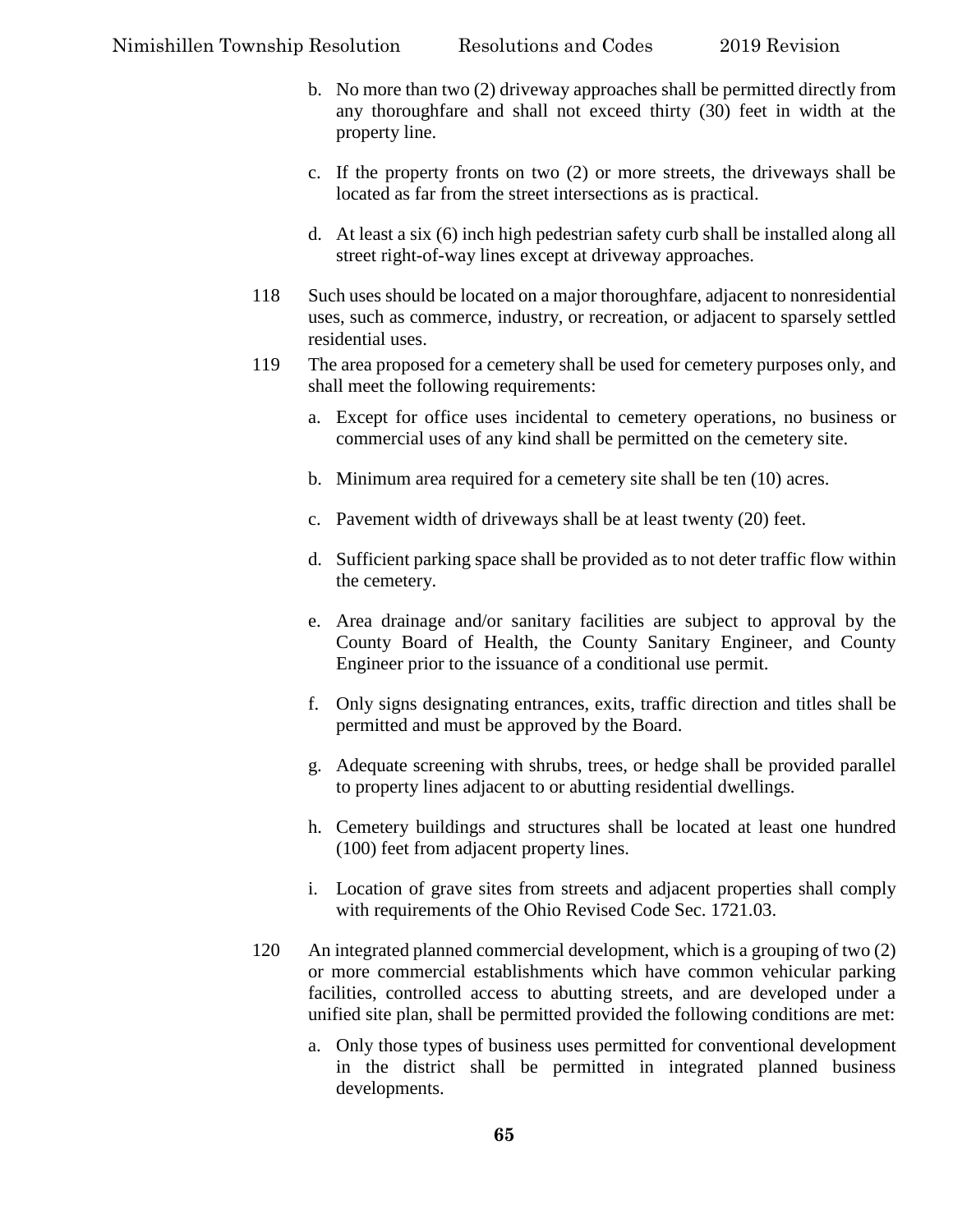- b. The minimum setback building line shall be fifty (50) feet measured from the street right-of-way line.
- c. There shall be twenty (20) feet between buildings.
- d. Side yards and rear yards shall be required only on the perimeter of the planned development and shall be twenty-five (25) feet except where the business development is adjacent to a residential zone, the side and/or rear yard shall be fifty (50) feet on the side(s) abutting the residential zone only.
- e. All points of entrance and/or exit shall be located no closer than one hundred (100) feet to the intersection of two (2) streets.
- f. Review and approval by the Stark County Regional Planning Commission shall be required in accordance with the Stark County Subdivision Regulations before a permit may be granted.
- 121 Only retail uses which are customarily accessory or incidental to the main recreational use shall be permitted, and shall include such uses as refreshment stands, souvenir stands, and concession stands.
- 122 A Conditional Zoning Certificate for a use permitted under these regulations shall be issued for a one (1) year period only. After a one (1) year period has elapsed, a new Conditional Zoning Certificate shall be required and may be issued provided the Board and the Zoning Inspector determine that the said use has been and is being operated according to the specifications of the zoning resolution and the previous Conditional Zoning Certificate. If necessary, the Board may make additional requirements for the continued operation of the use as a prerequisite for reissuance of the Conditional Zoning Certificate.
- 123 Campsites, cabins, rooms, or other accommodations shall be used on a seasonal basis only. No permanent or year 'round occupancy shall be permitted.
- 124 Only retail uses which are customarily accessory and incidental to the main recreational use shall be permitted as part of the park, recreational area, or camp ground. Included as such retail uses are refreshment stands, souvenir stands, concession stands, park office, and the limited sale of groceries when the customers are primarily the campers using the park.
- 125 All facilities and structures shall meet all county and/or State of Ohio health, building, electrical, and other applicable codes.
- 126 All activities, programs, and other events shall be directly related to the Conditional Use Permit so granted, and shall be adequately and properly supervised so as to prevent any hazard and to assure against any disturbance or nuisance to surrounding properties, residents, or to the community in general.
- 127 The proposed project shall conform to all requirements and/or conditions as the Board may deem necessary to meet the following criteria:
	- a. Vehicular approaches to the property shall be so designed as not to create an interference with traffic on surrounding public streets or roads.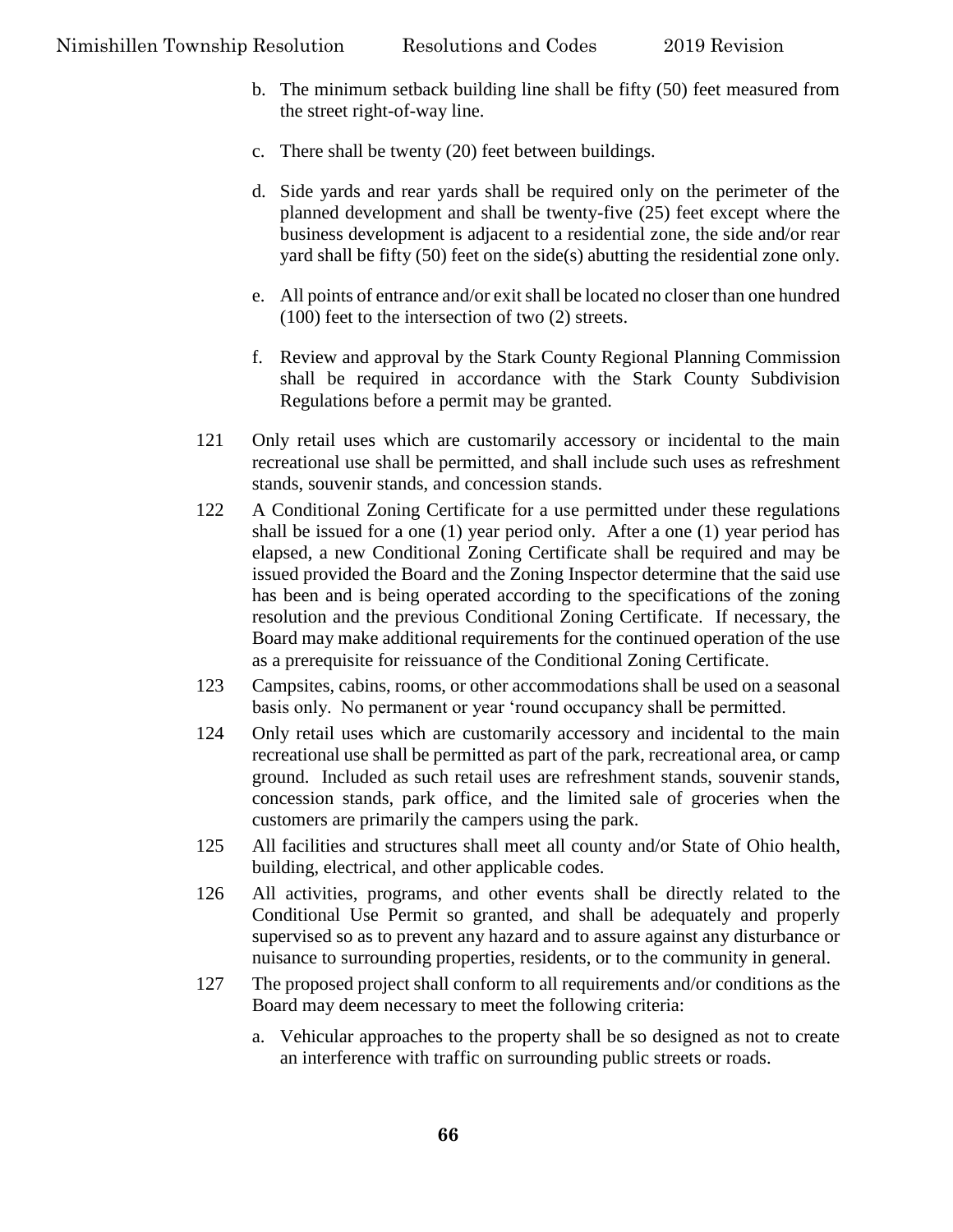- b. On-site circulation shall be designed to make possible adequate fire and police protection.
- c. Paved, off-street parking and service areas shall be required. All parking and service areas shall be paved with concrete, asphalt, or equivalent, and shall be located no closer than twenty (20) feet from any residential structure. Paved vehicular access drives of at least ten (10) feet in width shall be required for parking areas of ten (10) vehicles or less capacity, and two-way drives of twenty (20) feet paving width minimum shall be required for parking areas of eleven (11) or more vehicle capacity.
- d. The property must be served by central sewer facilities approved by the appropriate state and county departments and operated and maintained according to the inspection and rules of said departments.
- 128 No zoning certificate shall be issued until final site plans have been submitted and approved in accordance with the Stark County Subdivision Regulations, where applicable, and the Board of Zoning Appeals. Zoning certificates shall not be issued until approval by the appropriate state and county departments has been obtained concerning the proposed sanitary sewerage facilities.
- 129 The design and construction of all access drives, access points to public streets, and parking and service areas shall be approved by the Township Trustees, or county or state where applicable.
- 131 A mobile home for residential purposes may be permitted after a public hearing by the Board of Zoning Appeals under a conditional permit and subject to the following conditions:
	- a. All mobile homes shall have adequate health facilities available, including running water inside and toilet facilities connected to an approved septic system. Approval in writing from the Stark County Board of Health shall be required stating that all health requirements have been met.
	- b. Such mobile homes shall be permitted for the purpose of providing housing for the members of the immediate family for the following purposes: *(Amended eff. 3/89, NI #1, 1989)*
		- 1. In case of fire, flood, storm, or any similar act of God which destroyed the present dwelling, a mobile home may be permitted for a period of time determined by the Board.
		- 2. For the purpose of permitting the members of the family to reside in a mobile home for the duration of sickness or disability and must be substantiated by a doctor's statement of the necessity for care from others.
	- c. All mobile homes must have a minimum of seven hundred twenty (720) square feet of floor space, no more than five years of age when installed, and be limited to a single-family unit. *(Amended eff. 3/89, NI #1, 1989)*
	- d. The location of the mobile home must meet existing setback provisions.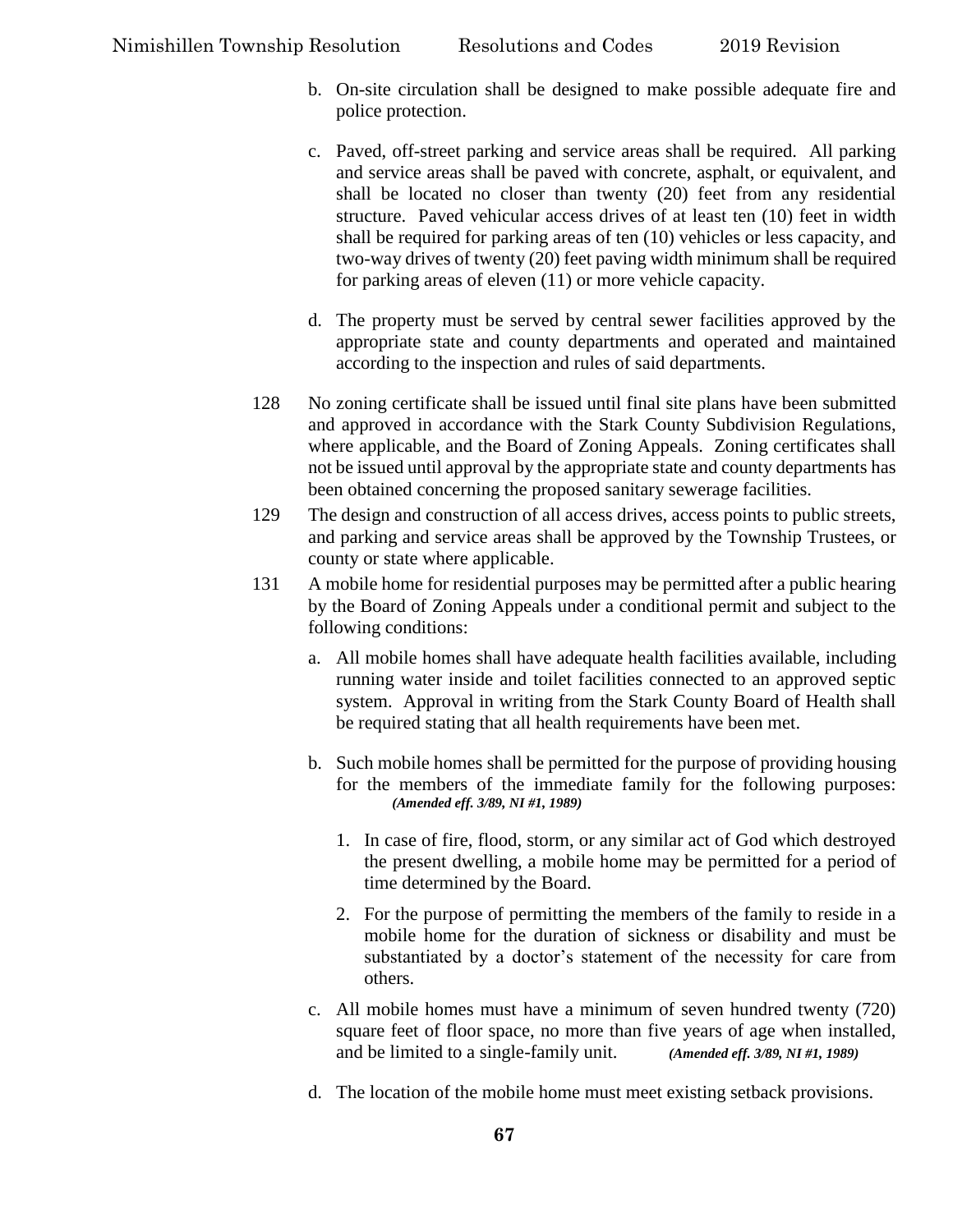- e. All mobile homes must be enclosed from ground to floor level of the mobile home with a solid or lattice type enclosure in order to eliminate any unsightly storage areas.
- f. A Conditional Use Permit for a mobile home shall be for a period of not more than one (1) year, but the Board of Zoning Appeals may renew such permit upon application and hearing. The Board may issue such Conditional Use Permit for a period of less than one (1) year.
- g. Mobile home must be equipped and installed with metal tie down straps. *(Amended eff. 3/89, NI #1, 1989)*
- 132 The following requirements shall be met:
	- a. The parking lot shall be accessory to and for the use in connection with one (1) or more permitted or conditionally permitted uses in an adjoining business or industrial district.
	- b. Such parking lot shall abut at least fifty (50) feet, either directly or across an alley or street on the district in which the use for which the parking is provided, permitted, or conditionally permitted.
	- c. Such parking lot shall be used solely for the parking of passenger vehicles, and no commercial repair work or service of any kind shall be conducted on such parking lot.
	- d. No sign of any kind, other than those designating entrances, exits, and conditions of use shall be maintained on such parking lot.
	- e. Entrances and exits shall be at least twenty (20) feet distance from any adjacent property located in any residential district.
	- f. Such parking lot shall be sufficiently screened from each side by a fence, wall, or compact hedge. Such fence, wall, or hedge shall be not less than four (4) feet in height, and no solid portion shall be more than six (6) feet in height and shall be maintained in good condition.

The planting strip for hedges shall be no less than three (3) feet in width. Any space between such fence, wall, or hedge and the side lot line of adjoining premises in a residential district shall be landscaped with grass, hardy shrubs, or evergreen ground cover and maintained in good condition.

- 133 Outside play areas shall be enclosed by a six (6) foot fence.
- 134 Sufficient parking and "drop off and pickup" areas shall be provided off the public roadway.
- 135 The proposed mini-storage facility shall be limited to only rental of storage facilities and not as a transfer and storage business where the use of vehicles is part of such business
- 136 There shall be no outside storage adjacent to any residential district or use.
- 137 Storage of explosive or hazardous materials shall be prohibited.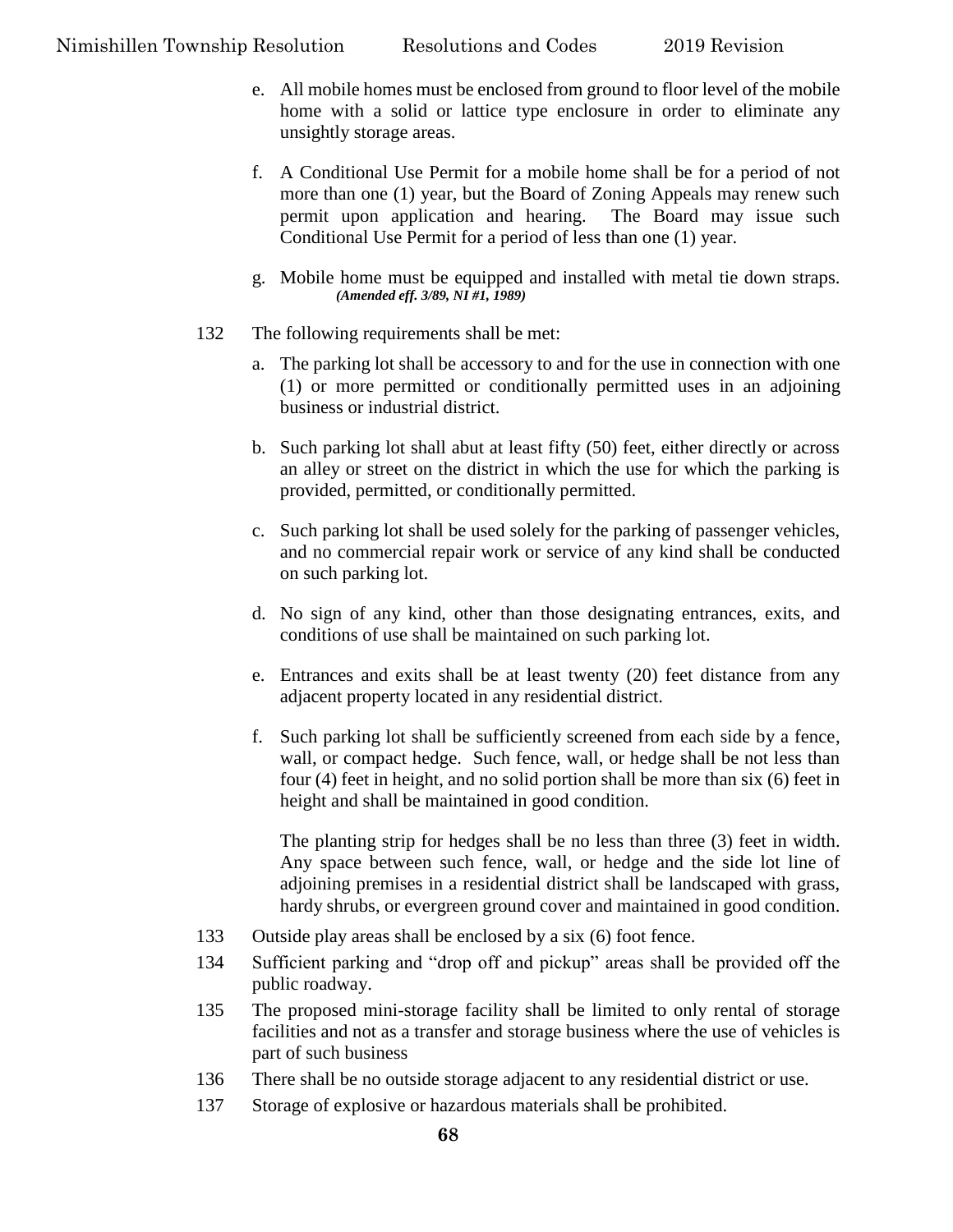- 138 Outside storage areas shall be completely enclosed by walls, fences, building, landscaping, or a combination thereof.
- 139 A minimum lot size of one (1) acre shall be required, and no individual compartment or unit shall be more than five thousand (5,000) square feet in area.
- 140 The movie screen shall be set back two hundred (200) feet from property lines and shall not be located to face any public streets.
- 141 The scrap or junk yard use shall be permitted only under the following conditions:
	- a. All sites, procedures, and processes shall be subject to the approval of the appropriate county and state agencies; no conditional zoning certificate shall be issued until the necessary county and/or state approvals are obtained.
	- b. The site shall be located so as to minimize the potential effect of winds carrying objectionable odors to urbanized or urbanizing areas.
	- c. Suitable control measures shall be taken whenever dust or odor is a problem or potential problem.
	- d. There shall be no burning of refuse, garbage, or other waste materials.
	- e. Scrap yards or junk yards shall be located no closer than two hundred (200) feet to any Residential District and/or public street right-of-way line, and shall otherwise have front, side, and rear setback of at least one hundred fifty (150) feet. At least a fifty (50) foot wide strip in the two hundred (200) foot setback shall be planted for camouflaging purposes according to the following specifications:
		- 1. The fifty (50) foot wide strip shall be planted with pine, Norway spruce, or other plants of similar screening value.
		- 2. Said trees shall be planted on a staggered pattern with no more than ten (10) feet between trees.
		- 3. The fifty (50) foot wide planting strips shall be so located as to achieve the greatest screening or camouflaging effect, and no visual opening shall exist.
		- 4. Trees shall be planted that are at the optimum transplanting size and age while still being as large as possible.
	- f. A minimum area of twenty (20) acres shall be required for a use proposed under this category.
	- g. The area of use shall be completely enclosed by a six (6) foot fence (open or closed) and appropriately landscaped to be harmonious with surrounding properties.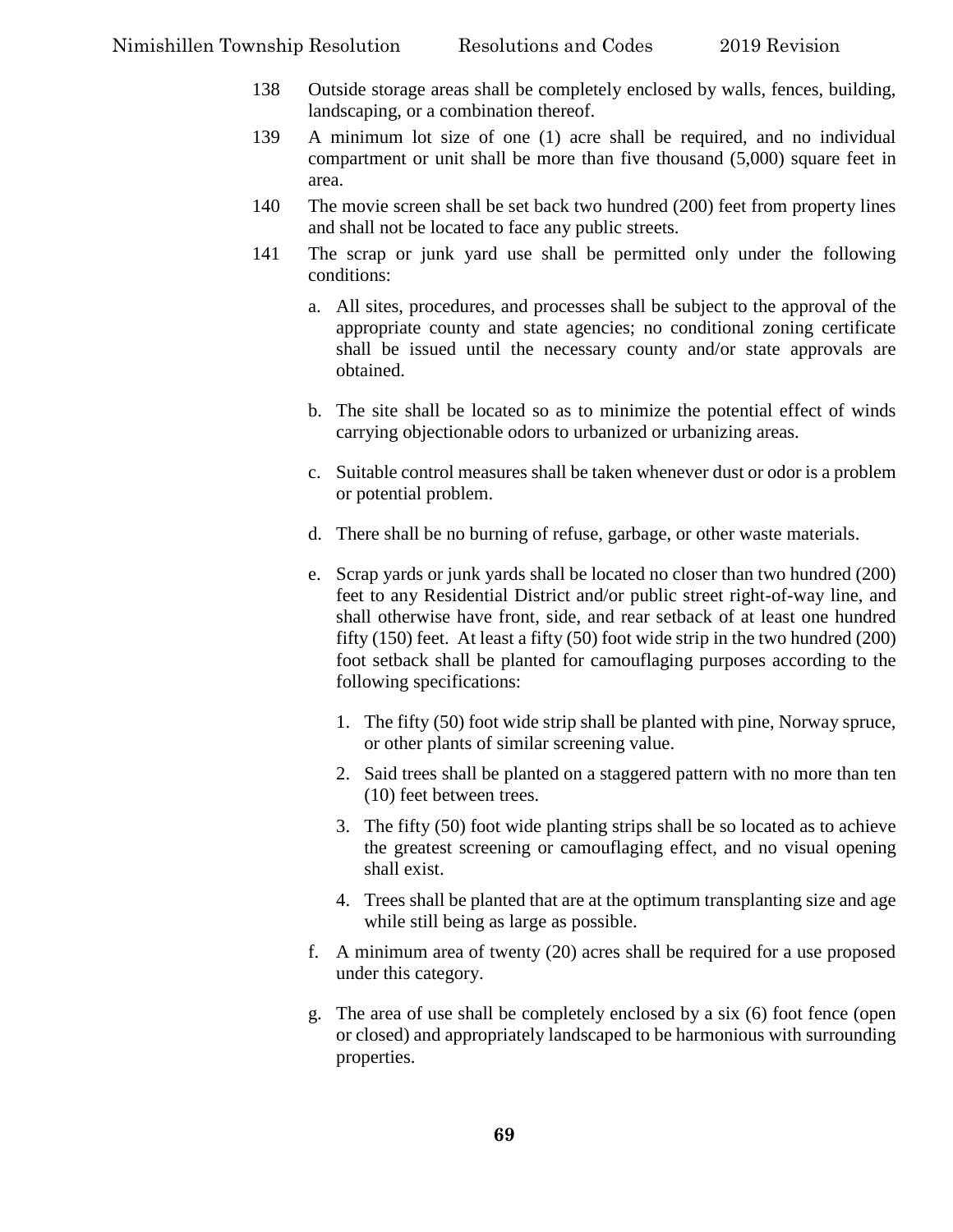- 142 Minimum lot and yard requirements for a group home shall be the same as listed for "Other Permitted Uses" in Section 704.3 of these Regulations for an R-3 Low Density Multifamily Residential District. *(Amended eff. 1/7/95)*
- 143 No such group home shall be located within a one-mile radius of another such facility for the developmentally disabled.
- 144 Such facility shall be designed to be compatible with surrounding land uses and the residential character of the neighborhood.
- 145 One unlighted name plate not more than three (3) square feet shall be permitted for a licensed group home, as regulated by Article VIII of these regulations.
- 146 Communication Tower restrictions: (*Amended eff. 5/88, NI #1, 1988)*
	- a. Building must be surrounded by an eight (8) ft. chain link fence, with an additional three (3) strands of Barb Wire on top.
	- b. Each Guy Cable Anchor, will be fenced in as above, except the fence area will measure twenty-five (25) ft. x ten (10) ft.
	- c. Interior of all fenced areas will have stone aggregate surface treated with Herbicide.
	- d. Applicant to furnish copy of liability insurance policy showing coverage limitations and volume of insurance.
	- e. Tower to be lighted with standard FAA lighting. Tower is to be painted per FAA specifications with standard red beacon and obstruction lights. No strobe lighting will be permitted.
	- f. Operating frequency of cellular transmission to have no effect on television or radio reception.
	- g. Tower height not to exceed three hundred (300) feet.
	- h. The required distance from adjacent property lines, shall be one half the height of the tower.
	- i. The owner/operator of communication tower/facility, or the landowner, shall provide a \$25,000 bond issued in the name of Nimishillen Township Board of Trustees for each facility. Said bond shall be renewed on an annual basis and evidences of renewal shall be forwarded to Nimishillen Township. The renewal information shall indicate the applicable Zoning Permit number for the facility. Said bond shall remain in effect at all times for a facility until such facility has been completely removed by the owner/operator/landowner. If said bond is to be cancelled, notification to cancellation shall be forwarded to Nimishillen Township sixty (60) days prior to the cancellation date. A replacement bond shall be in place thirty (30) days prior to the cancellation date of the bond to be cancelled.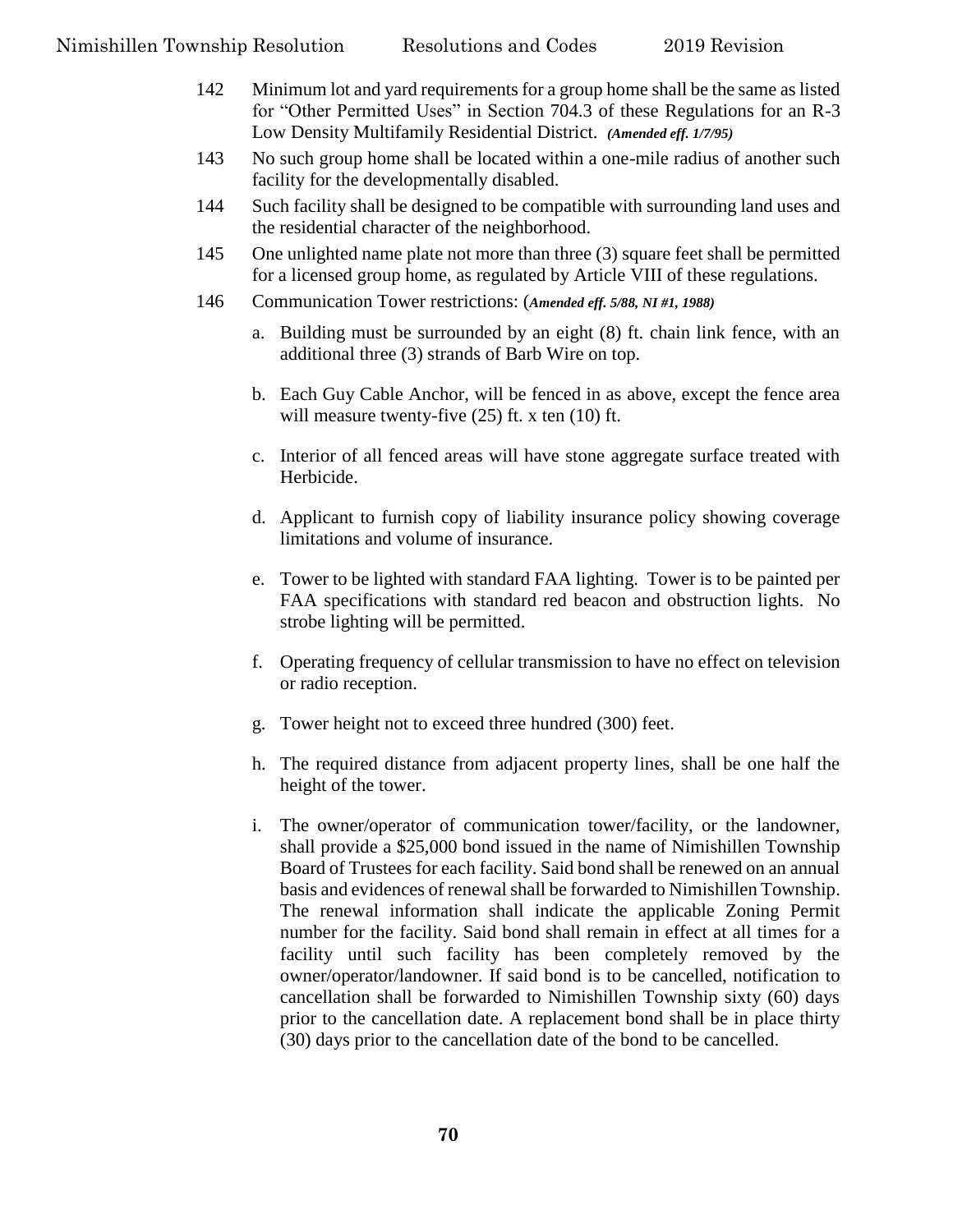- 147 Noncommercial radio transmitting and/or receiving towers in excess of fifty (50) feet need a conditional use permit and are subject to the following restrictions:
	- 1. Anti-climb plates and/or a fence of eight (8) feet in height to surround said tower.
	- 2. Applicant to furnish copy of liability insurance policy showing coverage limitations and volume of insurance.
	- 3. The required distance from adjacent property lines, shall be one-half the height of the tower.
	- 4. The tower not to exceed one hundred (100) feet in height.
	- 5. The following specifications for design, construction and installation will apply:
		- A) Design professional shall submit detail plans and specifications for tower and tower foundation OAC 4101:2-1-19.
		- B) Tower shall be design to meet a minimum base wind speed of 80 mph OBBC section 1611.3.
		- C) Tower shall meet the minimum requirements for earthquake loads according to OBBC section 1612.0.
		- D) Design professional shall provide necessary information concerning soil condition at this site OBBC section 1804.0.
		- E) Submit complete electrical plans for grounding according to National Electric Code 1996 edition.
		- F) Design professional shall sign and place his seal on the plans OAC 4101:2-1-20. *(Amended eff. 3/27/99, NI #1, 1999)*
- 148 The following regulations shall apply to adult entertainment uses as defined herein:
	- a. Adult entertainment uses shall be located at least two thousand (2,000) feet from any church, public or private school, park, playground, social service facility, neighborhood center, or amusement arcade.
	- b. Adult entertainment uses shall be located at least two thousand (2,000) feet from any residence or boundary of any residential district.
	- c. Adult entertainment uses shall be located at least two thousand (2,000) feet from any boundary of any residential district in an abutting local unit of government.
	- d. Adult entertainment uses shall be located at least two thousand (2,000) feet from any other adult entertainment use.
	- e. Advertisement, displays, or other promotional materials that convey, or contain adult materials shall not be shown or exhibited so as to be visible to the public from pedestrian sidewalks, walkways or other public areas.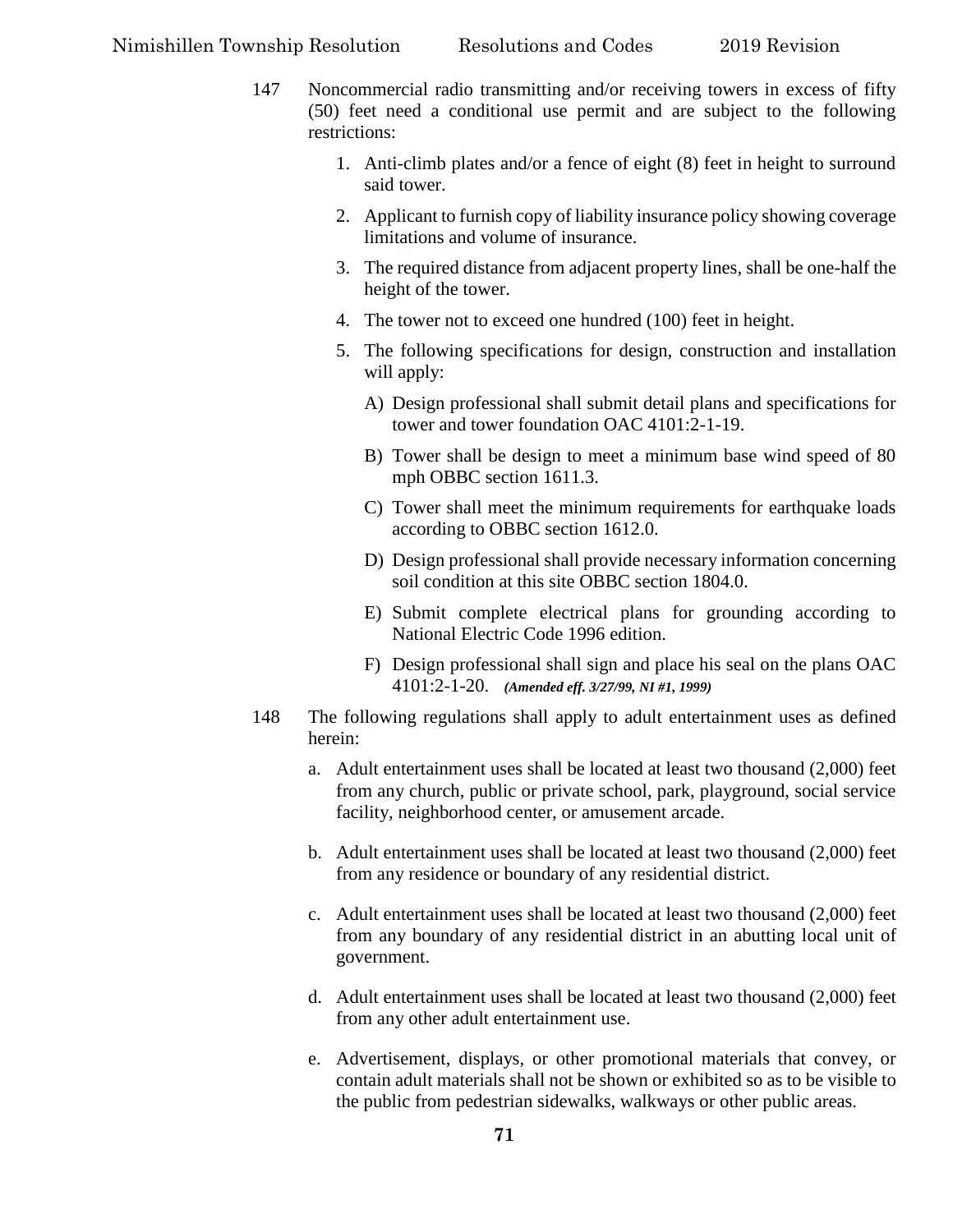- f. A minimum of one (1) attendant shall be on duty in the on-site parking area provided for the establishment during any and all hours of operation. *(Amended eff. 5/9/99, NI #3, 1999)*
- 149 Small wind energy systems shall meet the following requirements: (*Amended eff. 6/8/08, NI #1, 2008)*
	- a. Primary purpose shall be to provide power for the principal and accessory uses of the property and not for the generation of power for commercial purposes.
	- b. Minimum lot size of two (2) acres.
	- c. One small wind energy system tower per lot or parcel.
	- d. Small wind energy system shall be located only in the rear yard area.
	- e. Maximum height shall be 80 feet, measured from the natural grade surrounding the support pad to the tip of the blade in a vertical position measured along the vertical axis of the tower.
	- f. Minimum setback from all property lines, structures, and above ground utility lines shall be no less that 110 percent of the tower height.
	- g. Anchor points for guy wires for the tower shall be located no closer than 25 feet to the property lines and not on or across any above ground electric transmission or distribution lines.
	- h. Minimum height from the base of the tower to the lowest part of the blade tip or rotor system shall be 12 feet.
	- i. Tower and blade color shall be white or light gray.
	- j. Lighting of the tower for aircraft and helicopter shall conform with Federal Aviation Administration standards for wattage and color, when applicable.
	- k. The tower shall have either:
		- 1. Tower climbing apparatus located no closer than 12 feet to the ground level at the base of the structure;
		- 2. A locked anti-climb device installed on the tower; or
		- 3. Shall be completely enclosed with a locked fence at least six feet in height to prevent uncontrolled access from unauthorized personnel.
	- l. A sign shall be posted at the base of the tower warning of electrical shock or high voltage.
	- m. An automatic braking, governing or feathering system shall be required to prevent uncontrolled rotation.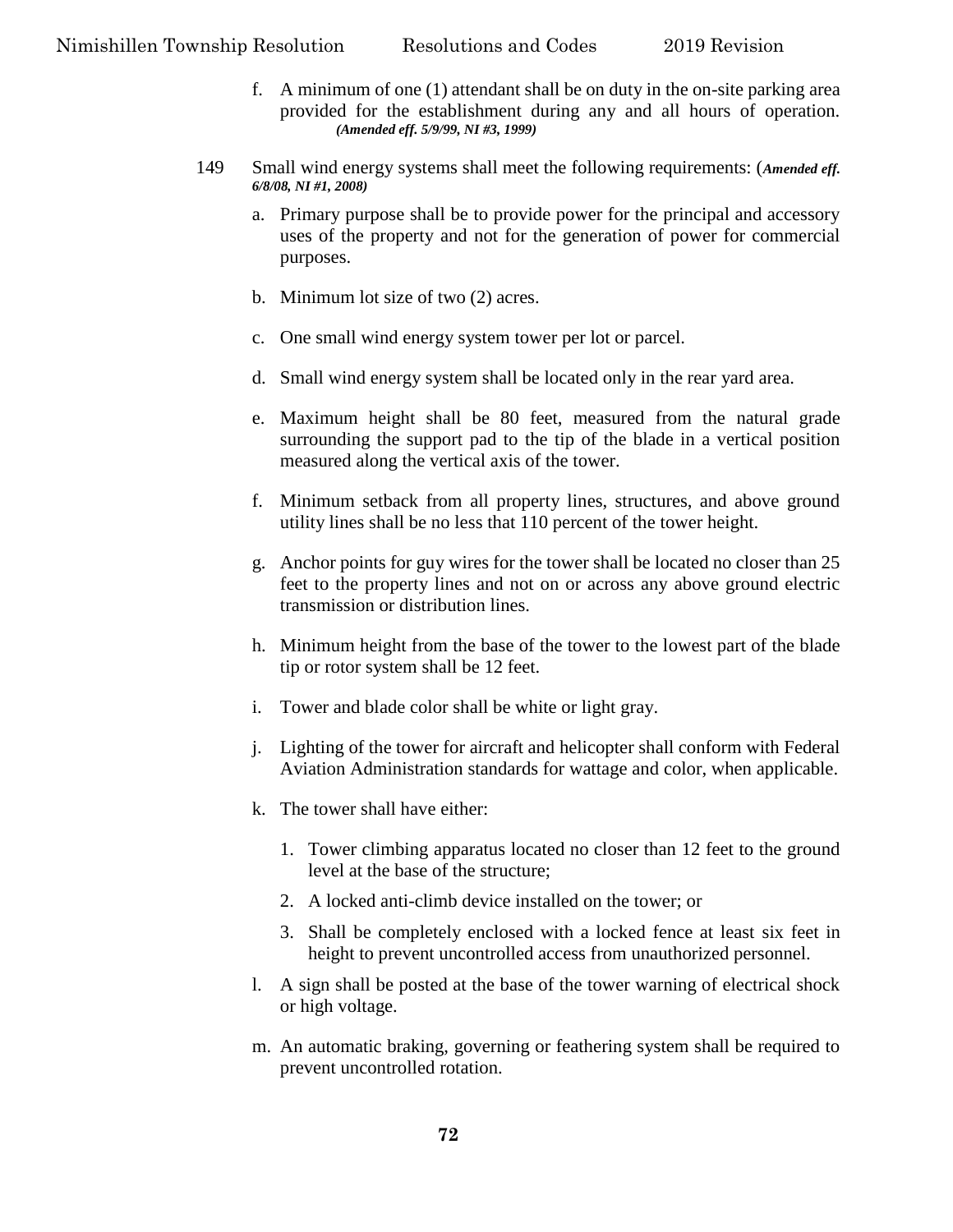- n. All small wind energy systems must separately comply with Stark County Building Department regulations (building, mechanical, electrical, etc.).
- o. All small wind energy systems shall be installed, operated and maintained per the manufacturer's instructions, including compliance with Ohio EPA regulations regarding storage and disposition of batteries and other hazardous materials.
- p. No variance shall be issued for the placement of a small wind energy system so close to a property line that it may result in any portion of the system to overhang, cross, or otherwise extend beyond the property line at any time, whether erect or in the event the system should fall or be toppled.
- q. Decommissioning and Restoration. Any small wind energy system which has reached the end of its useful life or has been abandoned shall be removed. A small wind energy system shall be considered abandoned when it fails to operate for one year. The applicant shall include the following information regarding decommissioning of the project and restoring the site when submitting the application for a conditional zoning certificate:
	- 1. The anticipated life of the project;
	- 2. The estimated decommissioning costs in current dollars;
	- 3. The method and schedule for updating the costs of decommissioning and restoration;
	- 4. The method of ensuring funds will be available for decommissioning and restoration; and
	- 5. The anticipated manner in which the project will be decommissioned and the site restored.
- r. Site Plan requirements shall include, but not be limited to:
	- 1. Property lines and physical dimensions of the site.
	- 2. Location of small wind energy system tower, guy wires, setbacks from property lines, above- and under-ground utility lines, easements and any structures on the property. Also, show location of sewage treatment system.
	- 3. Location of signage.
	- 4. Elevation of the proposed small wind energy system tower.
	- 5. Location of trees within a 100-ft. radius of the proposed small wind energy system.
	- 6. Manufacturer's specifications, including make, model, and picture.
	- 7. Scaled drawing prepared by a licensed engineer and/or surveyor, no smaller than  $1" = 100"$ .
- 150 Restrictions for Recreational Uses: (*Amended eff. 9/27/09, NI #1, 2009)*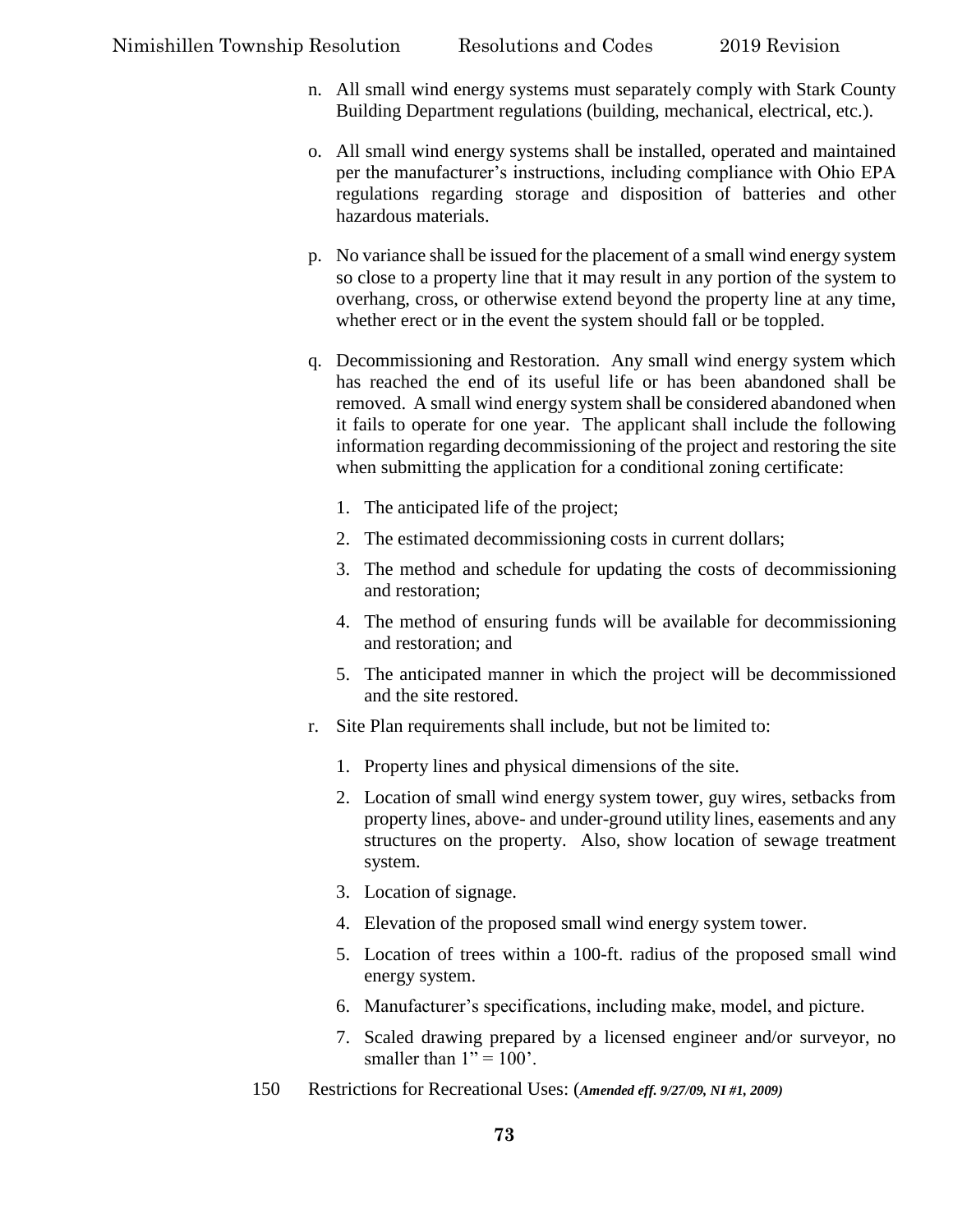- a) A minimum tract of ten (10) acres shall be required and the maximum lot coverage for permitted accessory building and parking areas shall not be more than five (5) percent of the total acreage.
- b) Such accessory building and parking areas shall not have access through a residential neighborhood and shall be located a minimum of one hundred (100) feet from adjacent property lines.
- c) The Board of Appeals shall consider whether the intensity or type of recreational use will be compatible to adjoining residential areas and may prohibit those which would detrimentally affect existing residents.
- 151 Proposed accessory uses, structures and activities to a church or other religious facility shall be set forth in the application for the conditional use certificate and may include such activities as day care, recreational uses, and/or banquet facilities, which shall be operated by the facility rather than as a separate business. *(Amended eff. 9/27/09, NI #1, 2009)*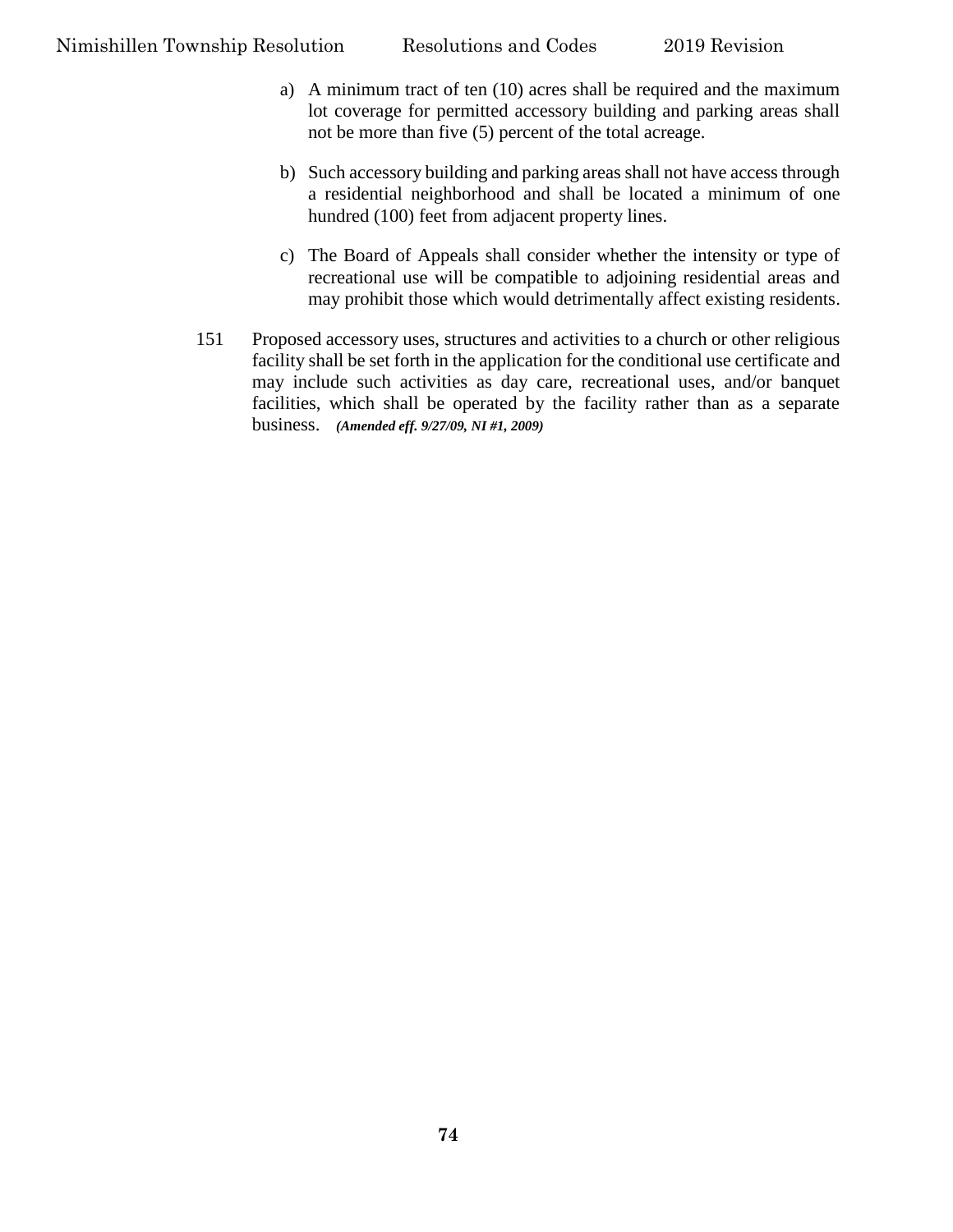## **ARTICLE XII – BOARD OF ZONING APPEALS**

## **SECTION 1201** A TOWNSHIP BOARD OF ZONING APPEALS IS HEREBY CREATED AND SHALL HAVE ALL THE POWERS AND DUTIES PRESCRIBED BY LAW AND BY THIS RESOLUTION

### SECTION 1201.1 COMPOSITION AND APPOINTMENT

The Board shall consist of five (5) members appointed by the Township Trustees in accordance with Ohio Revised Code, Section 519.13.

### SECTION 1201.2 ORGANIZATION

The Board shall elect a chairman from its membership, shall appoint a Recording Secretary, and shall prescribe rules for the conduct of its affairs.

#### SECTION 1201.3 QUORUM

Three (3) members of the Board shall constitute a quorum at all meetings. A majority vote shall be necessary to effect an order, take action, make decisions, or act on any authorization.

#### SECTION 1201.4 MEETINGS

The Board shall meet at its regularly schedule meetings and at the call of its chairman. All meetings of the Board shall be open to the public.

## SECTION 1201.5 WITNESSES

The Board Chairman or Acting Chairman shall administer oaths, and the Board may compel the attendance of witnesses in all matters coming within the purview of the Board.

#### SECTION 1201.6 PROCEEDINGS

The Board shall keep minutes of its proceedings showing the vote of each member upon each question, or, if absent or failing to vote, indicating such fact, and shall keep records of its examinations and other official actions, all of which shall be immediately filed in the office of the Township Trustees and shall become public record.

SECTION 1201.7 POWERS AND DUTIES

The Board of Zoning Appeals shall have the following powers:

A. The Board shall have the power to hear and decide appeals where it is alleged there is error in any order, requirement, decision, or determination made by the Zoning Inspector in the enforcement of this Resolution.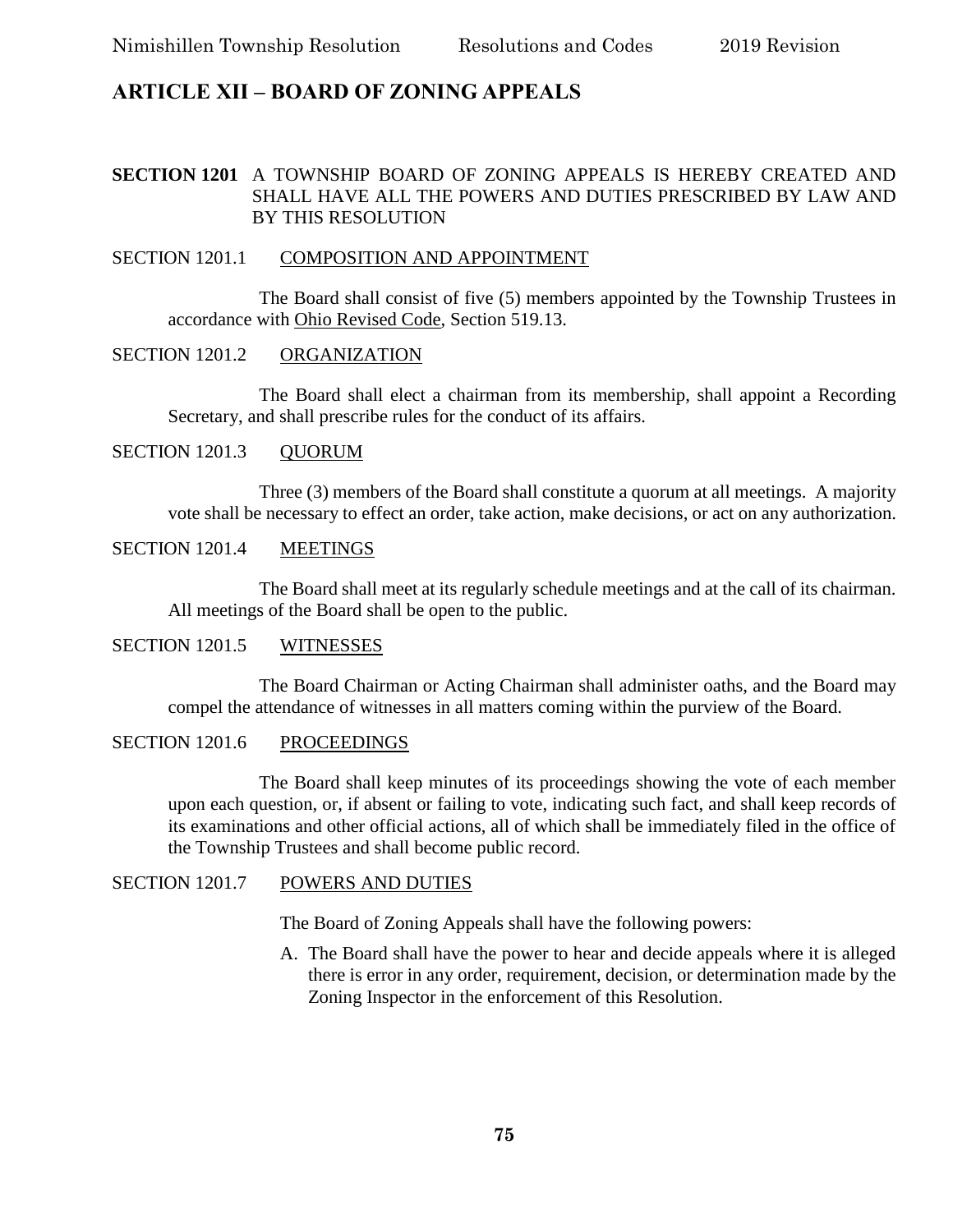- B. In the event that the Zoning Inspector has made a wrongful interpretation of the code and the Board so finds in favor of the applicant, then all fees paid for the appeal shall be refunded to the applicant. The Board shall have the power to authorize, upon appeal, in specific cases, such variance from the terms of the Zoning Resolution as will not be contrary to the public interest, where, owing to special conditions, a literal enforcement of this Resolution will result in unnecessary hardship, and so that the spirit of this Resolution shall be observed and substantial justice done. In granting a variance, the Board may impose such conditions as it may deem necessary to protect the public health, safety, and morals and in furtherance of the purposes and intent of this Resolution.
- C. The Board shall have the power to grant Conditional Zoning Certificates for the use of land, buildings, or other structures as specifically provided for elsewhere in this Resolution and review such plans and nonconforming uses as specifically provided in this Resolution. NOTE: The Board of Zoning Appeals shall have no authority to permit a use when such use is not permitted by this Resolution.
- D. The Board shall have the power to revoke an authorized variance or conditional zoning certificate, if any condition of the variance or certificate is violated. The Board shall notify the holder of the variance or certificate by certified mail of its intent to revoke the variance or certificate and of his right to a hearing before the Board within thirty (30) days of the mailing of the notice, if he so requests. If the holder requests a hearing, the Board shall set a time and place for the hearing and notify the holder. At the hearing, the holder may appear in person, by his attorney or other representative, or he may present his position in writing. He may present evidence and examine witnesses appearing for or against him. If no hearing is requested, the Board may revoke the variance or certificate without a hearing. The authority to revoke a variance or certificate is in addition to any other means of zoning enforcement provided by law. Ohio Revised Code 519.14 (D)

## SECTION 1201.8 APPEALS TO THE BOARD

Appeals to the Board may be taken by any person aggrieved or by any office of the township affected by any decision of the administrative office. Such appeal shall be taken within twenty (20) days after the decision by filing, with the office from whom the appeal is taken and with the Board of Zoning Appeals, a notice of appeal specifying the grounds. The officer from whom the appeal is taken shall forthwith transmit to the Board all the papers constituting the record upon which the action appealed from was taken.

## SECTION 1201.9 APPLICATIONS

An application, in cases in which the Board has original jurisdiction under the provisions of this Resolution, may be taken by any property owner, including a tenant, or by governmental officer, department, board, and bureau. Such application shall be filed with the Secretary of the Board who shall transmit the same to the Board.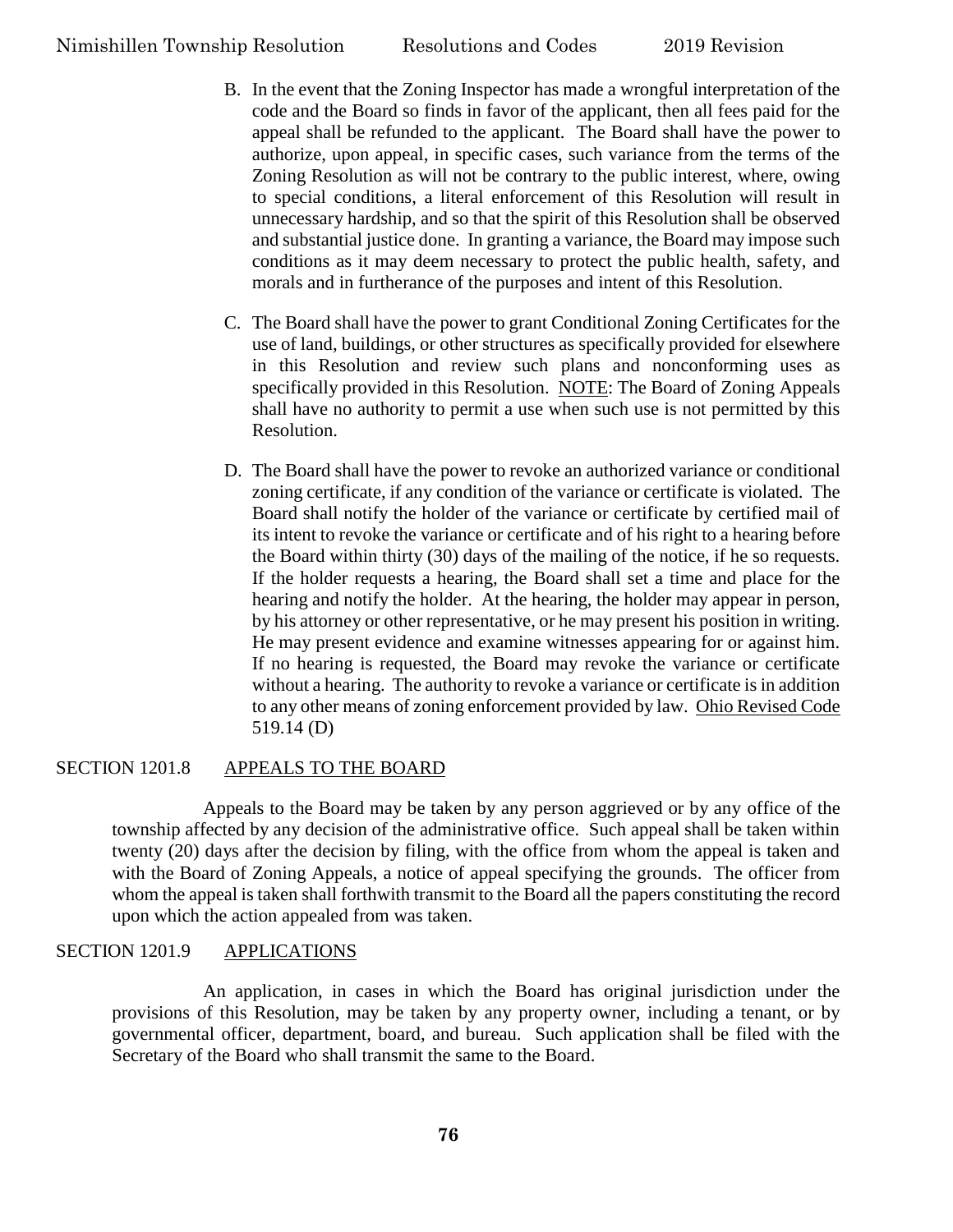## SECTION 1201.10 PROCEDURE

The Board of Zoning Appeals shall act in accordance with the procedure specified by law including this Resolution. All appeals and applications made to the Board shall be in writing and on the forms prescribed therefore. Every appeal or application shall refer to the specified provision of the Resolution involved, and shall exactly set forth the interpretation that is claimed, the details of the variance that is applied for and the grounds on which it is claimed that the variance should be granted, as the case may be. Every decision of the Board shall be by resolution, each of which shall contain a full record of the findings of the Board by case number under one or another of the following headings:

Interpretation; Variances; Conditional Zoning Certificate; Revocation of Variance or of Conditional Zoning Certificates; together with all documents pertaining thereto.

### SECTION 1201.11 NOTICE OF HEARINGS

When a notice of appeal has been filed in proper form with the Board of Zoning Appeals, the Secretary shall immediately place the said request for appeal upon the calendar for hearing, and shall cause notices stating the time, place, and object of the hearing to be served personally or by mail addressed to the parties making the request for appeal, and other property owners of interest, at least ten (10) days prior to the date of the scheduled hearing. All notices shall be sent to addresses given in the last tax assessment roll. Such hearings shall be advertised by one (1) publication in one (1) or more newspapers of general circulation in the Township at least ten (10) days before the date of such hearing. The Board, at its discretion, may send out further notices to publicize such hearings. The Board may recess such hearings from time to time, and, if the time and place of the continued hearing be publicly announced at the time of adjournment, no further notice shall be required.

## SECTION 1201.12 DECISIONS

A copy of the Board's decision shall be transmitted to the applicant or appellant and to the Zoning Inspector. Such decision shall be binding upon the Zoning Inspector and observed by him, and he shall incorporate the terms and conditions of the same in the zoning certificate or Conditional Zoning Certificate to the applicant or appellant whenever a permit is authorized by the Board. A decision of the Board shall become final when such decision is made.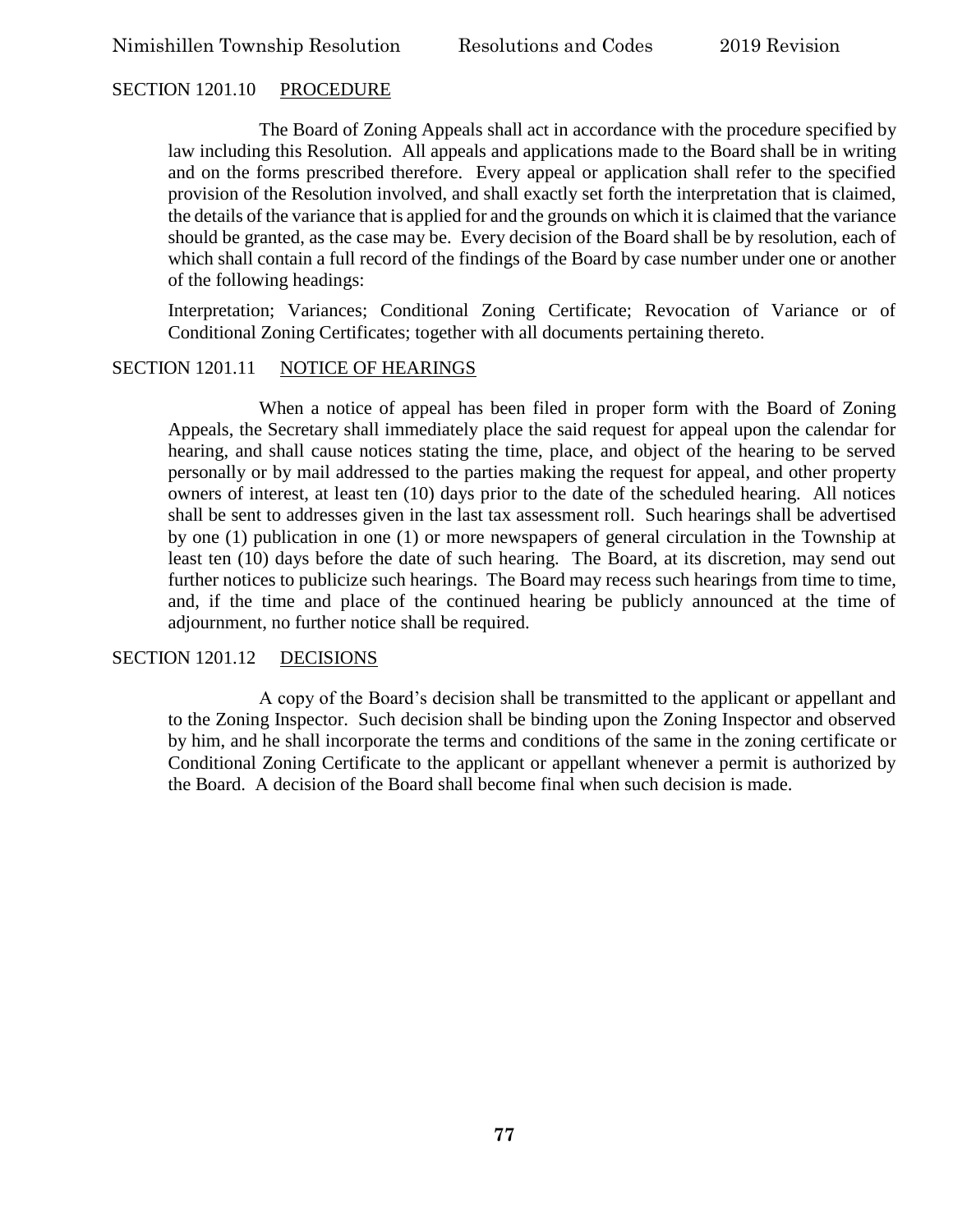This page intentionally left blank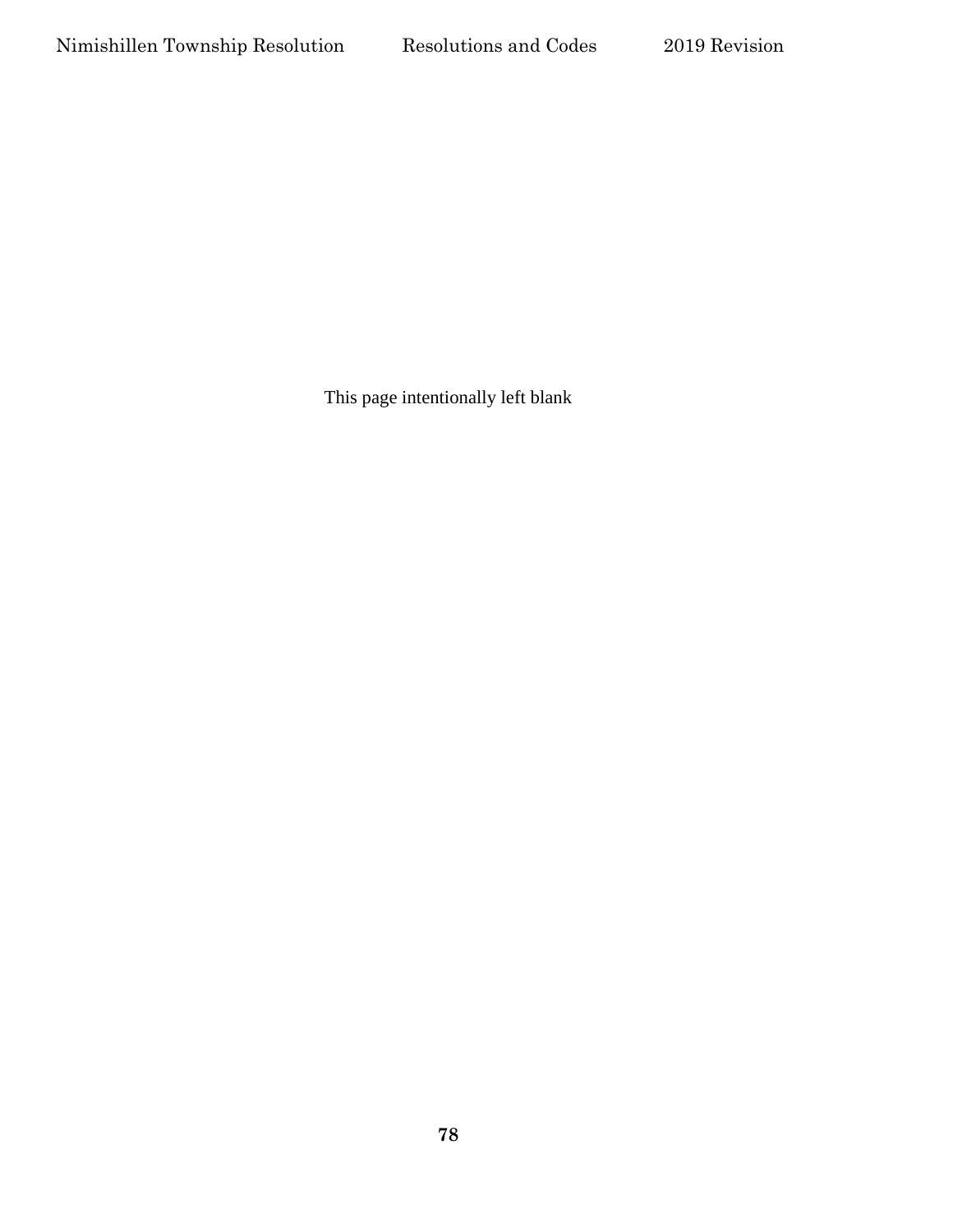## **ARTICLE XIII – ADMINISTRATION FEES AND ENFORCEMENT**

#### **SECTION 1301 ADMINISTRATION**

#### SECTION 1301.1 ZONING INSPECTOR

For the purposes of enforcing the zoning regulations, the Township Trustees shall establish and fill the position of Township Zoning Inspector, together with such Assistants as the Trustees deem necessary. The term of employment, rate of compensation, and other such conditions shall be set by the Township Trustees.

#### SECTION 1301.2 BOARD OF ZONING APPEALS

The Board of Zoning Appeals shall have the power to administer Article XI, Conditional Zoning Certificates, of this Resolution and shall have the powers as specified in Article XII of this Resolution.

#### SECTION 1301.3 SUBMISSION OF APPLICATIONS

All applications for zoning certificates shall be submitted to the Zoning Inspector, who may issue zoning certificates when all applicable provisions of this Resolution have been complied with.

#### SECTION 1301.4 ZONING CERTIFICATES REQUIRED

- A. Before constructing or altering any sign, structure, or building, including accessory buildings, application shall be made to the Zoning Inspector for a zoning certificate. The application shall include the following information:
	- 1. A plot plan drawn to scale showing the exact dimensions and area of the lot to be built upon.
	- 2. The location, dimensions, height, and bulk of structures to be erected. If a commercial structure, two (2) sets of construction plans shall be required, one (1) of which shall be reviewed by the Township Fire Prevention Bureau.
	- 3. The intended use.
	- 4. The proposed number of sleeping rooms, dwelling units, occupants, employees, and other uses.
	- 5. The yard, open area, and parking space dimensions.
	- 6. Appropriate sewage disposal certificate and, if required, appropriate permit for access to public streets (Sec. 601.2).
	- 7. Required permit fee.
	- 8. Any other pertinent data as may be necessary to determine and provide for the enforcement of this resolution.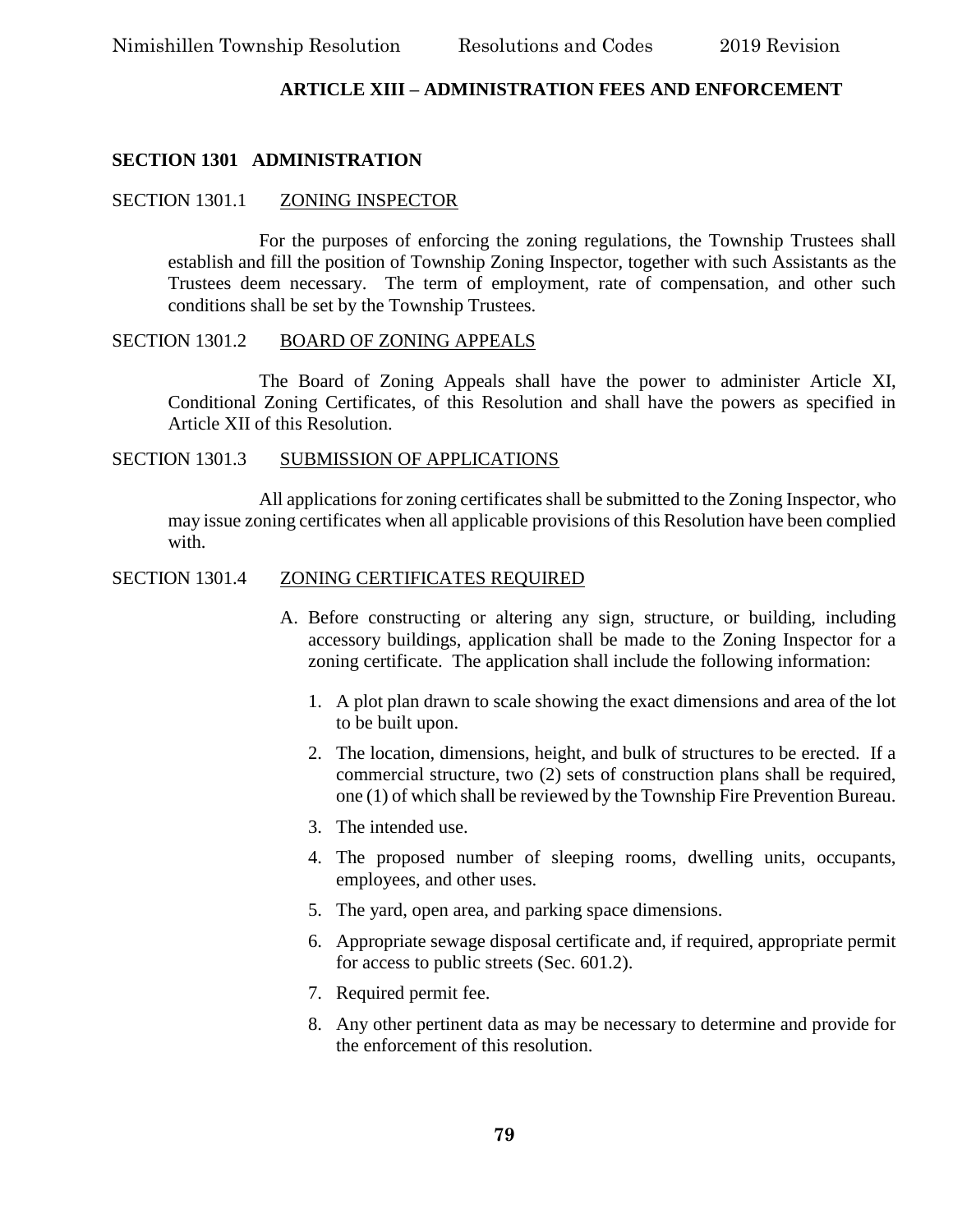- B. Within thirty (30) days after the receipt of application, the Zoning Inspector shall issue a zoning certificate if the application complies with the requirements of this Resolution and the application accompanied by the proper fee.
- C. The zoning certificate shall become void at the expiration of one (1) year after date of issuance unless construction is started. If no construction is started or use is changed within one (1) year of date of permit, a new permit is required upon proper application.
- D. If the application is for a Conditional Zoning Certificate, the application procedure defined in Section 1101.1 shall be followed in lieu of the above regulations.

## SECTION 1301.5 FEES

A. Zoning Certificate Fee Schedule

Zoning Certificate Fees shall be set by Resolution by the Board of Trustees, which may be modified from time to time. All fees will be rounded off to the lowest dollar amount. *(Amended eff. 4/03, NI #1, 2003)*

B. Failure to obtain permit before construction or use has commenced

The zoning certificate required herein shall be obtained BEFORE any location, erection, construction, reconstruction, enlargement, or structural alteration is commenced. Any zoning certificate issued in conflict with the provisions of this resolution shall be null and void. Where construction is commenced prior to obtaining a zoning certificate, the Zoning Inspector shall notify the property owner of the need to obtain a zoning certificate. If an application is not filed within ten (10) days of such notice, an additional fee shall be charged. This fee shall be set by resolution by the Board of Trustees, which may be modified from time to time. *(Amended eff. 8/02; NI #2, 2002)*

## SECTION 1302.1 VIOLATIONS

In case any building is or is proposed to be located, erected, constructed, reconstructed, enlarged, changed, maintained, or used, or any land is or is proposed to be used in violation of any provisions of this Resolution or supplements or amendments thereto, the Board of Township Trustees, the Prosecuting Attorney of the County, the Township Zoning Inspector, or any adjacent or neighboring property owner who would be especially damaged by such violation, in addition to other remedies provided by law, may institute an injunction, mandamus, abatement, or any other appropriate action or proceeding to prevent, enjoin, abate, or remove such unlawful location, erection, construction, reconstruction, enlargement, change, maintenance, or use.

## SECTION 1302.2 PENALTIES

*Any person violating any provisions of the Resolution or supplements or amendments thereof shall be fined not more than one hundred (100) dollars per offense*. Each day of continuation of a violation of this Resolution shall be deemed a separate offense. This shall be in addition to all other remedies which are provided by law. *(Amended eff. 4/03, NI #2, 2003)*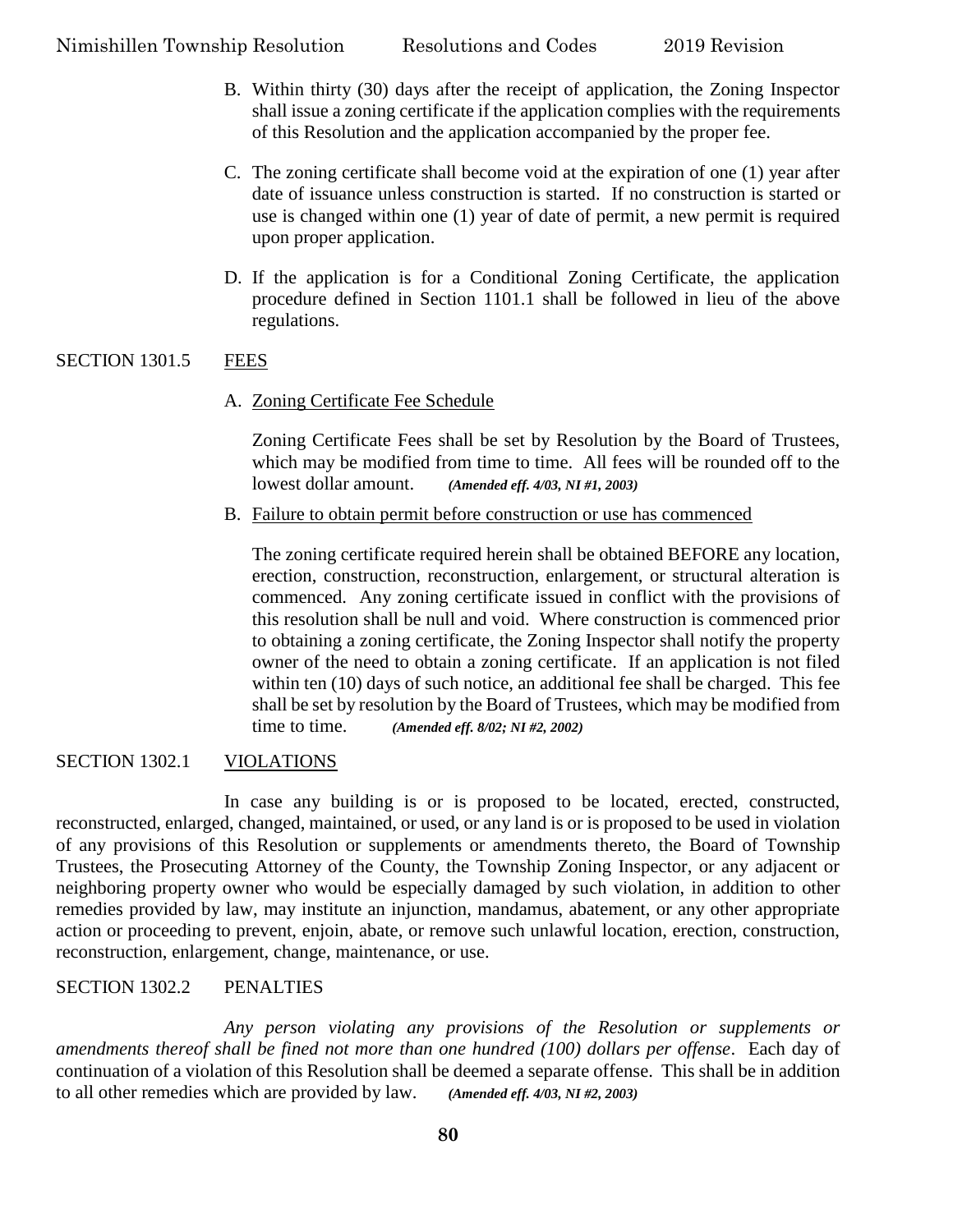This page intentionally left blank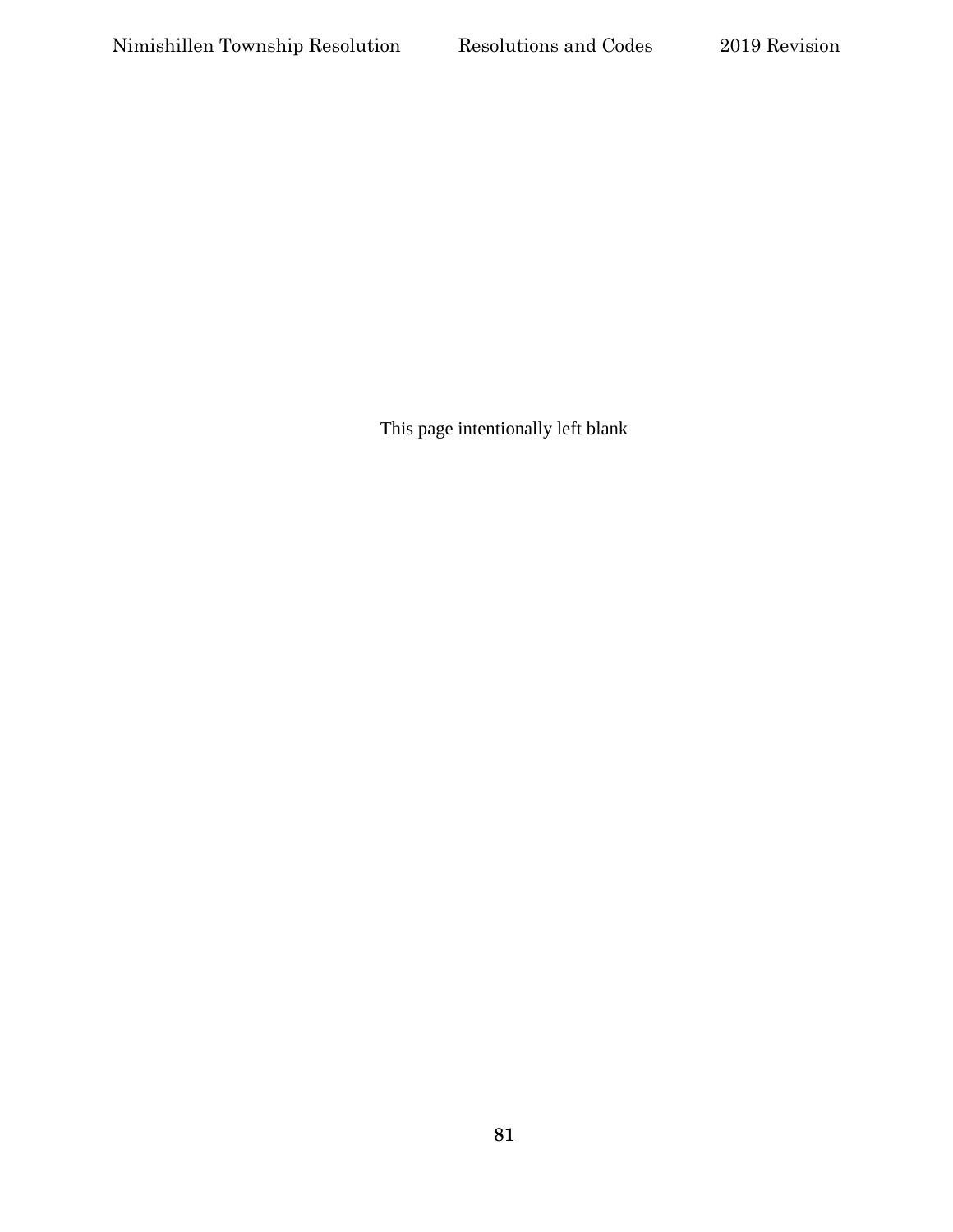## **ARTICLE XIV – VALIDITY AND SEPARABILITY**

If any section, subsection, or any provision or provisions of this Resolution, or amendments thereto, are held to be invalid by a court of competent jurisdiction, such decision shall not affect the validity of the remaining portions of this Resolution or amendments thereto.

# **ARTICLE XV – REPEALER**

All existing Zoning Resolutions of Nimishillen Township, Stark County, Ohio, inconsistent herewith, are hereby repealed.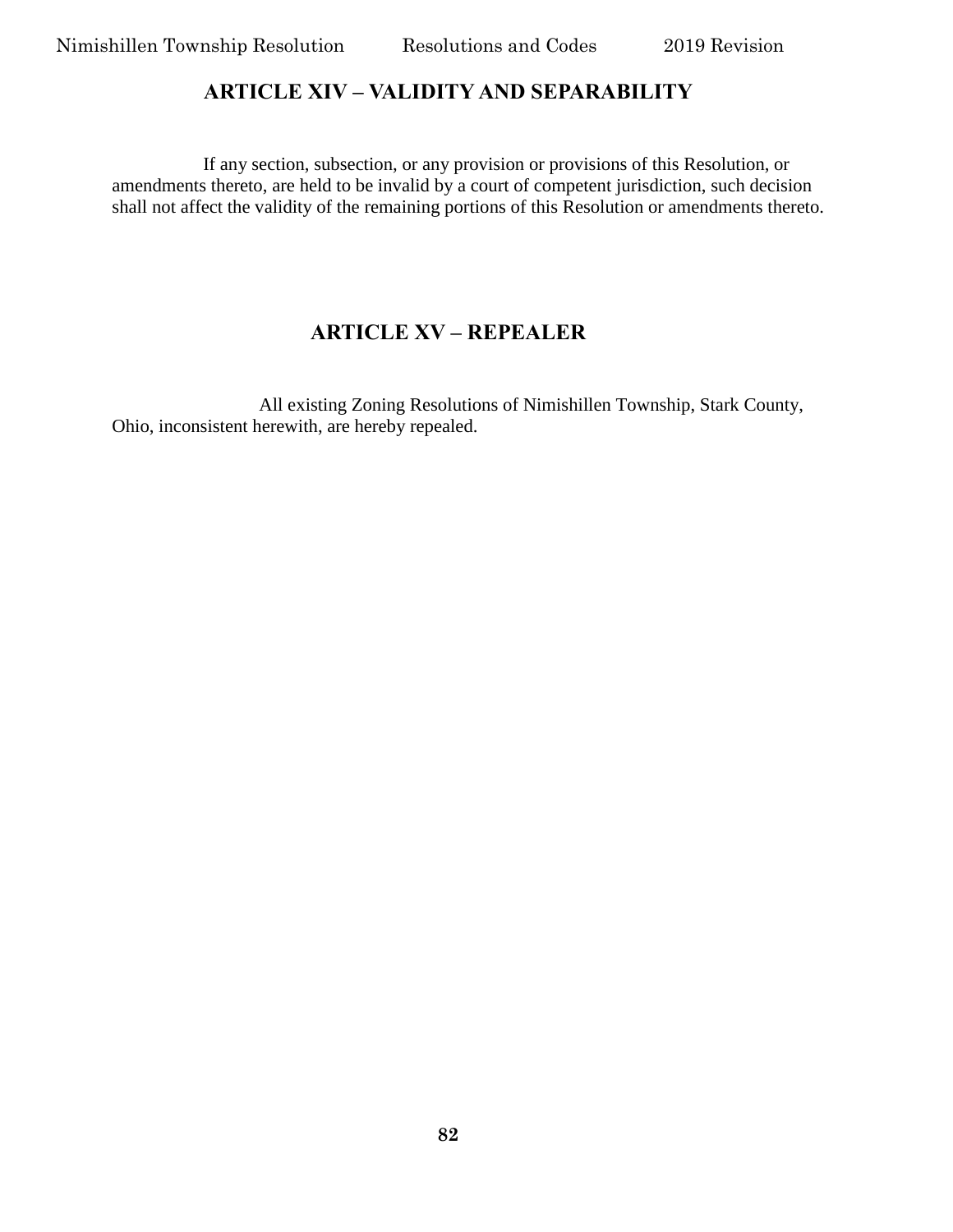This page intentionally left blank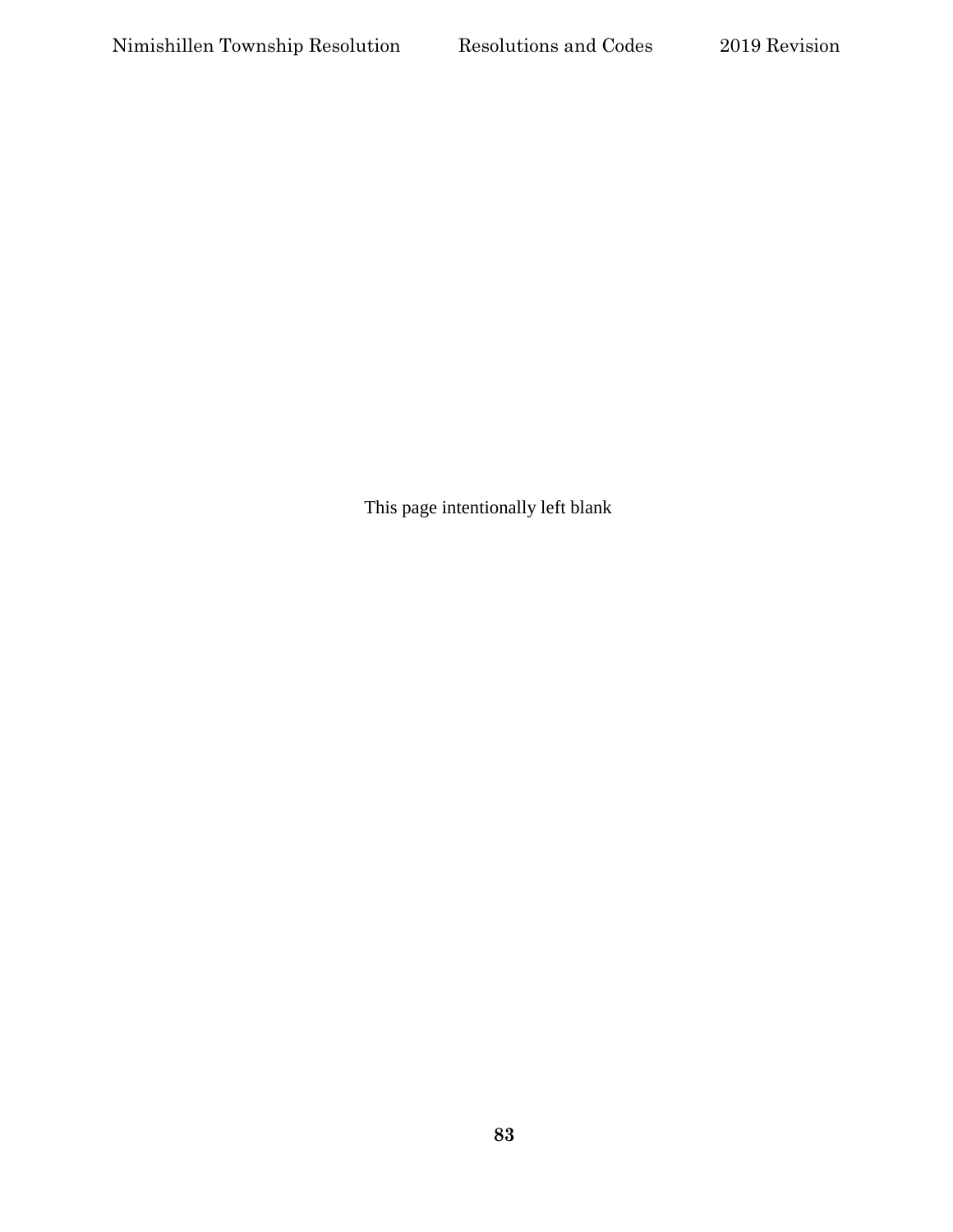# **ARTICLE XVI – EFFECTIVE DATE**

## [Effective Date]

This amended Resolution shall take effect and be in full force and effect from and after the earliest period allowed by law.

Recommended by the Township Zoning Commission

Date: \_\_\_\_\_\_\_\_\_\_\_\_\_\_\_\_\_\_\_\_\_\_\_\_\_\_\_\_\_\_\_\_\_\_\_\_

**Chairman of the Township Zoning Commission**

\_\_\_\_\_\_\_\_\_\_\_\_\_\_\_\_\_\_\_\_\_\_\_\_\_\_\_\_\_\_\_\_\_\_\_\_\_\_\_\_\_

Adopted by the Nimishillen Township Trustees Date: \_\_\_\_\_\_\_\_\_\_\_\_\_\_\_\_\_\_\_\_\_\_\_\_\_\_\_\_\_\_\_\_\_\_\_\_

\_\_\_\_\_\_\_\_\_\_\_\_\_\_\_\_\_\_\_\_\_\_\_\_\_\_\_\_\_\_\_\_\_\_\_\_\_\_\_\_\_

\_\_\_\_\_\_\_\_\_\_\_\_\_\_\_\_\_\_\_\_\_\_\_\_\_\_\_\_\_\_\_\_\_\_\_\_\_\_\_\_\_

\_\_\_\_\_\_\_\_\_\_\_\_\_\_\_\_\_\_\_\_\_\_\_\_\_\_\_\_\_\_\_\_\_\_\_\_\_\_\_\_\_

**President**

**Vice President**

**Trustee**

Attest by the Financial Officer of Nimishillen Township

**Fiscal Officer**

\_\_\_\_\_\_\_\_\_\_\_\_\_\_\_\_\_\_\_\_\_\_\_\_\_\_\_\_\_\_\_\_\_\_